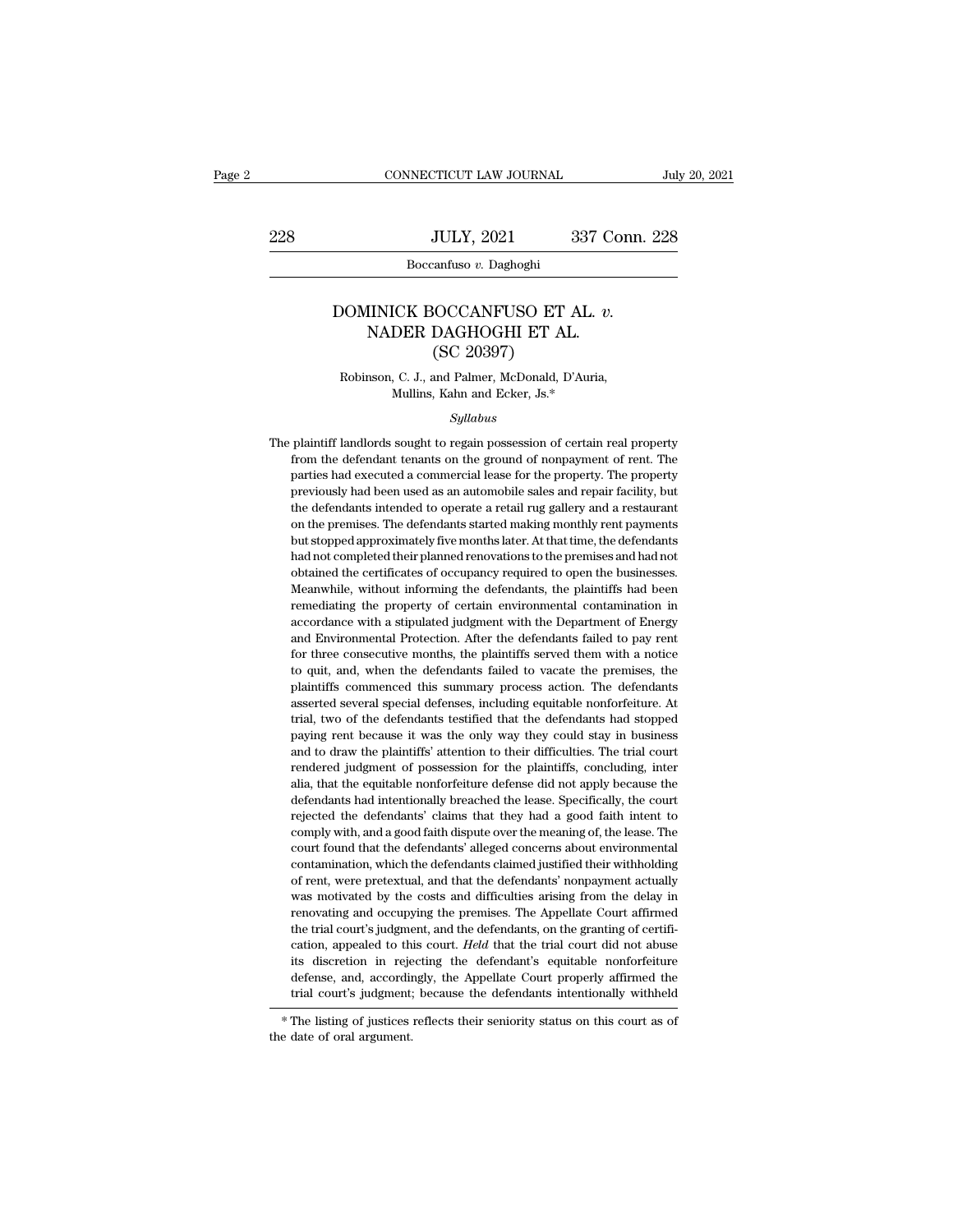| 2021          | CONNECTICUT LAW JOURNAL |     | Page 3 |
|---------------|-------------------------|-----|--------|
| 337 Conn. 228 | <b>JULY, 2021</b>       | 229 |        |
|               | Boccanfuso v. Daghoghi  |     |        |

France 228 JULY, 2021 229<br>
Boccanfuso v. Daghoghi<br>
France of any good faith dispute<br>
over the terms of the lease, it was within the trial court's equitable<br>
over the terms of the lease, it was within the trial court's equi over the terms of the lease, it was within the trial court's equitable discretion to determine that the defendants acted wilfully in not paying discretion to determine that the defendants acted wilfully in not paying<br>ment on pretextual grounds and in the absence of any good faith dispute<br>over the terms of the lease, it was within the trial court's equitable<br>discre Boccanfuso  $v$ . Daghoghi<br>rent on pretextual grounds and in the absence of any good faith dispute<br>over the terms of the lease, it was within the trial court's equitable<br>discretion to determine that the defendants acted wil  $\frac{1}{2}$  poccalius *b*. Daging and the absence of any good faith dispute over the terms of the lease, it was within the trial court's equitable discretion to determine that the defendants acted wilfully in not paying ren **Processuary** *Procedural that the defendants acted wilfuding*<br> *Procedural History*<br> *Procedural History*<br> **Procedural History**<br> **Procedural History** rent on pretextual grounds and in the absence of any good faith dispute<br>over the terms of the lease, it was within the trial court's equitable<br>discretion to determine that the defendants acted wilfully in not paying<br>rent a

over the terms of the lease, it was whilm the that courts equitable<br>discretion to determine that the defendants acted wilfully in not paying<br>rent and to deny them equitable relief from forfeiture of the premises.<br>Submitted rent and to deny them equitable relief from forfeiture of the premises.<br>
Submitted on briefs May 8—officially released September 30, 2020<sup>\*\*</sup><br> *Procedural History*<br>
Summary process action, brought to the Superior<br>
Court in Submitted on briefs May 8—officially released September 30, 2020<sup>\*\*</sup><br>*Procedural History*<br>**Summary process action, brought to the Superior**<br>Court in the judicial district of Stamford-Norwalk, Hous-<br>ing Session at Norwalk, *Procedural History*<br>
Summary process action, brought to the Superior<br>
Court in the judicial district of Stamford-Norwalk, Hous-<br>
ing Session at Norwalk, and tried to the court, *Rodri-*<br> *guez, J.*; judgment for the plain Frocedural History<br>Court in the judicial district of Stamford-Norwalk, Hous-<br>ing Session at Norwalk, and tried to the court, *Rodri-*<br>*guez*, *J*.; judgment for the plaintiffs, from which the defen-<br>dants appealed to the A Summary process action, brought to the Superior<br>Court in the judicial district of Stamford-Norwalk, Hous-<br>ing Session at Norwalk, and tried to the court, *Rodri-*<br>*guez*, *J*.; judgment for the plaintiffs, from which the d Court in the judicial district of Stamford-Norwalk, Hous-<br>ing Session at Norwalk, and tried to the court, *Rodri-*<br>*guez, J.*; judgment for the plaintiffs, from which the defen-<br>dants appealed to the Appellate Court; there ing Session at Norwalk, and tried to the court, *Rodriguez*, *J*.; judgment for the plaintiffs, from which the defendants appealed to the Appellate Court; thereafter, the court, *Rodriguez*, *J*., issued articulations of i *guez, J.*; judgment for the plaint<br>dants appealed to the Appell.<br>court, *Rodriguez, J.*, issued ar<br>subsequently, the Appellate C<br>*Pellegrino, Js.*, affirmed the tr<br>the defendants, on the granting<br>to this court. Affirmed.<br> *Ryan P. Driscoll* filed a brief for the appellants of its decision;<br>*Ryan P. Driguez, J.*, issued articulations of its decision;<br>*Ryan D. Js.*, affirmed the trial court's judgment, and<br>*Ryan P. Driscoll* filed a brief for *Matherino, Js.*, affirmed the trial court's judgment, and e defendants, on the granting of certification, appealed this court. Affirmed.<br> *Ryan P. Driscoll* filed a brief for the appellants efendants).<br> *Matthew B. Woods* 

(defendants).

(plaintiffs).

## *Opinion*

*Ryan P. Driscoll* filed a brief for the appellants<br>efendants).<br>*Matthew B. Woods* filed a brief for the appellees<br>laintiffs).<br>*Opinion*<br>ECKER, J. The issue in this certified appeal is whether<br>e trial court properly reject (defendants).<br> *Matthew B. Woods* filed a brief for the appellees<br>
(plaintiffs).<br>  $\begin{array}{c} Opinion \\ Opinion \end{array}$ <br>
ECKER, J. The issue in this certified appeal is whether<br>
the trial court properly rejected the defendants' claim<br>
th Matthew B. Woods filed a brief for the appellees<br>
(plaintiffs).<br>  $Opinion$ <br>
ECKER, J. The issue in this certified appeal is whether<br>
the trial court properly rejected the defendants' claim<br>
that the doctrine of equitable nonfo (plaintiffs).<br>  $\begin{array}{c}\n\text{Option} \\
\text{ECKER, J. The issue in this certified appeal is whether} \\
\text{the trial court properly rejected the defendants' claim} \\
\text{that the doctrine of equitable nonforfeiture should have} \noperated to prevent their eviction in a summary process}\n\end{array}$  $o$ <sub>pinion</sub><br>ECKER, J. The issue in this certified appeal is whether<br>the trial court properly rejected the defendants' claim<br>that the doctrine of equitable nonforfeiture should have<br>operated to prevent their eviction in a *Common*<br>ECKER, J. The issue in this certified appeal is whether<br>the trial court properly rejected the defendants' claim<br>that the doctrine of equitable nonforfeiture should have<br>operated to prevent their eviction in a summ ECKER, J. The issue in this certified appeal is whether<br>the trial court properly rejected the defendants' claim<br>that the doctrine of equitable nonforfeiture should have<br>operated to prevent their eviction in a summary proce the trial court properly rejected the defendants' claim<br>that the doctrine of equitable nonforfeiture should have<br>operated to prevent their eviction in a summary process<br>action for nonpayment of rent under the terms of a<br>co that the doctrine of equitable nonforfeiture should have<br>operated to prevent their eviction in a summary process<br>action for nonpayment of rent under the terms of a<br>commercial lease. The defendants, Nader Daghoghi<br>(Nader), operated to prevent their eviction in a summary process<br>action for nonpayment of rent under the terms of a<br>commercial lease. The defendants, Nader Daghoghi<br>(Nader), Sassoon Daghoghi (Sassoon), and 940 Post<br>Road East, LLC, action for nonpayment of rent under the terms of a<br>commercial lease. The defendants, Nader Daghoghi<br>(Nader), Sassoon Daghoghi (Sassoon), and 940 Post<br>Road East, LLC, doing business as Savoy Rug Gallery,<br>appeal from the jud commercial lease. The defendants, Nader Daghoghi<br>(Nader), Sassoon Daghoghi (Sassoon), and 940 Post<br>Road East, LLC, doing business as Savoy Rug Gallery,<br>appeal from the judgment of the Appellate Court, which<br>affirmed the tr (Nader), Sassoon Daghoghi (Sassoon), and 940 Post<br>Road East, LLC, doing business as Savoy Rug Gallery,<br>appeal from the judgment of the Appellate Court, which<br>affirmed the trial court's judgment of possession ren-<br>dered in Tirmed the trial court's judgment of possession ren-<br>ered in favor of the plaintiffs, Dominick Boccanfuso<br>Dominick), Crescienzo Boccanfuso, and Boccanfuso<br>ros., Inc. (plaintiff corporation). The defendants claim<br>\*\* Septemb dered in favor of the plaintiffs, Dominick Boccanfuso<br>(Dominick), Crescienzo Boccanfuso, and Boccanfuso<br>Bros., Inc. (plaintiff corporation). The defendants claim<br>\*\* September 30, 2020, the date that this decision was relea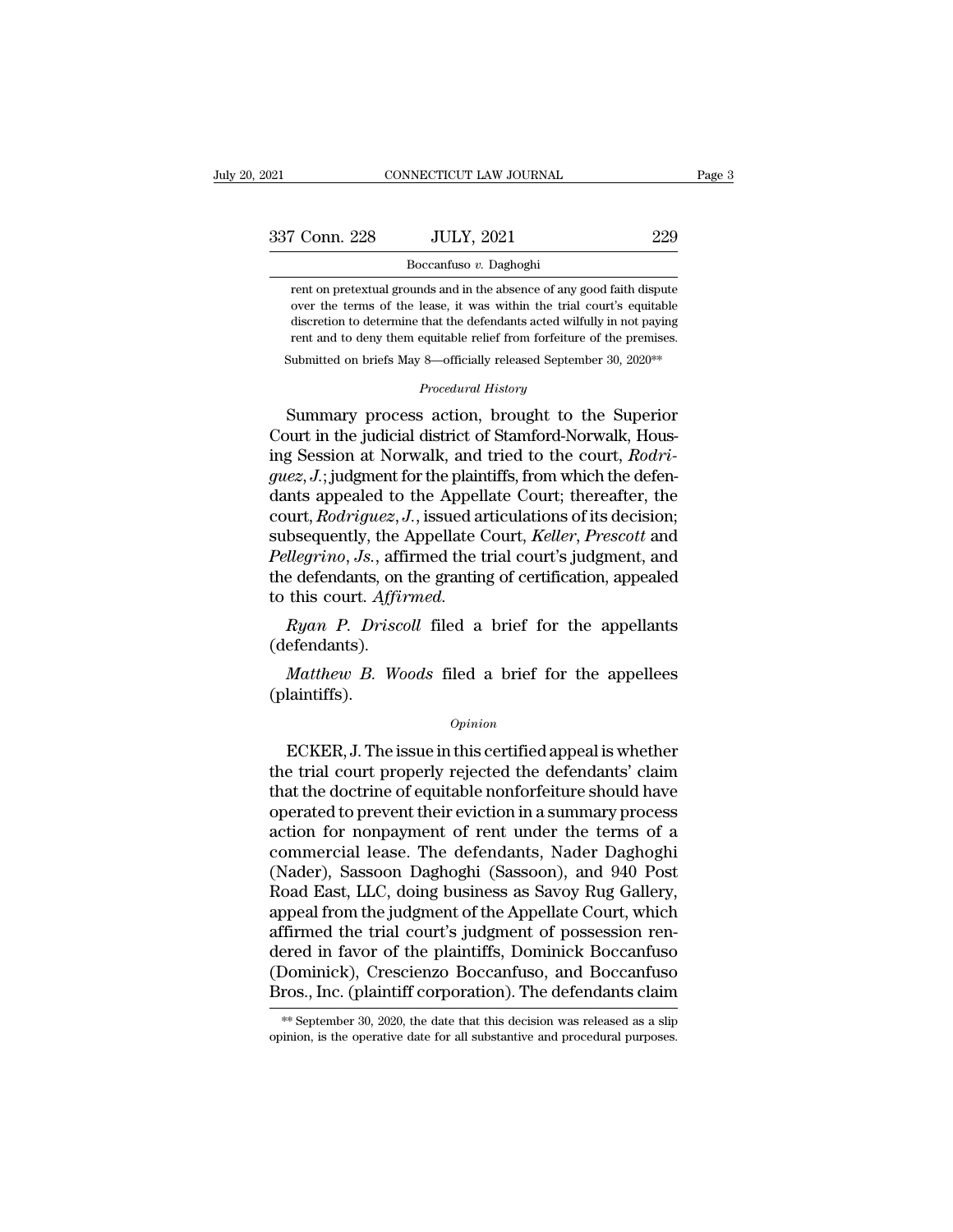|     | CONNECTICUT LAW JOURNAL | July 20, 2021 |  |
|-----|-------------------------|---------------|--|
|     |                         |               |  |
| 230 | <b>JULY, 2021</b>       | 337 Conn. 228 |  |
|     | Boccanfuso v. Daghoghi  |               |  |

CONNECTICUT LAW JOURNAL<br>
230 JULY, 2021 337 Conn. 228<br>
Boccanfuso v. Daghoghi<br>
that the Appellate Court improperly affirmed the judg-<br>
ment of the trial court denying the defendants equitable<br>
roliof from forfoiture of the 230 JULY, 2021 337 Conn. 228<br>Boccanfuso v. Daghoghi<br>that the Appellate Court improperly affirmed the judg-<br>ment of the trial court denying the defendants equitable<br>relief from forfeiture of their tenancy. We affirm the<br>ind 230 JULY, 2021 337 Conn. 228<br>Boccanfuso v. Daghoghi<br>that the Appellate Court improperly affirmed the judgment of the trial court denying the defendants equitable<br>relief from forfeiture of their tenancy. We affirm the<br>judg  $\begin{tabular}{l} 230 & \text{JULY, 2021} \\ \hline \text{Boccanfuso $v$. Daghoghi} \\ \text{that the Appellate Court improving the defect} \\ \text{relief from forfeiture of their tenancy} \\ \text{judgment of the Appellate Court.} \\ \text{I} \end{tabular}$ at the Appellate Court improperly affirmed the judgent of the trial court denying the defendants equitable<br>1<br>ief from forfeiture of their tenancy. We affirm the<br>1<br>dgment of the Appellate Court.<br>1<br>The following facts<sup>1</sup> and

I and the set of  $\mathbf{I}$ 

ment of the trial court denying the defendants equitable<br>relief from forfeiture of their tenancy. We affirm the<br>judgment of the Appellate Court.<br> $I$ <br>The following facts<sup>1</sup> and procedural history are rele-<br>vant to this app merget from forfeiture of their tenancy. We affirm the<br>judgment of the Appellate Court.<br> $I$ <br>The following facts<sup>1</sup> and procedural history are rele-<br>vant to this appeal. The plaintiff corporation owns com-<br>mercial property judgment of the Appellate Court.<br>
I<br>
The following facts<sup>1</sup> and procedural history are rele-<br>
vant to this appeal. The plaintiff corporation owns com-<br>
mercial property located at 936-940 Post Road East in<br>
Westport. From I<br>
I<br>
The following facts<sup>1</sup> and procedural history are rele-<br>
vant to this appeal. The plaintiff corporation owns com-<br>
mercial property located at 936-940 Post Road East in<br>
Westport. From 1970 until January 14, 2014, th The following facts<sup>1</sup> and procedural history are relevant to this appeal. The plaintiff corporation owns commercial property located at  $936-940$  Post Road East in Westport. From 1970 until January 14, 2014, the premises The following facts<sup>1</sup> and procedural history are relevant to this appeal. The plaintiff corporation owns commercial property located at 936-940 Post Road East in Westport. From 1970 until January 14, 2014, the premises we vant to this appeal. The plaintiff corporation ow<br>mercial property located at 936-940 Post Road<br>Westport. From 1970 until January 14, 2014, th<br>ises were used as an automotive repair and sale<br>Two underground storage tanks w ercial property located at 936-940 Post Koad East in<br>estport. From 1970 until January 14, 2014, the prem-<br>es were used as an automotive repair and sales shop.<br>vo underground storage tanks were located on the<br>operty: a 2000 westport. From 1970 until January 14, 2014, the premises were used as an automotive repair and sales shop.<br>Two underground storage tanks were located on the property: a 2000 gallon tank used to store gasoline and a 330 ga

ises were used as an automotive repair and saies shop.<br>Two underground storage tanks were located on the<br>property: a 2000 gallon tank used to store gasoline and<br>a 330 gallon tank used to store waste oil.<br>On May 4, 2010, an Two underground storage tanks were located on the<br>property: a 2000 gallon tank used to store gasoline and<br>a 330 gallon tank used to store waste oil.<br>On May 4, 2010, an inspector from the Department<br>of Energy and Environme property: a 2000 gallon tank used to store gasoline and<br>a 330 gallon tank used to store waste oil.<br>On May 4, 2010, an inspector from the Department<br>of Energy and Environmental Protection (DEEP)<sup>2</sup> con-<br>ducted a compliance a 330 gallon tank used to store waste oil.<br>
On May 4, 2010, an inspector from the Department<br>
of Energy and Environmental Protection (DEEP)<sup>2</sup> con-<br>
ducted a compliance inspection of the 2000 gallon tank.<br>
The inspector fo On May 4, 2010, an inspector from the Department<br>of Energy and Environmental Protection (DEEP)<sup>2</sup> con-<br>ducted a compliance inspection of the 2000 gallon tank.<br>The inspector found that an automatic tank gauging<br>system and p of Energy and Environmental Protection (DEEP)<sup>2</sup> con-<br>ducted a compliance inspection of the 2000 gallon tank.<br>The inspector found that an automatic tank gauging<br>system and probes needed to be installed and that "no<br>annual ducted a compliance inspection of the 2000 gallon tank.<br>The inspector found that an automatic tank gauging<br>system and probes needed to be installed and that "no<br>annual cathodic protection test [is] being conducted<br>on the t The inspector found that an automatic tank gauging<br>system and probes needed to be installed and that "no<br>annual cathodic protection test [is] being conducted<br>on the tank and associated product line piping." The<br>inspector's system and probes needed to be installed and that "no<br>annual cathodic protection test [is] being conducted<br>on the tank and associated product line piping." The<br>inspector's report identified nine "potential violations"<br>of s annual cathodic protection test [is] being conducted<br>on the tank and associated product line piping." The<br>inspector's report identified nine "potential violations"<br>of state law on the basis of these findings. On July 15,<br>2 on the tank and associated product line piping." The<br>inspector's report identified nine "potential violations"<br>of state law on the basis of these findings. On July 15,<br>2010, the DEEP inspector conducted a "[f]ollow-up"<br>com inspector's report identified nine "potential violations"<br>of state law on the basis of these findings. On July 15,<br>2010, the DEEP inspector conducted a "[f]ollow-up"<br>compliance audit during which the inspector informed<br>th of state law on the basis of these findings. On July 15,<br>2010, the DEEP inspector conducted a "[f]ollow-up"<br>compliance audit during which the inspector informed<br>the plaintiffs that the cathodic protection of the tank<br>neede 2010, the DEEP inspector conducted a "[f]ollow-up" compliance audit during which the inspector informed the plaintiffs that the cathodic protection of the tank needed to be tested annually. The inspector's report indicate compliance audit during which the inspector informed<br>the plaintiffs that the cathodic protection of the tank<br>needed to be tested annually. The inspector's report<br>indicated that one of the plaintiffs "stated [that] he will dicated that one of the plaintiffs "stated [that] he will<br>all [a] contractor and inform me who[m] he selected<br>b [test the cathodic protection]." On March 3, 2011, a<br>econd DEEP inspector found that the violations had<br> $\frac{1$ call [a] contractor and inform me who[m] he selected<br>to [test the cathodic protection]." On March 3, 2011, a<br>second DEEP inspector found that the violations had<br> $\frac{1}{1}$  The facts as recited are those stipulated to by th

to [test the cathodic protection]." On March 3, 2011, a<br>second DEEP inspector found that the violations had<br> $\frac{1}{1}$  The facts as recited are those stipulated to by the parties, those found<br>by the court in its original d by the court in its original decision or subsequent articulations, or those the court reasonably could have found.<br><sup>2</sup> At that time, the department was named the Department of Environmental Protection. Effective July 1, 2 <sup>1</sup> The facts as recited are those stipulated to by the parties, those found by the court in its original decision or subsequent articulations, or those the court reasonably could have found.<br><sup>2</sup> At that time, the departm Full the court in its original decision or subsequent articulations, or those the court reasonably could have found.<br>
<sup>2</sup> At that time, the department was named the Department of Environmental Protection. Effective July 1 the court reasonably could have found.<br>
<sup>2</sup> At that time, the department was nan tal Protection. Effective July 1, 2011, the successor agency to the Departmen Public Acts 2011, No. 11-80,  $\S$  1. For  $\epsilon$  department as DEE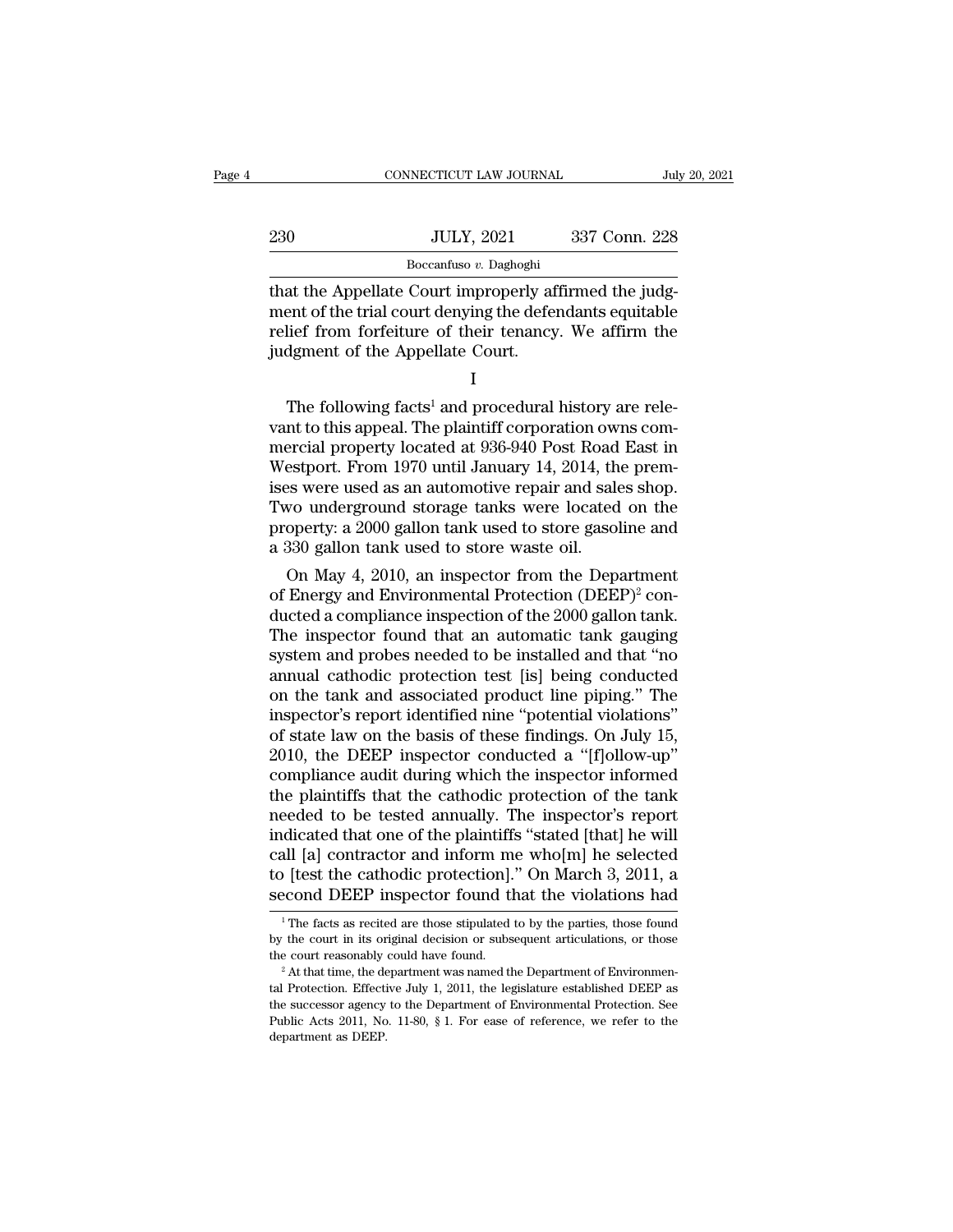| 2021          | CONNECTICUT LAW JOURNAL                                                                                                                                                |     | Page 5 |
|---------------|------------------------------------------------------------------------------------------------------------------------------------------------------------------------|-----|--------|
|               |                                                                                                                                                                        |     |        |
| 337 Conn. 228 | <b>JULY, 2021</b>                                                                                                                                                      | 231 |        |
|               | Boccanfuso v. Daghoghi                                                                                                                                                 |     |        |
|               | not been addressed. The inspector had a conversation<br>with Dominick, during which Dominick stated that he<br>would hire a contractor to tost the tank and pining for |     |        |

337 Conn. 228 JULY, 2021 231<br>
Boccanfuso v. Daghoghi<br>
not been addressed. The inspector had a conversation<br>
with Dominick, during which Dominick stated that he<br>
would hire a contractor to test the tank and piping for<br>
corr  $\frac{337 \text{ Conn. } 228}{\text{Boccanfuso } v. \text{ Daghogh}}$ <br>
not been addressed. The inspector had a conversation<br>
with Dominick, during which Dominick stated that he<br>
would hire a contractor to test the tank and piping for<br>
corrosion protecti  $\frac{337 \text{ Conn. } 228}{\text{Boccanfuso } v. \text{ Daghoghi}}$ <br>
not been addressed. The inspector had a conversation<br>
with Dominick, during which Dominick stated that he<br>
would hire a contractor to test the tank and piping for<br>
corrosion protecti Boccanfuso v. Daghoghi<br>
not been addressed. The inspector had a conversation<br>
with Dominick, during which Dominick stated that he<br>
would hire a contractor to test the tank and piping for<br>
corrosion protection. The inspecto  $\frac{\text{Bocantuso } v. \text{ Daghoghi}}{\text{Bocantuso } v. \text{ Daghoghi}}$ <br>
not been addressed. The inspector had a conversation<br>
with Dominick, during which Dominick stated that he<br>
would hire a contractor to test the tank and piping for<br>
corrosion prote not been addressed. The inspector had a conversation<br>with Dominick, during which Dominick stated that he<br>would hire a contractor to test the tank and piping for<br>corrosion protection. The inspector informed Dominick<br>that th with Dominick, during which Dominick stated that he<br>would hire a contractor to test the tank and piping for<br>corrosion protection. The inspector informed Dominick<br>that the tank was in "temporary closure status" until<br>it was would hire a contractor to test the tank and piping for<br>corrosion protection. The inspector informed Dominick<br>that the tank was in "temporary closure status" until<br>it was either brought into compliance or permanently<br>remov rrosion protection. The inspector informed Dominick<br>at the tank was in "temporary closure status" until<br>was either brought into compliance or permanently<br>moved. (Internal quotation marks omitted.) The<br>spector cited six "po that the tank was in temporary closure status until<br>it was either brought into compliance or permanently<br>removed. (Internal quotation marks omitted.) The<br>inspector cited six "potential violations" on the basis<br>of his findi

It was either brought into compliance or permanently<br>removed. (Internal quotation marks omitted.) The<br>inspector cited six "potential violations" on the basis<br>of his findings.<br>On April 27, 2011, the plaintiffs hired Absolut removed. (Internal quotation marks omitted.) The<br>inspector cited six "potential violations" on the basis<br>of his findings.<br>On April 27, 2011, the plaintiffs hired Absolute Tank<br>Testing, Inc. (Absolute Tank), to conduct a ca im that in the basis<br>advised the tank had the tank Testing, Inc. (Absolute Tank), to conduct a cathodic<br>protection test of the 2000 gallon tank. Absolute Tank<br>subsequently sent a letter to Dominick on May 1, 2011,<br>advising on April 27, 2011, the plaintiffs hired Absolute Tank<br>Testing, Inc. (Absolute Tank), to conduct a cathodic<br>protection test of the 2000 gallon tank. Absolute Tank<br>subsequently sent a letter to Dominick on May 1, 2011,<br>advis On April 27, 2011, the plaintiffs hired Absolute Tank<br>Testing, Inc. (Absolute Tank), to conduct a cathodic<br>protection test of the 2000 gallon tank. Absolute Tank<br>subsequently sent a letter to Dominick on May 1, 2011,<br>advis Testing, Inc. (Absolute Tank), to conduct a cathodic<br>protection test of the 2000 gallon tank. Absolute Tank<br>subsequently sent a letter to Dominick on May 1, 2011,<br>advising him that the tank had "passed" the test but<br>that t protection test of the 2000 gallon tank. Absolute Tank<br>subsequently sent a letter to Dominick on May 1, 2011,<br>advising him that the tank had "passed" the test but<br>that the lines connected to the tank had "fail[ed]" the<br>tes subsequently sent a letter to Dominick on May 1, 2011,<br>advising him that the tank had "passed" the test but<br>that the lines connected to the tank had "fail[ed]" the<br>test. Absolute Tank recommended that the plaintiffs<br>retain advising him that the tank had "passed" the test but<br>that the lines connected to the tank had "fail[ed]" the<br>test. Absolute Tank recommended that the plaintiffs<br>retain a cathodic protection engineer to confirm the<br>readings that the lines connected to the tank had "fail[ed]" the<br>test. Absolute Tank recommended that the plaintiffs<br>retain a cathodic protection engineer to confirm the<br>readings and make recommendations accordingly. On<br>October 31, test. Absolute Tank recommended that the plaintiffs<br>retain a cathodic protection engineer to confirm the<br>readings and make recommendations accordingly. On<br>October 31, 2011, Dominick received a second letter<br>from Absolute T retain a cathodic protection engineer to confirm the<br>readings and make recommendations accordingly. On<br>October 31, 2011, Dominick received a second letter<br>from Absolute Tank advising him that soil samples<br>taken from the ar readings and make recommendations accordin<br>October 31, 2011, Dominick received a secor<br>from Absolute Tank advising him that soil staken from the area surrounding the 2000 gall<br>contained "detectable concentrations of [Ext<br>T reform Absolute Tank advising him that soil samples<br>
ken from the area surrounding the 2000 gallon tank<br>
tank march, detectable concentrations of [Extractable<br>
tal Petroleum Hydrocarbons at] 540 parts per mil-<br>
n" and that From Absolute Tank advising him that soil samples<br>taken from the area surrounding the 2000 gallon tank<br>contained "detectable concentrations of [Extractable<br>Total Petroleum Hydrocarbons at] 540 parts per mil-<br>lion" and that

taken from the area surrounding the 2000 gallon tank<br>contained "detectable concentrations of [Extractable<br>Total Petroleum Hydrocarbons at] 540 parts per mil-<br>lion" and that DEEP had been notified.<sup>3</sup><br>In March, 2013, Giusep contained "detectable concentrations of [Extractable<br>Total Petroleum Hydrocarbons at] 540 parts per mil-<br>lion" and that DEEP had been notified.<sup>3</sup><br>In March, 2013, Giuseppe Boccanfuso (Giuseppe),<br>Dominick's nephew, removed In March, 2013, Giuseppe Boccanfuso (Giuseppe), ominick's nephew, removed the 2000 gallon tank.<br>fterward, Connecticut Tank Removal, Inc. (Connecti-<br>it Tank), conducted soil sampling of the area where<br><sup>3</sup> Despite these lett Dominick's nephew, removed the 2000 gallon tank.<br>Afterward, Connecticut Tank Removal, Inc. (Connecticut Tank), conducted soil sampling of the area where<br><sup>3</sup> Despite these letters and the earlier DEEP inspections of the tan

Afterward, Connecticut Tank Removal, Inc. (Connecticut Tank), conducted soil sampling of the area where <sup>3</sup> Despite these letters and the earlier DEEP inspections of the tank, Dominick testified that he was not aware of an Tank, connected that the received, the Connected cut Tank, conducted soil sampling of the area where a present that a positive test results from Absolute on the premises at the time the parties signed the lease in November <sup>3</sup> Despite these letters and the earlier DEEP inspections of the tank, Dominick testified that he was not aware of any environmental contamination on the premises at the time the parties signed the lease in November, 201 <sup>3</sup> Despite these letters and the earlier DEEP inspections of the tank, Dominick testified that he was not aware of any environmental contamination on the premises at the time the parties signed the lease in November, 201 rick testified that he was not aware of any environmental contamination<br>on the premises at the time the parties signed the lease in November, 2013.<br>Dominick explained that, after he received the test results from Absolute<br> and the premises at the time the parties signed the lease in November, 2013.<br>Dominick explained that, after he received the test results from Absolute<br>Tank, he spoke to an official at DEEP who informed him that the results Dominick explained that, after he received the test results from Absolute Tank, he spoke to an official at DEEP who informed him that the results were not significant and "[didn't] mean a thing in contamination." Dominick Fank, he spoke to an official at DEEP who informed him that the results<br>were not significant and "[didn't] mean a thing in contamination." Dominick<br>testified that he became aware of the contamination only after DEEP issued were not significant and "[didn't] mean a thing in contamination." Dominick testified that he became aware of the contamination only after DEEP issued an order to the plaintiffs in July, 2014, to remediate the contaminati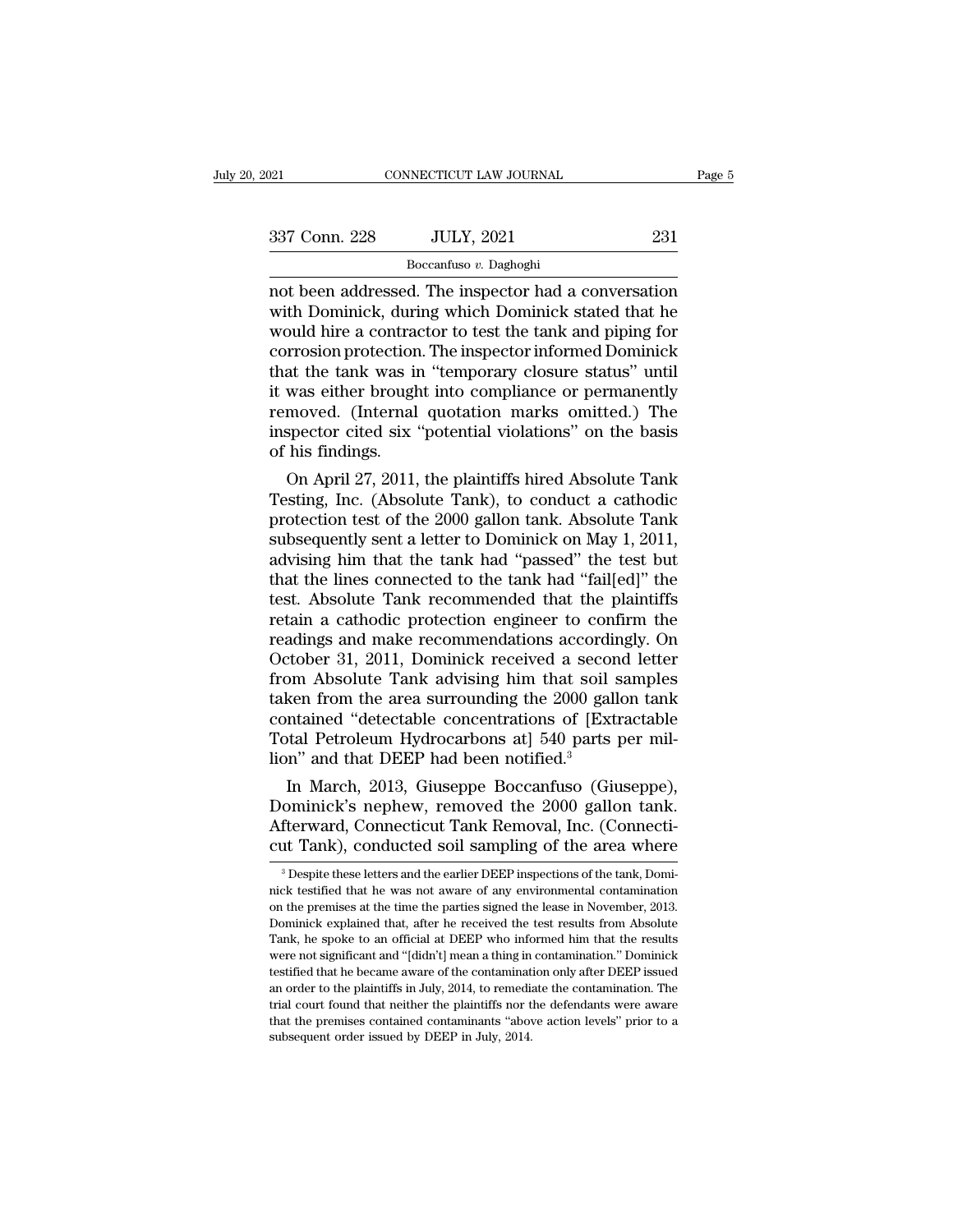|     | CONNECTICUT LAW JOURNAL | July 20, 2021 |
|-----|-------------------------|---------------|
|     |                         |               |
| 232 | <b>JULY, 2021</b>       | 337 Conn. 228 |
|     | Boccanfuso v. Daghoghi  |               |

THE TREAT CONNECTICUT LAW JOURNAL<br>
THE SERVICE THE SERVICE THE SAMPLE THE SAMPLE THE SAMPLE VALUE OF SAMPLE VALUE OF SAMPLE VALUE OF SAMPLE OF SAMPLE OF SAMPLE OF SAMPLE OF SAMPLE OF SAMPLE OF SAMPLE OF SAMPLE OF SAMPLE OF Value of the tank had been located. The sample "indicate[d] elevels of contaminants . . . . . " Approximately<br>one year later, in March or April of 2014, Giuseppe removed the 330 gallon tank as well Giuseppe variately  $\begin{array}{c} \text{JULY, 2021} \text{337 Conn. 228} \ \hline \text{Boccanfuso } v. \text{ Daghoghi} \ \hline \text{the tank had been located. The sample "indicate[d] elevated levels of contaminants . . . . " Approximately one year later, in March or April of 2014, Giuseppe removed the 330 gallon tank, as well. Giuseppe was not licensed to remove those tanks, and neither be per the object.} \end{array}$ 232 JULY, 2021 337 Conn. 228<br>  $\frac{1}{2}$ <br>  $\frac{1}{2}$ <br>  $\frac{1}{2}$ <br>  $\frac{1}{2}$ <br>  $\frac{1}{2}$ <br>  $\frac{1}{2}$ <br>  $\frac{1}{2}$ <br>  $\frac{1}{2}$ <br>  $\frac{1}{2}$ <br>  $\frac{1}{2}$ <br>  $\frac{1}{2}$ <br>  $\frac{1}{2}$ <br>  $\frac{1}{2}$ <br>  $\frac{1}{2}$ <br>  $\frac{1}{2}$ <br>  $\frac{1}{2}$ <br>  $\frac{1}{2}$ <br>  $\frac{$ Boccanfuso v. Daghoghi<br>
the tank had been located. The sample "indicate[d] ele-<br>
vated levels of contaminants . . . . " Approximately<br>
one year later, in March or April of 2014, Giuseppe<br>
removed the 330 gallon tank, as we Boccanfuso v. Daghoghi<br>the tank had been located. The sample "indicate<br>vated levels of contaminants  $\dots$ ." Approxi<br>one year later, in March or April of 2014, G<br>removed the 330 gallon tank, as well. Giuseppe<br>licensed to re e tank nad been located. The sample "indicate[d] ele-<br>ted levels of contaminants . . . . ." Approximately<br>le year later, in March or April of 2014, Giuseppe<br>moved the 330 gallon tank, as well. Giuseppe was not<br>ensed to rem vated levels of contaminants  $\ldots$  Approximately<br>one year later, in March or April of 2014, Giuseppe<br>removed the 330 gallon tank, as well. Giuseppe was not<br>licensed to remove these tanks, and neither he nor the<br>plaintiffs

one year later, in march or April of 2014, Gluseppe<br>removed the 330 gallon tank, as well. Giuseppe was not<br>licensed to remove these tanks, and neither he nor the<br>plaintiffs notified DEEP of their removal.<br>Meanwhile, in 201 removed the 350 gallon tank, as well. Gluseppe was not<br>licensed to remove these tanks, and neither he nor the<br>plaintiffs notified DEEP of their removal.<br>Meanwhile, in 2012, the parties began discussing a<br>potential lease of the plaintiffs notified DEEP of their removal.<br>
Meanwhile, in 2012, the parties began discussing a<br>
potential lease of the premises and the defendants'<br>
intention to operate a retail rug gallery and a Subway<br>
sandwich rest plaintiffs notified DEEP of their removal.<br>Meanwhile, in 2012, the parties began discussing a<br>potential lease of the premises and the defendants'<br>intention to operate a retail rug gallery and a Subway<br>sandwich restaurant t Meanwhile, in 2012, the parties began discussing a<br>potential lease of the premises and the defendants'<br>intention to operate a retail rug gallery and a Subway<br>sandwich restaurant thereon. The parties agreed that<br>the defenda potential lease of the premises and the defendants'<br>intention to operate a retail rug gallery and a Subway<br>sandwich restaurant thereon. The parties agreed that<br>the defendants would make significant renovations to<br>the premi intention to operate a retail rug gallery and a Subway<br>sandwich restaurant thereon. The parties agreed that<br>the defendants would make significant renovations to<br>the premises in preparation for operating these busi-<br>nesses. sandwich restaurant thereon. The parties agreed that<br>the defendants would make significant renovations to<br>the premises in preparation for operating these busi-<br>nesses. To undertake these renovations, the defendants<br>were re the defendants would make significant renovations to<br>the premises in preparation for operating these busi-<br>nesses. To undertake these renovations, the defendants<br>were required to obtain building permits and certifi-<br>cates the premises in preparation for operating these businesses. To undertake these renovations, the defendants<br>were required to obtain building permits and certificates of occupancy for each business. At some point<br>during the nesses. To undertake these renovations, the defendants<br>were required to obtain building permits and certifi-<br>cates of occupancy for each business. At some point<br>during the discussions over the proposed lease, Nader<br>asked D were required to obtain building permits and certificates of occupancy for each business. At some point during the discussions over the proposed lease, Nader asked Dominick whether any environmental contamination was prese cates of occupancy for each business. At some point<br>during the discussions over the proposed lease, Nader<br>asked Dominick whether any environmental contami-<br>nation was present on the property. Nader and his<br>brother Sassoon during the discussions over the proposed lease, Nader<br>asked Dominick whether any environmental contami-<br>nation was present on the property. Nader and his<br>brother Sassoon had experienced environmental issues<br>in the past wit asked Dominick whether any environmental contamination was present on the property. Nader and his brother Sassoon had experienced environmental issues<br>in the past with a different property that, like the premises at issue, nation was present on the property. Nader and his<br>brother Sassoon had experienced environmental issues<br>in the past with a different property that, like the prem-<br>ises at issue, also had been an automobile repair busi-<br>ness brother Sassoon had experienced environmental issues<br>in the past with a different property that, like the prem-<br>ises at issue, also had been an automobile repair busi-<br>ness, and they wanted to ensure there would be no<br>simi in the past with a different property that, like the premises at issue, also had been an automobile repair business, and they wanted to ensure there would be no similar problems with the leased premises. Dominick did not i ises at issue, al<br>ness, and they<br>similar probler<br>did not inform<br>results of the L<br>by Absolute Ta<br>the site.<sup>4</sup><br>Richard H. G ress, and they wanted to ensure there would be no<br>milar problems with the leased premises. Dominick<br>d not inform Nader of the presence of the tanks, the<br>sults of the DEEP inspections, the testing performed<br>Absolute Tank, o simuar problems with the leased premises. Dominick<br>did not inform Nader of the presence of the tanks, the<br>results of the DEEP inspections, the testing performed<br>by Absolute Tank, or any potential contamination on<br>the site.

did not inform Nader of the presence of the tanks, the<br>results of the DEEP inspections, the testing performed<br>by Absolute Tank, or any potential contamination on<br>the site.<sup>4</sup><br>Richard H. Girouard, Sr., the property manager results of the DEEP inspections, the testing performed<br>by Absolute Tank, or any potential contamination on<br>the site.<sup>4</sup><br>Richard H. Girouard, Sr., the property manager for the<br>plaintiffs, served as the leasing agent for the by Absolute Tank, or any potential contamination on<br>the site.<sup>4</sup><br>Richard H. Girouard, Sr., the property manager for the<br>plaintiffs, served as the leasing agent for the premises.<br>Girouard drafted and negotiated the terms of the site."<br>
Richard H. Girouard, Sr., the property manager for the<br>
plaintiffs, served as the leasing agent for the premises.<br>
Girouard drafted and negotiated the terms of the lease<br>
on behalf of the plaintiffs. In additio irouard drafted and negotiated the terms of the lease<br>n behalf of the plaintiffs. In addition, distinct from his<br>ble as the plaintiffs' leasing agent, Girouard offered to<br>onsult with the defendants regarding the renovation on behalf of the plaintiffs. In addition, distinct from his<br>role as the plaintiffs' leasing agent, Girouard offered to<br>consult with the defendants regarding the renovation<br> $\frac{4 \text{ Dominick's response to Nader's inquiry was in dispute at trial. Nader}}{1 \text{ bestified that Dominist told him that "[t]here was no contamination, there$ 

role as the plaintiffs' leasing agent, Girouard offered to<br>consult with the defendants regarding the renovation<br><sup>4</sup>Dominick's response to Nader's inquiry was in dispute at trial. Nader<br>testified that Dominick told him that consult with the defendants regarding the renovation<br> $\overline{ }$   $\overline{ }$   $\overline{ }$   $\overline{ }$  Dominick's response to Nader's inquiry was in dispute at trial. Nader testified that Dominick told him that "[t]here was no contaminatio <sup>4</sup> Dominick's response to Nader's inquiry was in dispute at trial. Nader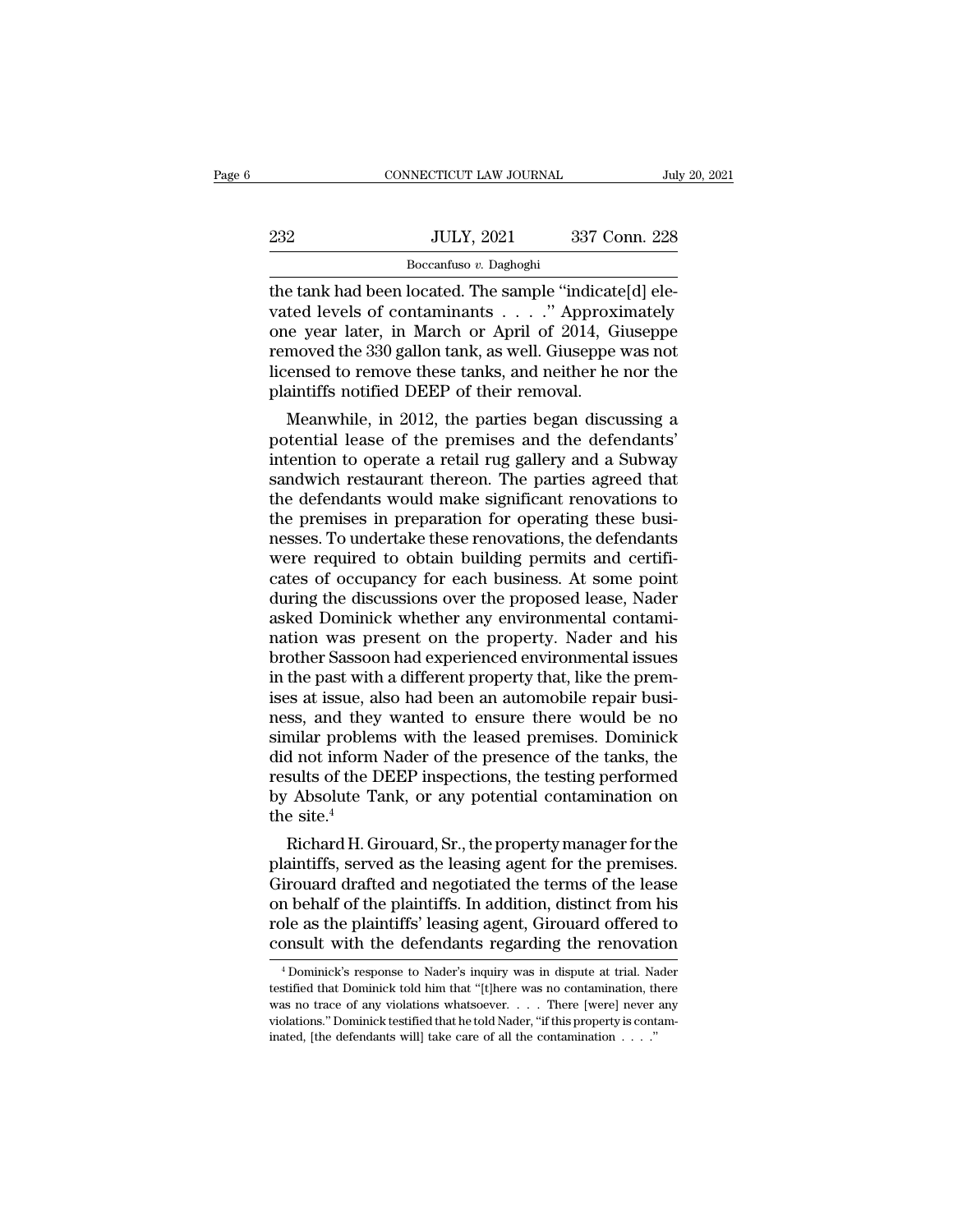| 2021          | CONNECTICUT LAW JOURNAL |     | Page 7 |
|---------------|-------------------------|-----|--------|
| 337 Conn. 228 | <b>JULY, 2021</b>       | 233 |        |
|               | Boccanfuso v. Daghoghi  |     |        |

Page 7<br>
and permitting of the premises. Prior to the execution<br>
of the lease, the defendants and Girouard memorialized,<br>
and permitting of the premises. Prior to the execution<br>
of the lease, the defendants and Girouard mem 337 Conn. 228 JULY, 2021 233<br>
Boccanfuso v. Daghoghi<br>
and permitting of the premises. Prior to the execution<br>
of the lease, the defendants and Girouard memorialized,<br>
in a letter dated October 29, 2013, their agreement tha 337 Conn. 228 JULY, 2021 233<br>
Boccanfuso v. Daghoghi<br>
and permitting of the premises. Prior to the execution<br>
of the lease, the defendants and Girouard memorialized,<br>
in a letter dated October 29, 2013, their agreement th  $337$  Conn. 228 JULY, 2021 233<br>
Boccanfuso v. Daghoghi<br>
and permitting of the premises. Prior to the execution<br>
of the lease, the defendants and Girouard memorialized,<br>
in a letter dated October 29, 2013, their agreement Boccanfuso v. Daghoghi<br>
Boccanfuso v. Daghoghi<br>
and permitting of the premises. Prior to the execution<br>
of the lease, the defendants and Girouard memorialized,<br>
in a letter dated October 29, 2013, their agreement that<br>
Gi  $\frac{\text{Boccanfuso } v. \text{ Daghoghi}}{\text{and permitting of the premises. Prior to the execution of the lease, the defendants and Girouard memorialized, in a letter dated October 29, 2013, their agreement that Girouard would provide "consulting [and] design services" for the renovations and permitting process.<sup>5</sup> These services included "[a]ssist[ing] [the] owners<sup>6</sup> in overseeing demolition [and] renovation of [the premises] " "fglehodullind] and oversoolind] necessary.$ These services included "[a]ssist[ing] [the] owners<sup>6</sup> in and permitting of the premises. Prior to the execution<br>of the lease, the defendants and Girouard memorialized,<br>in a letter dated October 29, 2013, their agreement that<br>Girouard would provide "consulting [and] design ser-<br>v of the lease, the defendants and Girouard memorialized,<br>
in a letter dated October 29, 2013, their agreement that<br>
Girouard would provide "consulting [and] design ser-<br>
vices" for the renovations and permitting process.<sup>5</sup> in a letter dated October 29, 2013, their agreement that<br>Girouard would provide "consulting [and] design ser-<br>vices" for the renovations and permitting process.<sup>5</sup><br>These services included "[a]ssist[ing] [the] owners<sup>6</sup> in<br> Girouard would provide "consulting [and] design services" for the renovations and permitting process.<sup>5</sup><br>These services included "[a]ssist[ing] [the] owners<sup>6</sup> in<br>overseeing demolition [and] renovation of [the prem-<br>ises] vices" for the renovations and permitting process.<sup>5</sup><br>These services included "[a]ssist[ing] [the] owners<sup>6</sup> in<br>overseeing demolition [and] renovation of [the prem-<br>ises]," "[s]chedul[ing] and oversee[ing] necessary<br>inspec These services included "[a]ssist[ing] [the] owners<sup>6</sup> in<br>overseeing demolition [and] renovation of [the prem-<br>ises]," "[s]chedul[ing] and oversee[ing] necessary<br>inspections," facilitating the "[p]ermitting process for<br>[e] Example 22, 2013, the particle and for five additional<br>Spections," facilitating the "[p]ermitting process for<br>Ingineering, [b]uilding, [z]oning [and] [f]ire [d]epart-<br>ents," and "[p]repar[ing] for permits, inspections,<br>c." imspections," facilitating the "[p]ermitting process for<br>[e]ngineering, [b]uilding, [z]oning [and] [f]ire [d]epart-<br>ments," and "[p]repar[ing] for permits, inspections,<br>etc." (Footnote added.) The defendants agreed to pay<br>

Girouard \$22,500 for these services.<br>On November 22, 2013, the parties entered into a<br>lease for the premises. The term of the lease was for five years, with an option to extend for five additional ments," and "[p]repar[ing] for permits, inspections,<br>etc." (Footnote added.) The defendants agreed to pay<br>Girouard \$22,500 for these services.<br>On November 22, 2013, the parties entered into a<br>lease for the premises. The te etc." (Footnote added.) The defendants agreed to pay<br>Girouard \$22,500 for these services.<br>On November 22, 2013, the parties entered into a<br>lease for the premises. The term of the lease was for<br>five years, with an option t Girouard \$22,500 for these services.<br>
On November 22, 2013, the parties entered into a<br>
lease for the premises. The term of the lease was for<br>
five years, with an option to extend for five additional<br>
five year terms. Und On November 22, 2013, the parties entered into a<br>lease for the premises. The term of the lease was for<br>five years, with an option to extend for five additional<br>five year terms. Under the lease, the defendants would<br>assume lease for the premises. The term of the lease was for<br>five years, with an option to extend for five additional<br>five year terms. Under the lease, the defendants would<br>assume "the sole responsibility for all expenses and<br>co five years, with an option to extend for five additional<br>five year terms. Under the lease, the defendants would<br>assume "the sole responsibility for all expenses and<br>costs associated with the [p]remises  $\ldots$ ." The lease<br>p five year terms. Under the lease, the defendants would<br>assume "the sole responsibility for all expenses and<br>costs associated with the [p]remises . . . ." The lease<br>provided, however, that the plaintiffs were "responsible<br> assume "the sole responsibility for all expenses and<br>costs associated with the [p]remises  $\ldots$ ." The lease<br>provided, however, that the plaintiffs were "responsible<br>for any environmental issues which may arise with the<br>[p costs associated with the [p]remises . . . ." The lease<br>provided, however, that the plaintiffs were "responsible<br>for any environmental issues which may arise with the<br>[premises]." The monthly rent was \$16,388, payment of<br> provided, however, that<br>for any environmental i<br>[premises]." The month<br>which would commenc<br>on which the defendan<br>the 180th day after a ful<br>to the defendants.<br>After the execution of r any environmental issues which may arise with the<br>remises]." The monthly rent was \$16,388, payment of<br>nich would commence on the earlier of (1) the date<br>is which the defendants opened for business, or (2)<br>e 180th day aft premises]." The monthly rent was \$16,388, payment of<br>which would commence on the earlier of (1) the date<br>on which the defendants opened for business, or (2)<br>the 180th day after a fully executed lease was delivered<br>to the d

which would commence on the earlier of (1) the date<br>on which the defendants opened for business, or (2)<br>the 180th day after a fully executed lease was delivered<br>to the defendants.<br>After the execution of the lease, the defe on which the defendants opened for business, or (2)<br>the 180th day after a fully executed lease was delivered<br>to the defendants.<br>After the execution of the lease, the defendants began<br>preparations to renovate the premises. the 180th day after a fully executed lease was delivered<br>to the defendants.<br>After the execution of the lease, the defendants began<br>preparations to renovate the premises. In December,<br>2013, Girouard provided renovation plan to the defendants.<br>
After the execution of the lease, the defendants began<br>
preparations to renovate the premises. In December,<br>
2013, Girouard provided renovation plans to the defen-<br>
dants, which they approved. Girouard After the execution of the lease, the defendants began<br>preparations to renovate the premises. In December,<br>2013, Girouard provided renovation plans to the defen-<br>dants, which they approved. Girouard also solicited<br>bids fro ants, which they approved. Girouard also solicited<br>ids from prospective contractors for the renovation<br>roject. As work on the renovations progressed, Girou-<br>rd signed applications for the relevant permits and<br> $\frac{5}{6}$  Gir bids from prospective contractors for the renovation<br>project. As work on the renovations progressed, Girou-<br>ard signed applications for the relevant permits and<br><sup>5</sup> Girouard printed this letter on stationery with the lette

project. As work on the renovations progressed, Girouard signed applications for the relevant permits and  $\frac{1}{6}$  Girouard printed this letter on stationery with the letterhead "Klein New England." From the testimony add ard signed applications for the relevant permits and<br>  $\frac{1}{100}$ <br>  $\frac{1}{100}$ <br>  $\frac{1}{100}$ <br>  $\frac{1}{100}$ <br>  $\frac{1}{100}$ <br>  $\frac{1}{100}$ <br>  $\frac{1}{100}$ <br>  $\frac{1}{100}$ <br>  $\frac{1}{100}$ <br>  $\frac{1}{100}$ <br>  $\frac{1}{100}$ <br>  $\frac{1}{100}$ <br>  $\frac{1}{100}$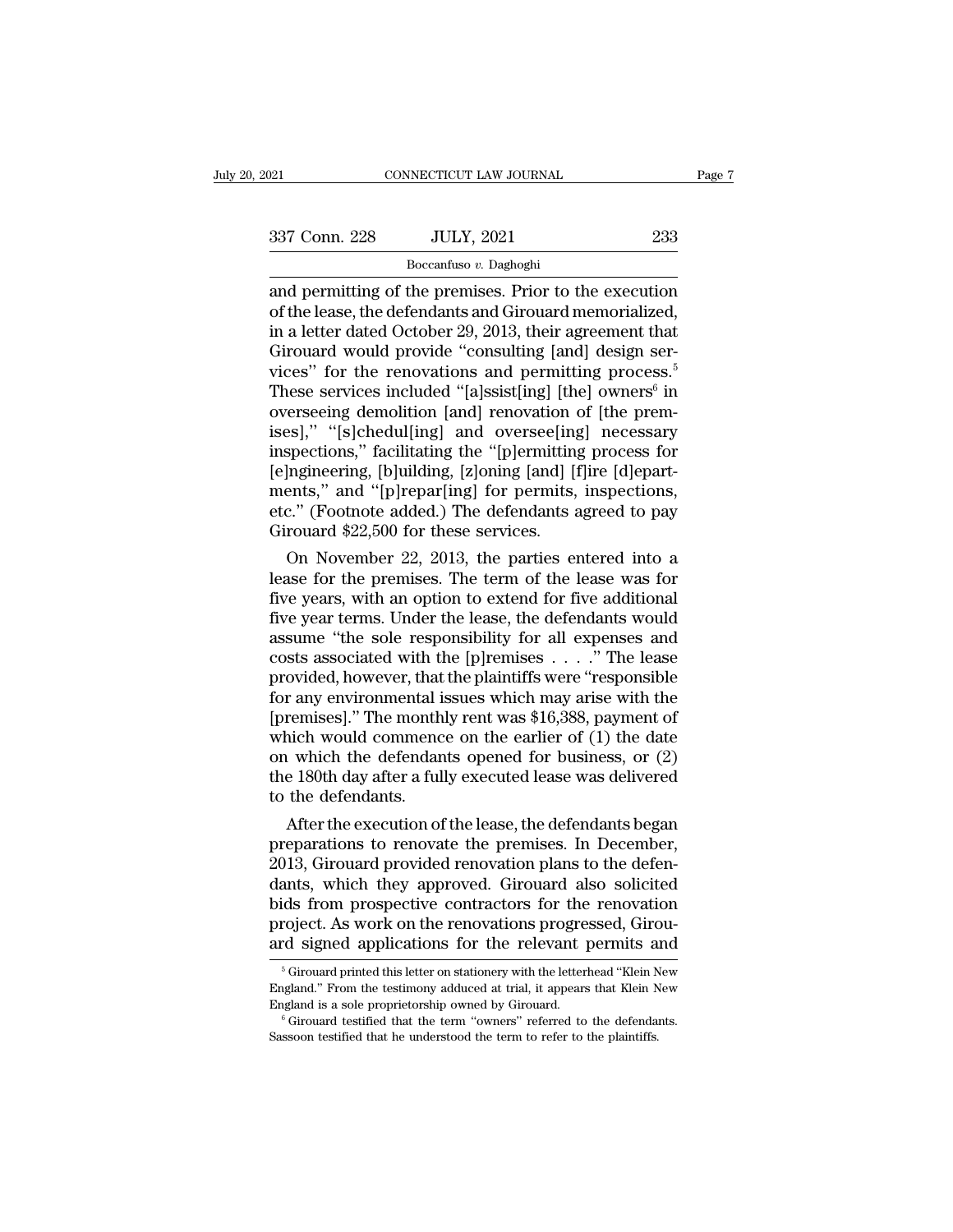|     | CONNECTICUT LAW JOURNAL | July 20, 2021 |
|-----|-------------------------|---------------|
|     |                         |               |
| 234 | <b>JULY, 2021</b>       | 337 Conn. 228 |
|     | Boccanfuso v. Daghoghi  |               |

EXERCTIF CONNECTICUT LAW JOURNAL<br>
234 JULY, 2021 337 Conn. 228<br>
234 Boccanfuso v. Daghoghi<br>
237 Conn. 228<br>
235 Boccanfuso v. Daghoghi<br>
237 Conn. 228<br>
237 Conn. 228<br>
238 Boccanfuso v. Daghoghi<br>
237 Conn. 228<br>
238 Boccanfuso Sentatives of Westport's planning and zoning, conserva-<br>
Sentatives of Westport's planning and zoning, conserva-<br>
The Mestport's planning and zoning, conserva-<br>
The Mestport of Westport and the Mester of Westport and the M Xample 1991<br>
234 UULY, 2021<br>
2021<br>
20221<br>
20221<br>
20221<br>
2023<br>
2023<br>
2023<br>
2023<br>
2033<br>
303 Electron, and engineering departments.<br>
2023<br>
2024<br>
2025<br>
2025<br>
2025<br>
2025<br>
2025<br>
2025<br>
2025<br>
2025<br>
2025<br>
2025<br>
2026<br>
2025<br>
2026<br>
20 JULY, 2021 337 Conn. 228<br>Boccanfuso v. Daghoghi<br>d discussions with various officials, including repre-<br>ntatives of Westport's planning and zoning, conserva-<br>on, and engineering departments.<br>The 180th day following the deli

 $\frac{1}{2}$  Boccanfuso v. Daghoghi<br>
had discussions with various officials, including representatives of Westport's planning and zoning, conserva-<br>
tion, and engineering departments.<br>
The 180th day following the delivery of **Executades of Edgagan**<br>
had discussions with various officials, including repre-<br>
sentatives of Westport's planning and zoning, conserva-<br>
tion, and engineering departments.<br>
The 180th day following the delivery of the ex had discussions with various officials, including representatives of Westport's planning and zoning, conservation, and engineering departments.<br>The 180th day following the delivery of the executed<br>lease to the defendants o sentatives of Westport's planning and zoning, conserva-<br>tion, and engineering departments.<br>The 180th day following the delivery of the executed<br>lease to the defendants occurred on May 21, 2014. At<br>that point, no building p tion, and engineering departments.<br>The 180th day following the delivery of the executed<br>lease to the defendants occurred on May 21, 2014. At<br>that point, no building permit for the retail rug gallery<br>or the Subway restauran The 180th day following the delivery of the executed<br>lease to the defendants occurred on May 21, 2014. At<br>that point, no building permit for the retail rug gallery<br>or the Subway restaurant had yet been issued. Conse-<br>quent lease to the defendants occurred on May 21, 2014. At<br>that point, no building permit for the retail rug gallery<br>or the Subway restaurant had yet been issued. Conse-<br>quently, no construction renovations had begun. On<br>May 28, that point, no building permit for the retail rug gallery<br>or the Subway restaurant had yet been issued. Conse-<br>quently, no construction renovations had begun. On<br>May 28, 2014, Girouard sent a letter to Nader and Sas-<br>soon or the Subway restaurant had yet been issued. Consequently, no construction renovations had begun. On May 28, 2014, Girouard sent a letter to Nader and Sassoon indicating that the first rent payment was due on June 1, 2014 quently, no construction renovations had begun. On<br>May 28, 2014, Girouard sent a letter to Nader and Sassoon indicating that the first rent payment was due on<br>June 1, 2014. Thereafter, the plaintiffs agreed to grant<br>the de May 28, 2014, Girouard sent a letter to Nader and Sassoon indicating that the first rent payment was due on June 1, 2014. Thereafter, the plaintiffs agreed to grant the defendants a five week rent concession. In a letter d soon indicating that the first rent payment was due on<br>June 1, 2014. Thereafter, the plaintiffs agreed to grant<br>the defendants a five week rent concession. In a letter<br>dated June 27, 2014, Girouard informed the defendants<br> June 1, 2014. Thereafter, the plaintiffs agreed to grant<br>the defendants a five week rent concession. In a letter<br>dated June 27, 2014, Girouard informed the defendants<br>that the first rent payment was due by July 10, 2014.<br> the defendants a five week rent concession. In a letter<br>dated June 27, 2014, Girouard informed the defendants<br>that the first rent payment was due by July 10, 2014.<br>Girouard also informed the defendants that the plain-<br>tiff dated June 27, 2014, Girouard informed the defendants<br>that the first rent payment was due by July 10, 2014.<br>Girouard also informed the defendants that the plain-<br>tiffs wanted Girouard to "exclusively handle all future<br>leas that the first rent payment was due by July 10, 2014.<br>Girouard also informed the defendants that the plain-<br>tiffs wanted Girouard to "exclusively handle all future<br>lease and building matters and do not want to be called<br>or Girouard also informed the defendants that the plaintiffs wanted Girouard to "exclusively handle all future lease and building matters and do not want to be called or visited at their residences or place of business." In a tiffs wanted Girouard to "exclusively handle all future<br>lease and building matters and do not want to be called<br>or visited at their residences or place of business." In<br>a letter dated July 1, 2014, the plaintiffs informed lease and building matters and do not want to be called<br>or visited at their residences or place of business." In<br>a letter dated July 1, 2014, the plaintiffs informed the<br>defendants that "[n]o further concessions of any kin or visited at their residences c<br>a letter dated July 1, 2014, the<br>defendants that "[n]o further c<br>will be granted and [the plaint<br>rental payments to begin July [1<br>the July rent payment and<br>through November, 2014.<br>On June 1 letter dated July 1, 2014, the plaintiffs informed the<br>fendants that "[n]o further concessions of any kind<br>Il be granted and [the plaintiffs] are fully expecting<br>ntal payments to begin July [1]." The defendants made<br>e July defendants that "[n]o turther concessions of any kind<br>will be granted and [the plaintiffs] are fully expecting<br>rental payments to begin July [1]." The defendants made<br>the July rent payment and continued paying rent<br>through

will be granted and [the plaintiffs] are fully expecting<br>rental payments to begin July [1]." The defendants made<br>the July rent payment and continued paying rent<br>through November, 2014.<br>On June 11, 2014, the defendants obta rental payments to begin July [1]." The defendants made<br>the July rent payment and continued paying rent<br>through November, 2014.<br>On June 11, 2014, the defendants obtained a building<br>permit for the retail rug gallery portion the July rent payment and continued paying rent<br>through November, 2014.<br>On June 11, 2014, the defendants obtained a building<br>permit for the retail rug gallery portion of the premises.<br>Renovations on that portion of the sit through November, 2014.<br>
On June 11, 2014, the defendants obtained a building<br>
permit for the retail rug gallery portion of the premises.<br>
Renovations on that portion of the site began some<br>
time in July, 2014. On July 1, On June 11, 2014, the defendants obtained a building<br>permit for the retail rug gallery portion of the premises.<br>Renovations on that portion of the site began some<br>time in July, 2014. On July 1, 2014, however, DEEP<br>issued a permit for the retail rug gallery portion of the premises.<br>Renovations on that portion of the site began some<br>time in July, 2014. On July 1, 2014, however, DEEP<br>issued an enforcement order finding environmental<br>contaminati Renovations on that portion of the site began some<br>time in July, 2014. On July 1, 2014, however, DEEP<br>issued an enforcement order finding environmental<br>contamination on the property based on the results of<br>the tests perfor time in July, 2014. On July 1, 2014, however, DEEP<br>issued an enforcement order finding environmental<br>contamination on the property based on the results of<br>the tests performed by Absolute Tank and Connecticut<br>Tank. The orde issued an enforcement order finding environmental<br>contamination on the property based on the results of<br>the tests performed by Absolute Tank and Connecticut<br>Tank. The order expressed DEEP's conclusion that "an<br>unpermitted contamination on the property based on the results of<br>the tests performed by Absolute Tank and Connecticut<br>Tank. The order expressed DEEP's conclusion that "an<br>unpermitted discharge has occurred at the [s]ite, consti-<br>tuti the tests performed by Absolute Tank and Connecticut<br>Tank. The order expressed DEEP's conclusion that "an<br>unpermitted discharge has occurred at the [s]ite, consti-<br>tuting violations of [state regulations and state law],"<br>a Tank. The order expressed DEEP's conclusion that "an unpermitted discharge has occurred at the [s]ite, constituting violations of [state regulations and state law]," and ordered the plaintiffs to retain a licensed environm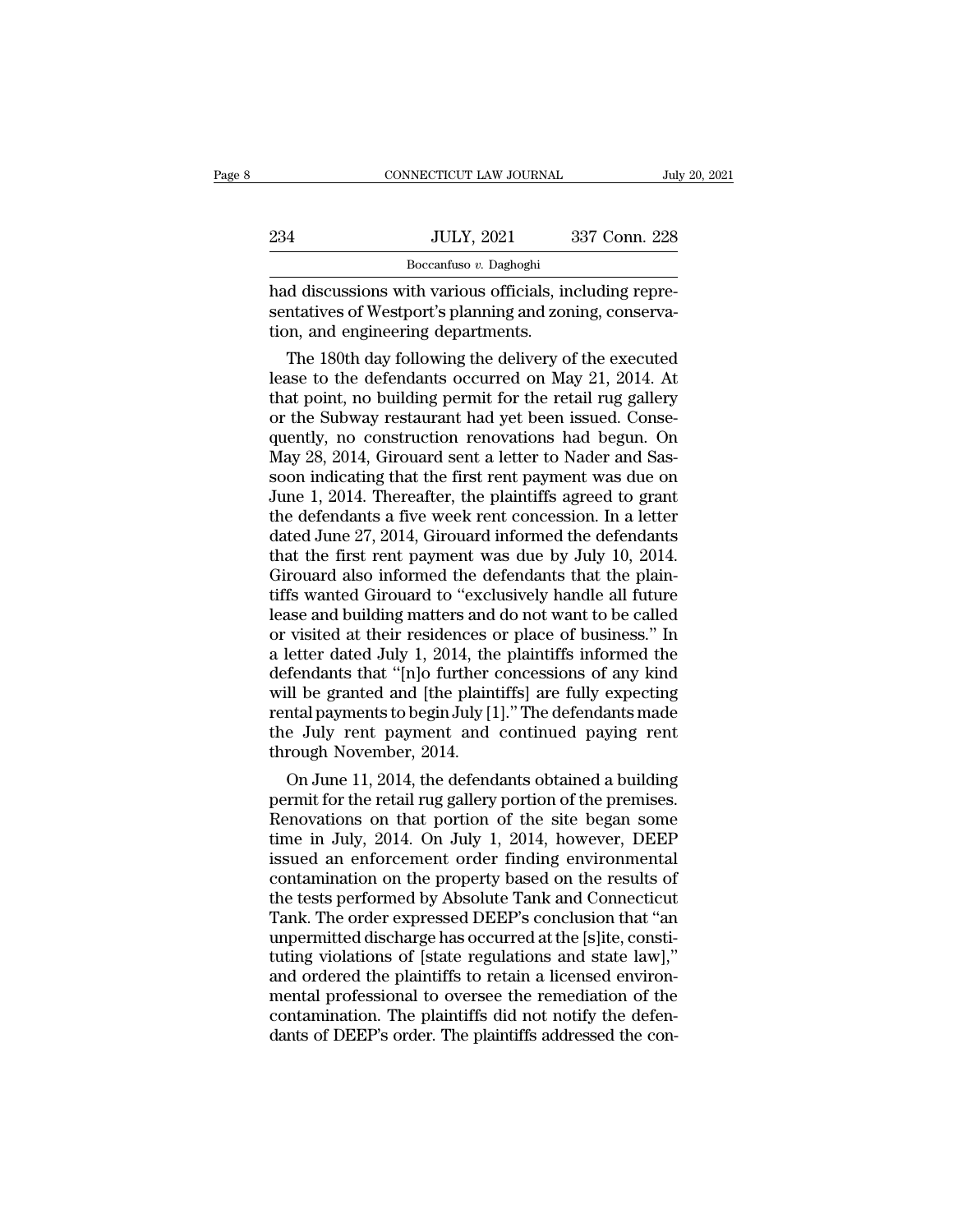| 2021          | CONNECTICUT LAW JOURNAL                                                                                                                                               | Page 9 |
|---------------|-----------------------------------------------------------------------------------------------------------------------------------------------------------------------|--------|
|               |                                                                                                                                                                       |        |
| 337 Conn. 228 | <b>JULY, 2021</b>                                                                                                                                                     | 235    |
|               | Boccanfuso v. Daghoghi                                                                                                                                                |        |
|               | tamination at their own expense, and the property was<br>remediated in accordance with a stipulated judgment<br>that had ontorod in a soperate given action commongod |        |

Fremence 228 JULY, 2021 235<br>
Boccanfuso v. Daghoghi<br>
tamination at their own expense, and the property was<br>
remediated in accordance with a stipulated judgment<br>
that had entered in a separate civil action commenced<br>
by DEE  $\frac{337 \text{ Conn. } 228 \qquad \text{JULY, } 2021 \qquad \qquad 235} {\text{Boccanfuso } v. \text{ Daghogh}}$ <br>tamination at their own expense, and the property was<br>remediated in accordance with a stipulated judgment<br>that had entered in a separate civil action commenc  $\frac{337 \text{ Conn. } 228}{\text{Boccanfuso } v. \text{ Daghoghi}}$ <br>tamination at their own expense, and the proper<br>remediated in accordance with a stipulated jude that had entered in a separate civil action comn<br>by DEEP against the plaintiff corpora  $\frac{1}{2}$ <br>
Boccanfuso v. Daghoghi<br>
mination at their own expense, and the property was<br>
mediated in accordance with a stipulated judgment<br>
at had entered in a separate civil action commenced<br>
DEEP against the plaintiff co tamination at their own expense, and the property was<br>remediated in accordance with a stipulated judgment<br>that had entered in a separate civil action commenced<br>by DEEP against the plaintiff corporation.<br>A letter dated Augu

Example and a services to be rendered by DEEP against the plaintiff corporation.<br>
A letter dated August 1, 2014, memorialized a second<br>
agreement between Girouard and the defendants for<br>
"additional services to be rendered remealated in a separate with a supplied judgment<br>that had entered in a separate civil action commenced<br>by DEEP against the plaintiff corporation.<br>A letter dated August 1, 2014, memorialized a second<br>agreement between Giro by DEEP against the plaintiff corporation.<br>A letter dated August 1, 2014, memorialized a second<br>agreement between Girouard and the defendants for<br>"additional services to be rendered" on the Subway por-<br>tion of the premises EV DELT against are planning exporation.<br>
A letter dated August 1, 2014, memorialized a second<br>
agreement between Girouard and the defendants for<br>
"additional services to be rendered" on the Subway por-<br>
tion of the premis A letter dated August 1, 2014, memorialized a second<br>agreement between Girouard and the defendants for<br>"additional services to be rendered" on the Subway por-<br>tion of the premises. This letter established that Girou-<br>ard w agreement between Girouard and the defendants for<br>"additional services to be rendered" on the Subway por-<br>tion of the premises. This letter established that Girou-<br>ard would procure various approvals and permits, includ-<br>i "additional services to be rendered" on the Subway portion of the premises. This letter established that Girou-<br>ard would procure various approvals and permits, includ-<br>ing planning and zoning approval, for modifications<br>m tion of the premises. This letter establis<br>ard would procure various approvals and<br>ing planning and zoning approval, for<br>made to the previously approved buildin<br>ard would also "[o]btain planning [and] z<br>for retail food use recall procate various approvals and permits, included and permits and permits, the defendants and to the previously approved building plans. Giroud would also "[o]btain planning [and] zoning approval r retail food use." I made to the previously approved building plans. Girou-<br>and would also "[o]btain planning [and] zoning approval<br>for retail food use." In exchange, the defendants would<br>pay Girouard an additional \$9000.<br>On September 15, 2014

Andre is are previously approved Bunding phales. Since and and would also "[o]btain planning [and] zoning approval<br>for retail food use." In exchange, the defendants would<br>pay Girouard an additional \$9000.<br>On September 15, The metallity of the defendants would pay Girouard an additional \$9000.<br>The defendants would pay Girouard an additional \$9000.<br>On September 15, 2014, the defendants obtained a<br>building permit for the Subway portion of the For Feath Food ase. The energy are determined by the premises representing permit for the Subway portion of the premises.<br>The defendants continued to pay monthly rent through November, 2014, but stopped paying rent in Dece on September 15, 2014, the defendants obtained a<br>building permit for the Subway portion of the premises.<br>The defendants continued to pay monthly rent through<br>November, 2014, but stopped paying rent in December.<br>At that poi On September 15, 2014, the defendants obtained a<br>building permit for the Subway portion of the premises.<br>The defendants continued to pay monthly rent through<br>November, 2014, but stopped paying rent in December.<br>At that poi building permit for the Subway portion of the premises.<br>The defendants continued to pay monthly rent through<br>November, 2014, but stopped paying rent in December.<br>At that point, the renovations of the premises remained<br>inco The defendants continued to pay monthly rent through<br>November, 2014, but stopped paying rent in December.<br>At that point, the renovations of the premises remained<br>incomplete, and the defendants, through Girouard, still<br>had November, 2014, but stopped paying rent in December.<br>At that point, the renovations of the premises remained<br>incomplete, and the defendants, through Girouard, still<br>had not yet obtained certificates of occupancy for either At that point, the renovations of the premises remained<br>incomplete, and the defendants, through Girouard, still<br>had not yet obtained certificates of occupancy for either<br>the retail rug gallery or the Subway portions of the incomplete, an<br>had not yet obt.<br>the retail rug<br>premises. The c<br>ary and Februa<br>served a notice<br>the lease.<br>Despite the re retail rug gallery or the Subway portions of the<br>emises. The defendants also failed to pay rent in Janu-<br>y and February, 2015. On January 7, 2015, the plaintiffs<br>rved a notice to quit on Sassoon, thereby terminating<br>e l Frame is the defendants also failed to pay rent in January and February, 2015. On January 7, 2015, the plaintiffs<br>served a notice to quit on Sassoon, thereby terminating<br>the lease.<br>Despite the notice to quit, the defendant

premises. The defendants diso falled to pay fem modial<br>ary and February, 2015. On January 7, 2015, the plaintiffs<br>served a notice to quit on Sassoon, thereby terminating<br>the lease.<br>Despite the notice to quit, the defendant rug gallery consumed, the premises.<br>
Despite the notice to quit, the defendants did not<br>
vacate the premises. Renovations continued, and the<br>
defendants obtained a certificate of occupancy for the<br>
rug gallery portion of t The lease.<br>
Despite the notice to quit, the defendants did not<br>
vacate the premises. Renovations continued, and the<br>
defendants obtained a certificate of occupancy for the<br>
rug gallery portion of the premises in February, Despite the notice to quit, the defendants did not<br>vacate the premises. Renovations continued, and the<br>defendants obtained a certificate of occupancy for the<br>rug gallery portion of the premises in February, 2015.<br>They ope Despite the notice to quit, the defendants did not<br>vacate the premises. Renovations continued, and the<br>defendants obtained a certificate of occupancy for the<br>rug gallery portion of the premises in February, 2015.<br>They open vacate the premises. Renovations continued, and the<br>defendants obtained a certificate of occupancy for the<br>rug gallery portion of the premises in February, 2015.<br>They opened the rug gallery for business on March<br>1, 2015. A defendants obtained a certificate of occupancy for the<br>rug gallery portion of the premises in February, 2015.<br>They opened the rug gallery for business on March<br>1, 2015. Also in March, the defendants began making<br>monthly us rug gallery portion of the<br>They opened the rug gal<br>1, 2015. Also in March, th<br>monthly use and occupan<br>in the amount of \$16,338<br>certificate of occupancy fo<br>premises on June 5, 2015.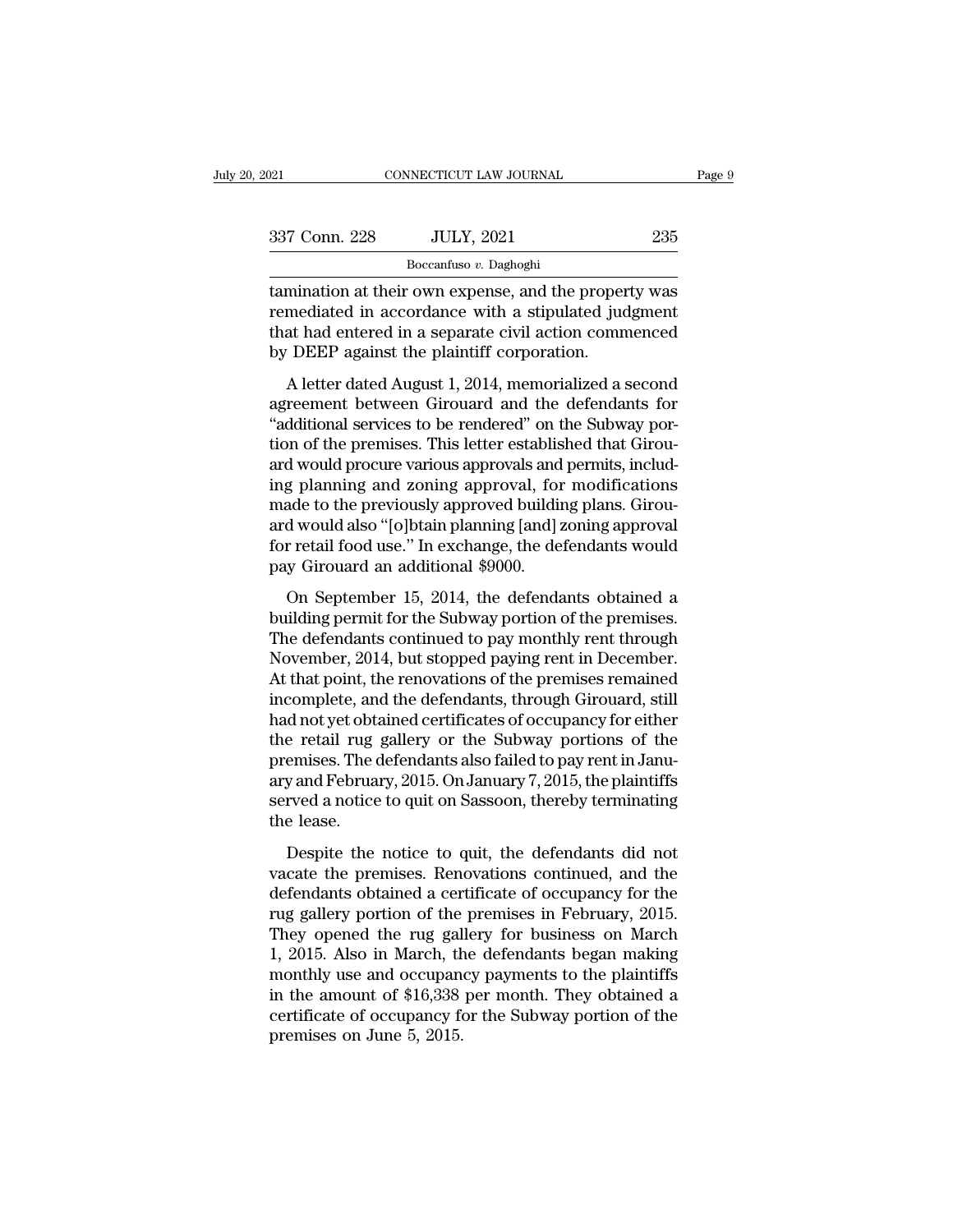|     | CONNECTICUT LAW JOURNAL                                                                                                                                                        | July 20, 2021 |
|-----|--------------------------------------------------------------------------------------------------------------------------------------------------------------------------------|---------------|
|     |                                                                                                                                                                                |               |
| 236 | <b>JULY, 2021</b>                                                                                                                                                              | 337 Conn. 228 |
|     | Boccanfuso v. Daghoghi                                                                                                                                                         |               |
|     | The plaintiffs initiated this summary process action<br>after the defendants did not vacate the premises by the<br>date specified in the notice to quit. The defendants raised |               |

 $\frac{1000 \text{ JULY}, 2021}{\text{Boccanfuso } v}$ .  $\frac{337 \text{ Conn. } 228}{\text{Boccanfuso } v}$ . The plaintiffs initiated this summary process action after the defendants did not vacate the premises by the date specified in the notice to quit. The def  $\begin{array}{ll}\n & \text{JULY, 2021} & \text{337 Conn. 228} \\
 \hline\n & \text{Boccanfuso } v. \text{ Daghoghi} \\
 \hline\n \end{array}$ The plaintiffs initiated this summary process action<br>
after the defendants did not vacate the premises by the<br>
date specified in the notice to quit  $\begin{array}{ll} \hline \text{337 Conn. 228} \\ \hline \text{Boccanfuso } v. \text{ Daghoghi} \\ \hline \end{array}$  The plaintiffs initiated this summary process action<br>after the defendants did not vacate the premises by the<br>date specified in the notice to quit. The defendants r **Example 1988**<br>Boccanfuso v. Daghoghi<br>The plaintiffs initiated this summary process action<br>after the defendants did not vacate the premises by the<br>date specified in the notice to quit. The defendants raised<br>six special de Boccantuso v. Daghoghi<br>The plaintiffs initiated this summary process action<br>after the defendants did not vacate the premises by the<br>date specified in the notice to quit. The defendants raised<br>six special defenses in respon The plaintiffs initiated this summary process action<br>after the defendants did not vacate the premises by the<br>date specified in the notice to quit. The defendants raised<br>six special defenses in response to the plaintiffs' c after the defendants did not vacate the premises by the<br>date specified in the notice to quit. The defendants raised<br>six special defenses in response to the plaintiffs' com-<br>plaint, including the special defense of equitabl date specified in the notice to quit. The defendants raised<br>six special defenses in response to the plaintiffs' com-<br>plaint, including the special defense of equitable nonfor-<br>feiture. The parties filed a joint stipulation six special defenses in response to the plaintiffs' complaint, including the special defense of equitable nonfor-<br>feiture. The parties filed a joint stipulation of facts on<br>May 19, 2015, and a trial occurred over three day plaint, including the special defense of equitable nonfor-<br>feiture. The parties filed a joint stipulation of facts on<br>May 19, 2015, and a trial occurred over three days. At<br>trial, Nader and Sassoon testified that they deci feiture. The parties filed a joint stipulation of facts on<br>May 19, 2015, and a trial occurred over three days. At<br>trial, Nader and Sassoon testified that they decided to<br>stop paying rent for a number of reasons, including May 19, 2015, and a trial occurred over three days. At<br>trial, Nader and Sassoon testified that they decided to<br>stop paying rent for a number of reasons, including that<br>"this was the only way [they] could stay in business," trial, Nader and Sassoon testified that they decided to<br>stop paying rent for a number of reasons, including that<br>"this was the only way [they] could stay in business,"<br>that they "were trying to draw [the plaintiffs'] atten stop paying rent for a num<br>"this was the only way [t<br>that they "were trying to d<br>to what [they were] facing<br>[that], if [their franchisor]<br>involved with this contam<br>would [they] stand?"<br>The trial court rendered Its was the only way [they] could stay in business,<br>at they "were trying to draw [the plaintiffs'] attention<br>what [they were] facing," and that they "were fearful<br>nat], if [their franchisor] Subway for any reason [got]<br>vol that they were trying to that the plaintins J attention<br>to what [they were] facing," and that they "were fearful<br>[that], if [their franchisor] Subway for any reason [got]<br>involved with this contamination and violations, wh

to what [they were] facing, and that they were reafful<br>[that], if [their franchisor] Subway for any reason [got]<br>involved with this contamination and violations, where<br>would [they] stand?"<br>The trial court rendered judgemen [ulat], if [their franchisor] Subway for any reason [got]<br>involved with this contamination and violations, where<br>would [they] stand?"<br>The trial court rendered judgement of possession for<br>the plaintiffs. The trial court's necessary to sustain the defense of equitable nonforthe plaintiffs. The trial court's written order explained:<br>"The trial court rendered judgement of possession for<br>the plaintiffs. The trial court's written order explained The trial court rendered judgement of possession for<br>the plaintiffs. The trial court's written order explained:<br>"The court finds [that] the defendant[s] [have] breached<br>the lease for nonpayment of rent.... The elements<br>ne The trial court rendered judgement of possession for<br>the plaintiffs. The trial court's written order explained:<br>"The court finds [that] the defendant[s] [have] breached<br>the lease for nonpayment of rent.... The elements<br>ne the plaintiffs. The trial court's written order explained:<br>
"The court finds [that] the defendant[s] [have] breached<br>
the lease for nonpayment of rent. . . . . The elements<br>
necessary to sustain the defense of equitable no "The court finds [that] the defendant[s] [have] breached<br>the lease for nonpayment of rent. . . . . The elements<br>necessary to sustain the defense of equitable nonforfei-<br>ture do not exist in this case because the defendant the lease for nonpayment of rent. . . . . The elements<br>necessary to sustain the defense of equitable nonforfei-<br>ture do not exist in this case because the defendant[s]<br>caused the breach intentionally. That finding alone<br>ne necessary to sustain the defense of equitable nonforfeiture do not exist in this case because the defendant[s]<br>caused the breach intentionally. That finding alone<br>negates any finding of equitable nonforfeiture." The<br>defend ture do not exist in this case because the defendant[s]<br>caused the breach intentionally. That finding alone<br>negates any finding of equitable nonforfeiture." The<br>defendants appealed to the Appellate Court. The defen-<br>dants caused the breach intentionally. That finding alone<br>negates any finding of equitable nonforfeiture." The<br>defendants appealed to the Appellate Court. The defen-<br>dants filed a motion for articulation, seeking, among<br>other th negates any finding of equitable nonforfeiture." The<br>defendants appealed to the Appellate Court. The defen-<br>dants filed a motion for articulation, seeking, among<br>other things, clarification of the factual basis for the<br>tri defendants appealed to the Appellate Court. The defendants filed a motion for articulation, seeking, among other things, clarification of the factual basis for the trial court's determination that they had failed to meet t dants filed a motion for articulation, seeking, among<br>other things, clarification of the factual basis for the<br>trial court's determination that they had failed to meet<br>their burden of proof on their special defense of equi other things, clarification of the factual basis for the<br>trial court's determination that they had failed to meet<br>their burden of proof on their special defense of equita-<br>ble nonforfeiture. The motion for articulation inc trial court's determination that they had failed to meet<br>their burden of proof on their special defense of equita-<br>ble nonforfeiture. The motion for articulation included<br>a request that the trial court articulate whether t their burden of proof on their special defense of equita-<br>ble nonforfeiture. The motion for articulation included<br>a request that the trial court articulate whether the<br>court considered evidence that the defendants' failure ble nonforfeiture. The motion for articulation include a request that the trial court articulate whether court considered evidence that the defendants' fail to pay rent was accompanied by a good faith inten comply with the request that the that court articulate whether the<br>urt considered evidence that the defendants' failure<br>pay rent was accompanied by a good faith intent to<br>mply with the terms of the lease or a good faith dis-<br>te over the m court'considered evidence that the defendants' rande<br>to pay rent was accompanied by a good faith intent to<br>comply with the terms of the lease or a good faith dis-<br>pute over the meaning of the lease. The trial court denied<br>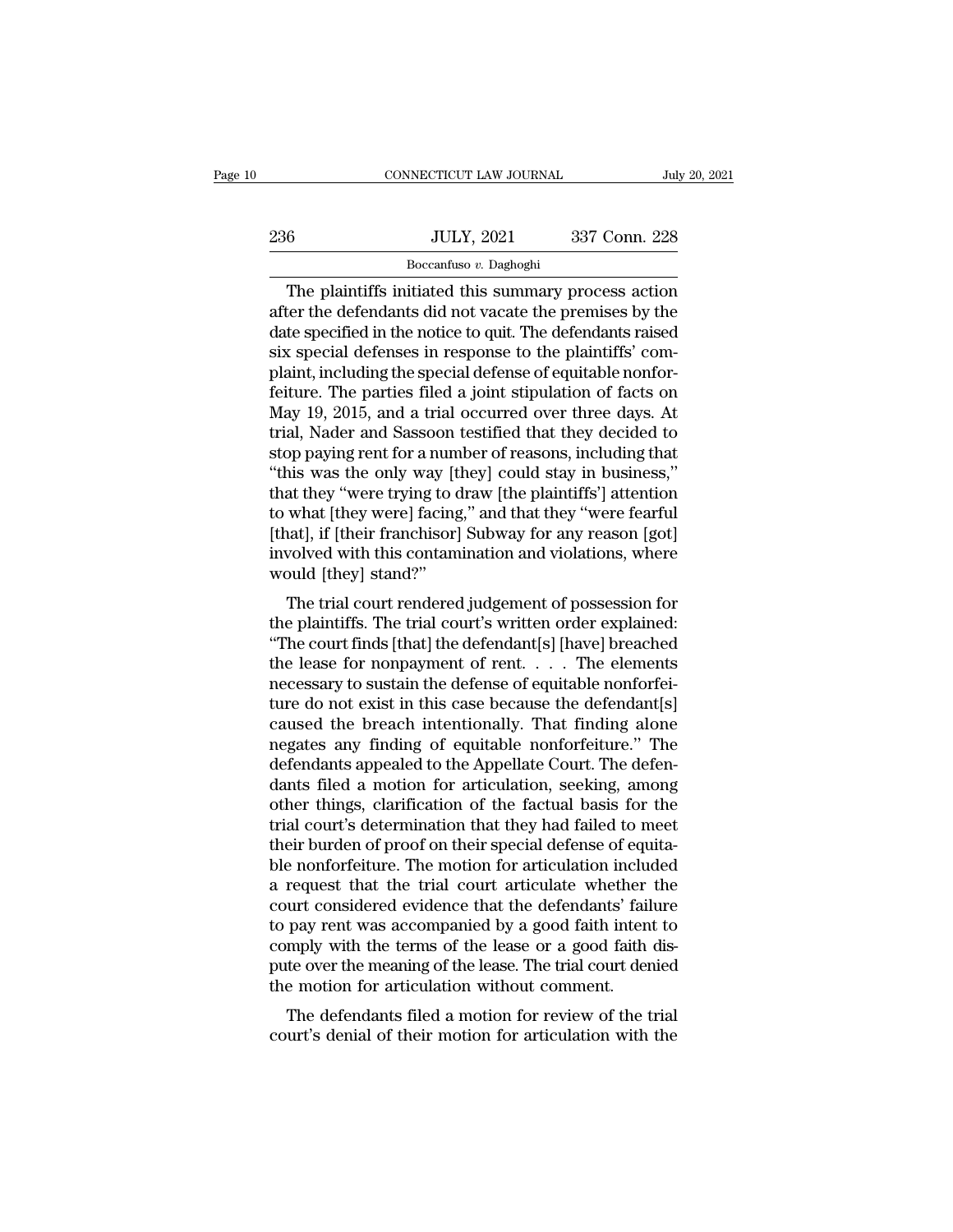| 2021          | CONNECTICUT LAW JOURNAL | Page 11 |  |
|---------------|-------------------------|---------|--|
| 337 Conn. 228 | <b>JULY, 2021</b>       | 237     |  |
|               | Boccanfuso v. Daghoghi  |         |  |

CONNECTICUT LAW JOURNAL Page 11<br>
237 Conn. 228 JULY, 2021 237<br>
237 Boccanfuso v. Daghoghi<br>
Appellate Court. The Appellate Court granted the<br>
motion for review in part, ordering the trial court to,<br>
inter alia. "extigulate 337 Conn. 228 JULY, 2021 237<br>Boccanfuso v. Daghoghi<br>Appellate Court. The Appellate Court granted the<br>motion for review in part, ordering the trial court to,<br>inter alia, "articulate ... whether it considered the<br>dofondants' 337 Conn. 228 JULY, 2021 237<br>
Boccanfuso v. Daghoghi<br>
Appellate Court. The Appellate Court granted the<br>
motion for review in part, ordering the trial court to,<br>
inter alia, "articulate . . . whether it considered the<br>
def  $\frac{337 \text{ Conn. } 228}{\text{Boccanfuso } v. \text{ Daghoghi}}$ <br>
Appellate Court. The Appellate Court granted the<br>
motion for review in part, ordering the trial court to,<br>
inter alia, "articulate . . . whether it considered the<br>
defendants' good f Boccanfuso v. Daghoghi<br>Boccanfuso v. Daghoghi<br>Appellate Court. The Appellate Court granted the<br>motion for review in part, ordering the trial court to,<br>inter alia, "articulate . . . whether it considered the<br>defendants' go Boccantiuso v. Daghoghi<br>Appellate Court. The Appellate Court granted the<br>motion for review in part, ordering the trial court to,<br>inter alia, "articulate  $\ldots$  whether it considered the<br>defendants' good faith intent to com Appellate Court. The Appellate Court granted the<br>motion for review in part, ordering the trial court to,<br>inter alia, "articulate  $\ldots$  whether it considered the<br>defendants' good faith intent to comply with the lease<br>and t motion for review in part, ordering the trial court to,<br>inter alia, "articulate  $\ldots$  whether it considered the<br>defendants' good faith intent to comply with the lease<br>and their good faith dispute over the meaning of the<br>l inter alia, "articulate . . . . whether it considered the<br>defendants' good faith intent to comply with the lease<br>and their good faith dispute over the meaning of the<br>lease in reaching its decision on the special defense of defendants' good faith intent to comply with the lease<br>and their good faith dispute over the meaning of the<br>lease in reaching its decision on the special defense of<br>equitable nonforfeiture and, if so, how its consideration and their good faith dispute over the meaning of the<br>lease in reaching its decision on the special defense of<br>equitable nonforfeiture and, if so, how its consideration<br>of these matters impacted its decision on the defenda lease in reaching its decision on the special defense of<br>equitable nonforfeiture and, if so, how its consideration<br>of these matters impacted its decision on the defendants'<br>special defense of equitable nonforfeiture  $\dots$ . equitable nonforfeiture and, if so, how its consideration<br>of these matters impacted its decision on the defendants'<br>special defense of equitable nonforfeiture  $\ldots$ ." The<br>trial court issued an articulation in which it art % of these matters impacted its decision on the defendants'<br>special defense of equitable nonforfeiture  $\ldots$ ." The<br>trial court issued an articulation in which it articulated<br>a number of factual findings and explained: "Th special defense of equitable nonforfeiture  $\ldots$  . " The<br>trial court issued an articulation in which it articulated<br>a number of factual findings and explained: "The trial<br>court considered and rejected [the] defendants' cl trial court issued an articulation in which it articulated<br>a number of factual findings and explained: "The trial<br>court considered and rejected [the] defendants' claimed<br>good faith intent to comply with the lease and also<br> a number of factual findings and explained: "The trial<br>court considered and rejected [the] defendants' claimed<br>good faith intent to comply with the lease and also<br>rejected the defendants' alleged good faith dispute over<br>th court considered and rejected [th]<br>good faith intent to comply wi<br>rejected the defendants' alleged g<br>the meanings of the lease. The<br>advised of the property and we<br>counsel to withhold rent and bre<br>pay rent to the plaintiff[ od flath intent to comply with the lease and also<br>jected the defendants' alleged good faith dispute over<br>e meanings of the lease. The defendants were well-<br>vised of the property and were ill-advised by their<br>unsel to withh rejected the derendants' alleged good rath dispute over<br>the meanings of the lease. The defendants were well-<br>advised of the property and were ill-advised by their<br>counsel to withhold rent and breach their obligation to<br>pay

the meanings of the lease. The defendants were well-<br>advised of the property and were ill-advised by their<br>counsel to withhold rent and breach their obligation to<br>pay rent to the plaintiff[s]."<br>Unsatisfied, the defendants advised or the property and were ill-advised by their<br>counsel to withhold rent and breach their obligation to<br>pay rent to the plaintiff[s]."<br>Unsatisfied, the defendants filed a second motion for<br>review of the trial court's counset to withhold rent and breach their obilgation to<br>pay rent to the plaintiff[s]."<br>Unsatisfied, the defendants filed a second motion for<br>review of the trial court's articulation. The Appellate<br>Court thereafter issued a pay rent to the plaintings].<br>
Unsatisfied, the defendants filed a second motion for<br>
review of the trial court's articulation. The Appellate<br>
Court thereafter issued a second order for articulation,<br>
in terms substantially Unsatisfied, the defendants filed a second motion for<br>review of the trial court's articulation. The Appellate<br>Court thereafter issued a second order for articulation,<br>in terms substantially similar to the first order. The review of the trial court's articulation. The Appellate<br>Court thereafter issued a second order for articulation,<br>in terms substantially similar to the first order. The trial<br>court responded with a supplemental articulation Court thereafter issued a second order for articulation,<br>in terms substantially similar to the first order. The trial<br>court responded with a supplemental articulation. The<br>supplemental articulation stated: "The defendants' in terms substantially similar to the first order. The trial<br>court responded with a supplemental articulation. The<br>supplemental articulation stated: "The defendants' alleged<br>concerns about the contamination [were] pretextu court responded with a supplemental articulation. The<br>supplemental articulation stated: "The defendants' alleged<br>concerns about the contamination [were] pretextual,<br>since neither the contamination nor the remediation<br>had a supplemental articulation stated: "The defendants' alleged<br>concerns about the contamination [were] pretextual,<br>since neither the contamination nor the remediation<br>had any effect on the critical path of the defendants'<br>reno concerns about the contamination [were] pretextual,<br>since neither the contamination nor the remediation<br>had any effect on the critical path of the defendants'<br>renovations to the property. The defendants' real issue<br>centers since neither the contamination nor the remediation<br>had any effect on the critical path of the defendants'<br>renovations to the property. The defendants' real issue<br>centers on the delays in renovation and, therefore, in<br>open had any effect on the critical path of the defendants'<br>renovations to the property. The defendants' real issue<br>centers on the delays in renovation and, therefore, in<br>openings of business operations, beyond the rental<br>grace renovations to the<br>centers on the del<br>openings of busir<br>grace period, there<br>the lease and to th<br>were not responsi<br>of the lease]. renovation and<br>perations, beyigating them to<br>sting landlord<br>the delays [unit]<br>\*\*\*\* ace period, thereby obligating them to pay rent under<br>
e lease and to their existing landlords. The plaintiffs<br>
ere not responsible for the delays [under the terms<br>
the lease].<br>
\*\*\*<br>
"The defendants failed to prove that th the lease and to their existing landlords. The plaintiffs<br>were not responsible for the delays [under the terms<br>of the lease].<br> $***$ <br>"The defendants failed to prove that they were justi-<br>fied in withholding the rent because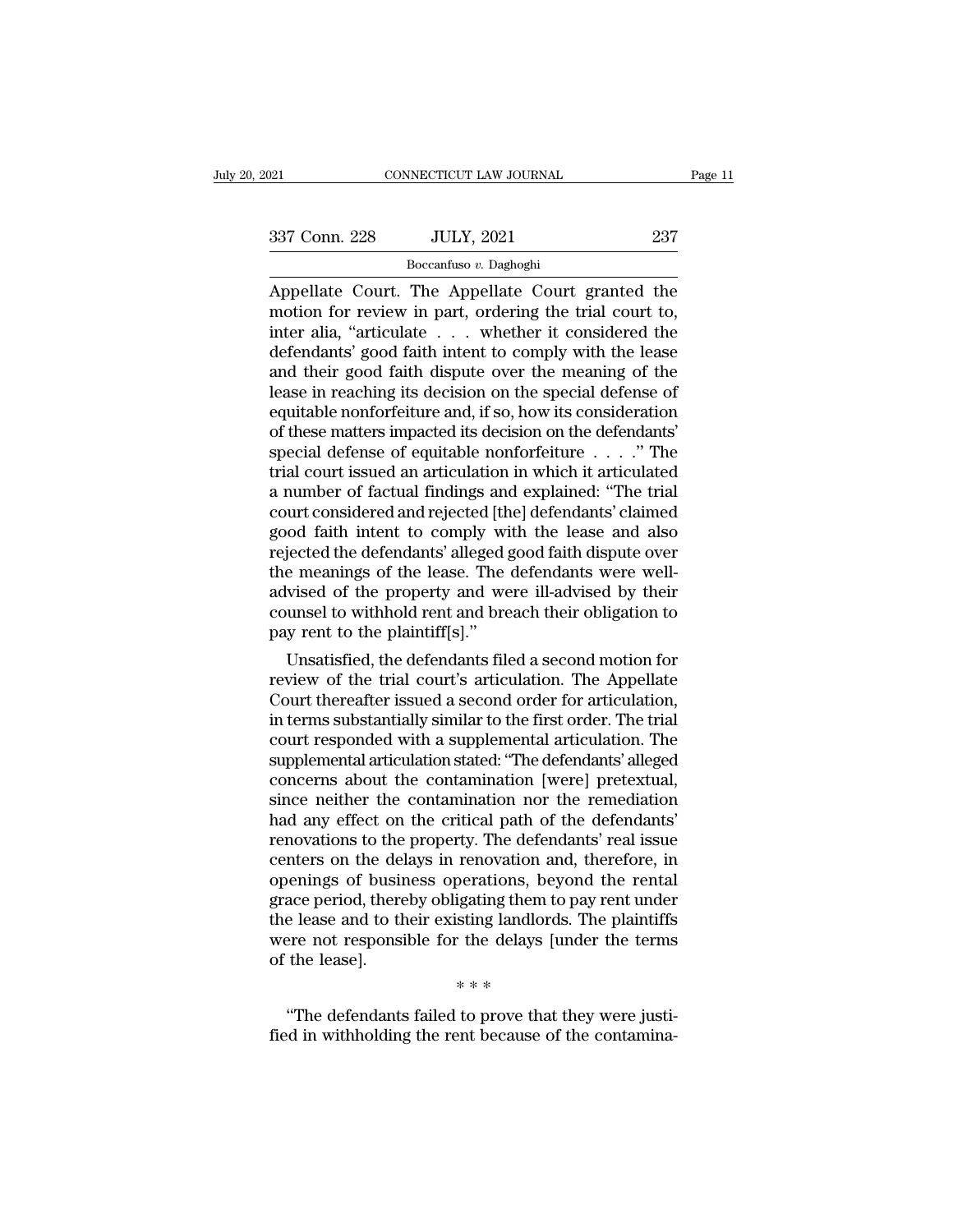|     | CONNECTICUT LAW JOURNAL | July 20, 2021 |  |
|-----|-------------------------|---------------|--|
|     |                         |               |  |
| 238 | <b>JULY, 2021</b>       | 337 Conn. 228 |  |
|     | Boccanfuso v. Daghoghi  |               |  |

THE CONNECTICUT LAW JOURNAL July 20, 2021<br>
238 JULY, 2021 337 Conn. 228<br>
Boccanfuso v. Daghoghi<br>
tion issues affecting the subject premises. . . . . [T]he<br>
plaintiffs . . . did promptly take steps to address the<br>
environme Plantiffs . . . did promptly take steps to address the<br>
plaintiffs . . . did promptly take steps to address the<br>
environmental issues affecting the exterior of the prop-<br>
erity as required by [the lease] The defendants 238 JULY, 2021 337 Conn. 228<br>
Boccanfuso v. Daghoghi<br>
tion issues affecting the subject premises. . . . . [T]he<br>
plaintiffs . . . did promptly take steps to address the<br>
environmental issues affecting the exterior of the 238 JULY, 2021 337 Conn. 228<br>  $\frac{1}{2}$  Boccanfuso v. Daghoghi<br>
tion issues affecting the subject premises. . . . . [T]<br>
plaintiffs . . . did promptly take steps to address the<br>
environmental issues affecting the exterior Boccanfuso v. Daghoghi<br>Boccanfuso v. Daghoghi<br>dion issues affecting the subject premises.... [T]he<br>plaintiffs ... did promptly take steps to address the<br>environmental issues affecting the exterior of the prop-<br>erty, as re Boccantuso *v*. Daghoghi<br>
ion issues affecting the subject premises. . . . . [T]he<br>
plaintiffs . . . did promptly take steps to address the<br>
environmental issues affecting the exterior of the prop-<br>
erty, as required by [ tion issues affecting the subject premises. . . . . [T]he<br>plaintiffs . . . did promptly take steps to address the<br>environmental issues affecting the exterior of the prop-<br>erty, as required by [the lease]. . . . The defend plaintiffs . . . did promptly take steps to address the<br>environmental issues affecting the exterior of the prop-<br>erty, as required by [the lease]. . . . The defendants<br>suffered no detriment as a result of the contamination environmental issues affecting the exterior of the property, as required by [the lease].  $\ldots$  The defendants suffered no detriment as a result of the contamination and remediation. They failed to offer any evidence that erty, as required by [the lease].  $\ldots$  The defendants<br>suffered no detriment as a result of the contamination<br>and remediation. They failed to offer any evidence that<br>they ever even complained about the contamination and<br>r suffered no detriment as a result of the contamination<br>and remediation. They failed to offer any evidence that<br>they ever even complained about the contamination and<br>remediation until they filed their answer in this case<br>on and remediation. They failed to offer any evidence that<br>
they ever even complained about the contamination and<br>
remediation until they filed their answer in this case<br>
on March 24, 2015." In support of its conclusion that<br> they ever even complained about the contamination and<br>remediation until they filed their answer in this case<br>on March 24, 2015." In support of its conclusion that<br>the contamination and remediation did not cause any<br>detrime remediation until they filed their answer in this case<br>on March 24, 2015." In support of its conclusion that<br>the contamination and remediation did not cause any<br>detriment to the defendants, the trial court explained<br>that " on March 24, 2015." In support of its conclusion that<br>the contamination and remediation did not cause any<br>detriment to the defendants, the trial court explained<br>that "[n]either the contamination itself nor the reme-<br>diatio the contamination and if<br>detriment to the defend<br>that "[n]either the conta<br>diation thereof affected<br>retail [rug gallery] space<br>the contamination and re<br>of either business."<br>The Appellate Court at "[n]either the contamination itself nor the reme-<br>ation thereof affected the renovation time line of the<br>tail [rug gallery] space or the Subway space; nor did<br>e contamination and remediation affect the operation<br>either trial contribution thereof affected the renovation time line of the<br>retail [rug gallery] space or the Subway space; nor did<br>the contamination and remediation affect the operation<br>of either business."<br>The Appellate Court af

mation affects and the column and the of and<br>retail [rug gallery] space or the Subway space; nor did<br>the contamination and remediation affect the operation<br>of either business."<br>The Appellate Court affirmed the judgment of team [rag gancry] space of are stabled, years, not are<br>the contamination and remediation affect the operation<br>of either business."<br>The Appellate Court affirmed the judgment of the<br>trial court. See *Boccanfuso* v. *Daghogh* of either business."<br>
The Appellate Court affirmed the judgment of the<br>
trial court. See *Boccanfuso* v. *Daghoghi*, 193 Conn. App.<br>
137, 140, 171, 219 A.3d 400 (2019). The defendants peti-<br>
tioned for certification to app The Appellate Court affirmed the judgment of the<br>trial court. See *Boccanfuso* v. *Daghoghi*, 193 Conn. App.<br>137, 140, 171, 219 A.3d 400 (2019). The defendants peti-<br>tioned for certification to appeal to this court, and w The Appellate Court affirmed the judgment of the<br>trial court. See *Boccanfuso* v. *Daghoghi*, 193 Conn. App.<br>137, 140, 171, 219 A.3d 400 (2019). The defendants peti-<br>tioned for certification to appeal to this court, and w trial court. See *Boccanfuso* v. *Daghoghi*, 193 Conn. App.<br>137, 140, 171, 219 A.3d 400 (2019). The defendants peti-<br>tioned for certification to appeal to this court, and we<br>granted certification, limited to the following 137, 140, 171, 219 A.3d 400 (2019). The defendants petitioned for certification to appeal to this court, and we granted certification, limited to the following issue: "Did the Appellate Court properly uphold the trial cour (2019). dgment in favor of the plaintiffs and the denial of the<br>fendants' special defense of equitable nonforfeiture?"<br>occanfuso v. Daghoghi, 333 Conn. 943, 219 A.3d 373<br>019).<br>On appeal, the defendants claim that the Appellate<br>our

II

defendants' special defense of equitable nonforfeiture?"<br> *Boccanfuso* v. *Daghoghi*, 333 Conn. 943, 219 A.3d 373<br>
(2019).<br>
II<br>
On appeal, the defendants claim that the Appellate<br>
Court improperly affirmed the trial court' Boccanfuso v. Daghoghi, 333 Conn. 943, 219 A.3d 373<br>(2019).<br>II<br>On appeal, the defendants claim that the Appellate<br>Court improperly affirmed the trial court's judgment<br>rejecting their special defense of equitable nonforfei-THE COLLET II<br>
On appeal, the defendants claim that the Appellate<br>
Court improperly affirmed the trial court's judgment<br>
rejecting their special defense of equitable nonforfei-<br>
ture and granting possession of the premises II<br>On appeal, the defendants claim that the Appellate<br>Court improperly affirmed the trial court's judgment<br>rejecting their special defense of equitable nonforfei-<br>ture and granting possession of the premises to the<br>plainti IT Court improperly affirmed the trial court's judgment<br>rejecting their special defense of equitable nonforfei-<br>ture and granting possession of the premises to the<br>plaintiffs. The defendants argue that their failure to pay On appeal, the defendants claim that the Appellate<br>Court improperly affirmed the trial court's judgment<br>rejecting their special defense of equitable nonforfei-<br>ture and granting possession of the premises to the<br>plaintiffs Court improperly affirmed the trial court's judgment<br>rejecting their special defense of equitable nonforfei-<br>ture and granting possession of the premises to the<br>plaintiffs. The defendants argue that their failure to pay<br>re rejecting their special defense of equitable nonforfeiture and granting possession of the premises to the plaintiffs. The defendants argue that their failure to pay rent was not properly considered "wilful," as that term i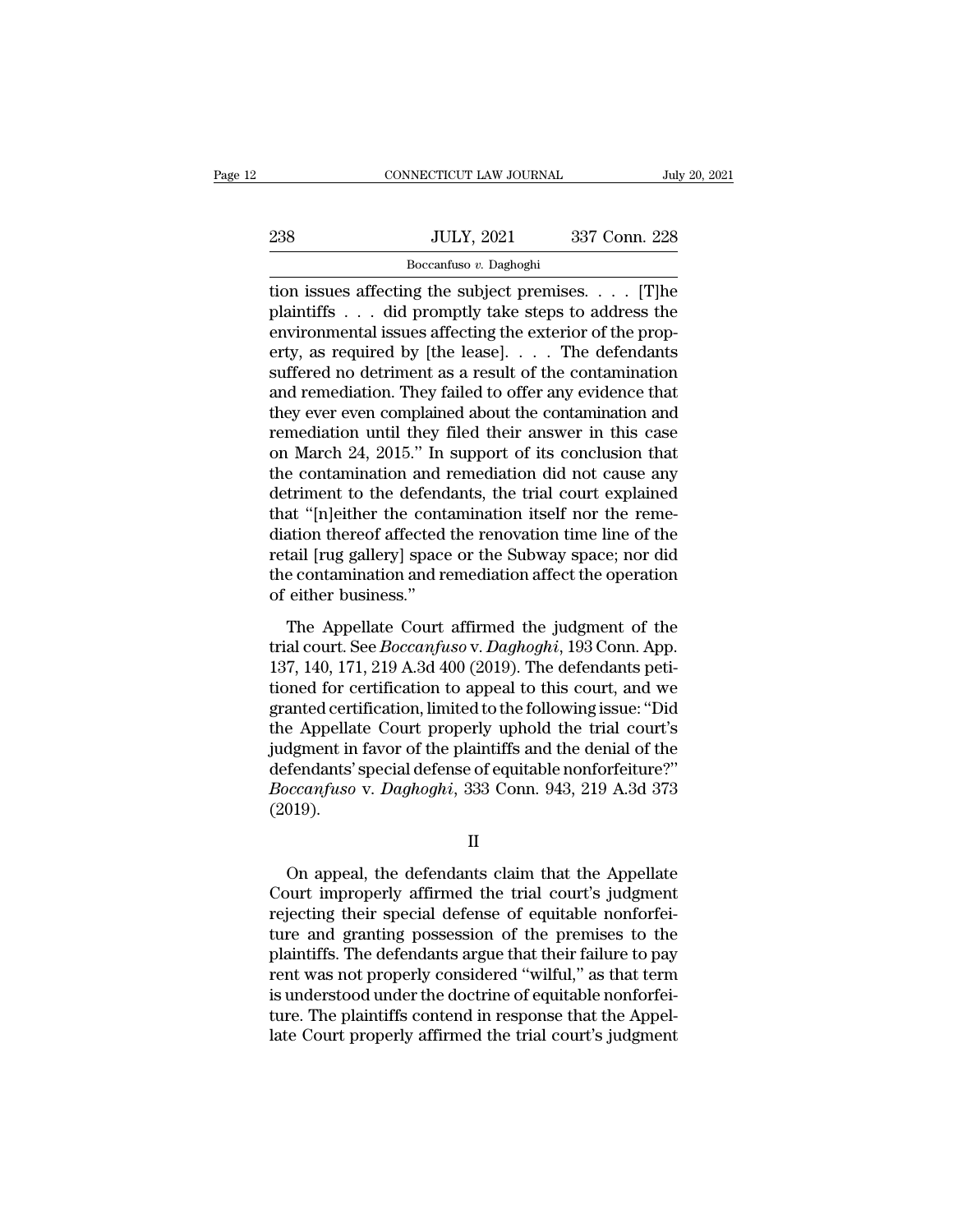| 2021          | CONNECTICUT LAW JOURNAL                                                                                                                                                       | Page 13 |
|---------------|-------------------------------------------------------------------------------------------------------------------------------------------------------------------------------|---------|
| 337 Conn. 228 | <b>JULY, 2021</b>                                                                                                                                                             | 239     |
|               | Boccanfuso v. Daghoghi                                                                                                                                                        |         |
|               | because the defendants' failure to pay rent was wilful.<br>We agree with the plaintiffs that the trial court did not<br>abuse its discretion when it rejected the defendants' |         |

337 Conn. 228 JULY, 2021 239<br>Boccanfuso v. Daghoghi<br>Decause the defendants' failure to pay rent was wilful.<br>We agree with the plaintiffs that the trial court did not<br>abuse its discretion when it rejected the defendants'<br>do  $\frac{337 \text{ Conn. } 228}{\text{Boccanfuso } v. \text{ Daghoghi}}$ <br>because the defendants' failure to pay rent was wilful.<br>We agree with the plaintiffs that the trial court did not<br>abuse its discretion when it rejected the defendants'<br>defense of equi  $\frac{337 \text{ Conn. } 228}{\text{Boccanfuso } v. \text{ Daghoghi}}$ <br>because the defendants' failure to pay rent was wilful.<br>We agree with the plaintiffs that the trial court did not<br>abuse its discretion when it rejected the defendants'<br>defense of equi Boccanfuso *v*. Daghoghi<br>Boccanfuso *v*. Daghoghi<br>Decause the defendants' failure to pay rent was wilful.<br>We agree with the plaintiffs that the trial court did not<br>abuse its discretion when it rejected the defendants'<br>defe because the def<br>We agree with t<br>abuse its discre<br>defense of equit<br>case and, theref<br>late Court.<br>Our standard Eause the defendants Tantue to pay fent was whith.<br>
e agree with the plaintiffs that the trial court did not<br>
use its discretion when it rejected the defendants'<br>
fense of equitable nonforfeiture on the facts of this<br>
se a we agree with the plaintins that the that court did not<br>abuse its discretion when it rejected the defendants'<br>defense of equitable nonforfeiture on the facts of this<br>case and, therefore, affirm the judgment of the Appel-<br>l

abuse its uscretion when it rejected the defendants<br>defense of equitable nonforfeiture on the facts of this<br>case and, therefore, affirm the judgment of the Appel-<br>late Court.<br>Our standard of review is clear. "We employ the deferise of equitable hold<br>offering of the facts of this<br>case and, therefore, affirm the judgment of the Appel-<br>late Court.<br>Our standard of review is clear. "We employ the abuse<br>of discretion standard when reviewing a tria case and, therefore, annihi the judgment of the Appendate Court.<br>
Our standard of review is clear. "We employ the abuse<br>
of discretion standard when reviewing a trial court's<br>
decision to exercise its equitable powers. . Our standard of review is clear. "We employ the abuse<br>of discretion standard when reviewing a trial court's<br>decision to exercise its equitable powers. . . . Although<br>we ordinarily are reluctant to interfere with a trial<br>c Our standard of review is clear. "We employ the abuse<br>of discretion standard when reviewing a trial court's<br>decision to exercise its equitable powers. . . . Although<br>we ordinarily are reluctant to interfere with a trial<br>c of discretion standard when reviewing a trial court's<br>decision to exercise its equitable powers. . . . Although<br>we ordinarily are reluctant to interfere with a trial<br>court's equitable discretion . . . we will reverse wher decision to exercise its equitable powers. . . . Although<br>we ordinarily are reluctant to interfere with a trial<br>court's equitable discretion  $\ldots$  we will reverse where<br>we find that a trial court acting as a court of equi we ordinarily are reluctant to interfere with a trial court's equitable discretion . . . we will reverse where we find that a trial court acting as a court of equity could not reasonably have concluded as it did . . . or court's equitable discretion . . . we will reverse where<br>we find that a trial court acting as a court of equity<br>could not reasonably have concluded as it did . . . or<br>to prevent abuse or injustice. . . . In reviewing clai we find that a trial court acting as a court of equity<br>could not reasonably have concluded as it did . . . or<br>to prevent abuse or injustice. . . . In reviewing claims<br>of error in the trial court's exercise of discretion i could not reasonably have concluded as it did . . . or<br>to prevent abuse or injustice. . . . In reviewing claims<br>of error in the trial court's exercise of discretion in mat-<br>ters of equity, we give great weight to the trial *LLCC* v. *Phillips*, 325 Conn. 394, 407, 158 A.3d 772 (2017).<br>
We show to show the show to show the trial court's decision. . . . . [E]very reasonable presumption should<br>
be given in favor of its correctness." (Citations of error in the trial court's exercise of discretion in matters of equity, we give great weight to the trial court's<br>decision. . . . [E]very reasonable presumption should<br>be given in favor of its correctness." (Citations ters of equity, we give great weight to the trial court's<br>decision. . . . [E]very reasonable presumption should<br>be given in favor of its correctness." (Citations omitted;<br>internal quotation marks omitted.) *Presidential V* decision. . . . . [E]very reasonable presumption should<br>be given in favor of its correctness." (Citations omitted;<br>internal quotation marks omitted.) *Presidential Village,*<br>LLC v. *Phillips*, 325 Conn. 394, 407, 158 A.3d be given in favor of its correctness." (Citations omitted;<br>internal quotation marks omitted.) *Presidential Village*,<br>*LLC* v. *Phillips*, 325 Conn. 394, 407, 158 A.3d 772 (2017).<br>We remain mindful that "[o]ur practice in internal quotation marks omitted.) *Presidential Village*, *LLC* v. *Phillips*, 325 Conn. 394, 407, 158 A.3d 772 (2017). We remain mindful that "[o]ur practice in this [s]tate has been to give a liberal interpretation to e LLC v. Phillips, 325 Co<br>We remain mindful th<br>has been to give a libera<br>in working out, as far<br>(Internal quotation ma<br>LLC v. Unionville Wa<br>A.2d 1009 (2010).<br>"The doctrine of equ E remain minimal that [0] the pactice in this [s] diverses shown to go the doctrine of equitable rules working out, as far as possible, a just result  $\ldots$ ."<br>thermal quotation marks omitted.) 19 Perry Street,  $C$  v. Union rias been to give a meriar interpretation to equitable rules<br>in working out, as far as possible, a just result  $\ldots$ ."<br>(Internal quotation marks omitted.) 19 Perry Street,<br>LLC v. Unionville Water Co., 294 Conn. 611, 630,

In working out, as far as possible, a just result  $\ldots$ .<br>
(Internal quotation marks omitted.) 19 Perry Street,<br>
LLC v. Unionville Water Co., 294 Conn. 611, 630, 987<br>
A.2d 1009 (2010).<br>
"The doctrine of equitable nonforfei LLC v. Unionville Water Co., 294 Conn. 611, 630, 987<br>A.2d 1009 (2010).<br>
"The doctrine of equitable nonforfeiture is a defense<br>
implicating the right of possession that may be raised<br>
in a summary process proceeding, and i ELC V. *Chionvide Water Co.*, 294 Collit. 011, 050, 967<br>A.2d 1009 (2010).<br>
"The doctrine of equitable nonforfeiture is a defense<br>
implicating the right of possession that may be raised<br>
in a summary process proceeding, and *Power Co.* v. *Lighthouse Landings, Inc*., 279 Conn. 90, "The doctrine of equitable nonforfeiture is a defense<br>implicating the right of possession that may be raised<br>in a summary process proceeding, and is based on the<br>principle that [e]quity abhors  $\dots$  a forfeiture." (Inter-<br> implicating the right of possession that may be raised<br>in a summary process proceeding, and is based on the<br>principle that [e]quity abhors . . . a forfeiture." (Inter-<br>nal quotation marks omitted.) *Connecticut Light &*<br>in a summary process proceeding, and is based on the<br>principle that [e]quity abhors . . . a forfeiture." (Inter-<br>nal quotation marks omitted.) *Connecticut Light &*<br> $Power\ Co$  v. *Lighthouse Landings*,  $Inc$ , 279 Conn. 90,<br>106 n principle that [e]quity abhors . . . a forfeiture." (Inter-<br>nal quotation marks omitted.) *Connecticut Light &*<br>Power Co. v. Lighthouse Landings, Inc., 279 Conn. 90,<br>106 n.15, 900 A.2d 1242 (2006). "Equitable principles b nal quotation marks omitted.) Connecticut Light &<br>Power Co. v. Lighthouse Landings, Inc., 279 Conn. 90,<br>106 n.15, 900 A.2d 1242 (2006). "Equitable principles bar-<br>ring forfeitures may apply to summary process actions<br>for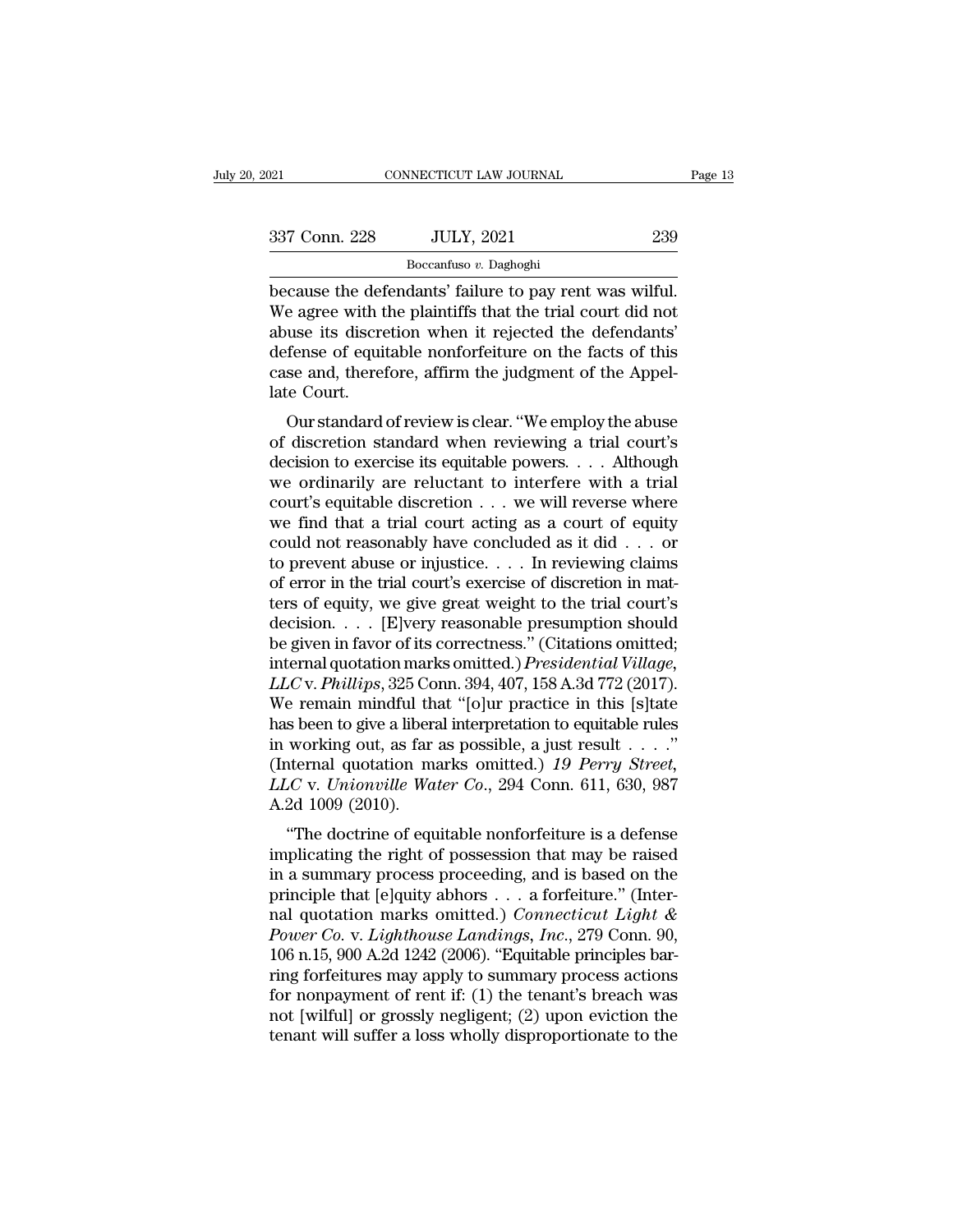|     | CONNECTICUT LAW JOURNAL | July 20, 2021 |  |
|-----|-------------------------|---------------|--|
|     |                         |               |  |
| 240 | <b>JULY, 2021</b>       | 337 Conn. 228 |  |
|     | Boccanfuso v. Daghoghi  |               |  |

CONNECTICUT LAW JOURNAL July 20, 2021<br>
240 JULY, 2021 337 Conn. 228<br>
Boccanfuso v. Daghoghi<br>
injury to the landlord; and (3) the landlord's injury is<br>
reparable." *Cumberland Farms, Inc.* v. *Dairy Mart, Inc.*,<br>
225 Conn. reparable.'' *Cumberland Farms, Inc.* v. *Daghoghi*<br>
Frameword Farms, Inc. v. *Dairy Mart, Inc.*, 225 Conn. 771, 778, 627 A.2d 386 (1993). Regarding the first requirement, we have explained that "[wilful] or gross negligan Fig. 337 Conn. 228<br>  $\frac{1}{2}$ <br>  $\frac{1}{2}$ <br>  $\frac{1}{2}$ <br>  $\frac{1}{2}$ <br>  $\frac{1}{2}$ <br>  $\frac{1}{2}$ <br>  $\frac{1}{2}$ <br>  $\frac{1}{2}$ <br>  $\frac{1}{2}$ <br>  $\frac{1}{2}$ <br>  $\frac{1}{2}$ <br>  $\frac{1}{2}$ <br>  $\frac{1}{2}$ <br>  $\frac{1}{2}$ <br>  $\frac{1}{2}$ <br>  $\frac{1}{2}$ <br>  $\frac{1}{2}$ <br>  $\frac{1}{2}$ <br>  $\frac$ Boccanfuso v. Daghoghi<br>
injury to the landlord; and (3) the landlord's injury is<br>
reparable." *Cumberland Farms, Inc.* v. *Dairy Mart, Inc.*,<br>
225 Conn. 771, 778, 627 A.2d 386 (1993). Regarding the<br>
first requirement, we Boccanfuso v. Daghoghi<br>
injury to the landlord; and (3) the landlord's injury is<br>
reparable." *Cumberland Farms, Inc.* v. *Dairy Mart, Inc.*,<br>
225 Conn. 771, 778, 627 A.2d 386 (1993). Regarding the<br>
first requirement, we injury to the landlord; and (3) the landlord's injury is<br>reparable." *Cumberland Farms, Inc.* v. *Dairy Mart, Inc.*,<br>225 Conn. 771, 778, 627 A.2d 386 (1993). Regarding the<br>first requirement, we have explained that "[wilful reparable." *Cumberland Farms, Inc.* v. *Dairy Mart, Inc.*, 225 Conn. 771, 778, 627 A.2d 386 (1993). Regarding the first requirement, we have explained that "[wilful] or gross negligence in failing to fulfill a condition p 225 Conn. 771, 778, 627 A.2d 386 (1993). Regarding the first requirement, we have explained that "[wilful] or gross negligence in failing to fulfill a condition precedent of a lease bars the application of the doctrine of first requirement, we have explained that "[vgross negligence in failing to fulfill a condition dent of a lease bars the application of the do equitable nonforfeiture.... In circumstance ing the nonpayment of rent, we hav oss negligence in failing to fulfill a condition prece-<br>nt of a lease bars the application of the doctrine of<br>uitable nonforfeiture. . . . In circumstances involv-<br>g the nonpayment of rent, we have construed strictly<br>is t dent of a lease bars the application of the doctrine of<br>equitable nonforfeiture. . . . In circumstances involv-<br>ing the nonpayment of rent, we have construed strictly<br>this threshold requirement in deciding whether to grant

equitable nonforfeiture..... In circumstances involving the nonpayment of rent, we have construed strictly<br>this threshold requirement in deciding whether to grant<br>equitable relief." (Citations omitted.) Id.<br>The leading mod ing the nonpayment of rent, we have construed strictly<br>this threshold requirement in deciding whether to grant<br>equitable relief." (Citations omitted.) Id.<br>The leading modern case on equitable nonforfeiture<br>in summary proce this threshold requirement in deciding whether to grant<br>equitable relief." (Citations omitted.) Id.<br>The leading modern case on equitable nonforfeiture<br>in summary process actions is *Fellows v. Martin*, 217<br>Conn. 57, 584 A. equitable relief." (Citations omitted.) Id.<br>The leading modern case on equitable nonforfeiture<br>in summary process actions is *Fellows v. Martin*, 217<br>Conn. 57, 584 A.2d 458 (1991). In *Fellows*, we addressed<br>whether a resi The leading modern case on equitable nonforfeiture<br>in summary process actions is *Fellows v. Martin*, 217<br>Conn. 57, 584 A.2d 458 (1991). In *Fellows*, we addressed<br>whether a residential tenant who deliberately withheld<br>\$25 in summary process actions is *Fellows v. Martin*, 217<br>Conn. 57, 584 A.2d 458 (1991). In *Fellows*, we addressed<br>whether a residential tenant who deliberately withheld<br>\$25.01 from her monthly rent of \$500.01 because of a<br>d Conn. 57, 584 A.2d 458 (1991). In *Fellows*, we addressed<br>whether a residential tenant who deliberately withheld<br>\$25.01 from her monthly rent of \$500.01 because of a<br>dispute with her landlord over parking accommoda-<br>tions whether a residential tenant who deliberately withheld<br>\$25.01 from her monthly rent of \$500.01 because of a<br>dispute with her landlord over parking accommoda-<br>tions should be granted equitable relief from forfeiture.<br>Id., \$25.01 from her monthly rent of \$500.01 because of a dispute with her landlord over parking accommodations should be granted equitable relief from forfeiture.<br>Id., 58–60, 67. We began by noting the large disparity between dispute with her landlord over parking accommodations should be granted equitable relief from forfeiture.<br>Id., 58–60, 67. We began by noting the large disparity between the landlord's loss of \$25.01 and the plaintiff's po tions should be granted equitable relief from forfeiture.<br>Id., 58–60, 67. We began by noting the large disparity<br>between the landlord's loss of \$25.01 and the plaintiff's<br>potential loss of a ninety-nine year lease and an Id., 58–60, 67. We began by noting the large disparity<br>between the landlord's loss of \$25.01 and the plaintiff's<br>potential loss of a ninety-nine year lease and an advance<br>payment of \$9900. Id., 67. Applying the maxim "de between the landlord's loss of \$25.01 and the plaintiff's<br>potential loss of a ninety-nine year lease and an advance<br>payment of \$9900. Id., 67. Applying the maxim "de mini-<br>mis non curat lex,"<sup>7</sup> we concluded that, under th potential loss of a ninety-nine year lease and an advance<br>payment of \$9900. Id., 67. Applying the maxim "de mini-<br>mis non curat lex,"<sup>7</sup> we concluded that, under the facts<br>presented in *Fellows*, "the underpayment of \$25.0 payment of \$9900. Id., 67. Applying the maxim "de mini-<br>mis non curat lex,"<sup>7</sup> we concluded that, under the facts<br>presented in *Fellows*, "the underpayment of \$25.01 is<br>insufficient, as a matter of law, to justify such a mis non curat lex,"<sup>7</sup> we concluded that, under the facts<br>presented in *Fellows*, "the underpayment of \$25.01 is<br>insufficient, as a matter of law, to justify such a forfei-<br>ture." (Internal quotation marks omitted.) Id., presented in *Fellows*, "the underpayment of \$25.01 is<br>insufficient, as a matter of law, to justify such a forfei-<br>ture." (Internal quotation marks omitted.) Id., 68. We<br>explained that the de minimis nature of the tenant's insufficient, as a matter of law, to justify such a forfei-<br>ture." (Internal quotation marks omitted.) Id., 68. We<br>explained that the de minimis nature of the tenant's<br>breach meant that "eviction of the tenant would work<br>a ture." (Internal quotation marks omitted.) Id., 68. We<br>explained that the de minimis nature of the tenant's<br>breach meant that "eviction of the tenant would work<br>a forfeiture wholly disproportionate to the injury suf-<br>fered explained that the de minimis nature of the tenant's<br>breach meant that "eviction of the tenant would work<br>a forfeiture wholly disproportionate to the injury suf-<br>fered." (Internal quotation marks omitted.) Id., 67.<br>Moreove breach meant that "eviction of the tenant would word a forfeiture wholly disproportionate to the injury suffered." (Internal quotation marks omitted.) Id., 6<br>Moreover, we noted that the record suggested that after service forfeiture wholly disproportionate to the injury suf-<br>red." (Internal quotation marks omitted.) Id., 67.<br>oreover, we noted that the record suggested that,<br>ter service of a notice to quit, the tenant had resumed<br>onthly paym fered." (Internal quotation marks omitted.) Id., 67.<br>Moreover, we noted that the record suggested that,<br>after service of a notice to quit, the tenant had resumed<br>monthly payments of her regular rental amount, plus<br>the \$25 Moreover, we noted that the record suggested that,<br>after service of a notice to quit, the tenant had resumed<br>monthly payments of her regular rental amount, plus<br>the \$25.01 she had previously withheld. Id., 69.<br>We also add

We also addressed the issue of wilfulness. We noted<br>the general principle that "[a] court of equity will apply<br>the doctrine of clean hands to a tenant seeking . . .<br><sup>7</sup>De minimis non curat lex means "[t]he law does not co We also addressed the issue of wilfulr<br>the general principle that "[a] court of ed<br>the doctrine of clean hands to a tenant<br> $\frac{1}{7}$  De minimis non curat lex means "[t]he law does not<br>trifles." Black's Law Dictionary (11t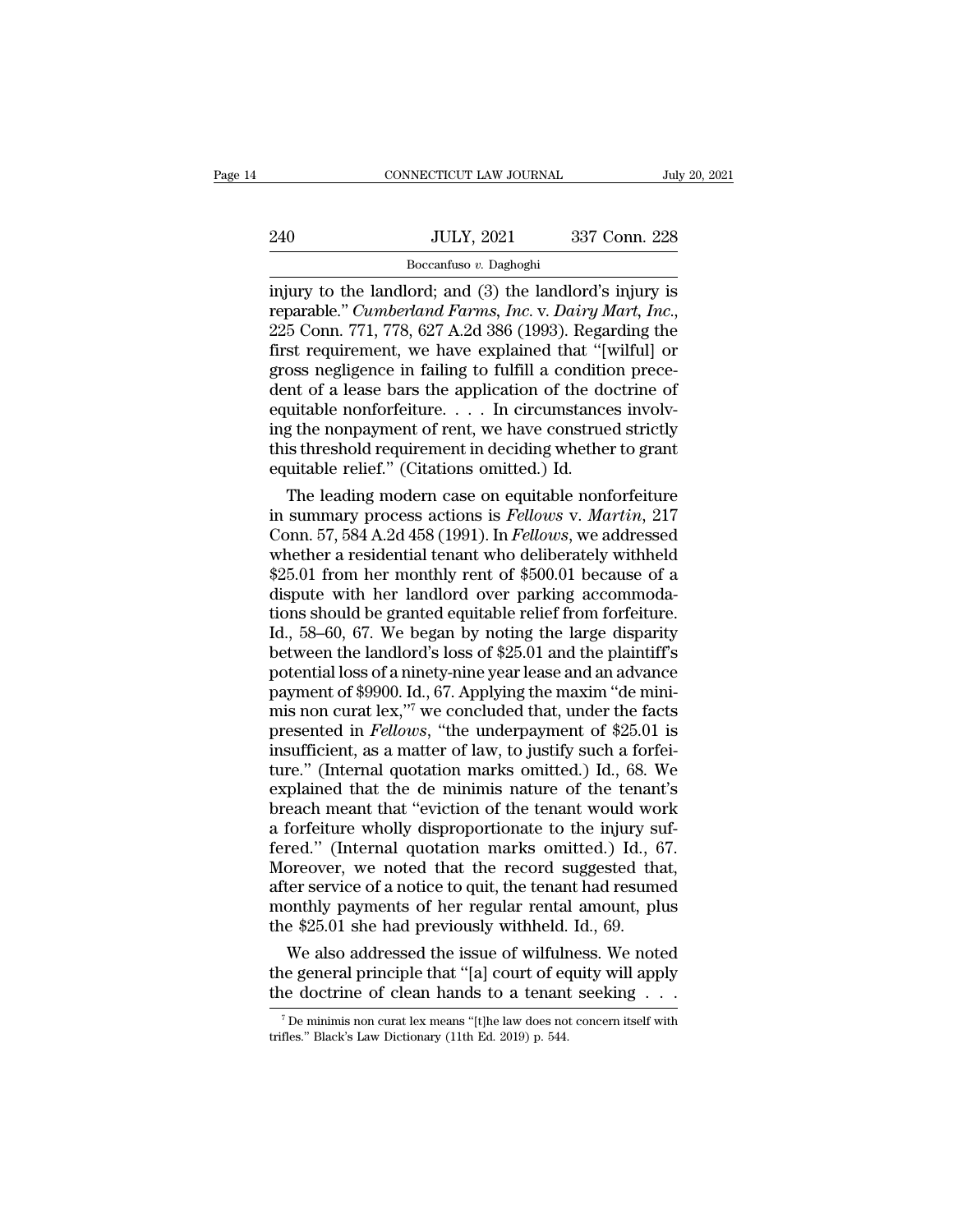| 021           | CONNECTICUT LAW JOURNAL |     | Page 15 |
|---------------|-------------------------|-----|---------|
| 337 Conn. 228 | <b>JULY, 2021</b>       | 241 |         |
|               | Boccanfuso v. Daghoghi  |     |         |

equitable relief; thus, a tenant whose breach was [wilful]<br>
equitable relief; thus, a tenant whose breach was [wilful]<br>
or grossly negligent will not be entitled to relief." (Inter-<br>
and quotation marks omitted ) Id. 67. T 337 Conn. 228 JULY, 2021 241<br>
Boccanfuso v. Daghoghi<br>
equitable relief; thus, a tenant whose breach was [wilful]<br>
or grossly negligent will not be entitled to relief.'' (Inter-<br>
nal quotation marks omitted.) Id., 67. The 337 Conn. 228 JULY, 2021 241<br>  $\frac{1}{241}$ <br>  $\frac{1}{241}$ <br>  $\frac{1}{241}$ <br>  $\frac{1}{241}$ <br>  $\frac{1}{241}$ <br>  $\frac{1}{241}$ <br>  $\frac{1}{241}$ <br>  $\frac{1}{241}$ <br>  $\frac{1}{241}$ <br>  $\frac{1}{241}$ <br>  $\frac{1}{241}$ <br>  $\frac{1}{241}$ <br>  $\frac{1}{241}$ <br>  $\frac{1}{241}$ <br>  $\frac{1}{241$ <sup>241</sup><br>
<sup>Boccanfuso v. Daghoghi<br>
equitable relief; thus, a tenant whose breach was [wilful]<br>
or grossly negligent will not be entitled to relief." (Inter-<br>
nal quotation marks omitted.) Id., 67. The tenant's with-<br>
holding </sup> Boccanfuso v. Daghoghi<br>
equitable relief; thus, a tenant whose breach was [wilful]<br>
or grossly negligent will not be entitled to relief." (Inter-<br>
nal quotation marks omitted.) Id., 67. The tenant's with-<br>
holding of \$25.  $\frac{1}{2}$ <br>
equitable relief; thus, a tenant whose breach was [wilful]<br>
or grossly negligent will not be entitled to relief." (Inter-<br>
nal quotation marks omitted.) Id., 67. The tenant's with-<br>
holding of \$25.01 from her r equitable relief; thus, a tenant whose breach was [wilful]<br>or grossly negligent will not be entitled to relief." (Inter-<br>nal quotation marks omitted.) Id., 67. The tenant's with-<br>holding of \$25.01 from her rent in *Fellows* or grossly negligent will not be entitled to relief." (Inter-<br>nal quotation marks omitted.) Id., 67. The tenant's with-<br>holding of \$25.01 from her rent in *Fellows* was indis-<br>putably intentional. We determined, however, t nal quotation marks omitted.) Id., 67. The tenant's with-<br>holding of \$25.01 from her rent in *Fellows* was indis-<br>putably intentional. We determined, however, that "[w]e<br>need not decide whether a tenant who deliberately<br>re holding of \$25.01 from her rent in *Fellows* was indis-<br>putably intentional. We determined, however, that "[w]e<br>need not decide whether a tenant who deliberately<br>refuses to pay rent may yet claim relief under the equita-<br>b putably intentional. We determined, however, that "[w]e<br>need not decide whether a tenant who deliberately<br>refuses to pay rent may yet claim relief under the equita-<br>ble doctrine against forfeitures [when] the forfeiture is need not decide whether a tenant who deliberately<br>refuses to pay rent may yet claim relief under the equita-<br>ble doctrine against forfeitures [when] the forfeiture is<br>as grossly disproportionate as it is in this case." Id. refuses to pay rent may yet claim relief under the equita-<br>ble doctrine against forfeitures [when] the forfeiture is<br>as grossly disproportionate as it is in this case." Id., 68.<br>It was unnecessary to decide that issue beca ble doctrine against forfeitures [when] the forfeiture is<br>as grossly disproportionate as it is in this case." Id., 68.<br>It was unnecessary to decide that issue because the<br>trial court had determined that the tenant's nonpay as grossly disproportionate as it is in this case." Id., 68.<br>It was unnecessary to decide that issue because the<br>trial court had determined that the tenant's nonpayment<br>was prompted by a good faith dispute over the meaning It was unnecessary to decide that issue because the<br>trial court had determined that the tenant's nonpayment<br>was prompted by a good faith dispute over the meaning<br>of a lease term, which we said is a ground that may<br>excuse d trial court had determined that the tenant's nonpayment<br>was prompted by a good faith dispute over the meaning<br>of a lease term, which we said is a ground that may<br>excuse deliberate nonpayment if the trial court deter-<br>mines was prompted by a good faith dispute over the meaning<br>of a lease term, which we said is a ground that may<br>excuse deliberate nonpayment if the trial court deter-<br>mines that the equities so require. See id., 69 ("[t]he<br>doctr disexcuse deliberate nonpayment if the trial court determines that the equities so require. See id., 69 ("[t]he doctrine against forfeitures applies to a failure to pay rent in full when that failure is accompanied by a good mines that the equities so require. See id., 69 ("[t]he doctrine against forfeitures applies to a failure to pay rent in full when that failure is accompanied by a good faith intent to comply with the lease or a good faith

doctrine against forfeitures applies to a failure to pay<br>rent in full when that failure is accompanied by a good<br>faith intent to comply with the lease or a good faith<br>dis-<br>pute over the meaning of a lease"). We explained t rent in full when that failure is accompanied by a good<br>faith intent to comply with the lease or a good faith<br>dis-<br>pute over the meaning of a lease"). We explained that<br>"the trial court found that the tenant withheld the r faith intent to comply with the lease or a good faith<br>dis-<br>pute over the meaning of a lease"). We explained that<br>"the trial court found that the tenant withheld the rent<br>in a dispute over her parking accommodations. She<br>ap dis-<br>pute over the meaning of a lease"). We explained that<br>"the trial court found that the tenant withheld the rent<br>in a dispute over her parking accommodations. She<br>apparently believed that she had the right to withhold<br>r pute over the meaning of a lease"). We explained that<br>"the trial court found that the tenant withheld the rent<br>in a dispute over her parking accommodations. She<br>apparently believed that she had the right to withhold<br>rent i "the trial court found that the tenant withheld the rent<br>in a dispute over her parking accommodations. She<br>apparently believed that she had the right to withhold<br>rent if her landlord breached the lease. While her belief<br>wa in a dispute over her parking accommodations. She<br>apparently believed that she had the right to withhold<br>rent if her landlord breached the lease. While her belief<br>was erroneous . . . her misconception amounts to a<br>mistake apparently believed that she had the right to withhold<br>rent if her landlord breached the lease. While her belief<br>was erroneous  $\ldots$  her misconception amounts to a<br>mistake of law, rather than the type of wilfulness disaprent if her landlord breached the lease. While her belief<br>was erroneous  $\ldots$  her misconception amounts to a<br>mistake of law, rather than the type of wilfulness disap-<br>proved by [our case law] and other authorities." (Cita was erroneous . . . her misconception amounts to a<br>mistake of law, rather than the type of wilfulness disap-<br>proved by [our case law] and other authorities." (Cita-<br>tion omitted; internal quotation marks omitted.) Id., 68. mistake of law, rather than the type of wilfulness disap-<br>proved by [our case law] and other authorities." (Cita-<br>tion omitted; internal quotation marks omitted.) Id., 68.<br>Chief Justice Peters made this same point in a con proved by [our case law] and other authorities." (Citation omitted; internal quotation marks omitted.) Id., 68.<br>Chief Justice Peters made this same point in a concurring opinion, in which she concluded that, "[because]<br>the tion omitted; internal quotation marks omitted.) Id., 68.<br>Chief Justice Peters made this same point in a concur-<br>ring opinion, in which she concluded that, "[because]<br>the tenant's breach was not [wilful], *but was premised* Chief Justice Peters made this same point in a concurring opinion, in which she concluded that, "[because] the tenant's breach was not [wilful], *but was premised* on a good faith dispute, forfeiture of her interest would ring opinion, in which she concluded that, "[because]<br>the tenant's breach was not [wilful], *but was premised*<br>on a good faith dispute, forfeiture of her interest would<br>be wholly disproportionate to the gravity of her defa the tenant's breach was not [wilful], *but was premised*<br>on a good faith dispute, forfeiture of her interest would<br>be wholly disproportionate to the gravity of her default."<br>(Emphasis added.) Id., 72 (*Peters*, *C. J.*, c on a good faith dispute, forfeiture of her interest would<br>be wholly disproportionate to the gravity of her default."<br>(Emphasis added.) Id., 72 (Peters, C. J., concurring). To<br>summarize, Fellows demonstrates that a tenant'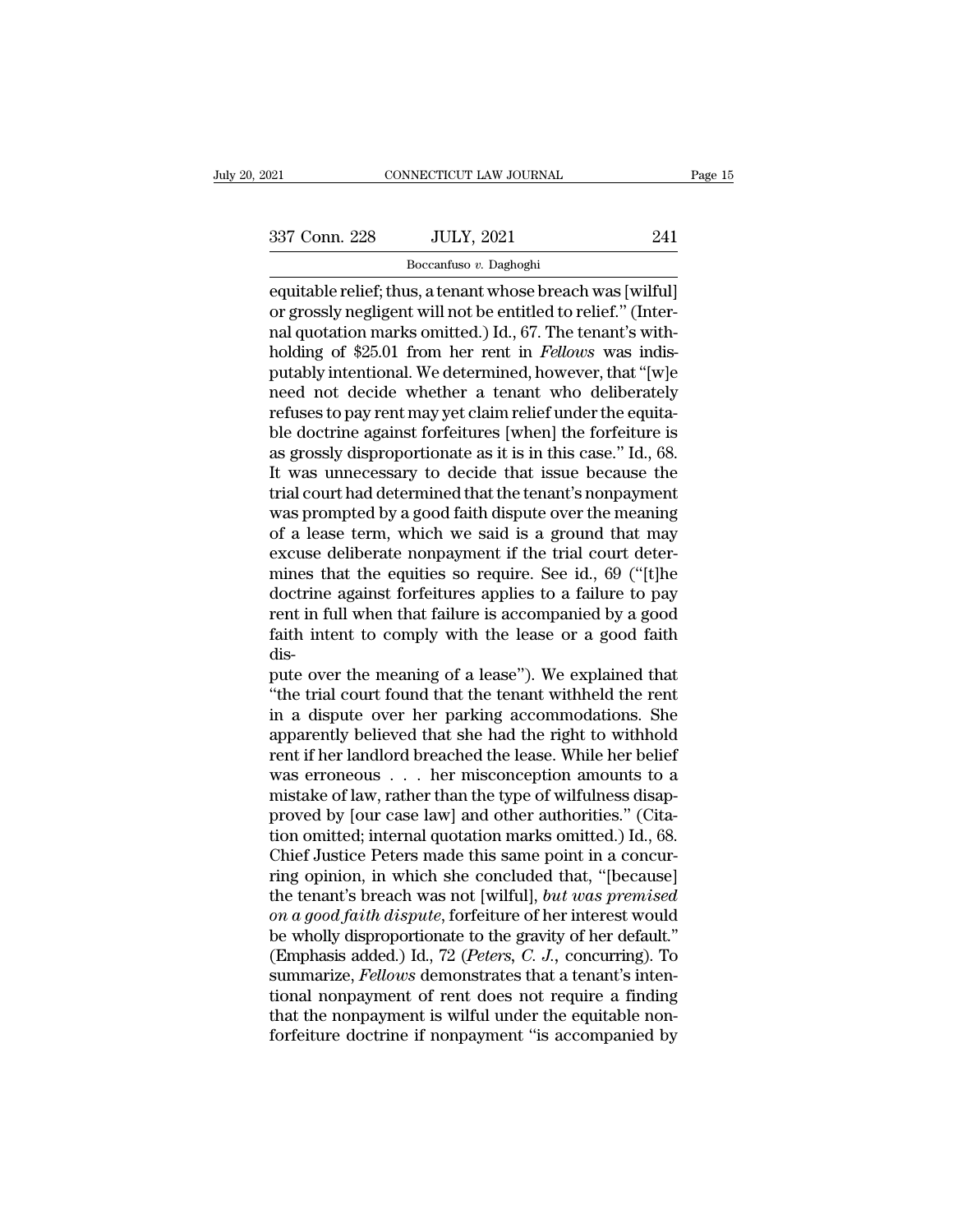|     | CONNECTICUT LAW JOURNAL                                                                                                                                            | July 20, 2021 |
|-----|--------------------------------------------------------------------------------------------------------------------------------------------------------------------|---------------|
|     |                                                                                                                                                                    |               |
| 242 | <b>JULY, 2021</b>                                                                                                                                                  | 337 Conn. 228 |
|     | Boccanfuso v. Daghoghi                                                                                                                                             |               |
|     | a good faith intent to comply with the lease or a good<br>faith dispute over the meaning of a lease." Id., 69.                                                     |               |
|     | In the present case, the trial court found that the<br>defendants' intentional nonpayment of rent was not<br>accompanied by a good faith intent to comply with the |               |

242 JULY, 2021 337 Conn. 228<br>Boccanfuso v. Daghoghi<br>a good faith intent to comply with the lease or a good<br>faith dispute over the meaning of a lease." Id., 69.<br>In the present case, the trial court found that the<br>defendant Boccanfuso  $v$ . Daghoghi<br>
a good faith intent to comply with the lease or a good<br>
faith dispute over the meaning of a lease." Id., 69.<br>
In the present case, the trial court found that the<br>
defendants' intentional nonpayme a good faith intent to comply with the lease or a good<br>faith dispute over the meaning of a lease." Id., 69.<br>In the present case, the trial court found that the<br>defendants' intentional nonpayment of rent was not<br>accompanied a good raith mient to comply with the lease or a good<br>faith dispute over the meaning of a lease." Id., 69.<br>In the present case, the trial court found that the<br>defendants' intentional nonpayment of rent was not<br>accompanied Traith dispute over the meaning of a lease. Id., 69.<br>
In the present case, the trial court found that the<br>
defendants' intentional nonpayment of rent was not<br>
accompanied by a good faith intent to comply with the<br>
lease or In the present case, the trial court found that the<br>defendants' intentional nonpayment of rent was not<br>accompanied by a good faith intent to comply with the<br>lease or a good faith dispute over the meaning of the<br>lease. In i defendants' intentional nonpayment of rent was not<br>accompanied by a good faith intent to comply with the<br>lease or a good faith dispute over the meaning of the<br>lease. In its first articulation, the trial court explained<br>tha accompanied by a good faith intent to comply with the lease or a good faith dispute over the meaning of the lease. In its first articulation, the trial court explained that it "considered and rejected [the] defendants' cla lease or a good faith dispute over the meaning of the<br>lease. In its first articulation, the trial court explained<br>that it "considered and rejected [the] defendants'<br>claimed good faith intent to comply with the lease and<br>al lease. In its first articulation, the trial court explained<br>that it "considered and rejected [the] defendants'<br>claimed good faith intent to comply with the lease and<br>also rejected the defendants' alleged good faith dispute that it "considered and rejected [the] defendants'<br>claimed good faith intent to comply with the lease and<br>also rejected the defendants' alleged good faith dispute<br>over the meanings of the lease." The trial court elabo-<br>rat claimed good faith intent to comply with the lease and<br>also rejected the defendants' alleged good faith dispute<br>over the meanings of the lease." The trial court elabo-<br>rated in its supplemental articulation, explaining: " % also rejected the defendants' alleged good faith dispute<br>over the meanings of the lease." The trial court elaborated in its supplemental articulation, explaining: "The<br>defendants' alleged concerns about the contaminatio rease. The unit<br>articulation,  $\epsilon$ <br>erns about the<br>neither the condense to the pro<br> $\ast \ast \ast$ <br>to prove that fendants' alleged concerns about the contamination<br>
erel pretextual, since neither the contamination nore<br>
e remediation had any effect on the critical path of<br>
e defendants' renovations to the property.<br>  $**$ <br>
"The defend

[were] pretextual, since neither the contamination nor<br>the remediation had any effect on the critical path of<br>the defendants' renovations to the property. . . .<br> $**$ <br>"The defendants failed to prove that they were justi-<br>fi the remediation had any effect on the critical path of<br>the defendants' renovations to the property. . . .<br> $**$ <br>"The defendants failed to prove that they were justi-<br>fied in withholding the rent because of the contamina-<br>ti the defendants' renovations to the property. . . .<br>  $***$ <br>
"The defendants failed to prove that they were justi-<br>
fied in withholding the rent because of the contamina-<br>
tion issues affecting the subject premises. . . . . [  $**$ <br>
"The defendants failed to prove that they were justi-<br>
fied in withholding the rent because of the contamina-<br>
tion issues affecting the subject premises. . . . . [T]<br>
plaintiffs . . . did promptly take steps to addr "The defendants failed to prove that they were justi-<br>fied in withholding the rent because of the contamina-<br>tion issues affecting the subject premises. . . . [T]<br>he plaintiffs . . . did promptly take steps to address the "The defendants failed to prove that they were justi-<br>fied in withholding the rent because of the contamina-<br>tion issues affecting the subject premises. . . . . [T]he<br>plaintiffs . . . did promptly take steps to address th fied in withholding the rent because of the contamination issues affecting the subject premises. . . . [T]he plaintiffs . . . did promptly take steps to address the environmental issues affecting the exterior of the prope tion issues affecting the subject premises. . . . . [T]he<br>plaintiffs . . . did promptly take steps to address the<br>environmental issues affecting the exterior of the prop-<br>erty, as required by [the lease]. . . . The defend plaintiffs . . . did promptly take steps to address the<br>environmental issues affecting the exterior of the prop-<br>erty, as required by [the lease]. . . . The defendants<br>suffered no detriment as a result of the contamination environmental issues affecting the exterior of the property, as required by [the lease].  $\ldots$  The defendants suffered no detriment as a result of the contamination and remediation. They failed to offer any evidence that erty, as required by [the lease]. . . . The defendants<br>suffered no detriment as a result of the contamination<br>and remediation. They failed to offer any evidence that<br>they ever even complained about the contamination<br>and re suffered no detriment as a result of the contamination<br>and remediation. They failed to offer any evidence that<br>they ever even complained about the contamination<br>and remediation until they filed their answer in this<br>case on and remediation. They failed to offer any evidence that<br>they ever even complained about the contamination<br>and remediation until they filed their answer in this<br>case on March 24, 2015." Instead, the court explained:<br>"The de they ever even complained about the contamination<br>and remediation until they filed their answer in this<br>case on March 24, 2015." Instead, the court explained:<br>"The defendants' real issue centers on the delays in<br>renovation and remediation until they filed their answer in this<br>case on March 24, 2015." Instead, the court explained:<br>"The defendants' real issue centers on the delays in<br>renovation and, therefore, in openings of business oper-<br>ati case on March 24, 2015." Instead, the court explained:<br>"The defendants' real issue centers on the delays in<br>renovation and, therefore, in openings of business oper-<br>ations, beyond the rental grace period, thereby obligat-<br> "The defendants' real issue centers on the delays in<br>renovation and, therefore, in openings of business oper-<br>ations, beyond the rental grace period, thereby obligat-<br>ing them to pay rent under the lease and to their exist renovation and, therefore, in openings of business operations, beyond the rental grace period, thereby obligating them to pay rent under the lease and to their existing landlords. The plaintiffs were not responsible for th ations, beyond the rental grace period, thereby obligating them to pay rent under the lease and to their existing landlords. The plaintiffs were not responsible for the delays [under the terms of the lease]." In so finding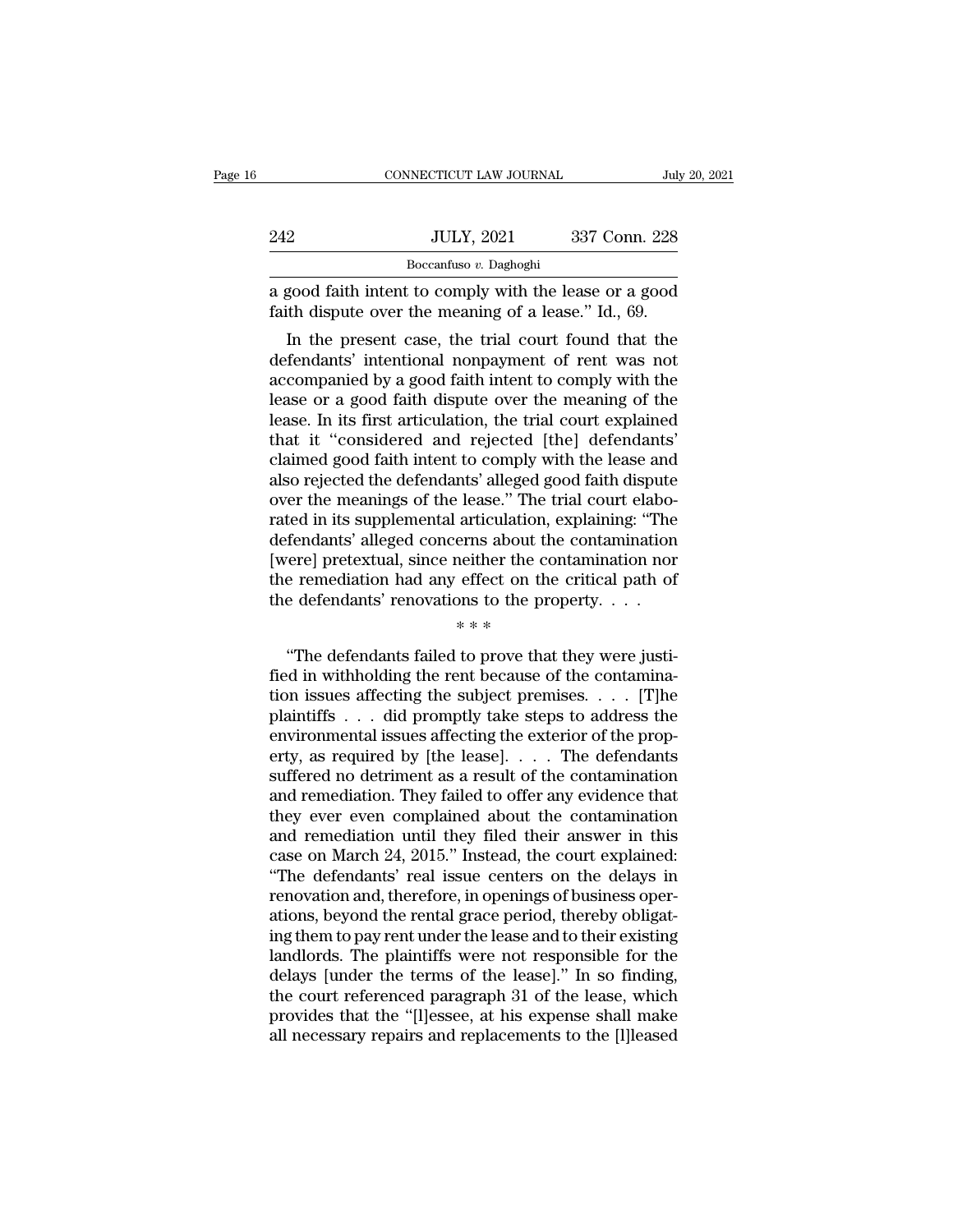| 2021          | CONNECTICUT LAW JOURNAL                                                                                                                                                 | Page 17 |
|---------------|-------------------------------------------------------------------------------------------------------------------------------------------------------------------------|---------|
| 337 Conn. 228 | <b>JULY, 2021</b>                                                                                                                                                       | 243     |
|               | Boccanfuso v. Daghoghi                                                                                                                                                  |         |
|               | [p] remises," and paragraph 32, which provides that<br>"[a] alterations and improvements to the [p] remises<br>are the Illessee's sole responsibility. All expenses and |         |

<sup>337</sup> Conn. 228 JULY, 2021 243<br>
<sup>Boccanfuso v. Daghoghi<br>
[p]remises," and paragraph 32, which provides that<br>
"[a]ll alterations and improvements to the [p]remises<br>
are the [l]essee's sole responsibility. All expenses and<br>
</sup> 337 Conn. 228 JULY, 2021 243<br>
Boccanfuso v. Daghoghi<br>
[p]remises," and paragraph 32, which provides that<br>
"[a]ll alterations and improvements to the [p]remises<br>
are the [l]essee's sole responsibility. All expenses and<br>
co 337 Conn. 228 JULY, 2021 243<br>
Boccanfuso v. Daghoghi<br>
[p]remises," and paragraph 32, which provides that<br>
"[a]ll alterations and improvements to the [p]remises<br>
are the [l]essee's sole responsibility. All expenses and<br>
cos  $\frac{1}{25}$  Boccanfuso v. Daghoghi<br>
[p]remises," and paragraph 32, which p:<br>
"[a]ll alterations and improvements to the are the [l]essee's sole responsibility. All e costs associated with the required zoning care the [l]es The trial court found is a supplied of the defendable transmitted and improvements to the [p] remises and the [l] essee's sole responsibility. All expenses and sts associated with the required zoning change of use the [l] [p]remises," and paragraph 32, which provides that<br>"[a]ll alterations and improvements to the [p]remises<br>are the [l]essee's sole responsibility. All expenses and<br>costs associated with the required zoning change of use<br>are

"[a][I] alterations and improvements to the [p]remises<br>are the [l]essee's sole responsibility. All expenses and<br>costs associated with the required zoning change of use<br>are the [l]essee's sole responsibility."<br>The trial cou are the [I]essee's sole responsibility. All expenses and<br>costs associated with the required zoning change of use<br>are the [I]essee's sole responsibility."<br>The trial court found, in other words, that the defen-<br>dants' decisi costs associated with the required zoning change of use<br>are the [l]essee's sole responsibility."<br>The trial court found, in other words, that the defen-<br>dants' decision not to pay rent was motivated by the<br>difficulties aris are the [I]essee's sole responsibility."<br>The trial court found, in other words, that the defen-<br>dants' decision not to pay rent was motivated by the<br>difficulties arising from the delay in the renovation and<br>occupancy of th The trial court found, in other words, that the defendants' decision not to pay rent was motivated by the difficulties arising from the delay in the renovation and occupancy of the premises, and, in fact, had nothing to do dants' decision not to pay rent was motivated by the difficulties arising from the delay in the renovation and occupancy of the premises, and, in fact, had nothing to do with a dispute over the terms of the lease, which ex difficulties arising from the delay in the renovation and<br>occupancy of the premises, and, in fact, had nothing<br>to do with a dispute over the terms of the lease, which<br>explicitly placed the responsibility for renovations an occupancy of the premises, and, in fact, had nothing<br>to do with a dispute over the terms of the lease, which<br>explicitly placed the responsibility for renovations and<br>alterations on the defendants. If the delay implicated<br>a to do with a dispute over the terms of the lease, which<br>explicitly placed the responsibility for renovations and<br>alterations on the defendants. If the delay implicated<br>any good faith dispute over contractual terms, that di explicitly placed the responsibility for renovations and<br>alterations on the defendants. If the delay implicated<br>any good faith dispute over contractual terms, that dis-<br>pute involved the contract between the defendants and alterations on the defendants. If the delay implicated<br>any good faith dispute over contractual terms, that dis-<br>pute involved the contract between the defendants and<br>Girouard for "consulting" and "design services" regard-<br> any good faith dispute over contractual terms, that dispute involved the contract between the defendants and Girouard for "consulting" and "design services" regarding the renovations. The trial court found, however, that pute involved the contr:<br>Girouard for "consulting<br>ing the renovations. That the agreement betward "was entered into s<br>of the agreement betward for the agreement betward for the referral into s rouard for "consulting" and "design services" regard-<br>g the renovations. The trial court found, however,<br>at the agreement between the defendants and Girou-<br>"was entered into separate from and independent<br>the agreement bet ing the renovations. The trial court found, however,<br>that the agreement between the defendants and Girou-<br>ard "was entered into separate from and independent<br>of the agreement between the plaintiffs . . . and the<br>defendants

that the agreement between the defendants and Girou-<br>ard "was entered into separate from and independent<br>of the agreement between the plaintiffs  $\dots$  and the<br>defendants  $\dots$ ."<br>Our review of the record leads us to conclude ard "was entered into separate from and independent<br>of the agreement between the plaintiffs  $\dots$  and the<br>defendants  $\dots$ ."<br>Our review of the record leads us to conclude that<br>the trial court did not abuse its discretion in or the agreement between the plaintiffs . . . and the<br>defendants . . . ."<br>Our review of the record leads us to conclude that<br>the trial court did not abuse its discretion in determining<br>that the defendants' withholding of r defendants . . . . ."<br>Our review of the record leads us to conclude that<br>the trial court did not abuse its discretion in determining<br>that the defendants' withholding of rent was unaccom-<br>panied by a good faith intent to co Our review of the record leads us to conclude that<br>the trial court did not abuse its discretion in determining<br>that the defendants' withholding of rent was unaccom-<br>panied by a good faith intent to comply with the lease<br>or the trial court did not abuse its discretion in determining<br>that the defendants' withholding of rent was unaccom-<br>panied by a good faith intent to comply with the lease<br>or a good faith dispute over the meaning of the lease that the defendants' withholding of rent was unaccom-<br>panied by a good faith intent to comply with the lease<br>or a good faith dispute over the meaning of the lease.<br>We find Sassoon's testimony at trial particularly illumi-<br> panied by a good faith intent to comply with the lease<br>or a good faith dispute over the meaning of the lease.<br>We find Sassoon's testimony at trial particularly illumi-<br>nating on this point. When asked why the defendants<br>st or a good faith dispute over the meaning of the lease.<br>We find Sassoon's testimony at trial particularly illuminating on this point. When asked why the defendants<br>stopped paying rent, Sassoon explained: "[I]t was [an]<br>act We find Sassoon's testimony at trial particularly illuminating on this point. When asked why the defendants<br>stopped paying rent, Sassoon explained: "[I]t was [an]<br>act of desperation. Because we were trying to draw<br>[the pla nating on this point. When asked why the defendants<br>stopped paying rent, Sassoon explained: "[I]t was [an]<br>act of desperation. Because we were trying to draw<br>[the plaintiffs'] attention to what we [were] facing, [how]<br>we [ stopped paying rent, Sassoon explained: "[I]t was [an]<br>act of desperation. Because we were trying to draw<br>[the plaintiffs'] attention to what we [were] facing, [how]<br>we [were] hurting. Because [Girouard] was not taking<br>our act of desperation. Because we were trying to draw<br>[the plaintiffs'] attention to what we [were] facing, [how]<br>we [were] hurting. Because [Girouard] was not taking<br>our orders. He was not returning our phone calls. He<br>was n ur orders. He was not returning our phone calls. He<br>as not taking our orders. So this was [the] only way<br>e could stay in business and pay for our rent.<sup>8</sup> Because<br>e were deep into the project, without being into the<br><sup>8</sup>The was not taking our orders. So this was [the] only way<br>we could stay in business and pay for our rent.<sup>8</sup> Because<br>we were deep into the project, without being into the<br><sup>8</sup>The defendants were obligated to pay rent on a lease we could stay in busine<br>we were deep into the<br><sup>8</sup>The defendants were obliga<br>where their businesses previo<br>while renovations progressed.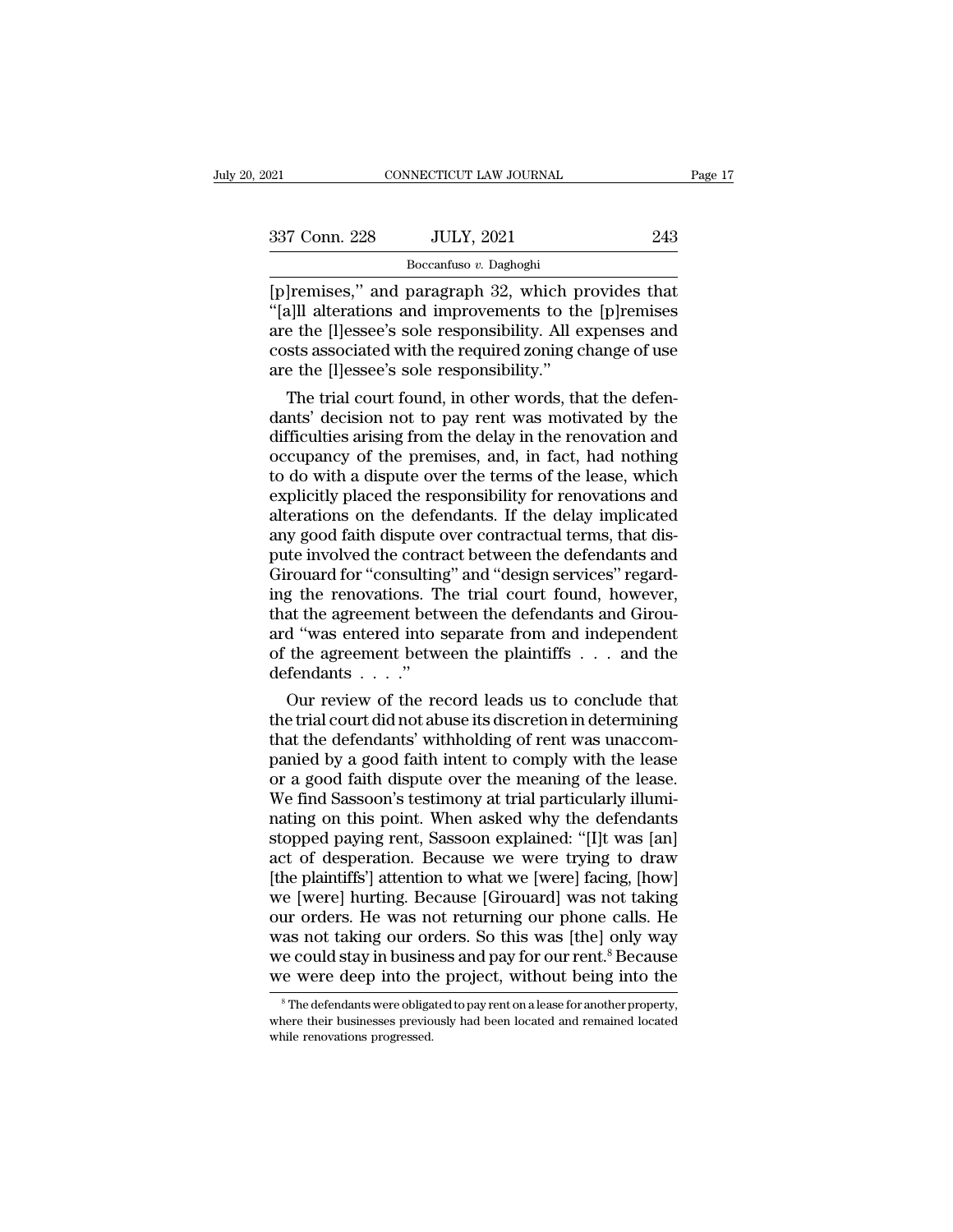|     | CONNECTICUT LAW JOURNAL | July 20, 2021 |
|-----|-------------------------|---------------|
|     |                         |               |
| 244 | <b>JULY, 2021</b>       | 337 Conn. 228 |
|     | Boccanfuso v. Daghoghi  |               |

CONNECTICUT LAW JOURNAL July 20, 2021<br>
244 JULY, 2021 337 Conn. 228<br>
Boccanfuso v. Daghoghi<br>
building. And we just wanted the project to finish so<br>
we could get into the building." (Footnote added.) With-244 JULY, 2021 337 Conn. 228<br>
Boccanfuso v. Daghoghi<br>
building. And we just wanted the project to finish so<br>
we could get into the building." (Footnote added.) With-<br>
holding rent in order to "stay in business" and to "dra  $\frac{\text{JULY, 2021}}{\text{Boccanfuso } v. \text{ Daghogh}}$ <br>
building. And we just wanted the project to finish so<br>
we could get into the building." (Footnote added.) With-<br>
holding rent in order to "stay in business" and to "draw<br>
[the plaintif  $\frac{1}{244}$  JULY, 2021 337 Conn. 228<br>  $\frac{1}{244}$  Boccanfuso v. Daghoghi<br>
building. And we just wanted the project to finish so<br>
we could get into the building." (Footnote added.) With-<br>
holding rent in order to "stay in Boccanfuso v. Daghoghi<br>Boccanfuso v. Daghoghi<br>we could get into the building." (Footnote added.) With-<br>holding rent in order to "stay in business" and to "draw<br>[the plaintiffs"] attention" to the defendants' difficult<br>fin  $\frac{\text{Bocantuso } v. \text{ Dagnoghu}}{\text{building. And we just wanted the project to finish so}}$ <br>we could get into the building." (Footnote added.) With-<br>holding rent in order to "stay in business" and to "draw<br>[the plaintiffs"] attention" to the defendants' difficult<br>financial s building. And we just wanted the pr<br>we could get into the building." (Footn<br>holding rent in order to "stay in busine<br>[the plaintiffs'] attention" to the def<br>financial situation demonstrates neit<br>intent to comply with the l I count get mo the bunding. (Poothote added.) while<br>Iding rent in order to "stay in business" and to "draw<br>the plaintiffs"] attention" to the defendants' difficult<br>ancial situation demonstrates neither a good faith<br>tent to this case requires in the interval of the defendants' difficult<br>financial situation demonstrates neither a good faith<br>intent to comply with the lease nor a good faith dispute<br>over the meaning of the lease.<sup>9</sup><br>Our analysis

financial situation demonstrates neither a good faith<br>intent to comply with the lease nor a good faith dispute<br>over the meaning of the lease.<sup>9</sup><br>Our analysis does not end there, however, because<br>this case requires us to ad mancial situation demonstrates nether a good faith dispute<br>intent to comply with the lease.<sup>9</sup><br>Our analysis does not end there, however, because<br>this case requires us to address the issue left open<br>in *Fellows*, that is, w friend to compty with the rease flor a good faith ulspute<br>over the meaning of the lease.<sup>9</sup><br>Our analysis does not end there, however, because<br>this case requires us to address the issue left open<br>in *Fellows*, that is, whet Our analysis does not end there, however, because<br>this case requires us to address the issue left open<br>in *Fellows*, that is, whether a defendant's intentional<br>nonpayment of rent must *necessarily* be deemed wilful,<br>for pu Our analysis does not end there, however, because<br>this case requires us to address the issue left open<br>in *Fellows*, that is, whether a defendant's intentional<br>nonpayment of rent must *necessarily* be deemed wilful,<br>for p this case requires us to address the issue left open<br>in *Fellows*, that is, whether a defendant's intentional<br>nonpayment of rent must *necessarily* be deemed wilful,<br>for purposes of the equitable nonforfeiture doctrine, if in *Fellows*, that is, whether a defendant's intentional<br>nonpayment of rent must *necessarily* be deemed wilful,<br>for purposes of the equitable nonforfeiture doctrine, if<br>the tenant cannot show that the withholding was the<br> nonpayment of rent must *necessarily* be deemed wilful,<br>for purposes of the equitable nonforfeiture doctrine, if<br>the tenant cannot show that the withholding was the<br>result of a good faith intent to comply with the lease<br>or for purposes of the equitable nonforfeiture doctrine, if<br>the tenant cannot show that the withholding was the<br>result of a good faith intent to comply with the lease<br>or a good faith dispute over the meaning of the lease.<br>Se the tenant cannot show that the withholding was the result of a good faith intent to comply with the lease or a good faith dispute over the meaning of the lease. See *Fellows v. Martin*, supra, 217 Conn. 68 ("[w]e need no See *Fellows* v. *Martin*, supra, 217 Conn. 68 ("[w]e need not decide whether a tenant who deliberately refuses to pay rent may yet claim relief under the equitable doctrine against forfeitures [when] the forfeiture is as not decide whether a tenant who deliberately refuses<br>to pay rent may yet claim relief under the equitable<br>doctrine against forfeitures [when] the forfeiture is as<br><sup>9</sup>The defendants point out that they deposited the withhel

to pay rent may yet claim relief under the equitable doctrine against forfeitures [when] the forfeiture is as  $\overline{\phantom{a}}$  The defendants point out that they deposited the withheld rent in an escrow account and argue that doctrine against forfeitures [when] the forfeiture is as<br><sup>9</sup> The defendants point out that they deposited the withheld rent in an<br>escrow account and argue that this demonstrates their good faith intent to<br>comply with their The defendants point out that they deposited the withheld rent in an escrow account and argue that this demonstrates their good faith intent to comply with their obligation to pay monthly rent. The defendants cite our dec <sup>9</sup> The defendants point out that they deposited the withheld rent in an escrow account and argue that this demonstrates their good faith intent to comply with their obligation to pay monthly rent. The defendants cite our it does not alone compel a finding of good faith intent to comply with their obligation to pay monthly rent. The defendants cite our decision in 19 Perry Street, LLC v. Unionville Water Co., supra, 294 Conn. 611, in suppor becision in 19 Perry Street, LLC v. Unionville Water Co., supra, 294 Conn.<br>decision in 19 Perry Street, LLC v. Unionville Water Co., supra, 294 Conn.<br>611, in support of their argument. Although the payment of the withheld<br> 611, in support of their argument. Although the payment of the withheld rent into escrow may be a fact warranting consideration by the trial court, it does not alone compel a finding of good faith. In 19 Perry Street, LLC Fund into escrew may be a fact warranting consideration by the trial court, it does not alone compel a finding of good faith. In 19 Perry Street, LLC, the defendant water company learned that its landlord had sold the lea it does not alone compel a finding of good faith. In 19 Perry Street, LLC, the defendant water company learned that its landlord had sold the leased premises but did not know to whom. Id., 618–19. The defendant undertook is the defendant water company learned that its landlord had sold the leased premises but did not know to whom. Id., 618–19. The defendant undertook efforts to determine the identity of the new owner and began stockpiling are misses but did not know to whom. Id., 618–19. The defendant undertook efforts to determine the identity of the new owner and began stockpiling funds for purposes of paying rent once the owner was identified. Id. The de efforts to determine the identity of the new owner and began stockpiling funds for purposes of paying rent once the owner was identified. Id. The defendant learned the identity of the new owner only when that owner served funds for purposes of paying rent once the owner was identified. Id. The defendant learned the identity of the new owner only when that owner served a notice to quit on the defendant. Id., 619. At that point, the defendan defendant learned the identity of the new owner only when that ovner<br>defendant learned the identity of the new owner only when that ovner<br>served a notice to quit on the defendant. Id., 619. At that point, the defendant<br>off **event they became due contraindicates any intentional or purpose of the contract offered to pay all past due rent using its stockpiled funds. Id. We determined that the defendant's stockpiling of rent while it sought to d** offered to pay all past due rent using its stockpiled funds. Id. We determined that the defendant's stockpiling of rent while it sought to determine the identity of its new landlord demonstrated a good faith intent to com that the defendant's stockpiling of rent while it sought to determine the identity of its new landlord demonstrated a good faith intent to comply with the lease, explaining that "[s]etting aside  $\ldots$  or stockpiling funds diated the determined but of their landlord demonstrated a good faith intent to comply with<br>the lease, explaining that "[s]etting aside . . . or stockpiling funds *in the*<br>event they became due contraindicates any intentio the lease, explaining that "[s]etting aside . . . or stockpiling funds in the event they became due contraindicates any intentional or purposeful failure to pay rent . . . . " (Emphasis added.) Id., 634. This holding has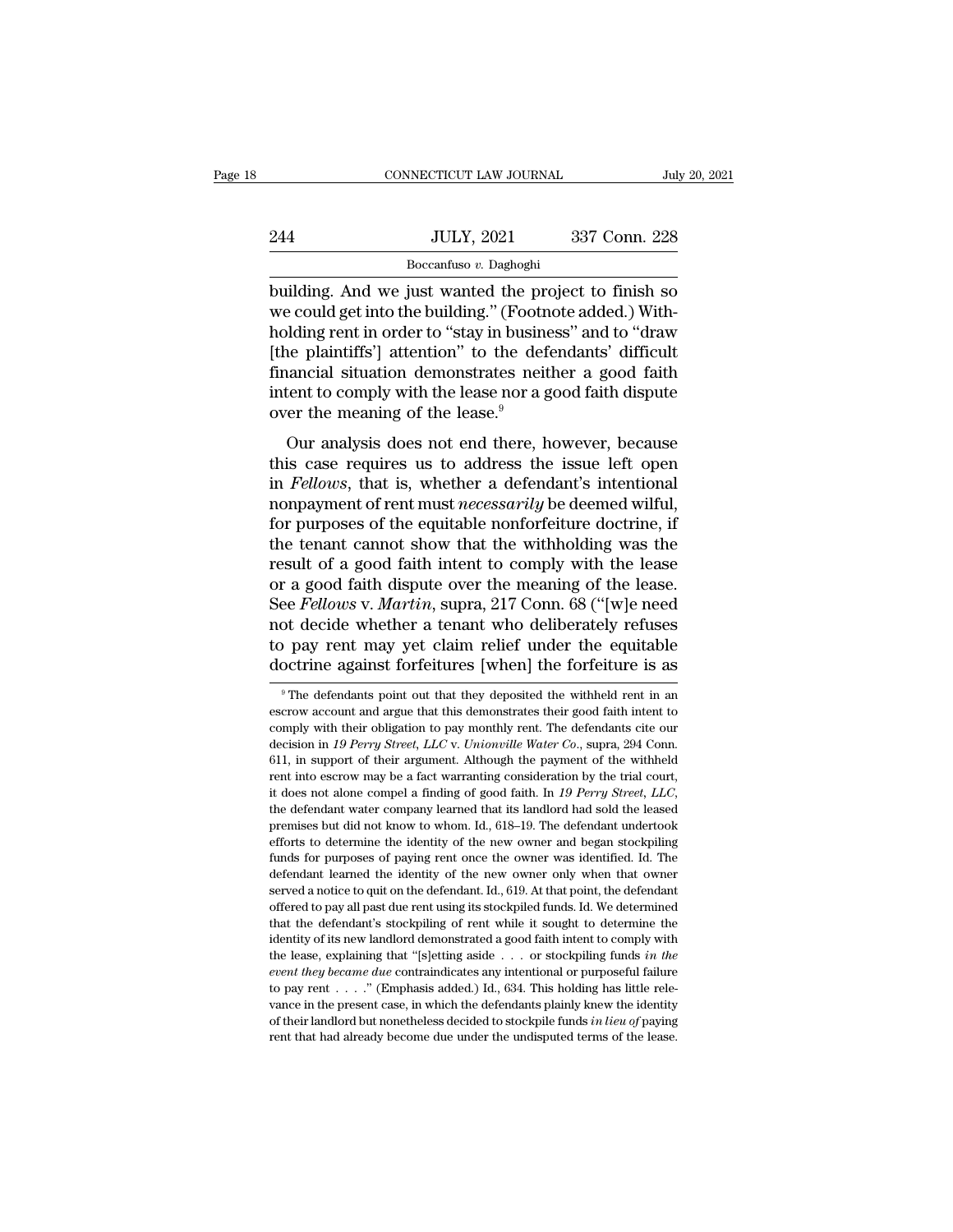Boccanfuso *v.* Daghoghi

expanding the displacement of the state of the state of the state of the state of the state of the state of the state of the state of the state of the state of the state of the state of the state of the state of the state  $\begin{array}{r} \text{337 Conn. 228} \\ \text{337 Conn. 228} \\ \text{Boccantuso } v. \text{Daghoghi} \\ \text{grossly disproportionate as it is in this case''). Without  
fore closing the likelihood that this question may not be susceptible to a categorical answer applicable to all cases and all circumstances, we have no difficulty.} \end{array}$  $\begin{array}{c|c} \text{337 Conn. 228} & \text{JULY, 2021} & \text{245} \\ \hline \text{Boccanfuso } v. \text{ Daghoghi} \\ \text{grossly disproportionate as it is in this case''). Without  
fore closing the likelihood that this question may not be susceptible to a categorical answer applicable to all cases and all circumstances, we have no difficulty  
answoring it in the affirmative in the present case on.$  $\frac{337 \text{ Conn. } 228}{\text{Boccanfuso } v. \text{ Daghoghi}}$ <br>
grossly disproportionate as it is in this case"). Without<br>
foreclosing the likelihood that this question may not<br>
be susceptible to a categorical answer applicable to<br>
all cases and Boccanfuso v. Daghoghi<br>
grossly disproportionate as it is in this case"). Without<br>
foreclosing the likelihood that this question may not<br>
be susceptible to a categorical answer applicable to<br>
all cases and all circumstanc  $\frac{1}{1}$  Boccantuso *v*. Daghoghi<br>grossly disproportionate as it is in this case"). Without<br>foreclosing the likelihood that this question may not<br>be susceptible to a categorical answer applicable to<br>all cases and all cir grossly disproportionate as it is in this case"). Without<br>foreclosing the likelihood that this question may not<br>be susceptible to a categorical answer applicable to<br>all cases and all circumstances, we have no difficulty<br>an foreclosing the likelihood that this question may not<br>be susceptible to a categorical answer applicable to<br>all cases and all circumstances, we have no difficulty<br>answering it in the affirmative in the present case, on<br>this be susceptible to a categorical answer applicable to<br>all cases and all circumstances, we have no difficulty<br>answering it in the affirmative in the present case, on<br>this record, given the trial court's finding that the defe all cases and all circumstances, we have no difficulty<br>answering it in the affirmative in the present case, on<br>this record, given the trial court's finding that the defen-<br>dants' purported reason for withholding rent—their answering it in the affirmative in the present case, on<br>this record, given the trial court's finding that the defen-<br>dants' purported reason for withholding rent—their<br>concerns about environmental contamination—was<br>"prete this record, given the trial court's finding that the defendants' purported reason for withholding rent—their concerns about environmental contamination—was "pretextual." "A court of equity will apply the doctrine of clea dants' purported reason for withholding rent—their<br>concerns about environmental contamination—was<br>"pretextual." "A court of equity will apply the doctrine<br>of clean hands to a tenant seeking . . . equitable relief;<br>thus, a concerns about environmental contamination—was<br>
"pretextual." "A court of equity will apply the doctrine<br>
of clean hands to a tenant seeking . . . equitable relief;<br>
thus, a tenant whose breach was [wilful] or grossly<br>
neg "pretextual." "A court of equity will apply the doctrine<br>of clean hands to a tenant seeking . . . equitable relief;<br>thus, a tenant whose breach was [wilful] or grossly<br>negligent will not be entitled to relief." (Internal of clean hands to a tenant seeking . . . equitable relief;<br>thus, a tenant whose breach was [wilful] or grossly<br>negligent will not be entitled to relief." (Internal quota-<br>tion marks omitted.) Id., 67; see also *Fairchild H* thus, a tenant whose breach was [wilful] or grossly<br>negligent will not be entitled to relief." (Internal quota-<br>tion marks omitted.) Id., 67; see also *Fairchild Heights,*<br>Inc. v. Dickal, 118 Conn. App. 163, 178–79, 983 A. negligent will not be entitled to relief." (Internal quotation marks omitted.) Id., 67; see also *Fairchild Heights,*<br> *Inc.* v. *Dickal*, 118 Conn. App. 163, 178–79, 983 A.2d 35<br>
(2009) (denying tenants equitable relief f tion marks omitted.) Id., 67; see also *Fairchild Heights,*<br> *Inc.* v. *Dickal*, 118 Conn. App. 163, 178–79, 983 A.2d 35<br>
(2009) (denying tenants equitable relief from forfeiture<br>
because of unclean hands), aff'd, 305 Con Inc. v. Dickal, 118 Conn. App. 163, 178–79, 983 A.2d 35 (2009) (denying tenants equitable relief from forfeiture because of unclean hands), aff'd, 305 Conn. 488, 45 A.3d 627 (2012). It is axiomatic that, "[when] a [party] (2009) (denying tenants equitable relief from forfeiture<br>because of unclean hands), aff'd, 305 Conn. 488, 45 A.3d<br>627 (2012). It is axiomatic that, "[when] a [party] seeks<br>equitable relief, he must show that his conduct ha because of unclean hands), aff<sup>2</sup>d, 305 Conn. 488, 45 A.3d 627 (2012). It is axiomatic that, "[when] a [party] seeks equitable relief, he must show that his conduct has been fair, equitable and honest as to the particular 627 (2012). It is axiomatic that, "[when] a [party] seeks<br>equitable relief, he must show that his conduct has been<br>fair, equitable and honest as to the particular controversy<br>in issue." (Internal quotation marks omitted.) equitable relief, he must show that his conduct has been<br>fair, equitable and honest as to the particular controversy<br>in issue." (Internal quotation marks omitted.) *Thomp-*<br>son v. Orcutt, 257 Conn. 301, 310, 777 A.2d 670 ( fair, equitable and honest as to the particular controversy<br>in issue." (Internal quotation marks omitted.) *Thompson v. Orcutt*, 257 Conn. 301, 310, 777 A.2d 670 (2001).<br>Withholding rent on pretextual grounds is outside t in issue." (Internal quotation marks omitted.) *Thompson v. Orcutt*, 257 Conn. 301, 310, 777 A.2d 670 (2001).<br>Withholding rent on pretextual grounds is outside the<br>bounds of the "fair, equitable and honest" conduct<br>expect son v. Orcutt, 257 Conn. 301, 310, 777 A.2d 670 (2001).<br>Withholding rent on pretextual grounds is outside the<br>bounds of the "fair, equitable and honest" conduct<br>expected of a party seeking equitable relief. (Internal<br>quota Withholding rent on pretextual grounds is outside the<br>bounds of the "fair, equitable and honest" conduct<br>expected of a party seeking equitable relief. (Internal<br>quotation marks omitted.) Id. Because the defendants<br>intentio bounds of the "fair, equitable and honest" conduct<br>expected of a party seeking equitable relief. (Internal<br>quotation marks omitted.) Id. Because the defendants<br>intentionally withheld rent on pretextual grounds in the<br>absen expected of a party seeking equitable relief. (Internal<br>quotation marks omitted.) Id. Because the defendants<br>intentionally withheld rent on pretextual grounds in the<br>absence of any good faith dispute over the terms of the<br> quotation marks omitted.) Id. Because the defendants<br>intentionally withheld rent on pretextual grounds in the<br>absence of any good faith dispute over the terms of the<br>lease, it was within the trial court's equitable discret intentionally withheld rent on pretextual grounds in the<br>absence of any good faith dispute over the terms of the<br>lease, it was within the trial court's equitable discretion<br>to determine that the defendants acted wilfully a absence of any good faith dispute over the terms of the lease, it was within the trial court's equitable discretion<br>to determine that the defendants acted wilfully and<br>were ineligible for equitable relief from forfeiture. lease, it was within the trial court's equitable discretion<br>to determine that the defendants acted wilfully and<br>were ineligible for equitable relief from forfeiture. See<br>2 S. Symons, Pomeroy's Equity Jurisprudence (5th Ed. to determine that the defendants acted wilfully and<br>were ineligible for equitable relief from forfeiture. See<br>2 S. Symons, Pomeroy's Equity Jurisprudence (5th Ed.<br>1941) § 452, pp. 287–88 ("While a defaulting party may<br>thu were ineligible for equitable relief from forfeiture. See<br>2 S. Symons, Pomeroy's Equity Jurisprudence (5th Ed.<br>1941) § 452, pp. 287–88 ("While a defaulting party may<br>thus acquire a right to the equitable relief from the<br>c 2 S. Symons, Pomeroy's Equity Jurisprudence (5th Ed. 1941) § 452, pp. 287–88 ("While a defaulting party may thus acquire a right to the equitable relief from the conduct of the other party, he may also lose the right, whi 1941) § 452, pp. 287–88 ("While a defaulting party may thus acquire a right to the equitable relief from the conduct of the other party, he may also lose the right which otherwise would have existed, as a consequence of h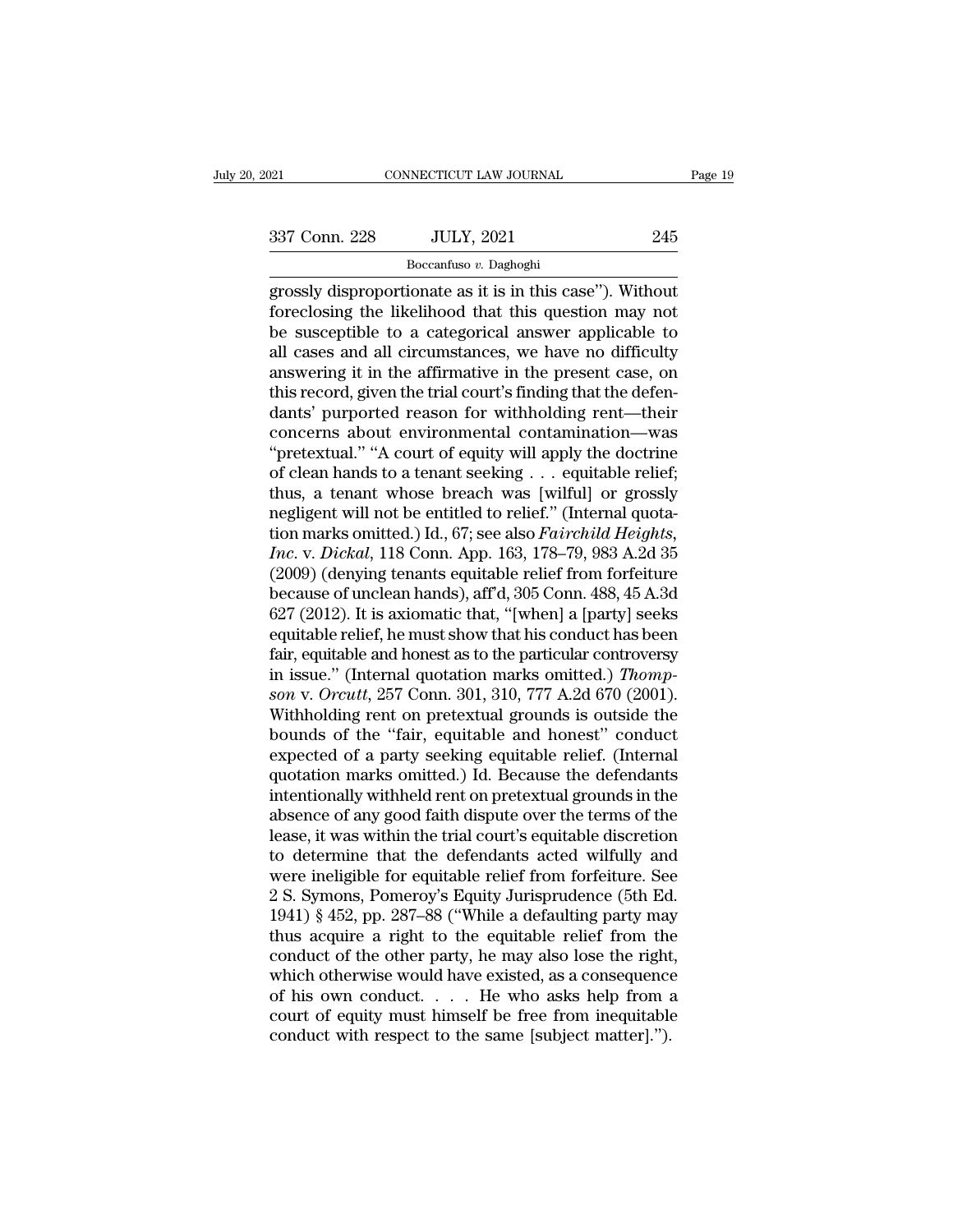# $\begin{tabular}{c} \multicolumn{2}{c|}{\text{CONNECTICUT LAW JOURNAL}} & July 20, 2021 \\ \cline{2-2} \multicolumn{2}{c|}{\text{July 20, 2021}} & \multicolumn{2}{c|}{\text{July 20, 2021}} \\ \cline{2-2} \multicolumn{2}{c|}{\text{MULTY, 2021}} & 337 \text{ Conn. 228} \\ \cline{2-2} \multicolumn{2}{c|}{\text{Boccantuso $v$}} & \text{Daghoghi} \end{tabular}$ Boccanfuso *v.* Daghoghi

CONNECTICUT LAW JOURNAL July 20, 202<br>
6<br>
We are not persuaded by the defendants' argument<br>
at conduct is wilful within the meaning of the doctrine<br>
argument<br>
contrible perforfoiture only if it is "intentional contribution 246 JULY, 2021 337 Conn. 228<br>Boccanfuso v. Daghoghi<br>We are not persuaded by the defendants' argument<br>that conduct is wilful within the meaning of the doctrine<br>of equitable nonforfeiture only if it is "intentional con-<br>duct 246 JULY, 2021 337 Conn. 228<br>
Boccanfuso v. Daghoghi<br>
We are not persuaded by the defendants' argument<br>
that conduct is wilful within the meaning of the doctrine<br>
of equitable nonforfeiture only if it is "intentional con-246 JULY, 2021 337 Conn. 228<br>
Boccanfuso v. Daghoghi<br>
We are not persuaded by the defendants' argument<br>
that conduct is wilful within the meaning of the doctrine<br>
of equitable nonforfeiture only if it is "intentional con-Boccanfuso v. Daghoghi<br>Boccanfuso v. Daghoghi<br>We are not persuaded by the defendants' argument<br>that conduct is wilful within the meaning of the doctrine<br>of equitable nonforfeiture only if it is "intentional con-<br>duct desi Boccanfuso *v.* Daghoghi<br>We are not persuaded by the defendants' argument<br>that conduct is wilful within the meaning of the doctrine<br>of equitable nonforfeiture only if it is "intentional con-<br>duct designed to injure . . . . We are not persuaded by the defendants' argument<br>that conduct is wilful within the meaning of the doctrine<br>of equitable nonforfeiture only if it is "intentional con-<br>duct designed to injure . . . . . " (Internal quotation<br> that conduct is wilful within the meaning of the doctrine<br>of equitable nonforfeiture only if it is "intentional con-<br>duct designed to injure  $\ldots$ ." (Internal quotation<br>marks omitted.) In support of this argument, the def of equitable nonforfeiture only if it is "intentional conduct designed to injure  $\dots$ ." (Internal quotation marks omitted.) In support of this argument, the defendants cite a footnote in 19 Perry Street, LLC v. Unionville duct designed to injure . . . . ." (Internal quotation marks omitted.) In support of this argument, the defendants cite a footnote in 19 Perry Street, LLC v. Unionville Water Co., supra 294 Conn. 611, in which we stated t marks omitted.) In support of this argument, the defendants cite a footnote in 19 Perry Street, LLC v.<br>Unionville Water Co., supra 294 Conn. 611, in which<br>we stated that "[w]ilful misconduct has been defined<br>as intentiona dants cite a footnote in 19 Perry Street, LLC v.<br>
Unionville Water Co., supra 294 Conn. 611, in which<br>
we stated that "[w]ilful misconduct has been defined<br>
as intentional conduct designed to injure for which<br>
there is no Unionville Water Co., supra 294 Conn. 611, in which<br>we stated that "[w]ilful misconduct has been defined<br>as intentional conduct designed to injure for which<br>there is no just cause or excuse. . . . [Its] characteris-<br>tic e we stated that "[w]ilful misconduct has been defined<br>as intentional conduct designed to injure for which<br>there is no just cause or excuse.... [Its] characteris-<br>tic element is the design to injure either actually enter-<br>t as intentional conduct designed to injure for which<br>there is no just cause or excuse. . . . [Its] characteris-<br>tic element is the design to injure either actually enter-<br>tained or to be implied from the conduct and cir-<br>c there is no just cause or excuse. . . . [Its] characteristic element is the design to injure either actually enter-<br>tained or to be implied from the conduct and cir-<br>cumstances. . . . Not only the action producing the<br>inj tic element is the design to injure either actually enter-<br>tained or to be implied from the conduct and cir-<br>cumstances. . . . Not only the action producing the<br>injury but the resulting injury also must be intentional.<br>. tained or to be implied from the conduct and circumstances. . . . Not only the action producing the injury but the resulting injury also must be intentional. . . . [T]he term wilful has [also] been used to describe conduc cumstances.  $\ldots$  Not only the action producing the<br>injury but the resulting injury also must be intentional.<br> $\ldots$  [T]he term wilful has [also] been used to describe<br>conduct deemed highly unreasonable or indicative of<br>ba injury but the resulting injury also must be intentional.<br>  $\ldots$  [T]he term wilful has [also] been used to describe<br>
conduct deemed highly unreasonable or indicative of<br>
bad faith." (Citation omitted; internal quotation m . . . [T]he term wilful has [also] been used to describe<br>conduct deemed highly unreasonable or indicative of<br>bad faith." (Citation omitted; internal quotation marks<br>omitted.) Id., 630–31 n.10. Although 19 Perry Street,<br> $LL$ conduct deemed highly unreasonable or indicative of<br>bad faith." (Citation omitted; internal quotation marks<br>omitted.) Id., 630–31 n.10. Although 19 Perry Street,<br>LLC, concerned the doctrine of equitable nonforfeiture,<br>we d bad faith." (Citation omitted; internal quotation marks<br>omitted.) Id., 630–31 n.10. Although 19 Perry Street,<br>LLC, concerned the doctrine of equitable nonforfeiture,<br>we did not confront the question of when a tenant's<br>nonp omitted.) Id., 630–31 n.10. Although 19 Perry Street, <br>*LLC*, concerned the doctrine of equitable nonforfeiture,<br>we did not confront the question of when a tenant's<br>nonpayment of rent is wilful in the absence of a good<br>fa *LLC*, concerned the doctrine of equitable nonforfeiture,<br>we did not confront the question of when a tenant's<br>nonpayment of rent is wilful in the absence of a good<br>faith intent to comply with the lease or a good faith<br>disp we did not confront the question of when a tenant's<br>nonpayment of rent is wilful in the absence of a good<br>faith intent to comply with the lease or a good faith<br>dispute over the meaning of the lease. Instead, we deter-<br>mine nonpayment of rent is wilful in the absence of a good<br>faith intent to comply with the lease or a good faith<br>dispute over the meaning of the lease. Instead, we deter-<br>mined that the tenant's nonpayment had not been wilful<br>b faith intent to comply with the lease or a good faith<br>dispute over the meaning of the lease. Instead, we deter-<br>mined that the tenant's nonpayment had not been wilful<br>because it had been accompanied by a good faith intent dispute over the meaning of the lease. Instead, we deter-<br>mined that the tenant's nonpayment had not been wilful<br>because it had been accompanied by a good faith intent<br>to comply with the lease. See id., 634. We reject the mined that the tenant's nonpayment had not been wilful<br>because it had been accompanied by a good faith intent<br>to comply with the lease. See id., 634. We reject the<br>suggestion that the generic definition of wilful con-<br>tai because it had been accompanied by a good faith intent<br>to comply with the lease. See id., 634. We reject the<br>suggestion that the generic definition of wilful con-<br>tained in 19 Perry Street, LLC, which we borrowed,<br>perhaps to comply with the lease. See id., 634. We reject the suggestion that the generic definition of wilful contained in 19 Perry Street, LLC, which we borrowed, perhaps without adequate consideration, from the tort and employ suggestion that the generic definition of wilful contained in 19 Perry Street, LLC, which we borrowed, perhaps without adequate consideration, from the tort and employment law contexts,<sup>10</sup> was intended to serve as a defi nd employment law contexts,<sup>10</sup> was intended to serve<br>
is a definitive statement of the meaning of "wilful" for<br>
ie doctrine of equitable nonforfeiture. Indeed, we have<br>
reviously noted that "wilful is a word of many meanas a definitive statement of the meaning of "wilful" for<br>the doctrine of equitable nonforfeiture. Indeed, we have<br>previously noted that "wilful is a word of many mean-<br><sup>10</sup> The footnote in 19 Perry Street, LLC, cited the d

the doctrine of equitable nonforfeiture. Indeed, we have<br>previously noted that "wilful is a word of many mean-<br><sup>10</sup> The footnote in 19 Perry Street, LLC, cited the definitions of wilfulness<br>provided in *Dubay v. Irish*, 20 previously noted that "wilful is a word of many mean-<br><sup>10</sup> The footnote in 19 Perry Street, LLC, cited the definitions of wilfulness<br>provided in *Dubay v. Irish*, 207 Conn. 518, 533, 542 A.2d 711 (1988), a tort<br>action, an previously floted that Willth IS a Word of filarly filearl-<br><sup>10</sup> The footnote in 19 Perry Street, LLC, cited the definitions of wilfulness<br>provided in *Dubay v. Irish*, 207 Conn. 518, 533, 542 A.2d 711 (1988), a tort<br>actio <sup>10</sup> The footnote in 19 Perry St<br>provided in Dubay v. Irish, 207<br>action, and Saunders v. Firtel,<br>appeal construing a number of<br>limited liability companies. See<br>Co., supra, 294 Conn. 631 n.10.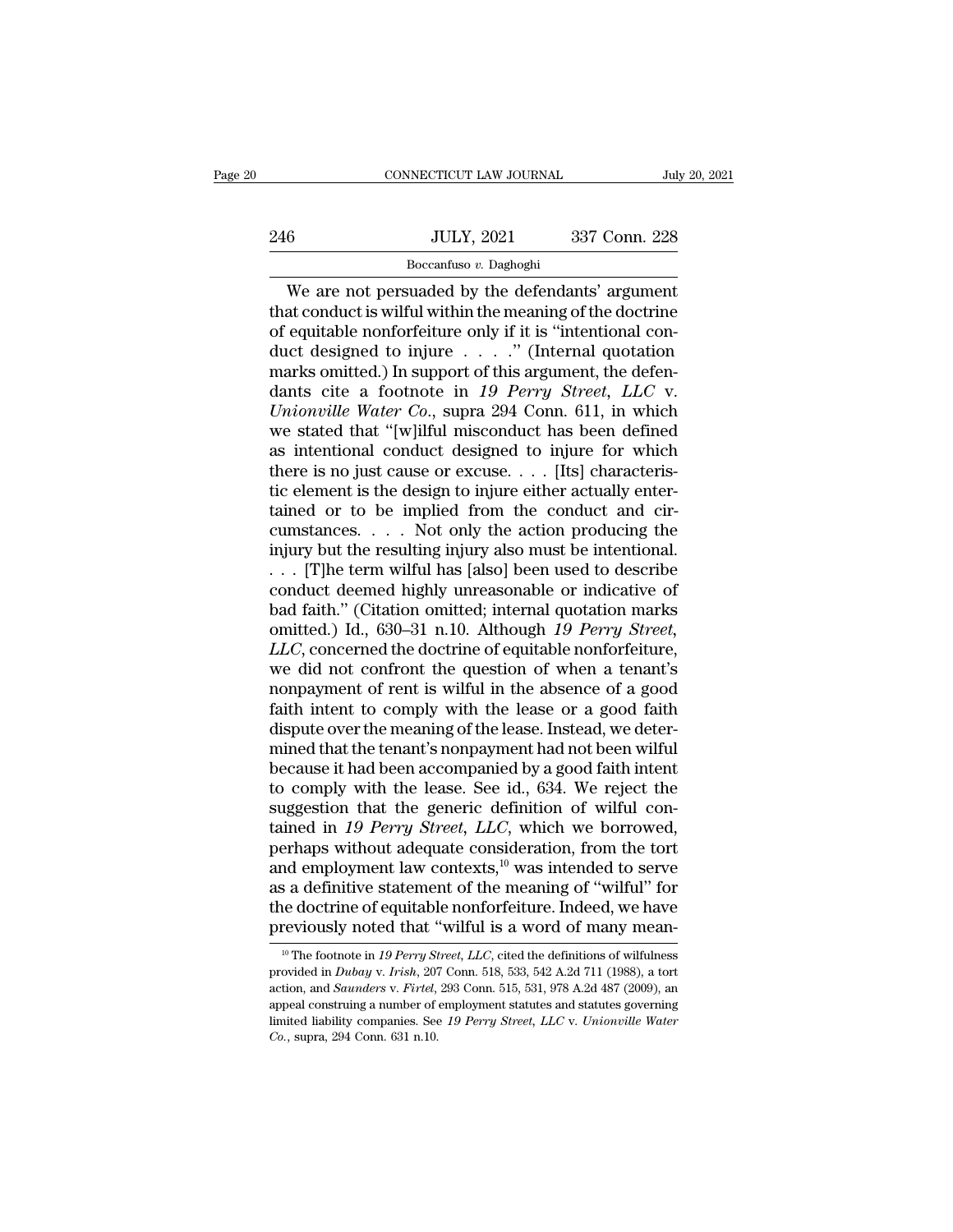Boccanfuso *v.* Daghoghi

Figure 21<br>
ings, and its construction [is] often . . . influenced by<br>
its context"; (internal quotation marks omitted) *State*<br>
Express 220 Conn 244, 262, 104, A 24, 272 (2018); and 337 Conn. 228 JULY, 2021 247<br>
Boccanfuso v. Daghoghi<br>
ings, and its construction [is] often . . . influenced by<br>
its context''; (internal quotation marks omitted) *State*<br>
v. *Newton*, 330 Conn. 344, 362, 194 A.3d 272 (201 337 Conn. 228 JULY, 2021 247<br>
Boccanfuso v. Daghoghi<br>
ings, and its construction [is] often . . . influenced by<br>
its context"; (internal quotation marks omitted) *State*<br>
v. *Newton*, 330 Conn. 344, 362, 194 A.3d 272 (2018 337 Conn. 228 JULY, 2021 247<br>
Boccanfuso v. Daghoghi<br>
ings, and its construction [is] often . . . influenced by<br>
its context"; (internal quotation marks omitted) *State*<br>
v. *Newton*, 330 Conn. 344, 362, 194 A.3d 272 (201 Boccanfuso v. Daghoghi<br>
ings, and its construction [is] often . . . influenced by<br>
its context"; (internal quotation marks omitted) *State*<br>
v. *Newton*, 330 Conn. 344, 362, 194 A.3d 272 (2018); and<br>
that observation is f ings, and its construction [is] often  $\ldots$  influenced by its context"; (internal quotation marks omitted) *State* v. *Newton*, 330 Conn. 344, 362, 194 A.3d 272 (2018); and that observation is fitting here. Upon reflectio ings, and its construction [is] often . . . influenced by<br>its context"; (internal quotation marks omitted) *State*<br>v. *Newton*, 330 Conn. 344, 362, 194 A.3d 272 (2018); and<br>that observation is fitting here. Upon reflection its context"; (internal quotation marks omitted) *State* v. *Newton*, 330 Conn. 344, 362, 194 A.3d 272 (2018); and that observation is fitting here. Upon reflection, it is clear to us that the definition of wilfulness con v. *Newton*, 330 Conn. 344, 362, 194 A.3d 272 (2018); and<br>that observation is fitting here. Upon reflection, it is<br>clear to us that the definition of wilfulness connoting<br>an injurious intent, although apt in other contexts that observation is fitting here. Upon reflection, it is<br>clear to us that the definition of wilfulness connoting<br>an injurious intent, although apt in other contexts,<br>serves no productive role in the equitable nonforfeiture clear to us that the definition of wilfulness connoting<br>an injurious intent, although apt in other contexts,<br>serves no productive role in the equitable nonforfeiture<br>analysis. A tenant's nonpayment can be wilful within<br>the an injurious intent, although apt in other contexts,<br>serves no productive role in the equitable nonforfeiture<br>analysis. A tenant's nonpayment can be wilful within<br>the meaning of the equitable nonforfeiture doctrine in<br>the serves no productive role in the equitable nonforfeiture<br>analysis. A tenant's nonpayment can be wilful within<br>the meaning of the equitable nonforfeiture doctrine in<br>the absence of any "design" on the tenant's part to cause analysis. A tenant's nonpayment can be wilful within<br>the meaning of the equitable nonforfeiture doctrine in<br>the absence of any "design" on the tenant's part to cause<br>harm to the landlord; indeed, most summary process<br>actio the meaning of the equitable nonforfeiture doctrine in<br>the absence of any "design" on the tenant's part to cause<br>harm to the landlord; indeed, most summary process<br>actions based on nonpayment involve tenants who<br>intend no the absence of any "design" on the tenant's part to cause<br>harm to the landlord; indeed, most summary process<br>actions based on nonpayment involve tenants who<br>intend no harm but simply find themselves without the<br>financial m harm to the landlord; indeed, most summary process<br>actions based on nonpayment involve tenants who<br>intend no harm but simply find themselves without the<br>financial means to meet their obligations. We therefore<br>disavow the d actions based on nonpayment involve tenants who<br>intend no harm but simply find themselves without the<br>financial means to meet their obligations. We therefore<br>disavow the definition of wilfulness contained in the<br>footnote intend no harm but<br>financial means to<br>disavow the defini<br>footnote in 19 Per<br>would require a fir<br>finding of wilfulne<br>ture doctrine.<br>The defendants i Example and the definition of wilfulness contained in the otnote in 19 Perry Street, LLC, to the extent that it build require a finding of injurious intent to trigger a ding of wilfulness under the equitable nonforfeire do disavow the definition of whitness contained in the<br>footnote in 19 Perry Street, LLC, to the extent that it<br>would require a finding of injurious intent to trigger a<br>finding of wilfulness under the equitable nonforfei-<br>tur

From the lease or a good faith dispute over the meaning of the lease or a good faith intent to trigger a finding of wilfulness under the equitable nonforfeiture doctrine.<br>The defendants intentionally withheld rent payments would require a finding of injurious linent to trigger a<br>finding of wilfulness under the equitable nonforfei-<br>ture doctrine.<br>The defendants intentionally withheld rent payments<br>unaccompanied by a good faith intent to compl Thin that the defendants intentionally withheld rent payments<br>
unaccompanied by a good faith intent to comply with<br>
the lease or a good faith dispute over the meaning of<br>
the lease. As previously discussed, the trial court The defendants intentionally withheld rent payments<br>unaccompanied by a good faith intent to comply with<br>the lease or a good faith dispute over the meaning of<br>the lease. As previously discussed, the trial court found<br>that t The defendants intentionally withheld rent payments<br>unaccompanied by a good faith intent to comply with<br>the lease or a good faith dispute over the meaning of<br>the lease. As previously discussed, the trial court found<br>that t unaccompanied by a good faith intent to comply with<br>the lease or a good faith dispute over the meaning of<br>the lease. As previously discussed, the trial court found<br>that the defendants' purported environmental concerns<br>were the lease or a good faith dispute over the meaning of<br>the lease. As previously discussed, the trial court found<br>that the defendants' purported environmental concerns<br>were "pretextual" and that their actual reasons for with the lease. As previously discussed, the trial court found<br>that the defendants' purported environmental concerns<br>were "pretextual" and that their actual reasons for with-<br>holding rent were their dissatisfaction with the del that the defendants' purported environmental concerns<br>were "pretextual" and that their actual reasons for with-<br>holding rent were their dissatisfaction with the delays<br>in their renovations to the premises—delays not attrib were "pretextual" and that their actual reasons for with-<br>holding rent were their dissatisfaction with the delays<br>in their renovations to the premises—delays not attrib-<br>utable to the plaintiffs' conduct—and the difficulty holding rent were their dissatisfaction with the delain their renovations to the premises—delays not attrutable to the plaintiffs' conduct—and the difficulty paying rent to both their previous landlords and t plaintiffs. U their renovations to the premises—delays not atmo-<br>able to the plaintiffs' conduct—and the difficulty in<br>ying rent to both their previous landlords and the<br>aintiffs. Under these facts, it is clear that the trial<br>urt did no In their previous landlords is a<br>intiffs. Under these facts, it is clear that the ourt did not abuse its discretion in refusing the defendants equitable relief from forfeiture.<br>The judgment of the Appellate Court is affire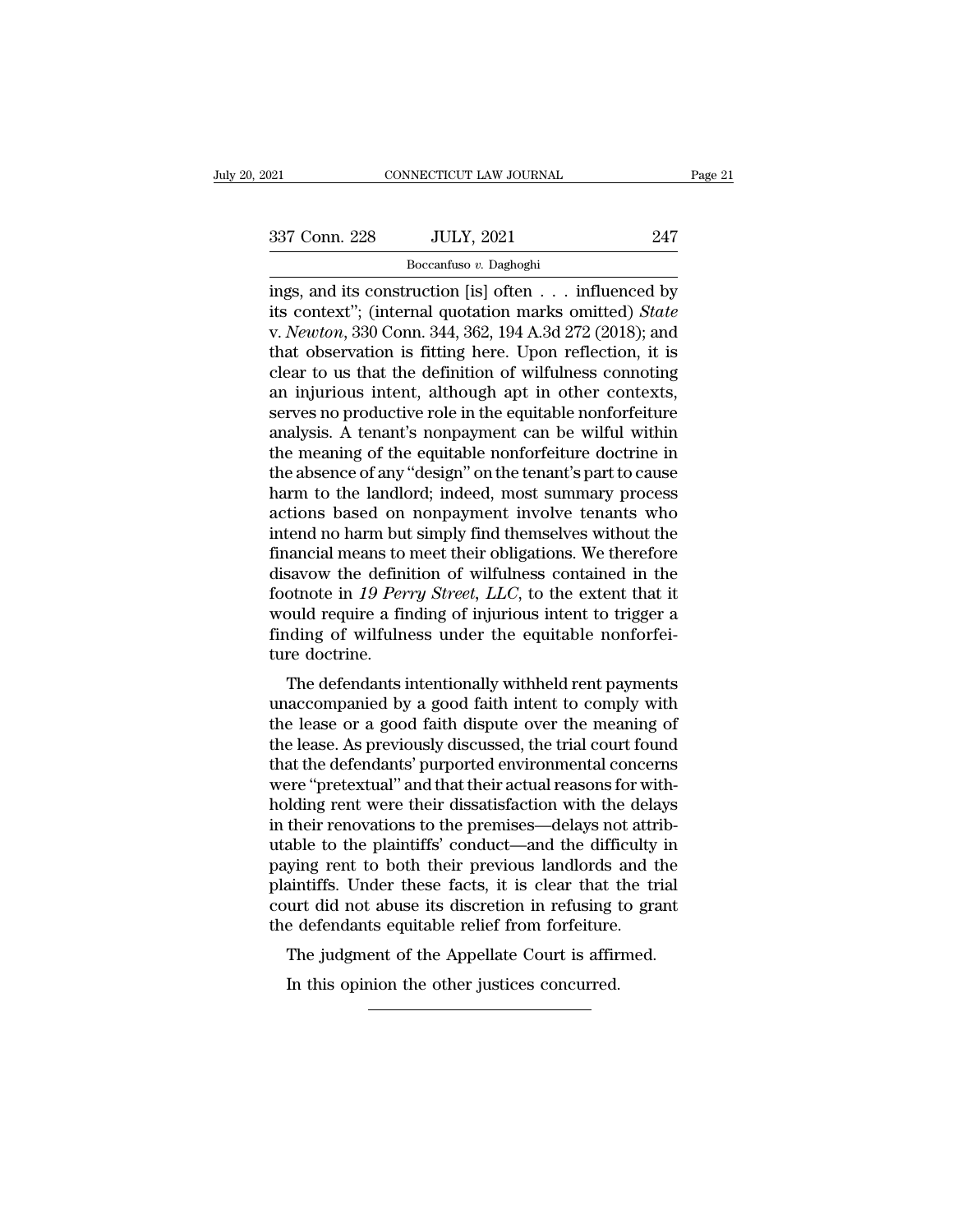## 1948 JULY, 2021 337 Conn. 248<br>Rodriguez *v.* Kaiaffa, LLC<br>JACQUELINE RODRIGUEZ *v.* KAIAFFA, LLC, ET AL.<br>(SC 20274) JULY, 2021<br>guez v. Kaiaffa, LLC<br>GUEZ v. KAIAFFA<br>(SC 20274)<br>and Palmer, McDonald, D' Rodriguez v. Kalaria, LLC<br>
LINE RODRIGUEZ v. KAIAFFA, LLC, E<br>
(SC 20274)<br>
Robinson, C. J., and Palmer, McDonald, D'Auria,<br>
Mullins, Kahn and Ecker, Js.\* **ODRIGUEZ v. KAIAFFA, LL**<br>
(SC 20274)<br>
, C. J., and Palmer, McDonald, D'Auria<br>
Mullins, Kahn and Ecker, Js.\*<br>
Syllabus

### *Syllabus*

- ( $SC 20274$ )<br>
Robinson, C. J., and Palmer, McDonald, D'Auria,<br>
Mullins, Kahn and Ecker, Js.\*<br>
Syllabus<br>
Pursuant to statute (§ 31-60 [b]), the Commissioner of Labor shall adopt<br>
regulations that carry out the purposes of t Robinson, C. J., and Palmer, McDonald, D'Auria,<br>Mullins, Kahn and Ecker, Js.\*<br> $Syllabus$ <br>suant to statute (§ 31-60 [b]), the Commissioner of Labor shall adopt<br>regulations that carry out the purposes of the minimum wage laws, Such regulations shall entitle employers, as part of the minimum fair<br>suant to statute (§ 31-60 [b]), the Commissioner of Labor shall adopt<br>regulations that carry out the purposes of the minimum wage laws, and<br>such regulat *Syllabus*<br>Suant to statute (§ 31-60 [b]), the Commissioner of Labor shall adopt<br>regulations that carry out the purposes of the minimum wage laws, and<br>such regulations shall entitle employers, as part of the minimum fair<br>w Syllabus<br>suant to statute (§ 31-60 [b]), the Commissioner of Labor shall adopt<br>regulations that carry out the purposes of the minimum wage laws, and<br>such regulations shall entitle employers, as part of the minimum fair<br>wag suant to statute (§ 31-60 [b]), the Commissioner of Labor shall adopt<br>regulations that carry out the purposes of the minimum wage laws, and<br>such regulations shall entitle employers, as part of the minimum fair<br>wage, to a Pursuant to statute  $(\S 31-60 \text{ [b]})$ , the Commissioner of Labor shall adopt<br>regulations that carry out the purposes of the minimum wage laws, and<br>such regulations shall entitle employers, as part of the minimum fair<br>wage such regulations shall entitle employers, as part of the minimum fair wage, to a tip credit by including gratuities in an amount equal to a certain percentage of the minimum fair wage per hour for persons, other than barte wage, to a tip credit by including gratuities in an amount equal to a certain percentage of the minimum fair wage per hour for persons, other than bartenders, who are employed in the hotel and restaurant industry and who
- certain percentage of the minimum fair wage per hour for persons, other than bartenders, who are employed in the hotel and restaurant industry and who regularly and customarily receive gratuities.<br>suant further to a Depar because than bartenders, who are employed in the hotel and restaurant industry and who regularly and customarily receive gratuities.<br>
suant further to a Department of Labor regulation (§ 31-62-E4), "[i]f an<br>
employee perfo and who regularly and customarily receive gratuities.<br>suant further to a Department of Labor regulation (§ 31-62-E4), "[i]f an<br>employee performs both service and non-service duties, and the time<br>spent on each is definitely suant further to a Department of Labor regulation (§ 31-62-E4), "[i]f an employee performs both service and non-service duties, and the time spent on each is definitely segregated and so recorded, the allowance for gratui sem of each cannot be definitely segregated and so recorded, the allowance for gratuities as permitted as part of the minimum fair wage may be applied to the hours worked in the service category," but, "[i]f an employee pe entry of peach is definitely segregated and so recorded, the allowance for gratuities as permitted as part of the minimum fair wage may be applied to the hours worked in the service category," but, "[i]f an employee perfor spent on each is definitely segregated and so recorded, the allowance<br>for gratuities as permitted as part of the minimum fair wage may be<br>applied to the hours worked in the service category," but, "[i]f an<br>employee perform applied to the hours worked in the service category," but, "[i]f an employee performs both service and non-service duties and the time spent on each cannot be definitely segregated and so recorded, or is not definitely seg employee performs both service and non-service duties and the time<br>spent on each cannot be definitely segregated and so recorded, or is<br>not definitely segregated and so recorded, no allowances for gratuities<br>may be applied
- spent on each cannot be definitely segregated and so recorded, or is<br>not definitely segregated and so recorded, no allowances for gratuities<br>may be applied as part of the minimum fair wage."<br>defendants, K Co. and its singl not definitely segregated and so recorded, no allowances for gratuities may be applied as part of the minimum fair wage."<br>defendants, K Co. and its single member, C, appealed from the trial court's order certifying for cla In any be applied as part of the minimum fair wage."<br>
defendants, K Co. and its single member, C, appealed from the trial<br>
court's order certifying for class action status an action brought by the<br>
plaintiff, who was emplo may be dependents, K Co. and its single member, C, appealed from the trial defendants, K Co. and its single member, C, appealed from the yelaintiff, who was employed at one of the six restaurants in Connecticut operated by slicing and preparing for class action status an action brought by the plaintiff, who was employed at one of the six restaurants in Connecticut operated by the defendants under the name Chip's Family Restaurants. In additi plaintiff, who was employed at one of the six restaurants in Connecticut<br>operated by the defendants under the name Chip's Family Restaurants.<br>In addition to waiting tables, servers at the restaurants were required to<br>perfo perated by the defendants under the name Chip's Family Restaurants.<br>In addition to waiting tables, servers at the restaurants were required to<br>perform "side work," such as cleaning tables and appliances, restocking,<br>slicin by a addition to waiting tables, servers at the restaurants were required to perform "side work," such as cleaning tables and appliances, restocking, slicing lemons, and preparing food toppings. The plaintiff alleged in he from "side work," such as cleaning tables and appliances, restocking,<br>perform "side work," such as cleaning tables and appliances, restocking,<br>slicing lemons, and preparing food toppings. The plaintiff alleged in her<br>compl slicing lemons, and preparing food toppings. The plaintiff alleged in her complaint that the defendants violated Connecticut wage laws when they failed to pay their servers, during a certain time period, the minimum hourl complaint that the defendants violated Connecticut wage laws when<br>they failed to pay their servers, during a certain time period, the minimum<br>hourly wage mandated by  $\S 31-60$  (b) by unlawfully deducting a tip credit<br>from they failed to pay their servers, during a certain time period, the minimum hourly wage mandated by  $\S 31-60$  (b) by unlawfully deducting a tip credit from the servers' wages for the time they spent on side work, which th show waxes was madated by § 31-60 (b) by unlawfully deducting a tip credit from the servers' wages for the time they spent on side work, which the plaintiff claimed was nonservice in nature under § 31-62-E4 of the regulat from the servers' wages for the time they spent on side work, which the plaintiff claimed was nonservice in nature under  $\S$  31-62-E4 of the regulations. The trial court granted the plaintiff's motion for class certificat the plaintiff claimed was nonservice in nature under  $\S$  31-62-E4 of the regulations. The trial court granted the plaintiff's motion for class certification and certified a class consisting of all individuals employed as regulations. The trial court granted the plaintiff's motion for class certification and certified a class consisting of all individuals employed as servers "at any Connecticut Chip's Family Restaurant" during a certain tim or nonservice duty, the class members' claims were all the same, namely, servers "at any Connecticut Chip's Family Restaurant" during a certain<br>time period. In so doing, the court declined to define the terms "service"<br>and "nonservice," as used in § 31-62-E4 of the regulations, and, instead,<br>fo and "nonservice," as us<br>found that, regardless<br>or nonservice duty, the<br>that each server performed.<br>\* The listing of justices<br>the date of oral argument.

that each server performed side work during every shift and was entitled  $*$  The listing of justices reflects their seniority status on this court as of the date of oral argument.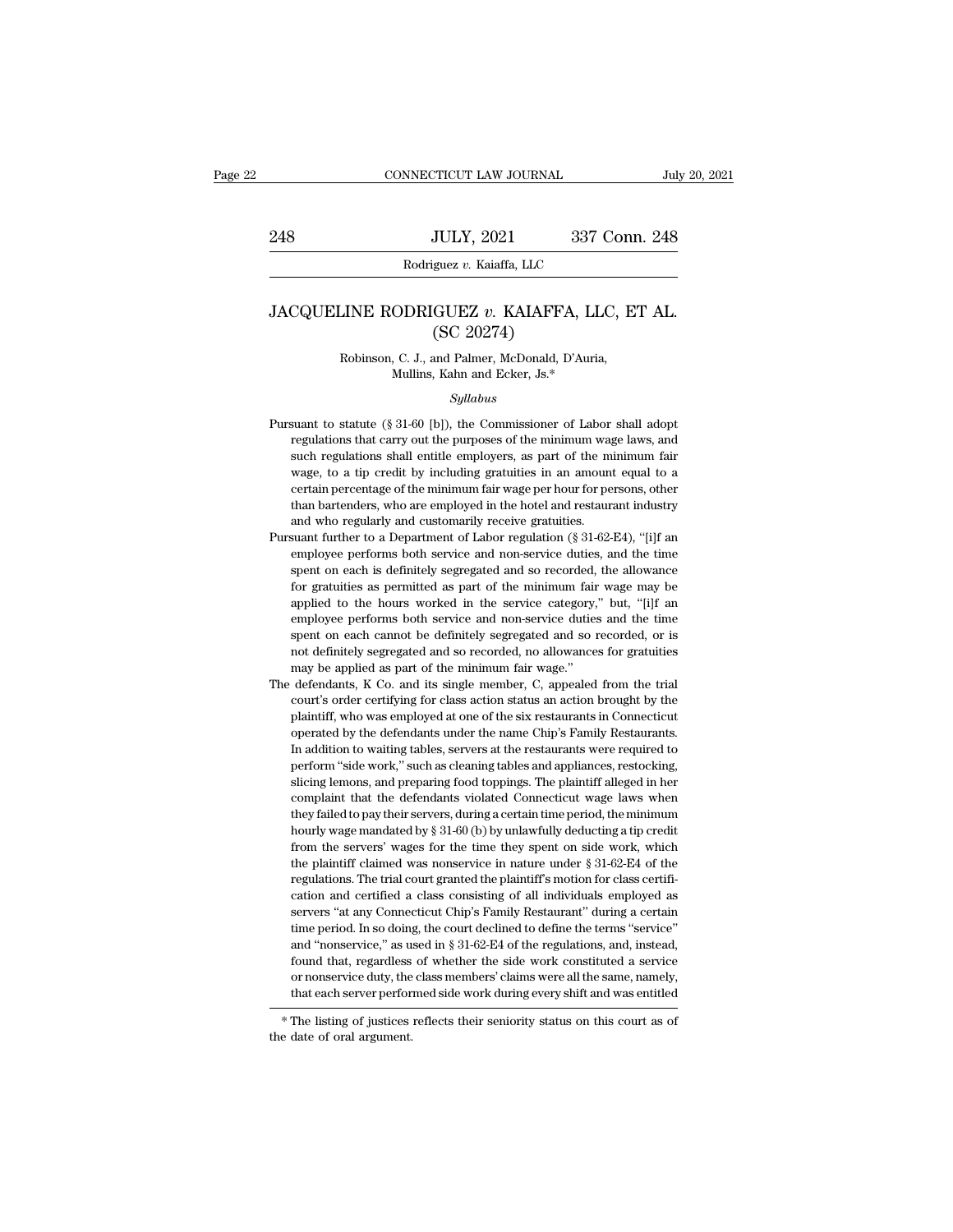CONNECTICUT LAW JOURNAL<br>
T Conn. 248 JULY, 2021 249<br>
Rodriguez *v.* Kaiaffa, LLC<br>
to the full minimum wage because the defendants failed to segregate The full minimum wage because the defendants failed to segregate<br>to the full minimum wage because the defendants failed to segregate<br>and record the time servers spent performing services and nonservice and record the time servers spent performing services and record the time servers spent performing services and nonservice duties. The court specifically noted that the proposed class included Fraction 248 JULY, 2021 249<br>
Rodriguez v. Kaiaffa, LLC<br>
to the full minimum wage because the defendants failed to segregate<br>
and record the time servers spent performing services and nonservice<br>
duties. The court specifica Rodriguez v. Kaiaffa, LLC<br>to the full minimum wage because the defendants failed to segregate<br>and record the time servers spent performing services and nonservice<br>duties. The court specifically noted that the proposed clas Rodriguez v. Kaiaffa, LLC<br>to the full minimum wage because the defendants failed to segregate<br>and record the time servers spent performing services and nonservice<br>duties. The court specifically noted that the proposed clas to the full minimum wage because the defendants failed to segregate and record the time servers spent performing services and nonservice duties. The court specifically noted that the proposed class included several hundred and record the time servers spent performing services and nonservice<br>duties. The court specifically noted that the proposed class included<br>several hundred servers employed at six different restaurants and that<br>they shared duties. The court specifically noted that the proposed class included<br>several hundred servers employed at six different restaurants and that<br>they shared the same claim, irrespective of variations in the type,<br>amount, or ma several hundred servers employed at six different restaurants and that<br>they shared the same claim, irrespective of variations in the type,<br>amount, or manner of side work tasks performed by individual servers<br>at each restau they shared the same claim, irrespective of variations in the type,<br>they shared the same claim, irrespective of variations in the type,<br>amount, or manner of side work tasks performed by individual servers<br>at each restauran amount, or manner of side work tasks performed by individual servers<br>at each restaurant. Accordingly, the court concluded that each require-<br>ment for class certification—numerosity, commonality, typicality, and<br>adequacy of amount, or manner of side work tasks performed by individual servers<br>at each restaurant. Accordingly, the court concluded that each require-<br>ment for class certification—numerosity, commonality, typicality, and<br>adequacy o ment for class certification—numerosity, commonality, typicality, and adequacy of representation—set forth in the applicable rule of practice (§ 9-7) had been satisfied and that the predominance and superiority considerat adequacy of representation—set forth in the applicable rule of practice (§ 9-7) had been satisfied and that the predominance and superiority considerations under the applicable rule of practice (§ 9-8 (3)) also had been m (§ 9-7) had been satisfied and that the predominance and superiority considerations under the applicable rule of practice (§ 9-8 (3)) also had been met. Thereafter, the defendants appealed from the court's order granting been met. Thereafter, the defendants appealed from the court's order granting class certification pursuant to the statute (§ 52-265a) permitting the Chief Justice to certify an interlocutory appeal involving a matter of s

- granting class certification pursuant to the statute  $(\S 52-265a)$  permitting the Chief Justice to certify an interlocutory appeal involving a matter of substantial public interest. *Held*:<br>one defendants could not prevai the Chief Justice to certify an interlocutory appeal involving a matter of substantial public interest. *Held*:<br>of substantial public interest. *Held*:<br>the defendants could not prevail on their claim that the trial court ally and public interest. *Held*:<br>aliteration of substantial public interest. *Held*:<br>he defendants could not prevail on their claim that the trial court improp-<br>erly declined to inquire into the merits of the plaintiff's he defendants could not prevail on their claim that the trial court improperly declined to inquire into the merits of the plaintiff's legal theory and to decide that the tasks assigned as side work constituted service dut erly declined to inquire into the merits of the plaintiff's legal theory and<br>to decide that the tasks assigned as side work constituted service duties<br>under § 31-62-E4 of the regulations in determining whether the common-<br> to decide that the tasks assigned as side work constituted service duties under  $\S$  31-62-E4 of the regulations in determining whether the commonality and predominance requirements for class certification had been met; th under § 31-62-E4 of the regulations in determining whether the commonality and predominance requirements for class certification had been met; the court should inquire into the merits of a case only to the extent necessary and 'the court should inquire meths for class certification had been<br>met; the court should inquire into the merits of a case only to the extent<br>necessary to ensure that a plaintiff has met the requirements of the<br>class act 2. The trial court did not abuse its discretion in concluding that the fourth the class action rules, and, in the present case, the defendants failed to demonstrate how the trial court's determining the meanings of "servi meessary to ensure that a plaintiff has met the requirements of the class action rules, and, in the present case, the defendants failed to demonstrate how the trial court's determining the meanings of "service" and "nonser
- reassary to relate a late the present case, the defendants failed to demonstrate how the trial court's determining the meanings of "service" and "nonservice" would affect whether common issues predominate. He trial court d demonstrate how the trial court's determining the meanings of "service" and "nonservice" would affect whether common issues predominate.<br>he trial court did not abuse its discretion in concluding that the four class certifi and "nonservice" would affect whether common issues predominate.<br>he trial court did not abuse its discretion in concluding that the four<br>class certification requirements of Practice Book § 9-7 had been satisfied:<br>the defen in the trial court did not abuse its discretion in concluding that the four class certification requirements of Practice Book § 9-7 had been satisfied: the defendants did not challenge the trial court's finding that the nu readed as certification requirements of Practice Book § 9-7 had been satisfied:<br>the defendants did not challenge the trial court's finding that the numero-<br>sity requirement was satisfied by the proposed class of several hu the defendants did not challenge the trial court's finding that the numerosity requirement was satisfied by the proposed class of several hundred servers employed at the six restaurants; moreover, the commonality requireme sity requirement was satisfied by the proposed class of several hundred servers employed at the six restaurants; moreover, the commonality requirement was satisfied, as the defendants used a single, common side work policy at the different was satisfied, as the defendants; moreover, the commonality requirement was satisfied, as the defendants used a single, common side work policy that was applicable at all six restaurants, the evidence demo stantial; furthermore, the adequacy of representation and typicality requirement was satisfied, as the defendants used a single, common side work policy that was applicable at all six restaurants, the evidence demonstrated requirements were satisfied because the plaintiff asserted an overaching policy of the servers' performing generally consistent side work tasks, and any factual variations in how servers at the different locations performe demonstrated an overarching policy of the servers' performing generally consistent side work tasks, and any factual variations in how servers at the different locations performed side work were likely to be insubstantial; demonstrated an overarching policy of the servers' performing generally consistent side work tasks, and any factual variations in how servers at the different locations performed side work were likely to be insubstantial; at the different locations performed side work were likely to be insubstantial; furthermore, the adequacy of representation and typicality requirements were satisfied because the plaintiff asserted a cognizable claim again defendants. 3. The trial court did not abuse its discretion in concluding that the predominance and superally and adequately represent class members with claims against the defendants.<br>3. The trial court did not abuse its discretion required and superiority requirements of Connecticut wage<br>claim against the defendants, namely, violations of Connecticut wage<br>laws and regulations, and her standing in this case allowed her to typi-<br>cally and adequately r
- sative and regulations, and her standing in this case allowed her to typically and adequately represent class members with claims against the defendants.<br>The trial court did not abuse its discretion in concluding that the cally and adequately represent class members with claims against the defendants.<br>he trial court did not abuse its discretion in concluding that the predominance and superiority requirements of Practice Book § 9-8 had been early and date<br>defendants.<br>defendants the trial court did not abuse its discretion in concluding that the predomi-<br>nance and superiority requirements of Practice Book § 9-8 had been<br>satisfied: common issues of law or fact decrimations.<br>The trial court did not abuse its discretion in concluding that the predominance and superiority requirements of Practice Book § 9-8 had been<br>satisfied: common issues of law or fact predominated over question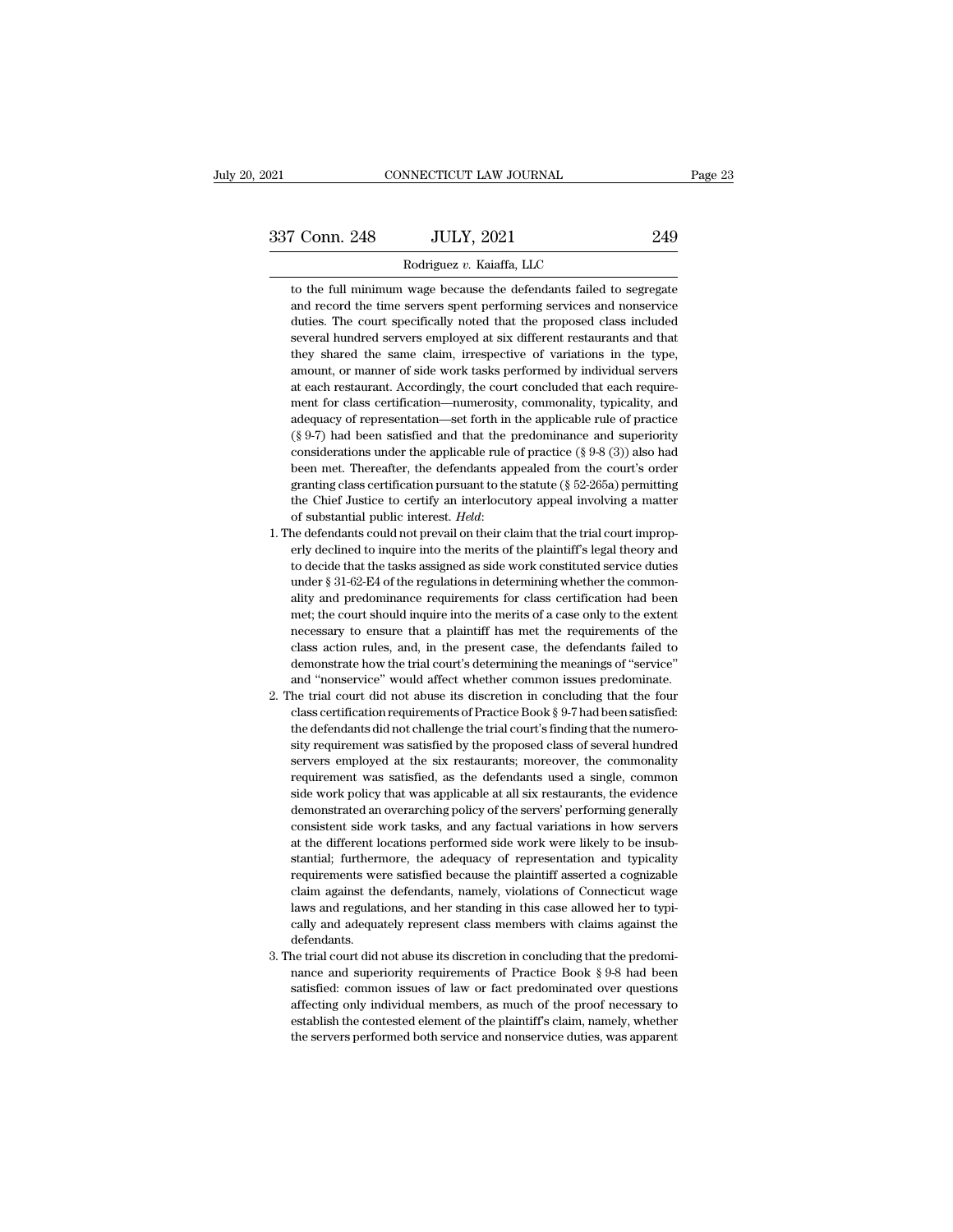|     | CONNECTICUT LAW JOURNAL                                                                                                                          | July 20, 2021 |
|-----|--------------------------------------------------------------------------------------------------------------------------------------------------|---------------|
|     |                                                                                                                                                  |               |
| 250 | <b>JULY, 2021</b>                                                                                                                                | 337 Conn. 248 |
|     | Rodriguez v. Kaiaffa, LLC                                                                                                                        |               |
|     | from the defendants' own admissions, and the plaintiff was not required<br>to prove the precise nature of the servers' side work duties because, |               |

JULY, 2021 337 Conn. 248<br>Rodriguez v. Kaiaffa, LLC<br>from the defendants' own admissions, and the plaintiff was not required<br>to prove the precise nature of the servers' side work duties because,<br>under the minimum wage laws, UULY, 2021 337 Conn. 248<br>Rodriguez v. Kaiaffa, LLC<br>from the defendants' own admissions, and the plaintiff was not required<br>to prove the precise nature of the servers' side work duties because,<br>under the minimum wage laws, Rodriguez v. Kaiaffa, LLC<br>from the defendants' own admissions, and the plaintiff was not required<br>to prove the precise nature of the servers' side work duties because,<br>under the minimum wage laws, it is the employer's burd Rodriguez v. Kaiaffa, LLC<br>from the defendants' own admissions, and the plaintiff was not required<br>to prove the precise nature of the servers' side work duties because,<br>under the minimum wage laws, it is the employer's burd from the defendants' own admissions, and the plaintiff was not required to prove the precise nature of the servers' side work duties because, under the minimum wage laws, it is the employer's burden to establish that the s From the detendants own admissions, and the plantific was not required to prove the precise nature of the servers' side work duties because, under the minimum wage laws, it is the employer's burden to establish that the se as the minimum wage laws, it is the employer's burden to establish that the servers were service employees who were subject to the tip credit; moreover, the trial court correctly determined that the plaintiffs could use re mater the minimum wage raws, it is the employer s burdent to establish that the servers were service employees who were subject to the tip credit; moreover, the trial court correctly determined that the plaintiffs could us rad the servers were service employees who were subject to the up-<br>credit; moreover, the trial court correctly determined that the plaintiffs<br>could use representative testimony, rather than individual testimony, to<br>prove t credit, indeover, the trial court correctly determined that the plaintins<br>could use representative testimony, rather than individual testimony, to<br>prove that the tasks assigned as side work were nonservice in nature,<br>as th beyond use representative testimony, rather than intuividual destintony, to prove that the tasks assigned as side work were nonservice in nature, as the evidence indicated that all servers were relatively uniform, and a co prove that the tasks assigned as side work were nonservice in haddle,<br>as the evidence indicated that all servers were relatively uniform, and a<br>common side work policy was used at all six restaurants, despite minor<br>variati as the evidence indicated that an servers were trained in a similar manner, the tasks assigned to servers were relatively uniform, and a common side work policy was used at all six restaurants, despite minor variations in manner, the tasks assigned to servers were relatively uniform, and a common side work policy was used at all six restaurants, despite minor variations in the manner and frequency that individual servers may have performed colution side work policy was used at all six restaurants, despite inflormations in the manner and frequency that individual servers may have performed certain tasks; furthermore, in light of this court's conclusion that t variations in the mainter and requency that individual servers may have<br>performed certain tasks; furthermore, in light of this court's conclusion<br>that the use of representative testimony was proper, the trial court<br>correct performed certain tasks; furthermore, in fight of this court's conclusion<br>that the use of representative testimony was proper, the trial court<br>correctly determined that a class action was superior to other available<br>method mat the use of representative testimony was proper, the trial court<br>correctly determined that a class action was superior to other available<br>methods for the fair and efficient adjudication of the controversy, espe-<br>cially

correctly determined that a class action was superior to other available<br>methods for the fair and efficient adjudication of the controversy, espe-<br>cially as it would promote judicial efficiency and provide many individu-<br>a methods for the fair and efficiency and provide many individuals, who likely would not bring such a claim, an opportunity for relief.<br>here was no merit to the defendants' claim that the trial court improperly<br>defined the c clairy as it would profilote judicial efficiency and provide many murviduals, who likely would not bring such a claim, an opportunity for relief.<br>here was no merit to the defendants' claim that the trial court improperly<br>d as, who likely would not bring such a claim, an opportunity for renet.<br>here was no merit to the defendants' claim that the trial court improperly<br>defined the class by referring to "Connecticut Chip's Family Restaurant,"<br>wh refere was no merit to the defendants ciant that the trial court improperty<br>defined the class by referring to "Connecticut Chip's Family Restaurant,"<br>which is not a legal entity, in its certification order; the court used<br> denned the class by<br>which is not a legg<br>a term that clearly<br>defendants, allowin<br>they qualify as class<br>restaurant and for t<br>tively verified.<br>Argued Januar m that clearly encompassed all six restaurants operated by the<br>maths, allowing for individual servers to easily recognize whether<br>qualify as class members based on their employment at a Chip's<br>urant and for their eligibili defendants, allowing for individual servers to easily recognize whether<br>they qualify as class members based on their employment at a Chip's<br>restaurant and for their eligibility to be readily ascertained and defini-<br>tively defendants, allowing for individual servers to easily recognize whether<br>they qualify as class members based on their employment at a Chip's<br>restaurant and for their eligibility to be readily ascertained and defini-<br>tively

they qualify as class members based on their employment at a Chip's<br>restaurant and for their eligibility to be readily ascertained and defini-<br>tively verified.<br>Argued January 14—officially released October 6, 2020\*\*<br>*Proce* restaurant and for their eligibility to be readily ascertained and defini-<br>tively verified.<br>Argued January 14—officially released October 6, 2020\*\*<br>Procedural History<br>Action to recover damages for the defendants' alleged<br>v the judicial district of Hartford, Complex Litigation Docket: thereafter the court Schuman J<br>
district of New Haven, where the case was<br>
district of New Haven, where the case was<br>
district of New Haven, where the case was<br> Argued January 14—omcially released October 6, 2020<sup>\*\*</sup><br> *Procedural History*<br>
Action to recover damages for the defendants' alleged<br>
violations of Connecticut wage laws and regulations,<br>
and for other relief, brought to t *Procedural History*<br>
Action to recover damages for the defendants' alleged<br>
violations of Connecticut wage laws and regulations,<br>
and for other relief, brought to the Superior Court in<br>
the judicial district of New Haven, violations of Connecticut wage laws and regulations,<br>and for other relief, brought to the Superior Court in<br>the judicial district of New Haven, where the case was<br>transferred to the judicial district of Hartford, Complex<br> and for other relief, brought to the Superior Court in<br>the judicial district of New Haven, where the case was<br>transferred to the judicial district of Hartford, Complex<br>Litigation Docket; thereafter, the court, *Schuman*, J the judicial district of New Haven, where the case was<br>transferred to the judicial district of Hartford, Complex<br>Litigation Docket; thereafter, the court, *Schuman*, J.,<br>granted the plaintiff's motion for class certificati court. *Affirmed. J*<br>*Jensen Docket; thereafter, the court, <i>Schuman, J.*,<br>anted the plaintiff's motion for class certification, and<br>e defendants, upon certification by the Chief Justice<br>rsuant to General Statutes § 52-265a that a matter o granted the plaintiff's motion for class certification, and<br>the defendants, upon certification by the Chief Justice<br>pursuant to General Statutes § 52-265a that a matter of<br>substantial public interest was at issue, appealed the defendants, upon certification by the Chief Justice<br>pursuant to General Statutes § 52-265a that a matter of<br>substantial public interest was at issue, appealed to this<br>court. *Affirmed.*<br>*Jeffrey J. White*, with whom we

*Jeffrey J. White,* with whom were *Wystan M. Ackerman, Stephen W. Aronson,* and, on the brief, *Denis J.*  $O'Malley$ , for the appellants (defendants).<br><sup>\*\*</sup> October 6, 2020, the date that this decision was released as a slip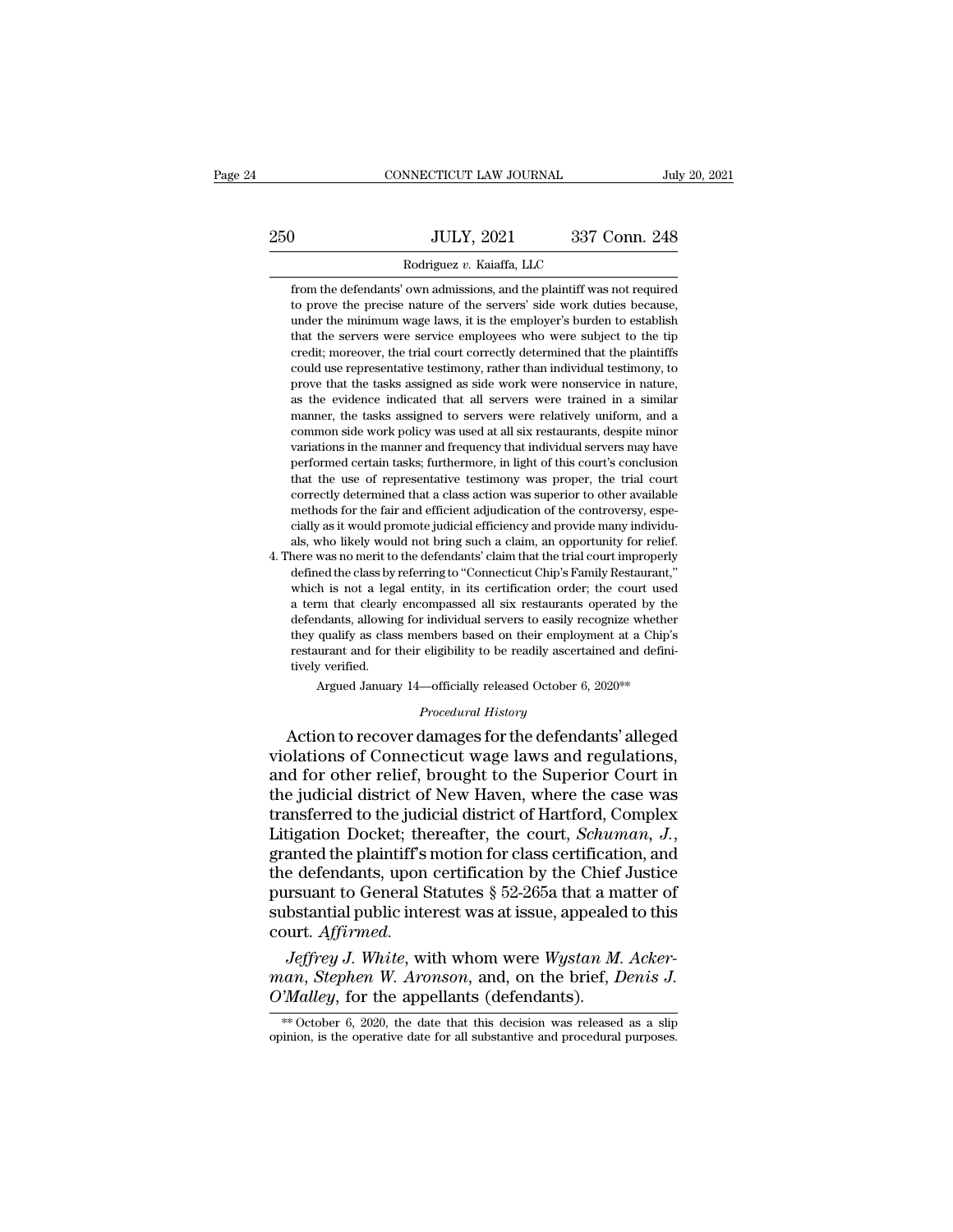| 2021          | CONNECTICUT LAW JOURNAL                                                                                           | Page 25 |
|---------------|-------------------------------------------------------------------------------------------------------------------|---------|
| 337 Conn. 248 | <b>JULY, 2021</b>                                                                                                 | 251     |
|               | Rodriguez v. Kaiaffa, LLC                                                                                         |         |
|               | <i>Richard E. Hayber, with whom was Thomas J. Dur-</i><br>$kin$ , for the appellee (plaintiff).                   |         |
|               | <i>David R. Golder and Allison P. Dearington filed a</i><br>brief for the Restaurant Law Center as amicus curiae. |         |
|               | Keren Salim and James Bhandary-Alexander filed                                                                    |         |

*Richard E. Hayber*, with whom was *Thomas J. Dur-*<br>*n*, for the appellee (plaintiff).<br>*David R. Golder* and *Allison P. Dearington* filed a<br>ief for the Restaurant Law Center as amicus curiae.<br>*Keren Salim* and *James Bhan* France Employment Mass Themas 3. But<br>
kin, for the appellee (plaintiff).<br>
David R. Golder and Allison P. Dearington filed a<br>
brief for the Restaurant Law Center as amicus curiae.<br>
Keren Salim and James Bhandary-Alexander f David R. Golder and Alliso<br>brief for the Restaurant Law (<br>Keren Salim and James Bha<br>brief for the Connecticut Em<br>ciation as amicus curiae. Keren Salim and James Bhandary-Alexander filed<br>
prief for the Connecticut Employment Lawyers Asso-<br>
ation as amicus curiae.<br>  $\frac{Opinion}{P}$ <br>
ROBINSON, C. J. This public interest appeal requires<br>
to consider the extent to whic

## *Opinion*

a brief for the Connecticut Employment Lawyers Association as amicus curiae.<br>  $\frac{Opinion}{P}$ <br>
ROBINSON, C. J. This public interest appeal requires<br>
us to consider the extent to which a trial court should<br>
consider the merits *Opinion*<br>*Opinion*<br>ROBINSON, C. J. This public interest appeal requires<br>us to consider the extent to which a trial court should<br>consider the merits of a party's legal theory before cer-<br>tifying a class action pursuant to Opinion<br>
Opinion<br>
ROBINSON, C. J. This public interest appeal requires<br>
us to consider the extent to which a trial court should<br>
consider the merits of a party's legal theory before cer-<br>
tifying a class action pursuant to opinion<br>
ROBINSON, C. J. This public interest appeal requires<br>
us to consider the extent to which a trial court should<br>
consider the merits of a party's legal theory before cer-<br>
tifying a class action pursuant to Practice ROBINSON, C. J. This public interest appeal requires<br>us to consider the extent to which a trial court should<br>consider the merits of a party's legal theory before cer-<br>tifying a class action pursuant to Practice Book §§ 9-7 ROBINSON, C. J. This public interest appeal requires<br>us to consider the extent to which a trial court should<br>consider the merits of a party's legal theory before cer-<br>tifying a class action pursuant to Practice Book §§ 9us to consider the extent to which a trial court should<br>consider the merits of a party's legal theory before cer-<br>tifying a class action pursuant to Practice Book §§ 9-7<br>and 9-8. The defendants, Kaiaffa, LLC, and George<br>Ch consider the merits of a party's legal theory before certifying a class action pursuant to Practice Book §§ 9-7<br>and 9-8. The defendants, Kaiaffa, LLC, and George<br>Chatzopoulos, appeal from the order of the trial court<br>certi tifying a class action pursuant to Practice Book §§ 9-7<br>and 9-8. The defendants, Kaiaffa, LLC, and George<br>Chatzopoulos, appeal from the order of the trial court<br>certifying a class action of servers employed by Chip's<br>Famil and 9-8. The defendants, Kaiaffa, LLC, and George<br>Chatzopoulos, appeal from the order of the trial court<br>certifying a class action of servers employed by Chip's<br>Family Restaurant (Chip's).<sup>1</sup> The plaintiff, Jacqueline<br>Rodr Chatzopoulos, appeal from the order of the trial court<br>certifying a class action of servers employed by Chip's<br>Family Restaurant (Chip's).<sup>1</sup> The plaintiff, Jacqueline<br>Rodriguez, alleged in her class action complaint that certifying a class action of servers employed by Chip's<br>Family Restaurant (Chip's).<sup>1</sup> The plaintiff, Jacqueline<br>Rodriguez, alleged in her class action complaint that the<br>defendants had violated Connecticut wage laws; see Family Restaurant (Chip's).<sup>1</sup> The plaintiff, Jacqueline<br>Rodriguez, alleged in her class action complaint that the<br>defendants had violated Connecticut wage laws; see Gen-<br>eral Statutes § 31-58 et seq.; and regulations by i 21 Statutes § 31-58 et seq.; and regulations by improp-<br>
21 deducting a tip credit from her earnings and paying<br>
21 and other class members below the minimum wage<br>
21 The performance of "nonservice" tasks in connection<br>
21 erly deducting a tip credit from her earnings and paying<br>her and other class members below the minimum wage<br>for the performance of "nonservice" tasks in connection<br><sup>1</sup>The defendants appeal pursuant to the Chief Justice's g

her and other class members below the minimum wage<br>for the performance of "nonservice" tasks in connection<br><sup>1</sup>The defendants appeal pursuant to the Chief Justice's grant of their<br>petition to file an expedited public intere for the performance of "nonservice" tasks in connection<br>
<sup>1</sup> The defendants appeal pursuant to the Chief Justice's grant of their<br>
petition to file an expedited public interest appeal pursuant to General<br>
Statutes § 52-265 <sup>1</sup> The defendants appeal pursuant to the Chief Justice's grant of their petition to file an expedited public interest appeal pursuant to General Statutes § 52-265a. Although this court has considered whether other class a petition to file an expedited public interest appeal pursuant to General<br>Statutes § 52-265a. Although this court has considered whether other class<br>action procedural positions are appealable final judgments; see, e.g., *Pa* Statutes § 52-265a. Although this court has considered whether other class<br>action procedural positions are appealable final judgments; see, e.g., *Palmer*<br>v. *Friendly Ice Cream Corp.*, 285 Conn. 462, 463, 940 A.2d 742 (2 Statutes § 52-265a. Although this court has considered whether other class action procedural positions are appealable final judgments; see, e.g., *Palmer* v. *Friendly Ice Cream Corp.*, 285 Conn. 462, 463, 940 A.2d 742 (2 v. *Friendly Ice Cream Corp.*, 285 Conn. 462, 463, 940 A.2d 742 (2008); *Rivera*<br>v. *Veterans Memorial Medical Center*, 262 Conn. 730, 733–36, 818 A.2d 731<br>(2003); we have not specifically decided whether a trial court's o v. *Veterans Memorial Medical Center*, 262 Conn. 730, 733–36, 818 A.2d 731 (2003); we have not specifically decided whether a trial court's order granting class certification is appealable outside of the appellate review (2003); we have not specifically decided whether a trial court's order granting class certification is appealable outside of the appellate review permitted by General Statutes § 42-110h for class actions brought under the class certification is appealable outside of the appellate review permitted by General Statutes § 42-110h for class actions brought under the Connecticut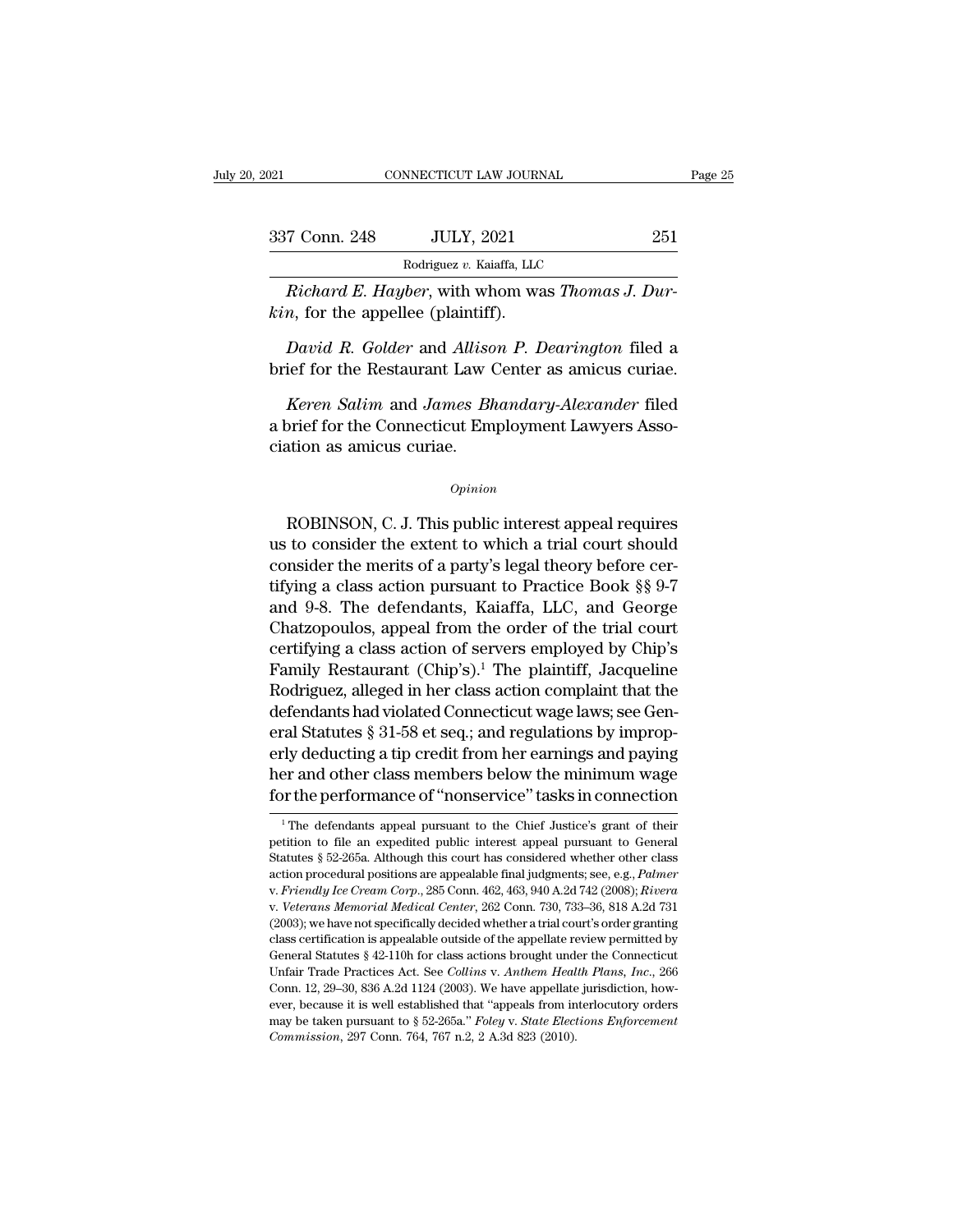|     | CONNECTICUT LAW JOURNAL                                                                                                              | July 20, 2021 |
|-----|--------------------------------------------------------------------------------------------------------------------------------------|---------------|
|     |                                                                                                                                      |               |
| 252 | <b>JULY, 2021</b>                                                                                                                    | 337 Conn. 248 |
|     | Rodriguez v. Kaiaffa, LLC                                                                                                            |               |
|     | with their duties as servers. <sup>2</sup> The defendants claim that,<br>in certifying the class, the trial court improperly assumed |               |
|     | the legal cufficionay of the plaintiff's claim when it failed                                                                        |               |

 $\begin{array}{r} \text{1.1cm} \text{1.1cm} \text{2.1cm} \text{2.2cm} \text{3.37} \text{1.248} \end{array}$ <br>  $\begin{array}{r} \text{Rodriguez } v. \text{ Kaiaffa, LLC} \ \text{2.4cm} \text{2.4cm} \end{array}$ <br>
Nodriguez v. Kaiaffa, LLC<br>
with their duties as servers.<sup>2</sup> The defendants claim that,<br>
in certifying th  $252$  JULY,  $2021$   $337$  Conn.  $248$ <br>  $\frac{Rodriguez v. Kaiaffa, LLC}{Rodriguez v. Kaiaffa, LLC}$ <br>
with their duties as servers.<sup>2</sup> The defendants claim that,<br>
in certifying the class, the trial court improperly assumed<br>
the legal sufficiency of the 252 JULY, 2021 337 Conn. 248<br>
Rodriguez v. Kaiaffa, LLC<br>
with their duties as servers.<sup>2</sup> The defendants claim that,<br>
in certifying the class, the trial court improperly assumed<br>
the legal sufficiency of the plaintiff's c Rodriguez v. Kaiaffa, LLC<br>with their duties as servers.<sup>2</sup> The defendants claim that,<br>in certifying the class, the trial court improperly assumed<br>the legal sufficiency of the plaintiff's claim when it failed<br>to determine Rodriguez v. Kaiatta, LLC<br>with their duties as servers.<sup>2</sup> The defendants claim that,<br>in certifying the class, the trial court improperly assumed<br>the legal sufficiency of the plaintiff's claim when it failed<br>to determine with their duties as servers.<sup>2</sup> The defendants claim that,<br>in certifying the class, the trial court improperly assumed<br>the legal sufficiency of the plaintiff's claim when it failed<br>to determine if she relied on an incorr in certifying the class, the trial court improperly assumed<br>the legal sufficiency of the plaintiff's claim when it failed<br>to determine if she relied on an incorrect interpreta-<br>tion of one of the regulations implementing the legal sufficiency of the plaintiff's claim when it failed<br>to determine if she relied on an incorrect interpreta-<br>tion of one of the regulations implementing Connecticut<br>wage laws. See Regs., Conn. State Agencies § 31-6 to determine if she relied on an incorrect interpretation of one of the regulations implementing Connecticut wage laws. See Regs., Conn. State Agencies § 31-62-E4.<sup>3</sup><br>The defendants also contend, inter alia, that the trial tion of one of the regulations implementing Connecticut<br>wage laws. See Regs., Conn. State Agencies § 31-62-E4.<sup>3</sup><br>The defendants also contend, inter alia, that the trial<br>court abused its discretion in concluding that the p cation. Let determine also contend, inter-analytical and the plain-<br>free the various class certification requirements of<br>actice Book §§ 9-7 and 9-8. We disagree and, accord-<br>gly, affirm the trial court's order granting class cert tiff met the various class certification requirements of<br>Practice Book §§ 9-7 and 9-8. We disagree and, accord-<br>ingly, affirm the trial court's order granting class certifi-<br>cation.<br>The record reveals the following facts a

Fractice Book §§ 9-7 and 9-8. We disagree and, accordingly, affirm the trial court's order granting class certification.<br>
The record reveals the following facts and procedural<br>
history. See, e.g., *Standard Petroleum Co. v* Fractice Book  $_{88}^{8}$  5-1 and 5-5. We disagree and, accordingly, affirm the trial court's order granting class certification.<br>The record reveals the following facts and procedural history. See, e.g., *Standard Petroleum* for purposes of the certification issues or otherwise undispersion.<br>
The record reveals the following facts and procedural<br>
history. See, e.g., *Standard Petroleum Co. v. Faugno*<br>
Acquisition, LLC, 330 Conn. 40, 43, 191 A The record reveals the following facts and procedural<br>history. See, e.g., *Standard Petroleum Co. v. Faugno*<br>Acquisition, LLC, 330 Conn. 40, 43, 191 A.3d 147 (2018)<br>(reciting facts "assumed to be true by the trial court<br>fo The record reveals the following facts and procedural<br>history. See, e.g., *Standard Petroleum Co.* v. *Faugno*<br>Acquisition, LLC, 330 Conn. 40, 43, 191 A.3d 147 (2018)<br>(reciting facts "assumed to be true by the trial court<br> history. See, e.g., *Standard Petroleum Co. v. Faugno*<br>Acquisition, LLC, 330 Conn. 40, 43, 191 A.3d 147 (2018)<br>(reciting facts "assumed to be true by the trial court<br>for purposes of the certification issues or otherwise<br>un Acquisition, LLC, 330 Conn. 40, 43, 191 A.3d 147 (2018)<br>(reciting facts "assumed to be true by the trial court<br>for purposes of the certification issues or otherwise<br>undisputed"). The plaintiff was employed at Chip's in<br>Wet (reciting facts "assumed to be true by the trial court<br>for purposes of the certification issues or otherwise<br>undisputed"). The plaintiff was employed at Chip's in<br>Wethersfield as a server from 2015 until October, 2017.<br>In for purposes of the certification issues or otherwise<br>undisputed"). The plaintiff was employed at Chip's in<br>Wethersfield as a server from 2015 until October, 2017.<br>In October, 2017, the plaintiff commenced this action<br>agai undisputed"). The plaintiff was employed at Chip's in<br>Wethersfield as a server from 2015 until October, 2017.<br>In October, 2017, the plaintiff commenced this action<br>against the defendants, on behalf of herself and other<br>Chi Wethersfield as a server from 2015 until October, 2017.<br>In October, 2017, the plaintiff commenced this action<br>against the defendants, on behalf of herself and other<br>Chip's servers employed during the class period, seek-<br>in In October, 2017, the plaintiff commenced this action<br>against the defendants, on behalf of herself and other<br>Chip's servers employed during the class period, seek-<br>ing recovery under a single count that alleged a violation against the defendants, on behalf of herself and other<br>Chip's servers employed during the class period, seek-<br>ing recovery under a single count that alleged a violation<br>of Connecticut wage laws and regulations. The plainti of Connecticut wage laws and regulations. The plaintiff<br>alleged that Kaiaffa, LLC, owned and operated Chip's<br>and that Chatzopoulos, as the single member of Kaiaffa,<br>LLC, was her employer for purposes of Connecticut<br><sup>2</sup>The

LLC, was her employer for purposes of Connecticut<br>
<sup>2</sup> The Restaurant Law Center filed an amicus brief in support of the defendants' position, and the Connecticut Employment Lawyers Association filed an amicus brief in su and that Chatzopoulos, as the single member of Kaiaffa,<br>LLC, was her employer for purposes of Connecticut<br> $\frac{1}{2}$ The Restaurant Law Center filed an amicus brief in support of the defendants' position, and the Connecticu

THE THE THE THE THE POSES OF COMPETION THE THE THE THE RESTAURANT THE RESTAURANT THE RESTAURANT THE SERVICE THE RESTAURANT THE SERVICE THE SERVICE THE SERVICE THE SERVICE THE SERVICE THE SERVICE THE SERVICE THE SERVICE THE <sup>2</sup> The Restaurant Law Center filed an amicus brief in support of the defendants' position, and the Connecticut Employment Lawyers Association filed an amicus brief in support of the plaintiff's position.<br><sup>3</sup> Section 31-6 dants' position, and the Connecticut Employment Lawyers Association filed<br>an amicus brief in support of the plaintiff's position.<br><sup>3</sup> Section 31-62-E4 of the Regulations of Connecticut State Agencies, which<br>was repealed th was repealed this year; see footnote 12 of this opinion; provided: "If an employee performs both service and non-service duties, and the time spent on each is definitely segregated and so recorded, the allowance for gratui <sup>3</sup> Section 31-62-E4 of the Regulations of Connecticut State Agencies, which was repealed this year; see footnote 12 of this opinion; provided: "If an employee performs both service and non-service duties, and the time sp was repealed this year; see footnote 12 of this opinion; provided: "If an employee performs both service and non-service duties, and the time spent on each is definitely segregated and so recorded, the allowance for gratui employee performs both service and non-service duties, and the time spent on each is definitely segregated and so recorded, the allowance for gratuities as permitted as part of the minimum fair wage may be applied to the h on each is definitely segregated and so recorded, the allowance for gratuities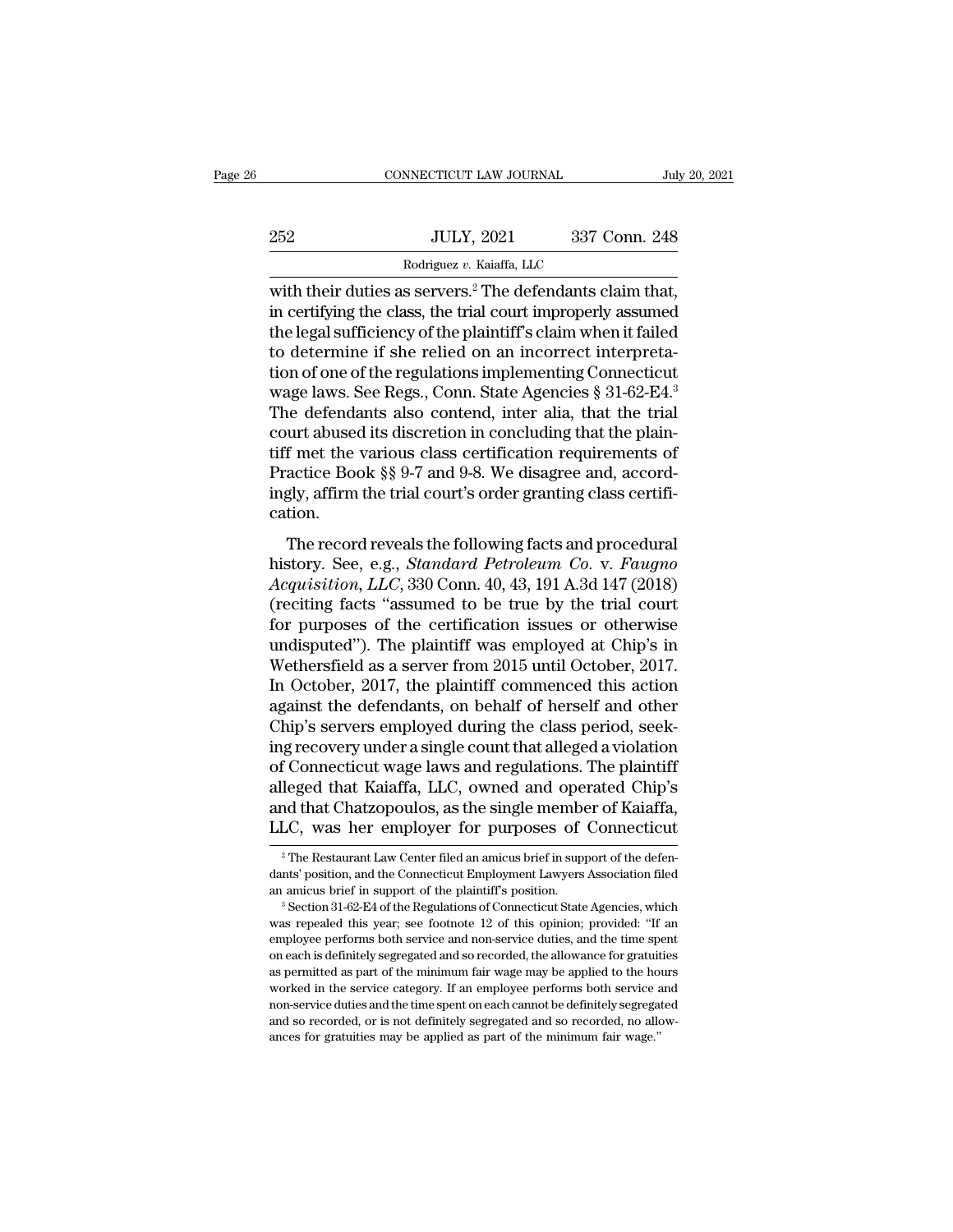| 2021          | CONNECTICUT LAW JOURNAL                                                                                                                                                                 |     | Page 27 |
|---------------|-----------------------------------------------------------------------------------------------------------------------------------------------------------------------------------------|-----|---------|
| 337 Conn. 248 | <b>JULY, 2021</b>                                                                                                                                                                       | 253 |         |
|               | Rodriguez v. Kaiaffa, LLC                                                                                                                                                               |     |         |
|               | wage laws. <sup>4</sup> The plaintiff further alleged that, in addition<br>to serving customers, servers were required to perform<br>nonsorvige duties called "side work" The side work |     |         |

337 Conn. 248 JULY, 2021 253<br>
Rodriguez v. Kaiaffa, LLC<br>
Wage laws.<sup>4</sup> The plaintiff further alleged that, in addition<br>
to serving customers, servers were required to perform<br>
nonservice duties called "side work." The side 337 Conn. 248 JULY, 2021 253<br>
Rodriguez v. Kaiaffa, LLC<br>
wage laws.<sup>4</sup> The plaintiff further alleged that, in addition<br>
to serving customers, servers were required to perform<br>
nonservice duties called "side work." The sid  $\begin{tabular}{l l l l} \multicolumn{1}{l}{{\bf 337} \; \; Conn.~248} & {\rm JULY,~2021} & {\rm 253} \\ \hline \hline \multicolumn{1}{l}{{\bf 804} \; \; \rm{wage \;{} \; laws.^4} \; \mbox{The plaintiff further alleged that, in addition to serving customers, servers were required to perform nonservice duties called ``side work." The side work duties varied somewhat among the restaurant but generally included tasks such as cleaning the server's table section.  $\hbox{cutting lemons.} \; \hbox{wining money, restoreding.} \end{tabular}$$ Rodriguez v. Kaiaffa, LLC<br>
wage laws.<sup>4</sup> The plaintiff further alleged that, in addition<br>
to serving customers, servers were required to perform<br>
nonservice duties called "side work." The side work<br>
duties varied somewhat  $\frac{1}{2}$  Rodriguez v. Kaiatta, LLC<br>wage laws.<sup>4</sup> The plaintiff further alleged that, in addition<br>to serving customers, servers were required to perform<br>nonservice duties called "side work." The side work<br>duties varied so wage laws.<sup>4</sup> The plaintiff further alleged that, in addition<br>to serving customers, servers were required to perform<br>nonservice duties called "side work." The side work<br>duties varied somewhat among the restaurants but gento serving customers, servers were required to perform<br>nonservice duties called "side work." The side work<br>duties varied somewhat among the restaurants but gen-<br>erally included tasks such as cleaning the server's table<br>sec nonservice duties called "side work." The side work<br>duties varied somewhat among the restaurants but gen-<br>erally included tasks such as cleaning the server's table<br>section, cutting lemons, wiping menus, restocking,<br>cleanin duties varied somewhat among the restaurants but generally included tasks such as cleaning the server's table<br>section, cutting lemons, wiping menus, restocking,<br>cleaning various appliances such as coolers and drink<br>machine erally included tasks such as cleaning the server's table<br>section, cutting lemons, wiping menus, restocking,<br>cleaning various appliances such as coolers and drink<br>machines, and preparing toppings like butter and icings.<sup>5</sup> section, cutting lemons, wiping menus, restocking,<br>cleaning various appliances such as coolers and drink<br>machines, and preparing toppings like butter and icings.<sup>5</sup><br>The plaintiff claimed that the defendants improperly<br>too cleaning various appliances such as coolers and drink<br>machines, and preparing toppings like butter and icings.<sup>5</sup><br>The plaintiff claimed that the defendants improperly<br>took a "tip credit" for the time servers spent performi machines, and preparing toppings like butter and icings.<sup>5</sup><br>The plaintiff claimed that the defendants improperly<br>took a "tip credit" for the time servers spent performing<br>side work and, therefore, failed to pay the servers The plaintiff claimed that the defendants improperly<br>took a "tip credit" for the time servers spent performing<br>side work and, therefore, failed to pay the servers the<br>full minimum wage. The plaintiff sought back pay and<br>d took a "tip credit" for the time servers spent performing<br>side work and, therefore, failed to pay the servers the<br>full minimum wage. The plaintiff sought back pay and<br>double damages pursuant to General Statutes § 31-68<br>(a side work and, therefore, failed to pay the servers the<br>full minimum wage. The plaintiff sought back pay and<br>double damages pursuant to General Statutes  $\S 31-68$ <br>(a).<sup>6</sup> In their answer, the defendants admitted to taking full minimum wage. The plaintiff sought back pa<br>double damages pursuant to General Statutes  $\S$ <br>(a).<sup>6</sup> In their answer, the defendants admitted to the<br>tip credit but averred that they had used t<br>credit properly. Addition ie tip credit but averred that they had used the tip redit properly. Additionally, they asserted several spe-<br>al defenses, including a contention that any minimum<br>age violations were made in good faith.<sup>7</sup><br><sup>4</sup>There are six credit properly. Additionally, they asserted several special defenses, including a contention that any minimum<br>wage violations were made in good faith.<sup>7</sup><br><sup>4</sup> There are six Chip's restaurants in Connecticut, located in Tru

cial defenses, including a contention that any minimum<br>wage violations were made in good faith.<sup>7</sup><br><sup>4</sup> There are six Chip's restaurants in Connecticut, located in Trumbull,<br>Fairfield, Orange, Wethersfield, Southbury, and S Liable is a defended. The made in good faith.<sup>7</sup><br>
<sup>4</sup> There are six Chip's restaurants in Connecticut, located in Trumbull,<br>
Fairfield, Orange, Wethersfield, Southbury, and Southington. Each Chip's<br>
restaurant is operated <sup>4</sup> There are six Chip's restaurants in Connecticut, located in Trumbull, Fairfield, Orange, Wethersfield, Southbury, and Southington. Each Chip's restaurant is operated by a separate limited liability company. Those limi

fication. Extrain is operated by a separate limited liability company. Those limited bility companies are not named as defendants in this action.<br>  $5$  Most of the restaurants' side work lists were included as exhibits attached the

is paid by companies are not named as defendants in this action.<br>
<sup>5</sup> Most of the restaurants' side work lists were included as exhibits attached to the server declarations accompanying the plaintiff's motion for class ce <sup>5</sup> Most of the restaurants' side work lists were included as exhibits attached to the server declarations accompanying the plaintiff's motion for class certification.<br><sup>6</sup> General Statutes § 31-68 (a) provides in relevant to the server declarations accompanying the plaintiff's motion for class certification.<br>
<sup>6</sup> General Statutes  $\S 31-68$  (a) provides in relevant part: "If any employee is paid by his or her employer less than the minimum fication.<br>  $\degree$  General Statutes § 31-68 (a) provides in relevant part: "If any employee<br>
is paid by his or her employer less than the minimum fair wage or overtime<br>
wage to which he or she is entitled under sections 31-5 <sup>16</sup> General Statutes § 31-68 (a) provides in relevant part: "If any employee is paid by his or her employer less than the minimum fair wage or overtime wage to which he or she is entitled under sections 31-58, 31-59 and is paid by his or her employer less than the minimum fair wage or overtime wage to which he or she is entitled under sections  $31-58$ ,  $31-59$  and  $31-60$  or by virtue of a minimum fair wage order he or she shall recover,  $\omega$  wage to which he or she is entitled under sections 31-58, 31-59 and 31-60 or by virtue of a minimum fair wage order he or she shall recover, in a civil action, (1) twice the full amount of such minimum wage or overti For by virtue of a minimum fair wage order he or she shall recover, in a civil action, (1) twice the full amount of such minimum wage or overtime wage less any amount actually paid to him or her by the employer, with cost action, (1) twice the full amount of such minimum wage or overtime wage less any amount actually paid to him or her by the employer, with costs and such reasonable attorney's fees as may be allowed by the court, or (2) if less any amount actually paid to him or her by the employer, with costs and such reasonable attorney's fees as may be allowed by the court, or (2) if the employer establishes that the employer had a good faith belief that Fees as may be allowed by the court, or (2) if the employer establishes that the employer had a good faith belief that the underpayment of such wages was in compliance with the law, the full amount of such minimum wage or defined the underpayment of such wages was in compliance with the law, the full amount of such minimum wage or overtime wage less any amount actually paid to him or her by the employer, with costs and such reasonable attor

and the servers' time wage of the servers' time wage less any amount actually paid to him or her by the employer, with costs and such reasonable attorney's fees as may be allowed by the court. . . ."<br>The trial court grante amount of such minimum wage or overtime wage less any amount actually<br>paid to him or her by the employer, with costs and such reasonable attorney's<br>fees as may be allowed by the court. . . ."<br> $\frac{7}{1}$  The trial court gra  $\hbar$  The trial court granted the plaintiff's motion to strike some of the defen-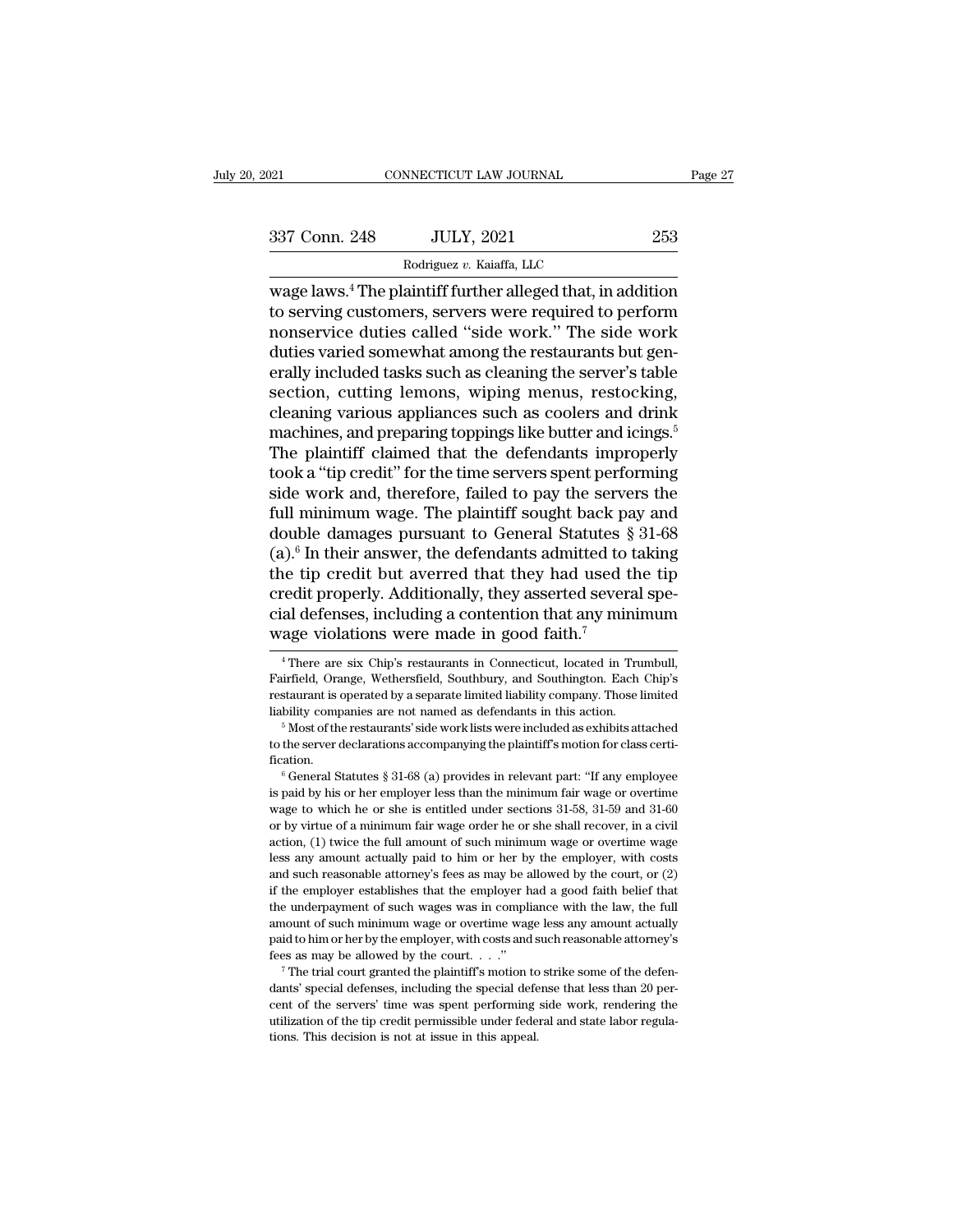|     | CONNECTICUT LAW JOURNAL                             |               | July 20, 2021 |
|-----|-----------------------------------------------------|---------------|---------------|
|     |                                                     |               |               |
| 254 | <b>JULY, 2021</b>                                   | 337 Conn. 248 |               |
|     | Rodriguez v. Kaiaffa, LLC                           |               |               |
|     | After class discovery the plaintiff moved for class |               |               |

CONNECTICUT LAW JOURNAL July 20, 2021<br>
4<br>
JULY, 2021 337 Conn. 248<br>
Rodriguez v. Kaiaffa, LLC<br>
After class discovery, the plaintiff moved for class<br>
rtification. The plaintiff supported her motion with<br>
morous oxhibits inc 254 JULY, 2021 337 Conn. 248<br>Rodriguez v. Kaiaffa, LLC<br>After class discovery, the plaintiff moved for class<br>certification. The plaintiff supported her motion with<br>numerous exhibits, including deposition excerpts from<br>the d 254 JULY, 2021 337 Conn. 248<br>
Rodriguez v. Kaiaffa, LLC<br>
After class discovery, the plaintiff moved for class<br>
certification. The plaintiff supported her motion with<br>
numerous exhibits, including deposition excerpts from<br> 254 JULY, 2021 337 Conn. 248<br>
Rodriguez v. Kaiaffa, LLC<br>
After class discovery, the plaintiff moved for class<br>
certification. The plaintiff supported her motion with<br>
numerous exhibits, including deposition excerpts from<br> Rodriguez v. Kaiaffa, LLC<br>
After class discovery, the plaintiff moved for class<br>
certification. The plaintiff supported her motion with<br>
numerous exhibits, including deposition excerpts from<br>
the defendants' corporate repr Rodriguez v. Kaiaffa, LLC<br>
After class discovery, the plaintiff moved for class<br>
certification. The plaintiff supported her motion with<br>
numerous exhibits, including deposition excerpts from<br>
the defendants' corporate rep After class discovery, the plaintiff moved for class<br>certification. The plaintiff supported her motion with<br>numerous exhibits, including deposition excerpts from<br>the defendants' corporate representative, Laura Robert-<br>son, certification. The plaintiff supported her motion with numerous exhibits, including deposition excerpts from<br>the defendants' corporate representative, Laura Robert-<br>son, and affidavits by several Chip's servers discussing<br> numerous exhibits, including deposition excerpts from<br>the defendants' corporate representative, Laura Robert-<br>son, and affidavits by several Chip's servers discussing<br>their restaurants' respective side work policies. See<br>f the defendants' corporate representative, Laura Robertson, and affidavits by several Chip's servers discussing<br>their restaurants' respective side work policies. See<br>footnote 5 of this opinion. The defendants filed an objec son, and affidavits by several Chip's servers discussing<br>their restaurants' respective side work policies. See<br>footnote 5 of this opinion. The defendants filed an objec-<br>tion to class certification, along with their own su their restaurants' respective side work policies. See<br>footnote 5 of this opinion. The defendants filed an objec-<br>tion to class certification, along with their own support-<br>ing exhibits. After a hearing, the trial court iss footnote 5 of this opinion. The defendants filed an objection to class certification, along with their own supporting exhibits. After a hearing, the trial court issued a memorandum of decision granting the plaintiff's moti tion to class certification, along with their own supporting exhibits. After a hearing, the trial court issued a memorandum of decision granting the plaintiff's motion for class certification. In that decision, the trial c ing exhibits. After a hearing, the trial court issued a<br>memorandum of decision granting the plaintiff's motion<br>for class certification. In that decision, the trial court<br>concluded that the plaintiff had easily satisfied th memorandum of decision granting the plaintiff's motion<br>for class certification. In that decision, the trial court<br>concluded that the plaintiff had easily satisfied three<br>of the four elements of Practice Book § 9-7, namely, for class certification. In that decision, the trial court<br>concluded that the plaintiff had easily satisfied three<br>of the four elements of Practice Book  $\S 9\text{-}7$ , namely,<br>adequacy of representation, numerosity, and typi concluded that the plaintiff had easily satisfied three<br>of the four elements of Practice Book § 9-7, namely,<br>adequacy of representation, numerosity, and typicality.<br>Specifically, because the plaintiff's proposed class<br>incl of the four elements of Practice Book § 9-7, namely,<br>adequacy of representation, numerosity, and typicality.<br>Specifically, because the plaintiff's proposed class<br>included several hundred servers from six different res-<br>tau adequacy of representation, numerosity, and typicality.<br>Specifically, because the plaintiff's proposed class<br>included several hundred servers from six different res-<br>taurants, numerosity was clearly established. As to typi Specifically, because the plaintiff's proposed class<br>included several hundred servers from six different res-<br>taurants, numerosity was clearly established. As to typi-<br>cality, the court concluded that all servers, regardle included several hundred servers from six different restaurants, numerosity was clearly established. As to typicality, the court concluded that all servers, regardless of the restaurant they worked at, shared the same clai taurants, numerosity was clearly established. As to typicality, the court concluded that all servers, regardless of the restaurant they worked at, shared the same claim as the class representative. The trial court determin Inty, the court concluded that all servers, regardless<br>the restaurant they worked at, shared the same claim<br>the class representative. The trial court determined,<br>wever, that the commonality element of Practice<br>ook § 9-8 (3 of the restaurant they worked at, shared the same claim<br>as the class representative. The trial court determined,<br>however, that the commonality element of Practice<br>Book § 9-8 (3) presented more difficult inquiries.<br>The tria

as the class representative. The trial court determined,<br>however, that the commonality element of Practice<br>Book § 9-7 and the predominance element of Practice<br>Book § 9-8 (3) presented more difficult inquiries.<br>The trial co nowever, that the commonality element of Practice<br>Book § 9-7 and the predominance element of Practice<br>Book § 9-8 (3) presented more difficult inquiries.<br>The trial court began by explaining the tip credit and<br>the applicabl Book § 9-7 and the predominance element of Practice<br>Book § 9-8 (3) presented more difficult inquiries.<br>The trial court began by explaining the tip credit and<br>the applicable regulations, including § 31-62-E4 of the<br>Regulat Book § 9-8 (3) presented more difficult inquiries.<br>The trial court began by explaining the tip credit and<br>the applicable regulations, including § 31-62-E4 of the<br>Regulations of Connecticut State Agencies. See foot-<br>note 3 The trial court began by explaining the tip credit and<br>the applicable regulations, including  $\S 31-62-E4$  of the<br>Regulations of Connecticut State Agencies. See foot-<br>note 3 of this opinion. The court noted the significant<br> the applicable regulations, including  $\S 31-62-E4$  of the Regulations of Connecticut State Agencies. See foot-<br>note 3 of this opinion. The court noted the significant<br>disagreement between the parties about the meanings<br>of Regulations of Connecticut State Agencies. See foot-<br>note 3 of this opinion. The court noted the significant<br>disagreement between the parties about the meanings<br>of the terms "service" and "non-service" in § 31-62-E4<br>but de note 3 of this opinion. The court noted the significant<br>disagreement between the parties about the meanings<br>of the terms "service" and "non-service" in  $\S 31-62-E4$ <br>but declined to decide the merits of either party's inter disagreement between the parties about the meanings<br>of the terms "service" and "non-service" in § 31-62-E4<br>but declined to decide the merits of either party's inter-<br>pretation of the regulation at the class certification<br>s of the terms "service" and "non-service" in § 31-62-E4<br>but declined to decide the merits of either party's inter-<br>pretation of the regulation at the class certification<br>stage. After considering the plaintiff's evidence, th but declined to decide the merits of either party's inter-<br>pretation of the regulation at the class certification<br>stage. After considering the plaintiff's evidence, the<br>court concluded that the claims of the various class<br> pretation of the regulation at the class certification<br>stage. After considering the plaintiff's evidence, the<br>court concluded that the claims of the various class<br>members were the same and that the individualized<br>inquiries stage. After considering the plaintiff's evidence, the court concluded that the claims of the various class members were the same and that the individualized inquiries contemplated by the defendants were not essential to d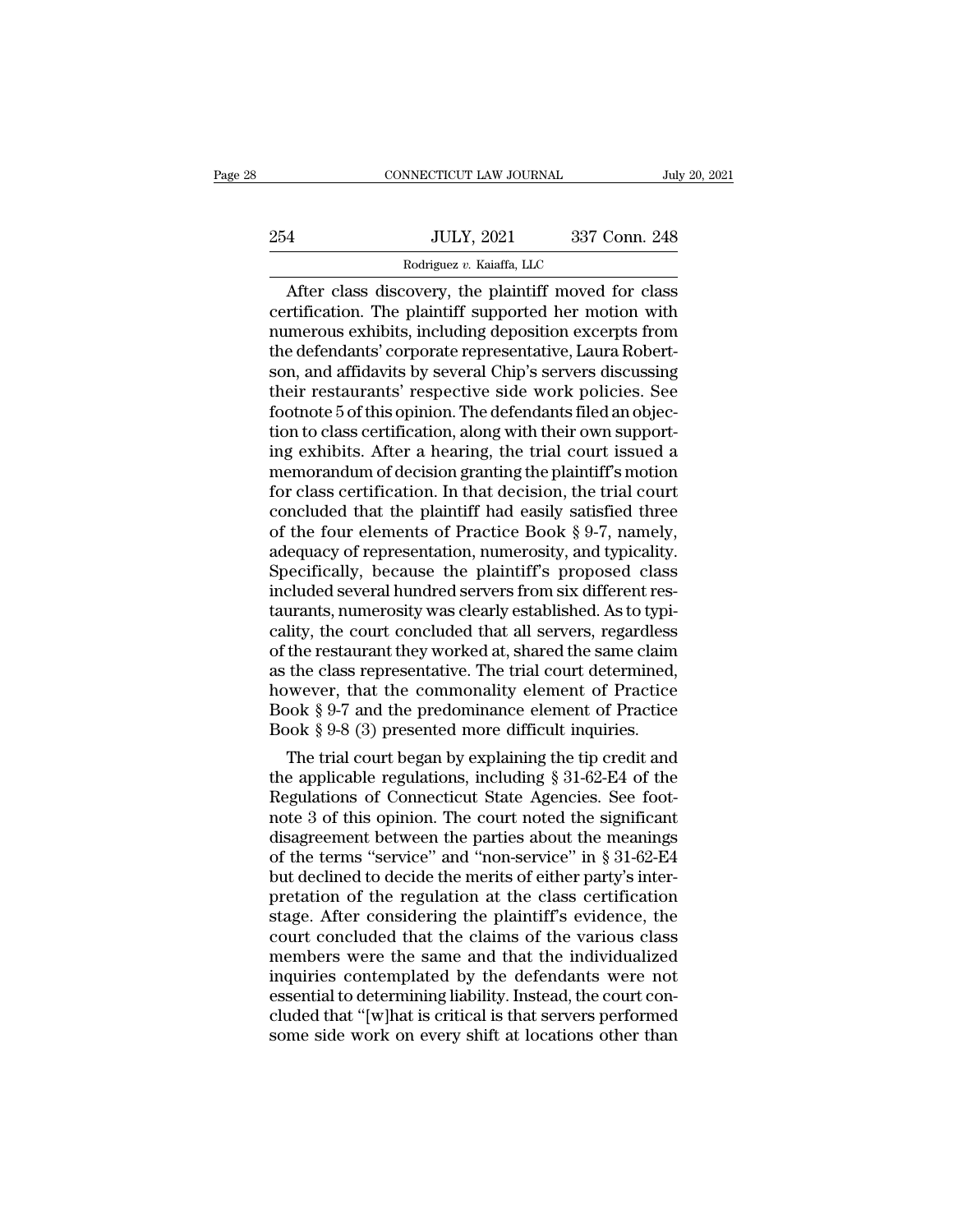| 2021          | CONNECTICUT LAW JOURNAL                                                                                                                                                      | Page 29 |
|---------------|------------------------------------------------------------------------------------------------------------------------------------------------------------------------------|---------|
| 337 Conn. 248 | <b>JULY, 2021</b>                                                                                                                                                            | 255     |
|               | Rodriguez v. Kaiaffa, LLC                                                                                                                                                    |         |
|               | the tables and booths. The defendants do not present<br>or identify any evidence negating that general proposi-<br>tion," As a rosult the court concluded that the plaintiff |         |

337 Conn. 248 JULY, 2021 255<br>
Rodriguez v. Kaiaffa, LLC<br>
the tables and booths. The defendants do not present<br>
or identify any evidence negating that general proposi-<br>
tion." As a result, the court concluded that the plain 337 Conn. 248 JULY, 2021 255<br>
Rodriguez v. Kaiaffa, LLC<br>
the tables and booths. The defendants do not present<br>
or identify any evidence negating that general proposi-<br>
tion." As a result, the court concluded that the plai  $\frac{337 \text{ Conn. } 248}{\text{Rodriguez } v. \text{ Kaiaffa, LLC}}$ <br>
The tables and booths. The defendants do not present<br>
or identify any evidence negating that general proposi-<br>
tion." As a result, the court concluded that the plaintiff<br>
had met th Rodriguez v. Kaiaffa, LLC<br>
the tables and booths. The defendants do not present<br>
or identify any evidence negating that general proposi-<br>
tion." As a result, the court concluded that the plaintiff<br>
had met the requirements Rodriguez v. Kaiatta, LLC<br>the tables and booths. The defenda<br>or identify any evidence negating th<br>tion." As a result, the court conclude<br>had met the requirements of the cla<br>certified the class.<sup>8</sup> This public intere<br>See fo e tables and booths. The defendants do not present<br>identify any evidence negating that general proposi-<br>on." As a result, the court concluded that the plaintiff<br>d met the requirements of the class action rules and<br>rtified or identity any evidence negating that general proposition." As a result, the court concluded that the plaintiff<br>had met the requirements of the class action rules and<br>certified the class.<sup>8</sup> This public interest appeal fo

tion. As a result, the court concluded that the plaintiff<br>had met the requirements of the class action rules and<br>certified the class.<sup>8</sup> This public interest appeal followed.<br>See footnote 1 of this opinion.<br>On appeal, the rad met the requirements of the class action rules and<br>certified the class.<sup>8</sup> This public interest appeal followed.<br>See footnote 1 of this opinion.<br>On appeal, the defendants principally claim that, in<br>certifying the class certified the class.<sup>5</sup> I his public interest appeal followed.<br>See footnote 1 of this opinion.<br>On appeal, the defendants principally claim that, in<br>certifying the class, the trial court improperly assumed<br>the plaintiff's l See rootnote 1 or this opinion.<br>
On appeal, the defendants principally claim that, in<br>
certifying the class, the trial court improperly assumed<br>
the plaintiff's legal theory was correct without testing<br>
its legal sufficien On appeal, the defendants principally claim that, in<br>certifying the class, the trial court improperly assumed<br>the plaintiff's legal theory was correct without testing<br>its legal sufficiency and, as a result, did not define certifying the class, the trial court improperly assumed<br>the plaintiff's legal theory was correct without testing<br>its legal sufficiency and, as a result, did not define what<br>the class needed to prove in order to prevail. A the plaintiff's legal theory was correct without testing<br>its legal sufficiency and, as a result, did not define what<br>the class needed to prove in order to prevail. Addi-<br>tionally, the defendants argue that the trial court its legal sufficiency and, as a result, did not define what<br>the class needed to prove in order to prevail. Addi-<br>tionally, the defendants argue that the trial court (1)<br>incorrectly concluded that the class presents common<br> the class needed to prove in order to prevail. Additionally, the defendants argue that the trial court (1) incorrectly concluded that the class presents common questions and that such questions predominated over individual tionally, the defendants argue that the trial court (1) incorrectly concluded that the class presents common questions and that such questions predominated over individualized inquiries, (2) did not perform a sufficiently incorrectly concluded that the class presents common<br>questions and that such questions predominated over<br>individualized inquiries, (2) did not perform a suffi-<br>ciently "rigorous analysis" when considering the superi-<br>ority questions and that such questions predominated over<br>individualized inquiries, (2) did not perform a suffi-<br>ciently "rigorous analysis" when considering the superi-<br>ority requirement under Practice Book § 9-8 (3), and<br>(3) i individualized inquiries, (2) did not perform a sufficiently "rigorous analysis" when considering the superiority requirement under Practice Book § 9-8 (3), and (3) improperly failed to decide whether the defendants were t ciently "rigorous analysis" when coverty requirement under Practice 1(3) improperly failed to decide where the plaintiff's employers for the mining her standing. We address ea conclude that the trial court did not in certi Fore the plaintiff's employers for the purpose of deter-<br>ining her standing. We address each claim in turn and<br>nclude that the trial court did not abuse its discretion<br>certifying this class action.<br>I<br>Before turning to the

I and the set of  $\mathbf{I}$ 

mining her standing. We address each claim in turn and<br>conclude that the trial court did not abuse its discretion<br>in certifying this class action.<br>I<br>Before turning to the defendant's specific claims in<br>this appeal, we note conclude that the trial court did not abuse its discretion<br>in certifying this class action.<br>I<br>Before turning to the defendant's specific claims in<br>this appeal, we note the applicable standard of review<br>and certain general I<br>
in certifying this class action.<br>
I<br>
Before turning to the defendant's specific claims in<br>
this appeal, we note the applicable standard of review<br>
and certain general principles governing class certifica-<br>
tion under ou I<br>
Before turning to the defendant's specific claims in<br>
this appeal, we note the applicable standard of review<br>
and certain general principles governing class certifica-<br>
tion under our rules of practice, which "set forth <sup>1</sup><br>Before turning to the defendant's specific claims in<br>this appeal, we note the applicable standard of review<br>and certain general principles governing class certifica-<br>tion under our rules of practice, which "set forth a Before turning to the defendant's specific claims in<br>this appeal, we note the applicable standard of review<br>and certain general principles governing class certifica-<br>tion under our rules of practice, which "set forth a tw this appeal, we note the applicable standard of review<br>and certain general principles governing class certifica-<br>tion under our rules of practice, which "set forth a two<br>step process for trial courts to follow in determini and certain general principles governing class certification under our rules of practice, which "set forth a two<br>step process for trial courts to follow in determining<br>whether an action or claim qualifies for class action<br> tion under our rules of practice, which "set forth a two<br>step process for trial courts to follow in determining<br>whether an action or claim qualifies for class action<br>status. First, a court must ascertain whether the four<br>p step process for trial courts to follow in determining<br>whether an action or claim qualifies for class action<br>status. First, a court must ascertain whether the four<br>prerequisites to a class action, as specified in Practice<br> rerequisites to a class action, as specified in Practice<br>ook § 9-7, are satisfied. These prerequisites are: (1)<br>umerosity—that the class is too numerous to make<br>inder of all members feasible; (2) commonality—that<br><sup>8</sup> Both Book § 9-7, are satisfied. These prerequisites are: (1) numerosity—that the class is too numerous to make joinder of all members feasible; (2) commonality—that  $\frac{}{\text{8} }$ Both the plaintiff and the defendants filed motion

numerosity—<br>joinder of all<br><sup>8</sup>Both the plaintiprior to the trial<br>currently pending.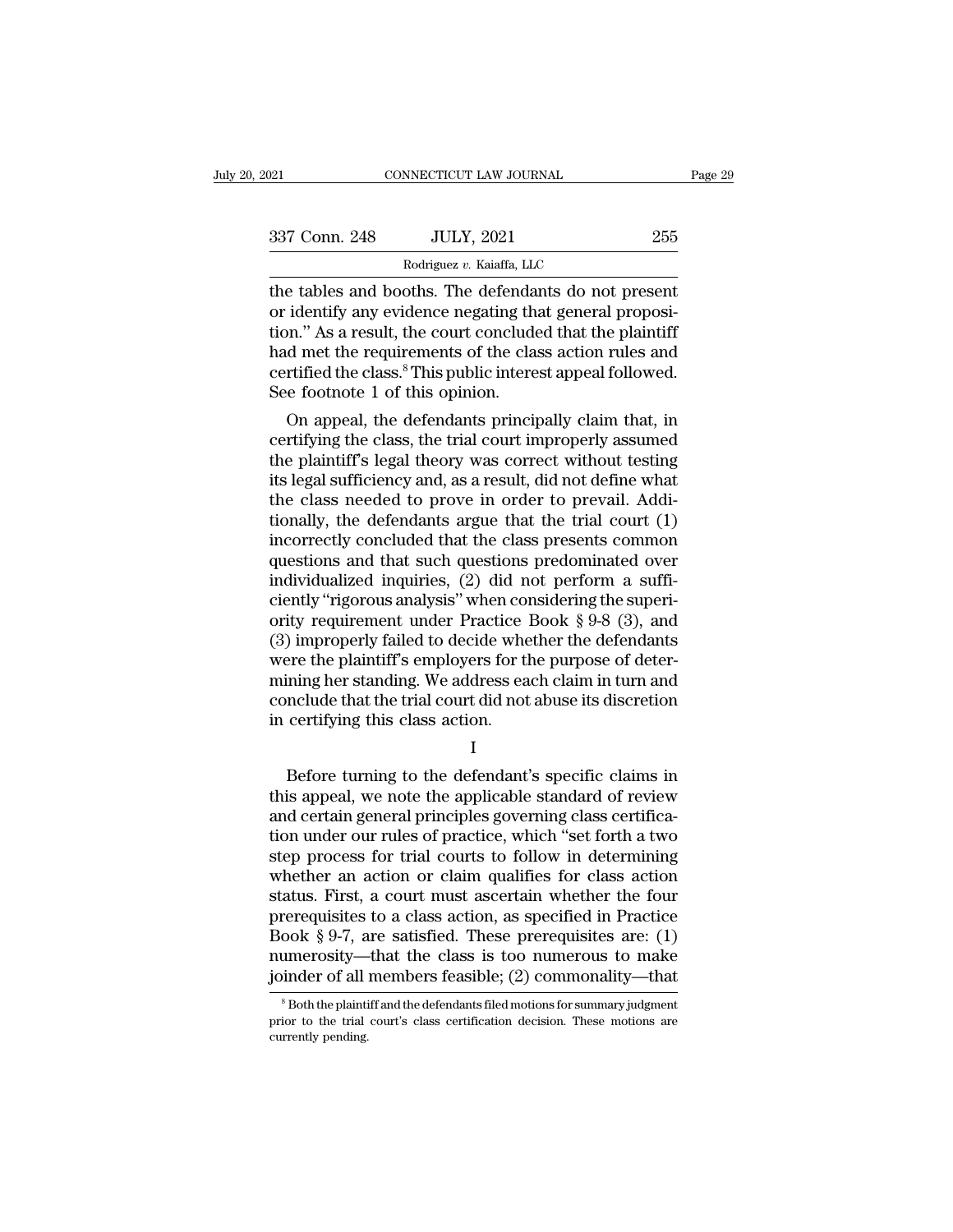|     | CONNECTICUT LAW JOURNAL                                   |               | July 20, 2021 |
|-----|-----------------------------------------------------------|---------------|---------------|
|     |                                                           |               |               |
| 256 | <b>JULY, 2021</b>                                         | 337 Conn. 248 |               |
|     | Rodriguez v. Kaiaffa, LLC                                 |               |               |
|     | the members have similar claims of law and fact: (3) typ- |               |               |

CONNECTICUT LAW JOURNAL<br>
256 JULY, 2021 337 Conn. 248<br>
256 Rodriguez v. Kaiaffa, LLC<br>
21 Here members have similar claims of law and fact; (3) typ-<br>
21 icality—that the [representative] plaintiffs' claims are<br>
21 typical o 256 JULY, 2021 337 Conn. 248<br>
Rodriguez v. Kaiaffa, LLC<br>
the members have similar claims of law and fact; (3) typicality—that the [representative] plaintiffs' claims are<br>
typical of the claims of the class; and (4) adequac 256 JULY, 2021 337 Conn. 248<br>
Rodriguez v. Kaiaffa, LLC<br>
the members have similar claims of law and fact; (3) typicality—that the [representative] plaintiffs' claims are<br>
typical of the claims of the class; and (4) adequa 256 JULY, 2021 337 Conn. 248<br>
Rodriguez v. Kaiaffa, LLC<br>
the members have similar claims of law and fact; (3) typ-<br>
icality—that the [representative] plaintiffs' claims are<br>
typical of the claims of the class; and (4) ade  $\begin{array}{c}\n\hline\n\text{Rodriguez } v. \text{K} \\
\hline\n\text{the members have similar cla} \\
\text{icality—that the [representa} \\
\text{typical of the claims of the } \text{representation—that the inte} \\
\text{tected adequately. . . .} \\
\hline\n\text{``Second, if the foregoing}\n\end{array}$ Example 1 members have similar claims of law and fact; (3) typ-<br>
ality—that the [representative] plaintiffs' claims are<br>
pical of the claims of the class; and (4) adequacy of<br>
presentation—that the interests of the class the members have similar claims of law and fact, (5) typicality—that the [representative] plaintiffs' claims are<br>typical of the claims of the class; and (4) adequacy of<br>representation—that the interests of the class are p

reamy—inat the [representative] plaintins claims are<br>typical of the claims of the class; and (4) adequacy of<br>representation—that the interests of the class are pro-<br>tected adequately. . . .<br>"Second, if the foregoing criter typical of the claims of the class, and (4) adequaty of<br>representation—that the interests of the class are pro-<br>tected adequately. . . .<br>"Second, if the foregoing criteria are satisfied, the<br>court then must evaluate wheth representation—trat the interests of the class are pro-<br>tected adequately. . . .<br>"Second, if the foregoing criteria are satisfied, the<br>court then must evaluate whether the certification<br>requirements of Practice Book § 9-8 "Second, if the foregoing criteria are satisfied, the<br>court then must evaluate whether the certification<br>requirements of Practice Book § 9-8 [3] are satisfied.<br>These requirements are: (1) predominance—that ques-<br>tions of "Second, if the foregoing criteria are satisfied, the<br>court then must evaluate whether the certification<br>requirements of Practice Book § 9-8 [3] are satisfied.<br>These requirements are: (1) predominance—that ques-<br>tions of court then must evaluate whether the certification<br>requirements of Practice Book § 9-8 [3] are satisfied.<br>These requirements are: (1) predominance—that ques-<br>tions of law or fact common to the members of the class<br>predomi requirements of Practice Book § 9-8 [3] are satisfi<br>These requirements are: (1) predominance—that qu<br>tions of law or fact common to the members of the cl<br>predominate over any questions affecting only indiv<br>ual members; an Examples are: (1) predominance—that ques-<br>
ons of law or fact common to the members of the class<br>
edominate over any questions affecting only individ-<br>
1 members; and (2) superiority—that a class action<br>
superior to other predominate over any questions affecting only individual members; and (2) superiority—that a class action<br>is superior to other available methods for the fair and<br>efficient adjudication of the controversy. . . .<br>"It is the

predominate over any questions are<br>cting only multiplementary unal members; and (2) superiority—that a class action<br>is superior to other available methods for the fair and<br>efficient adjudication of the controversy....<br>"It followed the lead of the federal courts; see *General*<br>1691 Superior to other available methods for the fair and<br>16 efficient adjudication of the controversy....<br>161 Surface that all of the requirements have been met.... *Telephone Co. of the Southwest* v. *Falcon, 457 U.S. 147,* 161, 102 S.Ct. 2364, 72 L. Ed. 2d 740 (1982); directing our trial courts to undertake a rigorous analysis our trial courts to undertake a rigorous analysis our tr "It is the class action proponent's burden to prove<br>that all of the requirements have been met. . . . To<br>determine whether that burden has been met, we have<br>followed the lead of the federal courts; see *General<br>Telephone* "It is the class action proponent's burden to prove<br>that all of the requirements have been met. . . . To<br>determine whether that burden has been met, we have<br>followed the lead of the federal courts; see *General<br>Telephone* at an of the requirements have been met.  $\ldots$  10<br>termine whether that burden has been met, we have<br>llowed the lead of the federal courts; see *General*<br>*lephone Co. of the Southwest* v. *Falcon*, 457 U.S. 147,<br>1, 102 S . determine whether that burden has been met, we have<br>followed the lead of the federal courts; see *General*<br>*Telephone Co. of the Southwest* v. *Falcon*, 457 U.S. 147,<br>161, 102 S .Ct. 2364, 72 L. Ed. 2d 740 (1982); directin

Felephone Co. of the Southwest v. Falcon, 457 U.S. 147,<br>161, 102 S .Ct. 2364, 72 L. Ed. 2d 740 (1982); directing<br>our trial courts to undertake a rigorous analysis....<br>"[A] rigorous analysis ordinarily involves looking<br>beyo Telephone Co. by the Southwest v. Futcon, 457 C.S. 147, 161, 102 S .Ct. 2364, 72 L. Ed. 2d 740 (1982); directing our trial courts to undertake a rigorous analysis. . . .<br>
"[A] rigorous analysis ordinarily involves looking Tor, 102 3 .01. 2504, 72 L. Ed. 2d 740 (1962), differentig<br>our trial courts to undertake a rigorous analysis. . . .<br>"[A] rigorous analysis ordinarily involves looking<br>beyond the allegations of the plaintiff's complaint. T "[A] rigorous analysis ordinarily involves looking<br>yond the allegations of the plaintiff's complaint. The<br>gorous analysis] requirement means that a class is<br>t maintainable merely because the complaint parrots<br>e legal requi [A] Hgorous analysis ordinarity involves looking<br>beyond the allegations of the plaintiff's complaint. The<br>[rigorous analysis] requirement means that a class is<br>not maintainable merely because the complaint parrots<br>the leg

beyond the anegations of the plantifical scomplaint. The<br>[rigorous analysis] requirement means that a class is<br>not maintainable merely because the complaint parrots<br>the legal requirements of the [class action] rule....<br>"In remaining pleadings, discovery, including interrogator and  $\alpha$  class is<br>not maintainable merely because the complaint parrots<br>the legal requirements of the [class action] rule. . . .<br>"In applying the criteria for certifi From the legal requirements of the [class action] rule. . . .<br>
"In applying the criteria for certification of a class<br>
action, the [trial] court must take the substantive allega-<br>
tions in the complaint as true, and consid of the regar requirements of the plass action of a class<br>action, the [trial] court must take the substantive allega-<br>tions in the complaint as true, and consider the<br>remaining pleadings, discovery, including interrogatory<br> "In applying the criteria for certification of a class<br>action, the [trial] court must take the substantive allega-<br>tions in the complaint as true, and consider the<br>remaining pleadings, discovery, including interrogatory<br>an action, the [trial] court must take the substantive allegations in the complaint as true, and consider the remaining pleadings, discovery, including interrogatory answers, relevant documents, and depositions, and any other tions in the complaint as true, and consider the remaining pleadings, discovery, including interrogatory answers, relevant documents, and depositions, and any other pertinent evidence in a light favorable to the plaintiff remaining pleadings, discovery, including interrogatory<br>answers, relevant documents, and depositions, and any<br>other pertinent evidence in a light favorable to the plain-<br>tiff. However, a trial court is not required to acce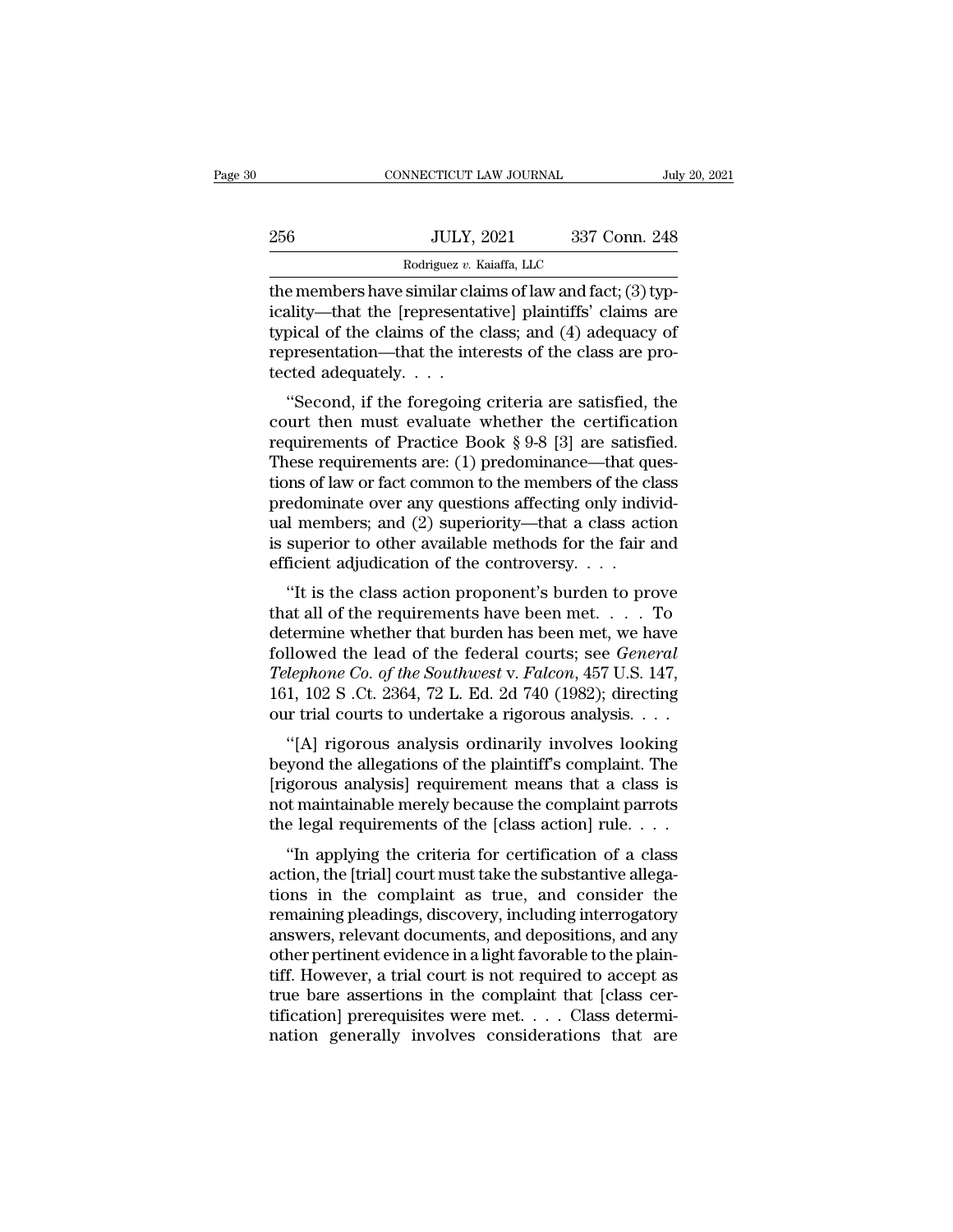| 2021          | CONNECTICUT LAW JOURNAL                                                                                                                                          | Page 31 |
|---------------|------------------------------------------------------------------------------------------------------------------------------------------------------------------|---------|
|               |                                                                                                                                                                  |         |
| 337 Conn. 248 | <b>JULY, 2021</b><br>Rodriguez v. Kaiaffa, LLC                                                                                                                   | 257     |
|               | enmeshed in the factual and legal issues comprising<br>the plaintiff's cause of action. $\ldots$                                                                 |         |
|               | "Consequently, a rigorous analysis frequently entail[s]<br>overlap with the merits of the plaintiff's underlying<br>eleim Indetermining the prepriety of a close |         |

**Example 2014**<br>
Rodriguez v. Kaiaffa, LLC<br>
enmeshed in the factual and legal issues comprising<br>
the plaintiff's cause of action....<br>
"Consequently, a rigorous analysis frequently entail[s]<br>
overlap with the merits of the Rodriguez v. Kaiaffa, LLC<br>
enmeshed in the factual and legal issues comprising<br>
the plaintiff's cause of action. . . .<br>
"Consequently, a rigorous analysis frequently entail[s]<br>
overlap with the merits of the plaintiff's u enmeshed in the factual and legal issues comprising<br>the plaintiff's cause of action. . . .<br>"Consequently, a rigorous analysis frequently entail[s]<br>overlap with the merits of the plaintiff's underlying<br>claim. . . . . In de the plaintiff's cause of action. . . .<br>
"Consequently, a rigorous analysis frequently entail[s]<br>
overlap with the merits of the plaintiff's underlying<br>
claim. . . . . In determining the propriety of a class<br>
action, [howe "Consequently, a rigorous analysis frequently entail[s]<br>overlap with the merits of the plaintiff's underlying<br>claim..... In determining the propriety of a class<br>action, [however] the question is not whether the plain-<br>tif "Consequently, a rigorous analysis frequently entail[s]<br>overlap with the merits of the plaintiff's underlying<br>claim.... In determining the propriety of a class<br>action, [however] the question is not whether the plain-<br>tiff overlap with the merits of the plaintiff's underlying<br>claim..... In determining the propriety of a class<br>action, [however] the question is not whether the plain-<br>tiff or plaintiffs have stated a cause of action or will<br>pre claim. . . . . In determining the propriety of a class<br>action, [however] the question is not whether the plain-<br>tiff or plaintiffs have stated a cause of action or will<br>prevail on the merits, but rather whether the require action, [however] the question is not whether the plaintiff or plaintiffs have stated a cause of action or will<br>prevail on the merits, but rather whether the require-<br>ments of [the class action rules] are met." (Citations<br> tiff or plaintiffs have stated a cause of action or will<br>prevail on the merits, but rather whether the require-<br>ments of [the class action rules] are met." (Citations<br>omitted; internal quotation marks omitted.) Standard<br>Pe prevail on the merits, but rather whether the require-<br>ments of [the class action rules] are met." (Citations<br>omitted; internal quotation marks omitted.) *Standard*<br>*Petroleum Co.* v. *Faugno Acquisition*, *LLC*, supra, 33 ments of [the class action rules] are met." (Citations<br>
omitted; internal quotation marks omitted.) *Standard*<br> *Petroleum Co.* v. *Faugno Acquisition*, *LLC*, supra, 330<br>
Conn. 47–50. "Although no party has a right to pro omitted; internal quotation marks omitted.) *Standard*<br>*Petroleum Co.* v. *Faugno Acquisition*, *LLC*, supra, 330<br>Conn. 47–50. "Although no party has a right to proceed<br>via the class mechanism . . . doubts regarding the pr Petroleum Co. v. Faugno Acqu<br>Conn. 47–50. "Although no par<br>via the class mechanism . . . d<br>priety of class certification sho<br>of certification." (Internal que<br>Collins v. Anthem Health Pla<br>321, 880 A.2d 106 (2005).<br>"We apply % a the class mechanism . . . doubts regarding the pro-<br>
iety of class certification should be resolved in favor<br>
certification." (Internal quotation marks omitted.)<br>
bllins v. Anthem Health Plans, Inc., 275 Conn. 309,<br>
1 priety of class certification should be resolved in favor<br>of certification." (Internal quotation marks omitted.)<br>Collins v. Anthem Health Plans, Inc., 275 Conn. 309,<br>321, 880 A.2d 106 (2005).<br>"We apply an abuse of discreti

of certification." (Internal quotation marks omitted.)<br>
Collins v. Anthem Health Plans, Inc., 275 Conn. 309,<br>
321, 880 A.2d 106 (2005).<br>
"We apply an abuse of discretion standard both [to]<br>
the lower court's ultimate dete *Collins v. Anthem Health Plans, Inc., 275 Conn. 309,*<br>321, 880 A.2d 106 (2005).<br>"We apply an abuse of discretion standard both [to]<br>the lower court's ultimate determination on certifica-<br>tion of a class as well as to its 321, 880 A.2d 106 (2005).<br>
"We apply an abuse of discretion standard both [to]<br>
the lower court's ultimate determination on certifica-<br>
tion of a class as well as to its rulings that the individual<br>
[class certification] "We apply an abuse of discretion standard both [to]<br>the lower court's ultimate determination on certifica-<br>tion of a class as well as to its rulings that the individual<br>[class certification] requirements have been met. . "We apply an abuse of discretion standard both [to]<br>the lower court's ultimate determination on certifica-<br>tion of a class as well as to its rulings that the individual<br>[class certification] requirements have been met.... the lower court's ultimate determination on certification of a class as well as to its rulings that the individual [class certification] requirements have been met. . . . While our review of the legal standards applied by for a class as well as to its rulings that the individual<br>[class certification] requirements have been met. . . .<br>While our review of the legal standards applied by the<br>[trial] court and the court's other legal conclusion [class certification] requirements have been met. . . .<br>While our review of the legal standards applied by the<br>[trial] court and the court's other legal conclusions is<br>de novo . . . the [trial] court's application of thos while our review of the legal standards applied by the<br>
[trial] court and the court's other legal conclusions is<br>
de novo . . . the [trial] court's application of those<br>
standards to the facts of the case is again reviewe [trial] court and the court's other legal conclusions is<br>de novo . . . the [trial] court's application of those<br>standards to the facts of the case is again reviewed only<br>for abuse of discretion . . . . This standard means de novo . . . the [trial] court's application of those<br>standards to the facts of the case is again reviewed only<br>for abuse of discretion . . . . This standard means that<br>the [trial] court is empowered to make a decision—o standards to the facts of the case is again reviewed only<br>for abuse of discretion . . . . This standard means that<br>the [trial] court is empowered to make a decision—of<br>*its* choosing—that falls within a range of permissib for abuse of discretion . . . . This standard means that<br>the [trial] court is empowered to make a decision—of<br>*its* choosing—that falls within a range of permissible<br>decisions, and we will . . . find abuse [only] when the the [trial] court is empowered to make a decision—of<br> *its* choosing—that falls within a range of permissible<br>
decisions, and we will . . . find abuse [only] when the<br>
[trial] court's decision rests on an error of law . . *uts* choosing—that falls within a range of permissible decisions, and we will . . . find abuse [only] when the [trial] court's decision rests on an error of law . . . or a clearly erroneous factual finding, or . . . its d decisions, and we will . . . find abuse [<br>[trial] court's decision rests on an error<br>a clearly erroneous factual finding, or .<br>. . . cannot be located within the range<br>decisions." (Emphasis in original; inte<br>marks omitted.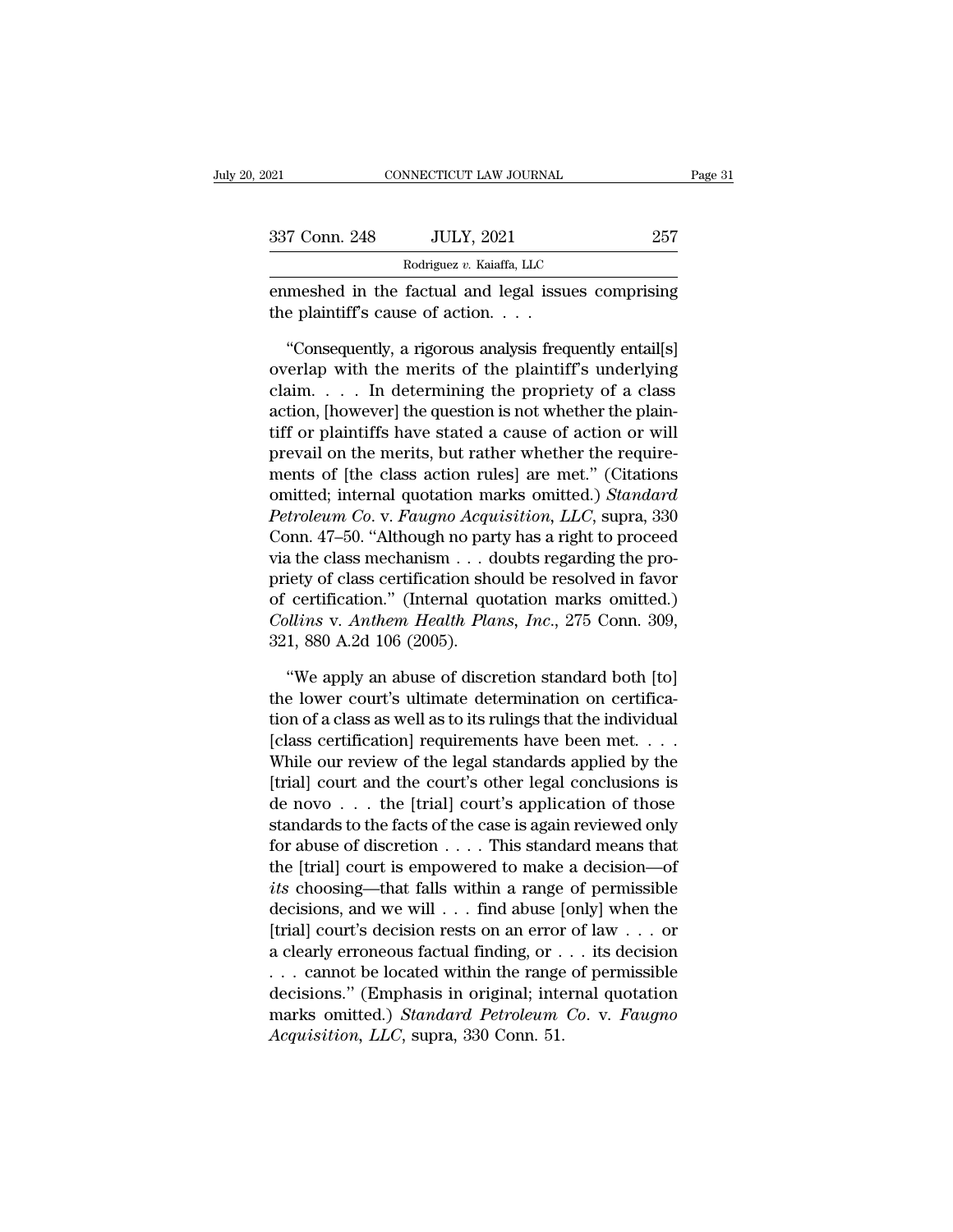|     | CONNECTICUT LAW JOURNAL   | July 20, 2021 |  |
|-----|---------------------------|---------------|--|
| 258 | <b>JULY, 2021</b>         | 337 Conn. 248 |  |
|     | Rodriguez v. Kaiaffa, LLC |               |  |
|     |                           |               |  |

258 JULY, 2021 337 Conn. 248<br>
Rodriguez v. Kaiaffa, LLC<br>
II<br>
The primary issue in this appeal is whether the trial<br>
court conducted a sufficiently rigorous legal analysis<br>
in certifying the plaintiff's class. Specifically 258 JULY, 2021 337 Conn. 248<br>
Rodriguez v. Kaiaffa, LLC<br>
II<br>
The primary issue in this appeal is whether the trial<br>
court conducted a sufficiently rigorous legal analysis<br>
in certifying the plaintiff's class. Specifically, Rodriguez v. Kaiaffa, LLC<br>  $\Pi$ <br>
The primary issue in this appeal is whether the trial<br>
court conducted a sufficiently rigorous legal analysis<br>
in certifying the plaintiff's class. Specifically, the defen-<br>
dants argue th II<br>
The primary issue in this appeal is whether the trial<br>
court conducted a sufficiently rigorous legal analysis<br>
in certifying the plaintiff's class. Specifically, the defen-<br>
dants argue that the trial court failed to i <sup>11</sup><br>
The primary issue in this appeal is whether the trial<br>
court conducted a sufficiently rigorous legal analysis<br>
in certifying the plaintiff's class. Specifically, the defen-<br>
dants argue that the trial court failed to The primary issue in this appeal is whether the trial<br>court conducted a sufficiently rigorous legal analysis<br>in certifying the plaintiff's class. Specifically, the defen-<br>dants argue that the trial court failed to interpre court conducted a sufficiently rigorous legal analysis<br>in certifying the plaintiff's class. Specifically, the defen-<br>dants argue that the trial court failed to interpret the<br>meanings of "service" and "non-service," as use in certifying the plaintiff's class. Specifically, the defendants argue that the trial court failed to interpret the meanings of "service" and "non-service," as used in § 31-62-E4 of the Regulations of Connecticut State Ag dants argue that the trial court failed to interpret the<br>meanings of "service" and "non-service," as used in<br>§ 31-62-E4 of the Regulations of Connecticut State<br>Agencies.<sup>9</sup> See footnote 3 of this opinion. According to<br>the meanings of "service" and "non-service," as used in<br>§ 31-62-E4 of the Regulations of Connecticut State<br>Agencies.<sup>9</sup> See footnote 3 of this opinion. According to<br>the defendants, such a determination is required under<br>the pr  $§$  31-62-E4 of the Regulations of Connecticut State Agencies.<sup>9</sup> See footnote 3 of this opinion. According to the defendants, such a determination is required under the predominance standard in *Standard Petroleum Co*. v Agencies.<sup>9</sup> See footnote 3 of this opinion. According to<br>the defendants, such a determination is required under<br>the predominance standard in *Standard Petroleum Co*.<br>v. *Faugno Acquisition*, *LLC*, supra, 330 Conn. 60–61. the defendants, such a determination is required under<br>the predominance standard in *Standard Petroleum Co.*<br>v. *Faugno Acquisition*, *LLC*, supra, 330 Conn. 60–61.<br>Because the trial court did not decide which party's<br>inte the predominance standard in *Standard Petroleum Co.*<br>v. *Faugno Acquisition*, *LLC*, supra, 330 Conn. 60–61.<br>Because the trial court did not decide which party's<br>interpretation was legally correct, the defendants con-<br>ten v. Faugno Acquisition, LLC, supra, 330 Conn. 60–61.<br>Because the trial court did not decide which party's<br>interpretation was legally correct, the defendants con-<br>tend that the trial court could not properly decide<br>whether t Because the trial court did not decide which party's<br>interpretation was legally correct, the defendants con-<br>tend that the trial court could not properly decide<br>whether the plaintiff met the class certification require-<br>me interpretation was legally correct, the defendants contend that the trial court could not properly decide whether the plaintiff met the class certification requirements. In response, the plaintiff argues that the trial cou tend that the trial court could not properly decide<br>whether the plaintiff met the class certification require-<br>ments. In response, the plaintiff argues that the trial<br>court sufficiently reviewed the elements of the cause<br> bourt sufficiently reviewed the elements of the cause<br>f action and determined whether those elements could<br>e proven by generalized evidence in assessing the pre-<br>ominance factor of the class certification inquiry.<sup>10</sup><br><sup>9</sup> of action and determined whether those elements could<br>be proven by generalized evidence in assessing the pre-<br>dominance factor of the class certification inquiry.<sup>10</sup><br><sup>9</sup> We discuss the trial court's decision in two parts

underlying claim and the trial court's application of the legal standard under<br>de novo review; in part III of this opinion, we analyze the trial court's<br>application of that legal standard under an abuse of discretion revi de novo review; in part III of this opinion, we analyze the trial court's application of that legal standard under an abuse of discretion review.<br><sup>10</sup> The plaintiff also contends that the defendants did not properly preser application of that legal standard under an abuse of discretion review.<br><sup>10</sup> The plaintiff also contends that the defendants did not properly preserve this argument before the trial court. We disagree. The defendants repe <sup>10</sup> The plaintiff also contends that the defendants did not properly preserve this argument before the trial court. We disagree. The defendants repeatedly requested that the trial court articulate the meanings of service this argument before the trial court. We disagree. The defendants repeatedly requested that the trial court articulate the meanings of service and non-<br>service during the hearing on class certification. This adequately ra requested that the trial court articulate the meanings of service and non-<br>service during the hearing on class certification. This adequately raised the<br>issue. See, e.g., *MacDermid, Inc.* v. *Leonetti*, 328 Conn. 726, 738 service during the hearing on class certification. This adequately raised the issue. See, e.g.,  $MacDermid$ ,  $Inc$ .  $v$ .  $Leonetti$ , 328 Conn. 726, 738 n.7, 183 A.3d 611 (2018) (concluding that defendant preserved defense because it issue. See, e.g., *MacDermid, Inc.* v. *Leonetti*, 328 Conn. 726, 738 n.7, 183<br>A.3d 611 (2018) (concluding that defendant preserved defense because it<br>could be inferred from his motions and because "the sine qua non of pre  $\Lambda$ :3d 611 (2018) (concluding that defendant preserved defense because it could be inferred from his motions and because "the sine qua non of preservation is fair notice" to trial court and to parties (internal quotation

be proven by generalized evidence in assessing the pre-<br>dominance factor of the class certification inquiry.<sup>10</sup><br><sup>9</sup> We discuss the trial court's decision in two parts in order to best accom-<br>modate the varying legal stand **dominance factor of the class certification inquiry.**<sup>10</sup><br><sup>9</sup>We discuss the trial court's decision in two parts in order to best accom-<br>modate the varying legal standards applicable to our review of the trial<br>court's clas **dominance factor of the class certification inquiry.**<sup>10</sup><br>
<sup>9</sup> We discuss the trial court's decision in two parts in order to best accommodate the varying legal standards applicable to our review of the trial court's cla <sup>9</sup> We discuss the trial court's decision in two parts in order to best accommodate the varying legal standards applicable to our review of the trial court's class certification decision. See *Standard Petroleum Co.* v. <sup>9</sup> We discuss the trial court's decision in two parts in order to best accommodate the varying legal standards applicable to our review of the trial court's class certification decision. See *Standard Petroleum Co.* v. modate the varying legal standards applicable to our review of the trial court's class certification decision. See *Standard Petroleum Co.* v. *Faugno Acquisition*, *LLC*, supra, 330 Conn. 51 ("[w]hile our review of the court's class certification decision. See *Standard Petroleum Co.* v. *Faugno* Acquisition, LLC, supra, 330 Conn. 51 ("[w]hile our review of the legal standards applied by the [trial] court and the court's other legal con *Acquisition, LLC*, supra, 330 Conn. 51 ("[w]hile our review of the legal standards applied by the [trial] court and the court's other legal conclusions is de novo . . . the [trial] court's application of those standards standards applied by the [trial] court and the court's other legal conclusions<br>is de novo . . . the [trial] court's application of those standards to the facts<br>of the case is again reviewed only for abuse of discretion" ( of the case is again reviewed only for abuse of discretion" (internal quotation marks omitted)). In part II of this opinion, we first discuss the plaintiff's underlying claim and the trial court's application of the legal marks omitted)). In part II of this opinion, we first discuss the plaintiff's underlying claim and the trial court's application of the legal standard under de novo review; in part III of this opinion, we analyze the tria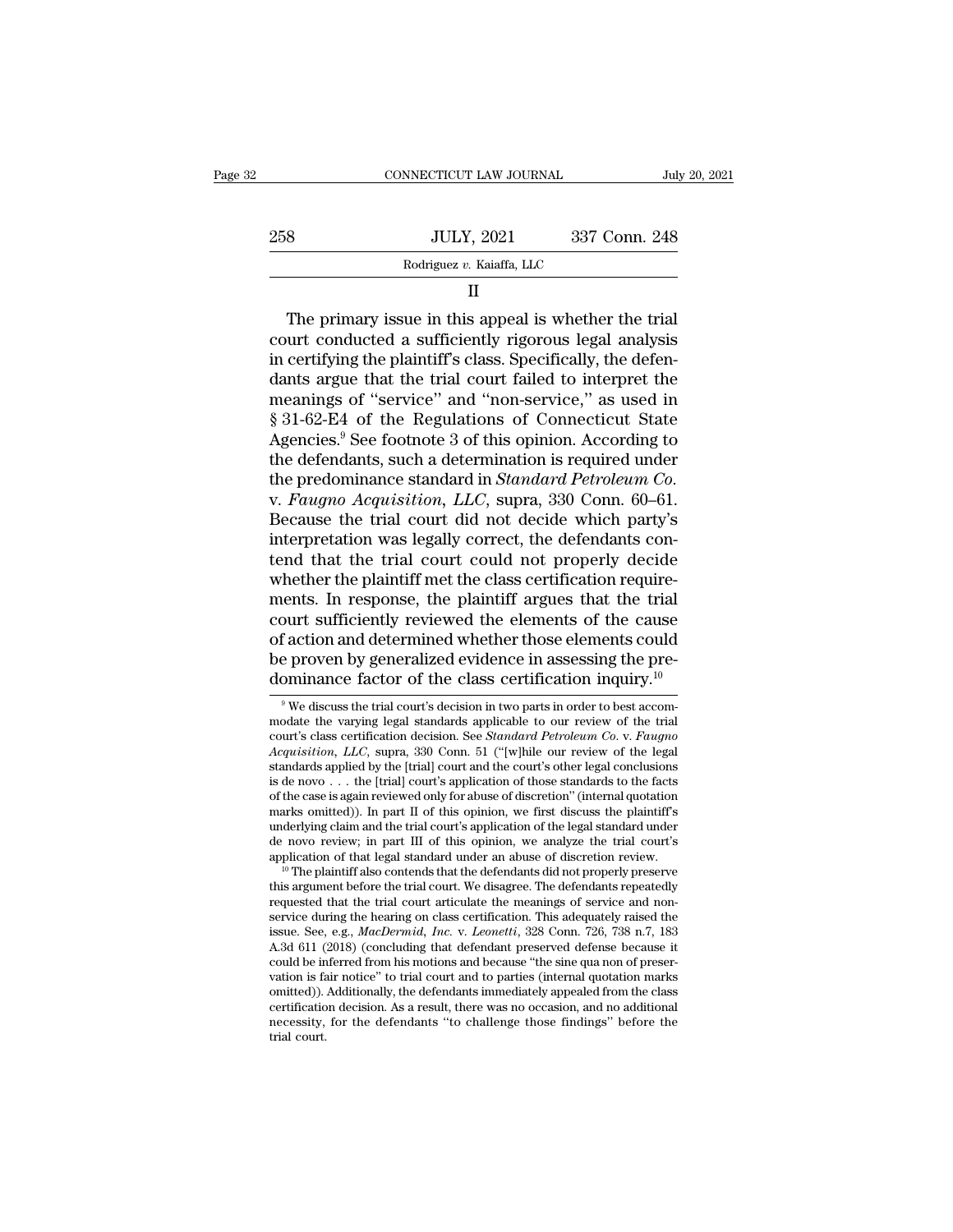| ), 2021       | CONNECTICUT LAW JOURNAL   | Page 33 |
|---------------|---------------------------|---------|
| 337 Conn. 248 | <b>JULY, 2021</b>         | 259     |
|               | Rodriguez v. Kaiaffa, LLC |         |
|               | A                         |         |

337 Conn. 248 JULY, 2021 259<br>
Rodriguez v. Kaiaffa, LLC<br>
A<br>
In considering whether the trial court applied the<br>
correct legal principles in certifying the class in the<br>
present case, we begin with some background princi-<br>  $\begin{array}{r} \text{337 Conn. 248}\qquad \text{JULY, 2021}\qquad \text{259}\ \hline \text{Rodriguez } v. \text{ Kaiaffa, LLC}\qquad \qquad \text{A}\qquad \qquad \text{In considering whether the trial court applied the correct legal principles in certifying the class in the present case, we begin with some background principles governing claims under Connecticut wage laws. \text{General Statistics 8-31-60 (h) provides an exception to the other.} \end{array}$ Rodriguez v. Kaiaffa, LLC<br>
A<br>
In considering whether the trial court applied the<br>
correct legal principles in certifying the class in the<br>
present case, we begin with some background princi-<br>
ples governing claims under Co A<br>
In considering whether the trial court applied the<br>
correct legal principles in certifying the class in the<br>
present case, we begin with some background princi-<br>
ples governing claims under Connecticut wage laws.<br>
Gene A<br>In considering whether the trial court applied the<br>correct legal principles in certifying the class in the<br>present case, we begin with some background princi-<br>ples governing claims under Connecticut wage laws.<br>General S In considering whether the trial court applied the<br>correct legal principles in certifying the class in the<br>present case, we begin with some background princi-<br>ples governing claims under Connecticut wage laws.<br>General Sta correct legal principles in certifying the class in the<br>present case, we begin with some background princi-<br>ples governing claims under Connecticut wage laws.<br>General Statutes § 31-60 (b) provides an exception to<br>the stat present case, we begin with some background princi-<br>ples governing claims under Connecticut wage laws.<br>General Statutes § 31-60 (b) provides an exception to<br>the state's minimum wage requirements that permits<br>employers to t ples governing claims under Connecticut wage laws.<br> *General Statutes* § 31-60 (b) provides an exception to<br>
the state's minimum wage requirements that permits<br>
employers to take a tip credit<sup>11</sup> for gratuities earned<br>
by General Statutes § 31-60 (b) provides an exception to<br>the state's minimum wage requirements that permits<br>employers to take a tip credit<sup>11</sup> for gratuities earned<br>by employees that "customarily and regularly receive<br>gratui the state's minimum wage requirements that permits<br>employers to take a tip credit<sup>11</sup> for gratuities earned<br>by employees that "customarily and regularly receive<br>gratuities," such as restaurant servers. See *Amaral*<br>*Brothe* employers to take a tip credit<sup>11</sup> for gratuities earned<br>by employees that "customarily and regularly receive<br>gratuities," such as restaurant servers. See *Amaral*<br>*Brothers, Inc.* v. *Dept. of Labor*, 325 Conn. 72, 80–84 by employees that "customarily and regularly receive<br>gratuities," such as restaurant servers. See Amaral<br>Brothers, Inc. v. Dept. of Labor, 325 Conn. 72, 80–84, 155<br>A.3d 1255 (2017) (discussing history of Connecticut's<br>tip gratuities," such as restaurant servers. See *Amaral*<br>Brothers, Inc. v. Dept. of Labor, 325 Conn. 72, 80–84, 155<br>A.3d 1255 (2017) (discussing history of Connecticut's<br>tip credit laws). Regulations promulgated by the Depart *Brothers, Inc.* v. *Dept. of Labor*, 325 Conn. 72, 80–84, 155<br>A.3d 1255 (2017) (discussing history of Connecticut's<br>tip credit laws). Regulations promulgated by the Depart-<br>ment of Labor (department) further outline the o A.3d 1255 (2017) (discussing history of Connecticut's<br>tip credit laws). Regulations promulgated by the Depart-<br>ment of Labor (department) further outline the obliga-<br>tions of an employer seeking to utilize the tip credit.<br> tip credit laws). Regulations promulgated by the Department of Labor (department) further outline the obligations of an employer seeking to utilize the tip credit.<br>See generally Regs., Conn. State Agencies § 31-62-E1 et<br>se ment of Labor (department) further outline the obligations of an employer seeking to utilize the tip credit.<br>See generally Regs., Conn. State Agencies § 31-62-E1 et<br>seq. "Those regulations (1) draw a distinction between<br>se tions of an employer seeking to utilize the tip credit.<br>See generally Regs., Conn. State Agencies § 31-62-E1 et<br>seq. "Those regulations (1) draw a distinction between<br>service and nonservice employees, (2) disallow a tip<br>cr See generally Regs., Conn. State Agencies § 31-62-E1 et<br>seq. "Those regulations (1) draw a distinction between<br>service and nonservice employees, (2) disallow a tip<br>credit for nonservice employees, and (3) provide that<br>res seq. "Those regulations (1) draw a distinction between<br>service and nonservice employees, (2) disallow a tip<br>credit for nonservice employees, and (3) provide that<br>restaurant employees who engage in both service and<br>nonserv service and nonservice employees, (2) disallow a tip<br>credit for nonservice employees, and (3) provide that<br>restaurant employees who engage in both service and<br>nonservice duties may be subject to a tip credit on the<br>service credit for nonservice employees, and (3) provide that<br>
restaurant employees who engage in both service and<br>
nonservice duties may be subject to a tip credit on the<br>
service portion, but only insofar as time spent on the<br> restaurant employees who engage in both service and<br>nonservice duties may be subject to a tip credit on the<br>service portion, but only insofar as time spent on the<br>two types of duties is properly segmented and recorded."<br>Am nonservice duties may be subject to a tip credit on the service portion, but only insofar as time spent on the two types of duties is properly segmented and recorded."<br>Amaral Brothers, Inc. v. Dept. of Labor, supra, 87. We service portion,<br>two types of duti<br>Amaral Brother:<br>also note that "t<br>a liberal constru<br>its purpose." We.<br>322 (1955).<br>Section 31-62-To types of duties is properly segmented and recorded."<br>
maral Brothers, Inc. v. Dept. of Labor, supra, 87. We<br>
so note that "the minimum wage law should receive<br>
liberal construction in order that it may accomplish<br>
purp Amaral Brothers, Inc. v. Dept. of Labor, supra, 87. We<br>also note that "the minimum wage law should receive<br>a liberal construction in order that it may accomplish<br>its purpose." West v. Egan, 142 Conn. 437, 442, 115 A.2d<br>322 also note that "the minimum wage law should receive<br>a liberal construction in order that it may accomplish<br>its purpose." West v. Egan, 142 Conn. 437, 442, 115 A.2d<br>322 (1955).<br>Section 31-62-E4 of the Regulations of Connec

Section 31-62-E4 of the Regulations of Connecticut<br>tates Agencies, which is the regulation at issue in this<br>ppeal,<sup>12</sup> provides that, "[i]f an employee performs both<br> $\frac{11}{11}$ A tip credit allows "employers [to] take a c Section 31-62-E4 of the Regulations of Connecticut<br>States Agencies, which is the regulation at issue in this<br>appeal,<sup>12</sup> provides that, "[i]f an employee performs both<br> $\frac{11}{11}$  A tip credit allows "employers [to] take

States Agencies, which is the regulations of Connecticute<br>States Agencies, which is the regulation at issue in this<br>appeal,<sup>12</sup> provides that, "[i]f an employee performs both<br> $\frac{1}{10}$  A tip credit allows "employers [to] States Agencies, which is the regulation at issue in this appeal,<sup>12</sup> provides that, "[i]f an employee performs both  $\frac{1}{1}$  A tip credit allows "employers [to] take a credit for tips received by a tipped employee for u <sup>11</sup> A tip credit allows "employers [to] take a credit for tips received by a tipped employee for up to a stated percentage or portion of the minimum wage." J. Lockhart, Annot., "Tips as Wages for Purposes of Federal Fair

A up credit allows entiployers [to] take a credit for this received by a tipped employee for up to a stated percentage or portion of the minimum wage." J. Lockhart, Annot., "Tips as Wages for Purposes of Federal Fair Labo tipped employee for up to a stated percentage or portion of the minimum wage." J. Lockhart, Annot., "Tips as Wages for Purposes of Federal Fair Labor Standards Act," 46 A.L.R. Fed. 2d 23, 40, § 2 (2010).<br><sup>12</sup> We note that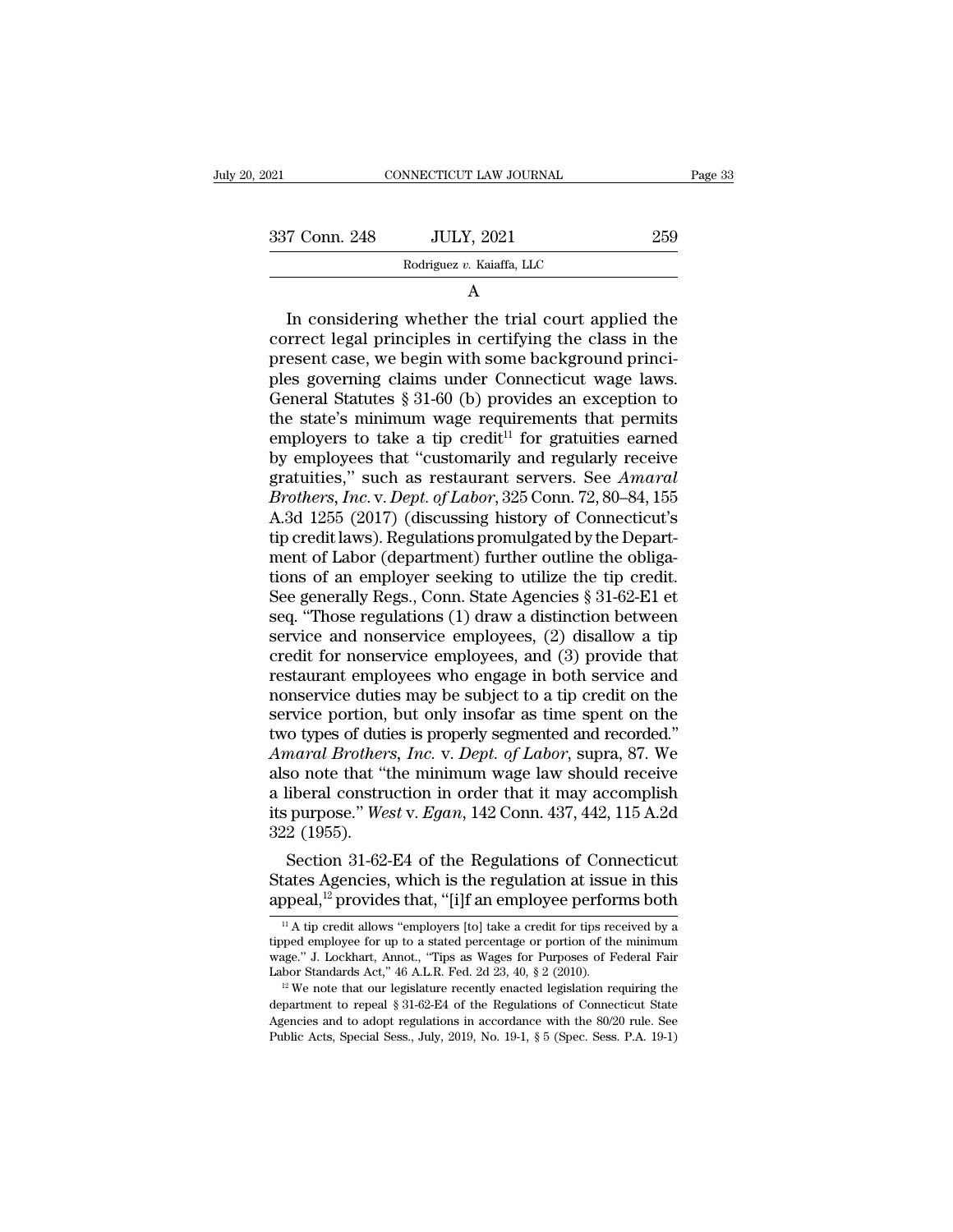|     | CONNECTICUT LAW JOURNAL                                                                                                                                                      | July 20, 2021 |
|-----|------------------------------------------------------------------------------------------------------------------------------------------------------------------------------|---------------|
| 260 | <b>JULY, 2021</b>                                                                                                                                                            | 337 Conn. 248 |
|     | Rodriguez v. Kaiaffa, LLC                                                                                                                                                    |               |
|     | service and non-service duties," and the employer seg-<br>regates and records such time, the employer may utilize<br>the tip credit for time sport performing service duties |               |

260 JULY, 2021 337 Conn. 248<br>
Rodriguez v. Kaiaffa, LLC<br>
Service and non-service duties," and the employer seg-<br>
regates and records such time, the employer may utilize<br>
the tip credit for time spent performing service dut  $\frac{1000}{\text{Bodriquez } v. \text{ Kaiaffa, LLC}}$ <br>  $\frac{1000}{\text{Bodriquez } v. \text{ Kaiaffa, LLC}}$ <br>  $\frac{1000}{\text{Sodriquez } v. \text{ Kaiaffa, LLC}}$ <br>  $\frac{1000}{\text{Sodrisez}}$ <br>  $\frac{1000}{\text{Sodrisez}}$ <br>  $\frac{1000}{\text{Sodrisez}}$ <br>  $\frac{1000}{\text{Sodrisez}}$ <br>  $\frac{1000}{\text{Sodrisez}}$ <br>  $\frac{1000}{\text{Sod$  $\frac{\text{BOLY}}{\text{Bodriguez } v. \text{ Kaiaffa, LLC}}$ <br>
Service and non-service duties," and the employer segregates and records such time, the employer may utilize<br>
the tip credit for time spent performing service duties.<br>
But, if the employe  $\begin{array}{l} \hline \text{Rodriguez } v. \text{ Kaiaffa, LLC} \\ \hline \text{service and non-service duties, " and the employer seg-} \text{regates and records such time, the employer may utilize the tip credit for time spent performing service duties.} \\ \text{But, if the employer fails to segregate and record time spent on the two types of duties, the employer is unable to utilize the tip credit. As a result, an employer would violate the regulation if it took the tin credit but failed.} \end{array}$ Rodriguez v. Kaiaffa, LLC<br>
service and non-service duties," and the employer seg-<br>
regates and records such time, the employer may utilize<br>
the tip credit for time spent performing service duties.<br>
But, if the employer fa service and non-service duties," and the employer seg-<br>regates and records such time, the employer may utilize<br>the tip credit for time spent performing service duties.<br>But, if the employer fails to segregate and record tim regates and records such time, the employer may ut<br>the tip credit for time spent performing service due<br>But, if the employer fails to segregate and record t<br>spent on the two types of duties, the employer is una<br>to utilize e up creat for time spent performing service duties.<br>
It, if the employer fails to segregate and record time<br>
ent on the two types of duties, the employer is unable<br>
utilize the tip credit. As a result, an employer would<br> But, if the employer rails to segregate and record time<br>spent on the two types of duties, the employer is unable<br>to utilize the tip credit. As a result, an employer would<br>violate the regulation if it took the tip credit bu

spent on the two types or duties, the employer is unable<br>to utilize the tip credit. As a result, an employer would<br>violate the regulation if it took the tip credit but failed<br>to segregate and record the employee's time.<br>Cl to utilize the up creatl. As a result, an employer would<br>violate the regulation if it took the tip credit but failed<br>to segregate and record the employee's time.<br>Claims seeking recovery for a restaurant's improper<br>use of t violate the regulation if it took the tip credit but failed<br>to segregate and record the employee's time.<br>Claims seeking recovery for a restaurant's improper<br>use of the tip credit are rare in Connecticut, so the<br>terms "ser use of the tip credit are rare in Connecticut, so the terms "service" and "nonservice" are largely undefined outside of limited administrative guidance provided by the department.<sup>13</sup> Superior Court decisions that have  $\$ terms "service" and "nonservice" are largely undefined<br>outside of limited administrative guidance provided by<br>the department.<sup>13</sup> Superior Court decisions that have<br> $\frac{1}{2}$ <br> $\frac{1}{2}$  ("[r]egulations adopted pursuant to

new class action requirements of Spec. Sess. P.A. 19-1 do not change the plaintiff's burden in the present case. If there was a remand, however, the plaintiff would be bound by the new class action rules. As the legislatio new class action requirements of Spec. Sess. P.A. 19-1 do not change the plaintiff's burden in the present case. If there was a remand, however, the plaintiff would be bound by the new class action rules.<br>As the legislatio plaintiff's burden in the present case. If there was a remand, however, the plaintiff would be bound by the new class action rules.<br>
As the legislation does not retroactively repeal § 31-62-E4, we conclude that Spec. Sess plaintiff would be bound by the new class action rules.<br>
As the legislation does not retroactively repeal § 31-62-E4, we conclude<br>
that Spec. Sess. P.A. 19-1 does not impact our analysis in the present case.<br>
Compare Spec As the legislation does not retroactively repeal § 31-62-E4, we conclude<br>that Spec. Sess. P.A. 19-1 does not impact our analysis in the present case.<br>Compare Spec. Sess. P.A. 19-1, § 5 ("Not later than April 1, 2020, the that Spec. Sess. P.A. 19-1 does not impact our analysis in the present case.<br>Compare Spec. Sess. P.A. 19-1, § 5 ("Not later than April 1, 2020, the Labor<br>Commissioner shall post on the eRegulations System a notice of inte Compare Spec. Sess. P.A. 19-1, § 5 ("Not later than April 1, 2020, the Labor<br>Commissioner shall post on the eRegulations System a notice of intent to<br>adopt regulations . . . concerning employees who perform both service<br>a *Commissioner shall post on the eRegulations System a notice of intent to* adopt regulations . . . concerning employees who perform both service and nonservice duties and allowances for gratuities permitted or applied as p and nonservice duties and allowances for gratuities permitted or applied as part of the minimum fair wage pursuant to section 31-60 of the general statutes. . . . Such notice shall also provide for the repeal of section 3 and nonservice duties and allowances for gratuities permitted or applied<br>as part of the minimum fair wage pursuant to section 31-60 of the general<br>statutes.... Such notice shall also provide for the repeal of section 31-<br>6 as part of the minimum fair wage pursuant to section 31-60 of the general statutes. . . . Such notice shall also provide for the repeal of section 31-62-E4 of the regulations of Connecticut state agencies *upon the effect* statutes. . . . Such notice shall also provide for the repeal of section 31-<br>62-E4 of the regulations of Connecticut state agencies *upon the effective*<br>date of regulations adopted pursuant to this section." (Emphasis add original.)). te of regulations adopted pursuant to this section." (Emphasis added.)),<br>th Public Acts 2019, No. 19-198, § 7 ("(*Effective from passage and applica-*<br>*z* to actions pending on or filed on or after said date) Notwithstandi with Public Acts 2019, No. 19-198, § 7 ("*Cffective from passage and applica-*<br>ble to actions pending on or filed on or after said date) Notwithstanding<br>the provisions of chapter 54 of the general statutes, section 31-62ble to actions pending on or filed on or after said date) Notwithstanding<br>the provisions of chapter 54 of the general statutes, section 31-62-E4 of the<br>regulations of Connecticut state agencies is repealed." (Emphasis in<br>o

ernis Service and Honservice are hargery andernied<br>outside of limited administrative guidance provided by<br>the department.<sup>13</sup> Superior Court decisions that have<br>("[r]egulations adopted pursuant to this section shall be . . of distributions Handbook, prior to November 8, 2018, which was previously referred to as the '80/20 rule' "). Although Spec. Sess. P.A. was previously referred to as the '80/20 rule' "). Although Spec. Sess. P.A. the department.<sup>13</sup> Superior Court decisions that have<br>
("[r]egulations adopted pursuant to this section shall be . . . [i]n accordance with the Fair Labor Standards Act, 29 [U.S.C. §] 203 (m) (2) and 29<br>
[C.F.R. §] 531.5 ("[r]egulations adopted pursuant to this section shall be . . . . [i]n accordance with the Fair Labor Standards Act, 29 [U.S.C. §] 203 (m) (2) and 29 [C.F.R. §] 531.56 (e), as interpreted by [§] 30d00 (e) of the federal D ("|r]egulations adopted pursuant to this section shall be . . . [i]n accordance with the Fair Labor Standards Act, 29 [U.S.C. §] 203 (m) (2) and 29 [C.F.R. §] 531.56 (e), as interpreted by [§] 30d00 (e) of the federal Dep dance with the Fair Labor Standards Act, 29 [U.S.C. §] 203 (m) (2) and 29 [C.F.R. §] 531.56 (e), as interpreted by [§] 30d00 (e) of the federal Department of Labor's Field Operations Handbook, prior to November 8, 2018, w [C.F.R. §] 531.56 (e), as interpreted by [§] 30d00 (e) of the federal Department<br>of Labor's Field Operations Handbook, prior to November 8, 2018, which<br>was previously referred to as the '80/20 rule' ''). Although Spec. Se of Labor's Field Operations Handbook, prior to November 8, 2018, which<br>was previously referred to as the '80/20 rule' "). Although Spec. Sess. P.A.<br>19-1 was signed by the governor on January 6, 2020, after the parties had was previously referred to as the '80/20 rule'''). Although Spec. Sess. P.A. 19-1 was signed by the governor on January 6, 2020, after the parties had submitted their briefs to this court, the matter was discussed during 19-1 was signed by the governor on January 6, 2020, after the parties had<br>submitted their briefs to this court, the matter was discussed during oral<br>argument before this court. The defendants stated that the recent legisl submitted their briefs to this court, the matter was discussed during oral argument before this court. The defendants stated that the recent legislation does not render the case moot but that it does have an impact on pend argument before this court. The defendants stated that the rec<br>does not render the case moot but that it does have an impa<br>cases, as it added requirements for class certification. The p<br>that the repeal of § 31-62-E4 does n ses not render the case moot but that it does have an impact on pending<br>ses, as it added requirements for class certification. The plaintiff agreed<br>at the repeal of § 31-62-E4 does not affect the present case and that the<br> cases, as it added requirements for class certification. The plaintiff agreed<br>that the repeal of § 31-62-E4 does not affect the present case and that the<br>new class action requirements of Spec. Sess. P.A. 19-1 do not change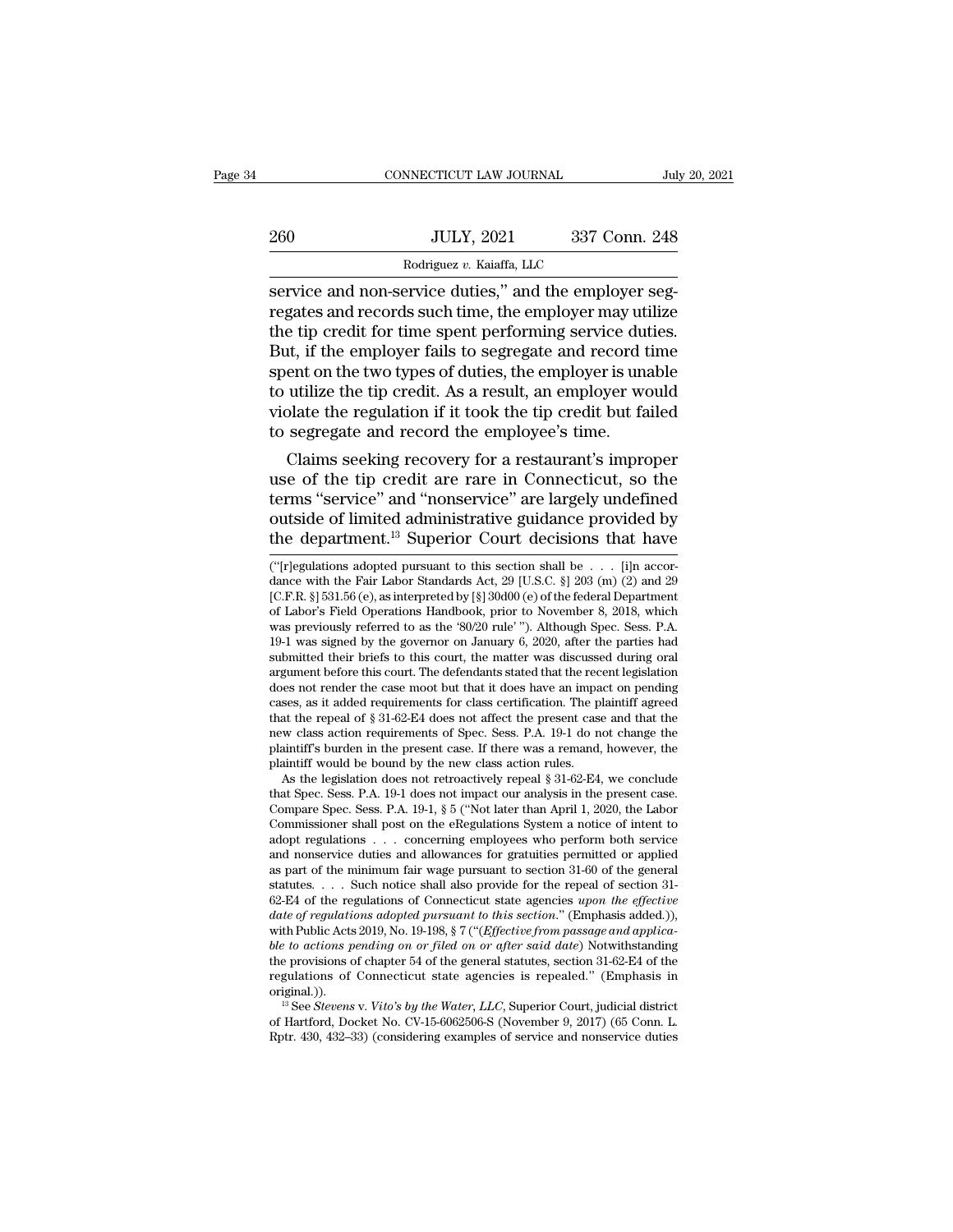NNECTICUT LAW JOURNAL<br>JULY, 2021<br>Rodriguez *v.* Kaiaffa, LLC<br>Gration in past actions brough Fage 35<br>
2021 CONNECTICUT LAW JOURNAL Page 35<br>
337 Conn. 248 JULY, 2021 261<br>
261<br>
Rodriguez v. Kaiaffa, LLC<br>
denied class certification in past actions brought under<br>
Connecticut wage laws also have not clearly defined the 337 Conn. 248 JULY, 2021 261<br>Rodriguez v. Kaiaffa, LLC<br>denied class certification in past actions brought under<br>Connecticut wage laws also have not clearly defined the<br>two terms. See, e.g., *Bucchere v. Brinker Internation* 1937 Conn. 248 JULY, 2021 261<br>
Rodriguez v. Kaiaffa, LLC<br>
denied class certification in past actions brought under<br>
Connecticut wage laws also have not clearly defined the<br>
two terms. See, e.g., *Bucchere* v. *Brinker Inte* <sup>337</sup> Conn. 248 JULY, 2021 261<br>
<sup>Rodriguez v. Kaiaffa, LLC</sup><br>
denied class certification in past actions brought under<br>
Connecticut wage laws also have not clearly defined the<br>
two terms. See, e.g., *Bucchere v. Brinker Int* Rodriguez v. Kaiaffa, LLC<br>
denied class certification in past actions brought under<br>
Connecticut wage laws also have not clearly defined the<br>
two terms. See, e.g., *Bucchere v. Brinker International*,<br> *Inc.*, Superior Cou Rodriguez v. Kaiatta, LLC<br>
denied class certification in past actions brought under<br>
Connecticut wage laws also have not clearly defined the<br>
two terms. See, e.g., *Bucchere* v. *Brinker International*,<br> *Inc.*, Superior denied class certification in past actions brought under<br>Connecticut wage laws also have not clearly defined the<br>two terms. See, e.g., *Bucchere v. Brinker International,<br>Inc.*, Superior Court, judicial district of Waterbu Connecticut wage laws also have not clearly defined the<br>two terms. See, e.g., *Bucchere* v. *Brinker International,*<br>*Inc.*, Superior Court, judicial district of Waterbury,<br>Docket No. CV-04-4000238-S (June 6, 2006), appeal two terms. See, e.g., *Bucchere* v. *Brinker International,*<br>*Inc.*, Superior Court, judicial district of Waterbury,<br>Docket No. CV-04-4000238-S (June 6, 2006), appeal dis-<br>missed, Connecticut Appellate Court, Docket No. AC Inc., Superior Court, judicial district of Waterbury,<br>Docket No. CV-04-4000238-S (June 6, 2006), appeal dis-<br>missed, Connecticut Appellate Court, Docket No. AC<br>27748 (September 26, 2006), aff'd, 287 Conn. 704, 950<br>A.2d 493 Docket No. CV-04-4000238-S (June 6, 2006), appeal dismissed, Connecticut Appellate Court, Docket No. AC<br>27748 (September 26, 2006), aff'd, 287 Conn. 704, 950<br>A.2d 493 (2008); *Galbreth v. Briad Restaurant Group,*<br>*LLC*, Su missed, Connecticut Appellate Court, Docket No. AC<br>27748 (September 26, 2006), aff'd, 287 Conn. 704, 950<br>A.2d 493 (2008); *Galbreth v. Briad Restaurant Group,*<br>LLC, Superior Court, judicial district of Waterbury,<br>Docket No 27748 (September 26, 2006), aff'd, 287 Conn. 704, 950<br>A.2d 493 (2008); *Galbreth v. Briad Restaurant Group,*<br>LLC, Superior Court, judicial district of Waterbury,<br>Docket No. CV-04-4000676-S (November 29, 2005) (40<br>Conn. L. A.2d 493 (2008); *Galbreth* v. *Briad Restaurant Group,*<br>*LLC*, Superior Court, judicial district of Waterbury,<br>Docket No. CV-04-4000676-S (November 29, 2005) (40<br>Conn. L. Rptr 402, 404). As a result, the central legal dis LLC, Superior Court, judicial district of Waterbury,<br>Docket No. CV-04-4000676-S (November 29, 2005) (40<br>Conn. L. Rptr 402, 404). As a result, the central legal dis-<br>pute between the parties in the present case turns on<br>the Docket No. CV-04-4000676-S (November 29, 2005) (40<br>Conn. L. Rptr 402, 404). As a result, the central legal dis-<br>pute between the parties in the present case turns on<br>the question of whether the regulations treat side work<br> Conn. L. Rptr 402, 404). As a result, the central legal dis-<br>pute between the parties in the present case turns on<br>the question of whether the regulations treat side work<br>tasks performed by the servers as service duties o pute between the parties in the present case turns on<br>the question of whether the regulations treat side work<br>tasks performed by the servers as service duties or merely<br>incidental to service duties, such that the employer the question of whether the regulations treat side work<br>tasks performed by the servers as service duties or merely<br>incidental to service duties, such that the employer was<br>permitted to take the tip credit.<sup>14</sup> The defendan tasks performed by the servers as see<br>incidental to service duties, such the<br>permitted to take the tip credit.<sup>14</sup><br>ments in this appeal require us to<br>to which that unresolved legal q<br>class certification decision as to t<br>mo ents in this appeal require us to consider the extent<br>which that unresolved legal question informs the<br>ass certification decision as to the elements of com-<br>onality and predominance.<br>B<br>We now consider the defendants' conte

B

to which that unresolved legal question informs the<br>class certification decision as to the elements of com-<br>monality and predominance.<br> $B$ <br>We now consider the defendants' contention that the<br>trial court was required to "d class certification decision as to the elements of commonality and predominance.<br>B<br>We now consider the defendants' contention that the<br>trial court was required to "determine and apply the<br>underlying substantive law" to res in the proper consider the defendants' contention that the<br>trial court was required to "determine and apply the<br>underlying substantive law" to resolve the dispute regard-<br>ing the proper construction and application of § 31 We now consider the defendants' contention that the<br>trial court was required to "determine and apply the<br>underlying substantive law" to resolve the dispute regard-<br>ing the proper construction and application of  $\S 31-62-$ 

trial court was required to "determine and apply the<br>underlying substantive law" to resolve the dispute regard-<br>ing the proper construction and application of § 31-62-<br>in department issued guidance document and concluding underlying substantive law to resolve the dispute regard-<br>ing the proper construction and application of § 31-62-<br>in department issued guidance document and concluding that plaintiff demonstrated that "majority" of side w ing the proper construction and application of § 31-62-<br>in department issued guidance document and concluding that plaintiff dem-<br>onstrated that "majority" of side work was nonservice); see also *Labor Dept.*<br>v. America's in department issued guidance document and concluding that plaintiff demonstrated that "majority" of side work was nonservice); see also *Labor Dept.*<br>v. America's Cup, Superior Court, judicial district of Hartford, Docket on strated that "majority" of side work was nonservice); see also *Labor Dept.*<br>v. America's Cup, Superior Court, judicial district of Hartford, Docket No.<br>CV-92-0516750 (April 21, 1994) (11 Conn. L. Rptr. 379, 380–81) (d

v. America's Cup, Superior Court, judicial district of Hartford, Docket No. CV-92-0516750 (April 21, 1994) (11 Conn. L. Rptr. 379, 380–81) (determining whether bartenders are service or nonservice employees under departme whether bartenders are service or nonservice employees under department's regulations).<br><sup>14</sup> The plaintiff interprets "nonservice" to include all side work tasks that a server performs away from the tables and booths. The whether bartenders are service or nonservice employees under department's regulations).<br>
<sup>14</sup> The plaintiff interprets "nonservice" to include all side work tasks that a server performs away from the tables and booths. Th ment's regulations).<br>
<sup>14</sup> The plaintiff interprets "nonservice" to include all side work tasks that a server performs away from the tables and booths. The defendants contend that  $§ 31-62-E4$  of the Regulations of Connect <sup>14</sup> The plaintiff interprets "nonservice" to include all side work tasks that a server performs away from the tables and booths. The defendants contend that  $§ 31-62-E4$  of the Regulations of Connecticut State Agencies do a server performs away from the tables and booths. The defendants contend<br>that § 31-62-E4 of the Regulations of Connecticut State Agencies does not<br>actually distinguish between types of duties but, instead, refers to diffe that  $\S 31-62-124$  of the actually distinguish b<br>occupations within t<br>the regulation was no<br>tively, they contend t<br>are incidental to servi<br>under the regulation.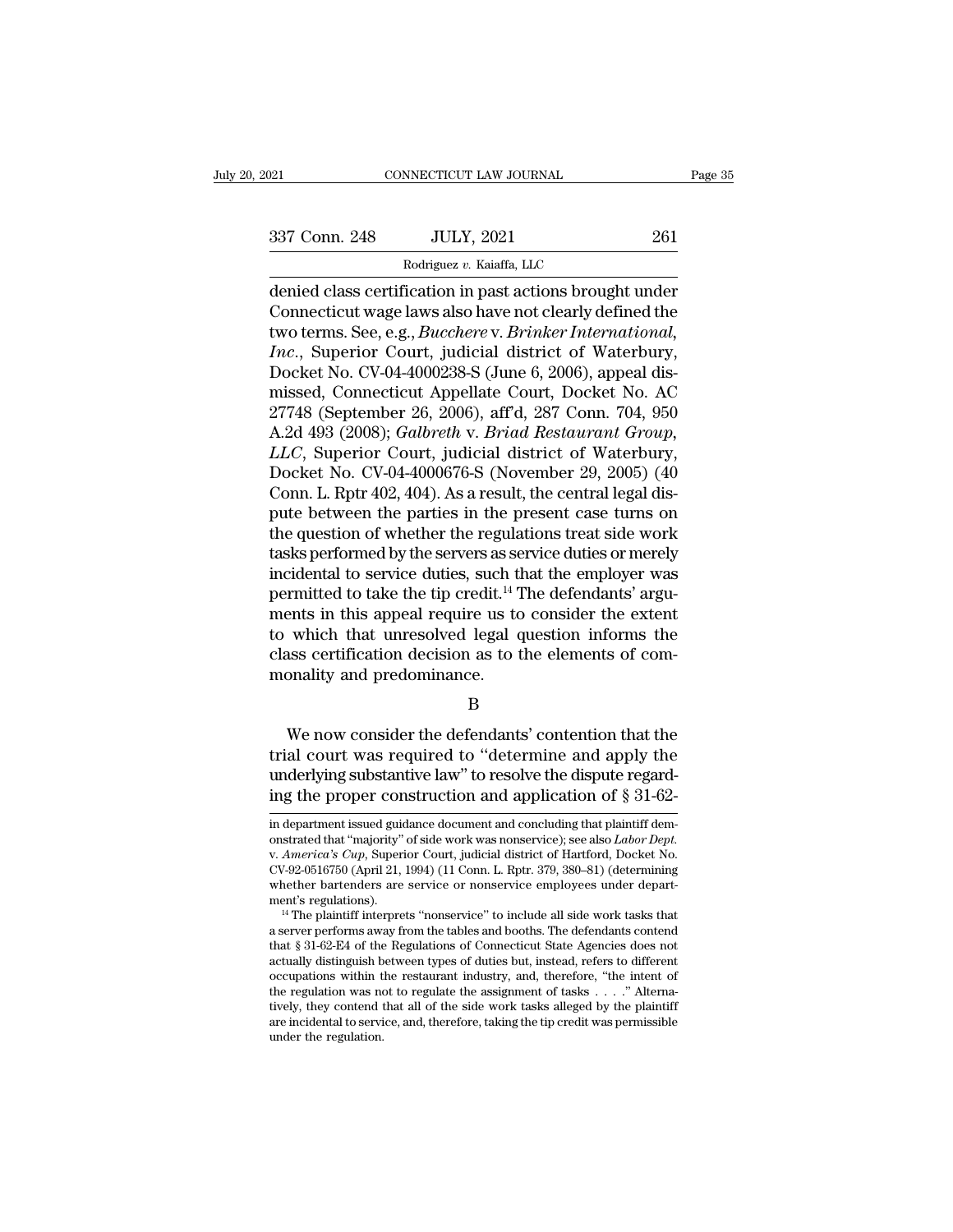|     | CONNECTICUT LAW JOURNAL                                                                                                                                                | July 20, 2021 |
|-----|------------------------------------------------------------------------------------------------------------------------------------------------------------------------|---------------|
| 262 | <b>JULY, 2021</b>                                                                                                                                                      | 337 Conn. 248 |
|     | Rodriguez v. Kaiaffa, LLC                                                                                                                                              |               |
|     | E4 of the Regulations of Connecticut State Agencies,<br>because, "without such resolution, a named plaintiff<br>can obtain class cortification moroly by formulating a |               |

262 JULY, 2021 337 Conn. 248<br>
Rodriguez v. Kaiaffa, LLC<br>
E4 of the Regulations of Connecticut State Agencies,<br>
because, "without such resolution, a named plaintiff<br>
can obtain class certification merely by formulating a<br>
p 262 JULY, 2021 337 Conn. 248<br>
Rodriguez v. Kaiaffa, LLC<br>
E4 of the Regulations of Connecticut State Agencies,<br>
because, "without such resolution, a named plaintiff<br>
can obtain class certification merely by formulating a<br> E4 of the Regulations of Connecticut State Agencies,<br>because, "without such resolution, a named plaintiff<br>can obtain class certification merely by formulating a<br>plausible, even if erroneous, legal theory." The defen-<br>dants Rodriguez v. Kaiaffa, LLC<br>
E4 of the Regulations of Connecticut State Agencies,<br>
because, "without such resolution, a named plaintiff<br>
can obtain class certification merely by formulating a<br>
plausible, even if erroneous, l <sup>Rodriguez v. Kaiaffa, LLC</sup><br> *CA* of the Regulations of Connecticut State Agencies,<br>
because, "without such resolution, a named plaintiff<br>
can obtain class certification merely by formulating a<br>
plausible, even if erroneou E4 of the Regulations of Connecticut State Agencies,<br>because, "without such resolution, a named plaintiff<br>can obtain class certification merely by formulating a<br>plausible, even if erroneous, legal theory." The defen-<br>dants because, "without such resolution, a named plaintiff<br>can obtain class certification merely by formulating a<br>plausible, even if erroneous, legal theory." The defen-<br>dants argue that the language in *Standard Petroleum*<br>*Co* can obtain class certification merely by formulating a plausible, even if erroneous, legal theory." The defendants argue that the language in *Standard Petroleum Co*. requiring the trial court to review the elements of the plausible, even if erroneous, legal theory." The defendants argue that the language in *Standard Petroleum* Co. requiring the trial court to review the elements of the cause of action demands a determination of which party dants argue that the language in *Standard Petroleum*<br>Co. requiring the trial court to review the elements of<br>the cause of action demands a determination of which<br>party's legal theory is correct for proper adjudication<br>of  $Co$  requiring the trial court to review the elements of the cause of action demands a determination of which party's legal theory is correct for proper adjudication of the commonality and predominance factors of the class the cause of action demainty's legal theory is confinity's legal theory is confinity and class certification inquinity and class certification inquinity that the trial court shouse of the plaintiff's cause of class. We dis rty's legal theory is correct for proper adjudication<br>the commonality and predominance factors of the<br>ass certification inquiry. In other words, they argue<br>at the trial court should have determined the merits<br>the plaintiff of the commonality and predominance factors of the<br>class certification inquiry. In other words, they argue<br>that the trial court should have determined the merits<br>of the plaintiff's cause of action before certifying the<br>cla

class certification inquiry. In other words, they argue<br>that the trial court should have determined the merits<br>of the plaintiff's cause of action before certifying the<br>class. We disagree.<br>Before addressing the defendants' that the trial court should have determined the merits<br>of the plaintiff's cause of action before certifying the<br>class. We disagree.<br>Before addressing the defendants' claim, we must<br>revisit and clarify the standard of revie of the plaintiff's cause of action before certifying the<br>class. We disagree.<br>Before addressing the defendants' claim, we must<br>revisit and clarify the standard of review outlined in<br>Standard Petroleum Co. "In applying the c class. We disagree.<br>
Before addressing the defendants' claim, we must<br>
revisit and clarify the standard of review outlined in<br>
Standard Petroleum Co. "In applying the criteria for<br>
certification of a class action, the [tri Before addressing the defendants' claim, we must<br>revisit and clarify the standard of review outlined in<br>*Standard Petroleum Co*. "In applying the criteria for<br>certification of a class action, the [trial] court must take<br>th revisit and clarify the standard of review outlined in<br>Standard Petroleum Co. "In applying the criteria for<br>certification of a class action, the [trial] court must take<br>the substantive allegations in the complaint as true, Standard Petroleum Co. "In applying the criteria for<br>certification of a class action, the [trial] court must take<br>the substantive allegations in the complaint as true, and<br>consider the remaining pleadings, discovery, inclu certification of a class action, the [trial] court must take<br>the substantive allegations in the complaint as true, and<br>consider the remaining pleadings, discovery, including<br>interrogatory answers, relevant documents, and d the substantive allegations in the complaint as true, and<br>consider the remaining pleadings, discovery, including<br>interrogatory answers, relevant documents, and deposi-<br>tions, and any other pertinent evidence in a light fav consider the remaining pleadings, discovery, including<br>interrogatory answers, relevant documents, and deposi-<br>tions, and any other pertinent evidence in a light favor-<br>able to the plaintiff. However, a trial court is not<br> interrogatory answers, relevant documents, and depositions, and any other pertinent evidence in a light favorable to the plaintiff. However, a trial court is not required to accept as true bare assertions in the complaint tions, and any other pertinent evidence in a light favorable to the plaintiff. However, a trial court is not required to accept as true bare assertions in the complaint that [class certification] prerequisites were met.<br> able to the plaintiff. However, a trial court is not<br>required to accept as true bare assertions in the com-<br>plaint that [class certification] prerequisites were met.<br>... Class determination generally involves considera-<br>t required to accept as true bare assertions in the complaint that [class certification] prerequisites were met.<br>
. . . Class determination generally involves considerations that are enmeshed in the factual and legal issues plaint that [class certification] prerequisites were met.<br>  $\ldots$  Class determination generally involves considera-<br>
tions that are enmeshed in the factual and legal issues<br>
comprising the plaintiff's cause of action.... [ ... Class determination generally involves considerations that are enmeshed in the factual and legal issues comprising the plaintiff's cause of action.... [A] rigorous analysis frequently entail[s] overlap with the merits tions that are enmeshed in the factual and legal issues<br>comprising the plaintiff's cause of action. . . . [A] rig-<br>orous analysis frequently entail[s] overlap with the<br>merits of the plaintiff's underlying claim. . . . In<br> comprising the plaintiff's cause of action. . . . [A] rigorous analysis frequently entail[s] overlap with the<br>merits of the plaintiff's underlying claim. . . . . In<br>determining the propriety of a class action, [however]<br>t orous analysis frequently entail[s] overlap with the<br>merits of the plaintiff's underlying claim.... In<br>determining the propriety of a class action, [however]<br>the question is not whether the plaintiff or plaintiffs<br>have st merits of the plaintiff's underlying claim. . . . In<br>determining the propriety of a class action, [however]<br>the question is not whether the plaintiff or plaintiffs<br>have stated a cause of action or will prevail on the<br>merit determining the propriety of a class action, [however]<br>the question is not whether the plaintiff or plaintiffs<br>have stated a cause of action or will prevail on the<br>merits, but rather whether the requirements of [the<br>class e question is not whether the plaintiff or plaintiffs<br>we stated a cause of action or will prevail on the<br>erits, but rather whether the requirements of [the<br>ass action rules] are met." (Citations omitted; internal<br>otation m have stated a cause of action or will prevail on the merits, but rather whether the requirements of [the class action rules] are met." (Citations omitted; internal quotation marks omitted.) *Standard Petroleum Co.* v. *Fa*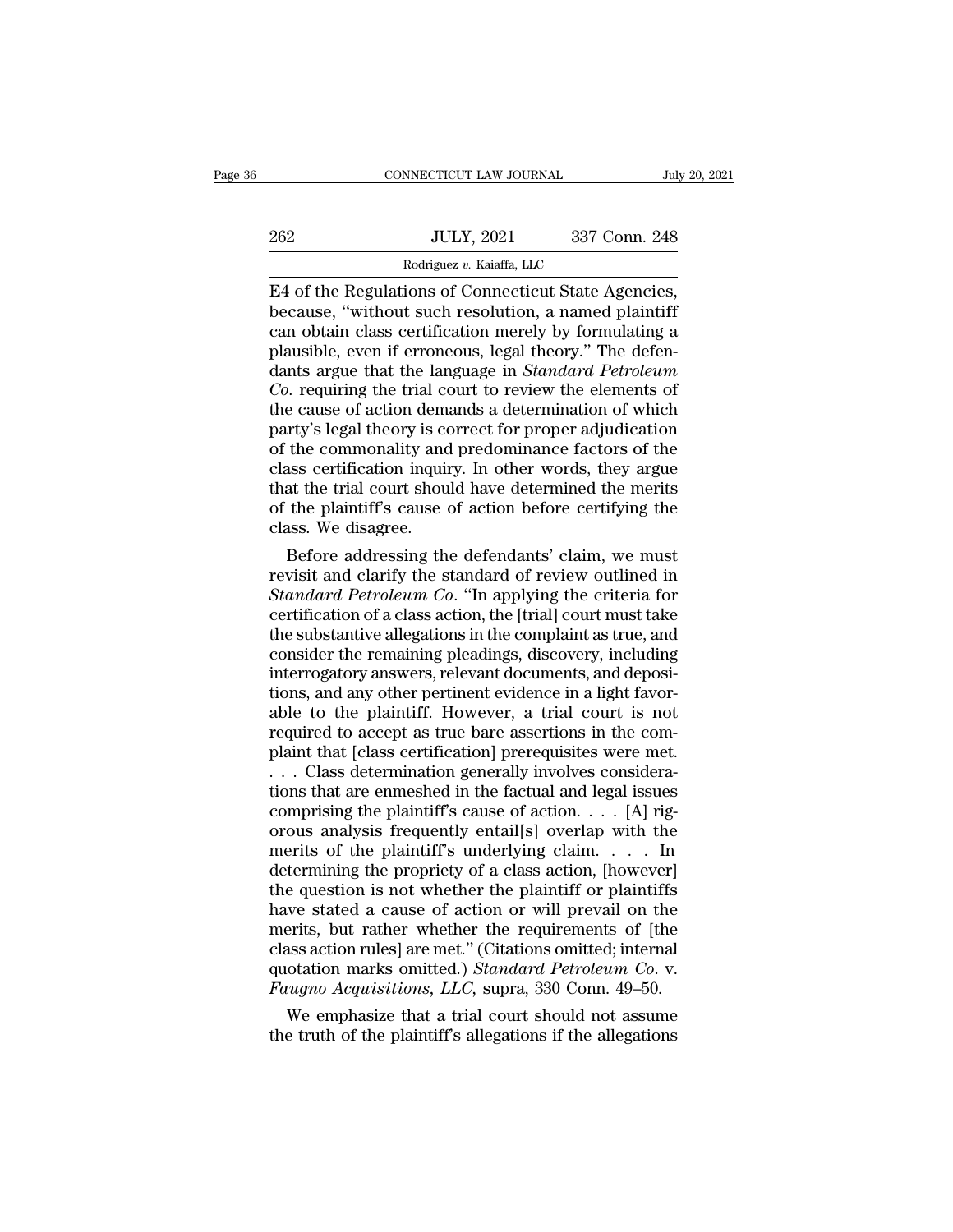NNECTICUT LAW JOURNAL<br>JULY, 2021<br>Rodriguez *v.* Kaiaffa, LLC<br>of class certification. See *Reli* bear on an issue of class certification. See *Bell* v. *PNC*<br>Bank, National Assn., 800 F.3d 360, 376–77 (7th Cir. 2015) ("The defeult rule is that a court may not resolve <sup>337</sup> Conn. 248 JULY, 2021 263<br>
<sup>Rodriguez v. Kaiaffa, LLC</sup><br>
bear on an issue of class certification. See *Bell v. PNC*<br> *Bank, National Assn.*, 800 F.3d 360, 376–77 (7th Cir.<br>
2015) ("[T]he default rule is that a court ma 337 Conn. 248 JULY, 2021 263<br>
Rodriguez v. Kaiaffa, LLC<br>
bear on an issue of class certification. See Bell v. PNC<br>
Bank, National Assn., 800 F.3d 360, 376–77 (7th Cir.<br>
2015) ("[T]he default rule is that a court may not r 337 Conn. 248 JULY, 2021 263<br>
Rodriguez v. Kaiaffa, LLC<br>
bear on an issue of class certification. See Bell v. PNC<br>
Bank, National Assn., 800 F.3d 360, 376–77 (7th Cir.<br>
2015) ("[T]he default rule is that a court may not r Rodriguez v. Kaiaffa, LLC<br>
bear on an issue of class certification. See *Bell v. PNC*<br> *Bank, National Assn.*, 800 F.3d 360, 376–77 (7th Cir.<br>
2015) ("[T]he default rule is that a court may not resolve<br>
merits questions at *coarguez v. Kaatra, LLC*<br> *class certification. See Bell v. PNC*<br> *Bank, National Assn.*, 800 F.3d 360, 376–77 (7th Cir.<br>
2015) ("[T]he default rule is that a court may not resolve<br>
merits questions at the class certifica bear on an issue of class certification. See *Bell v. PNC*<br>*Bank, National Assn.*, 800 F.3d 360, 376–77 (7th Cir.<br>2015) ("[T]he default rule is that a court may not resolve<br>merits questions at the class certification stage Bank, National Assn., 800 F.3d 360, 376–77 (7th Cir.<br>2015) ("[T]he default rule is that a court may not resolve<br>merits questions at the class certification stage....<br>This does not mean, however, that *on issues affecting*<br> 2015) ("[T]he default rule is that a court may not resolve<br>merits questions at the class certification stage....<br>This does not mean, however, that *on issues affecting<br>class certification*, a court must simply assume the<br> merits questions at the class certification stage.  $\dots$ <br>This does not mean, however, that *on issues affecting*<br>*class certification*, a court must simply assume the<br>truth of the matters as asserted by the plaintiff." (Ci This does not mean, however, that *on issues affecting*<br>class certification, a court must simply assume the<br>truth of the matters as asserted by the plaintiff." (Cita-<br>tions omitted; emphasis added.)). But inquiries into th class certification, a court must simply assume the<br>truth of the matters as asserted by the plaintiff." (Cita-<br>tions omitted; emphasis added.)). But inquiries into the<br>merits of a plaintiff's case should be performed only truth of the matters as asserted by the plaintiff." (Citations omitted; emphasis added.)). But inquiries into the merits of a plaintiff's case should be performed only to the extent necessary to ensure the plaintiff has me tions omitted; emphasis added.)). But inquiries into the<br>merits of a plaintiff's case should be performed only to<br>the extent necessary to ensure the plaintiff has met the<br>requirements of the class action rules. See *Macom* merits of a plaintiff's case should be performed only to<br>the extent necessary to ensure the plaintiff has met the<br>requirements of the class action rules. See *Macomber*<br>v. *Travelers Property & Casualty Corp.*, 277 Conn. 6 the extent necessary to ensure the plaintiff has met the requirements of the class action rules. See *Macomber* v. *Travelers Property & Casualty Corp.*, 277 Conn. 617, 641–42, 894 A.2d 240 (2006) (trial court abused its d requirements of the class action rules. See *Macomber* v. *Travelers Property & Casualty Corp.*, 277 Conn. 617, 641–42, 894 A.2d 240 (2006) (trial court abused its discretion when "[i]t improperly postponed a critical inq v. *Travelers Property & Casualty Corp.*, 277 Conn. 617, 641–42, 894 A.2d 240 (2006) (trial court abused its discretion when "[i]t improperly postponed a critical inquiry on the class certification issue, namely, choice o 641–42, 894 A.2d 240 (2006) (trial court abused its discretion when "[i]t improperly postponed a critical inquiry on the class certification issue, namely, choice of law, and as a result relieved the plaintiff of her burde cretion when "[i]t improperly postponed a critical<br>inquiry on the class certification issue, namely, choice<br>of law, and as a result relieved the plaintiff of her bur-<br>den to establish all of the requirements for certificainquiry on the class certification issue, namely, choice<br>of law, and as a result relieved the plaintiff of her bur-<br>den to establish all of the requirements for certifica-<br>tion"). The same analytical framework is used unde of law, and as a result relieved the plaintiff of her burden to establish all of the requirements for certification"). The same analytical framework is used under federal class action law.<sup>15</sup> See *Amgen, Inc.* v. *Connec* den to establish all of the requirements for certification"). The same analytical framework is used under federal class action law.<sup>15</sup> See *Amgen, Inc.* v. *Connecticut Retirement Plans & Trust Funds*, 568 U.S. 455, 466, tion"). The same analytical framework is used under<br>federal class action law.<sup>15</sup> See *Amgen*, Inc. v. Connecti-<br>cut Retirement Plans & Trust Funds, 568 U.S. 455, 466,<br>133 S. Ct. 1184, 185 L. Ed. 2d 308 (2013) ("[m]erits federal class action law.<sup>15</sup> See *Amgen, Inc.* v. *Connecticut Retirement Plans & Trust Funds*, 568 U.S. 455, 466, 133 S. Ct. 1184, 185 L. Ed. 2d 308 (2013) ("[m]erits questions may be considered to the extent—but only t *Cut Retirement Plans & Trust Funds*, 568 U.S. 455, 466, 133 S. Ct. 1184, 185 L. Ed. 2d 308 (2013) ("[m]erits questions may be considered to the extent—but only to the extent—that they are relevant to determining whether t tions may be considered to the extent—but only to the extent—that they are relevant to determining whether the . . . prerequisites for class certification [in rule 23 of the Federal Rules of Civil Procedure] are satisfied extent—that they are relevant to determining whether<br>the  $\ldots$  prerequisites for class certification [in rule 23<br>of the Federal Rules of Civil Procedure] are satisfied");<br>In re Initial Public Offerings Securities Litigati the ... prerequisites for class certification [in rule 23 of the Federal Rules of Civil Procedure] are satisfied");<br>
In re Initial Public Offerings Securities Litigation,<br>
471 F.3d 24, 41 (2d Cir. 2006) ("a district judge of the Federal Rules of Civil Procedure] are satisfied");<br>
In re Initial Public Offerings Securities Litigation,<br>
471 F.3d 24, 41 (2d Cir. 2006) ("a district judge may<br>
certify a class only after making determinations tha In re Initial Public Offerings Securities Litigation,<br>471 F.3d 24, 41 (2d Cir. 2006) ("a district judge may<br>certify a class only after making determinations that<br>each of the [r]ule 23 requirements has been met . . .<br>the o ach of the [r]ule 23 requirements has been met . . .<br>
ie obligation to make such determinations is not les-<br>
ened by overlap between a [r]ule 23 requirement and<br>
merits issue  $\ldots$  [and] in making such determina-<br>
<sup>15</sup> "B the obligation to make such determinations is not lessened by overlap between a [r]ule 23 requirement and a merits issue  $\ldots$  [and] in making such determina-<br> $\frac{15 \text{``Because our class certification requirements are similar to those embodied in rule 23 of the Federal Rules of Civil Procedure, and our juryispru-dence governing class actions is relatively undeveloped, we look to federal.}$ 

sened by overlap between a [r]ule 23 requirement and<br>a merits issue  $\ldots$  [and] in making such determina-<br><sup>15</sup> "Because our class certification requirements are similar to those<br>embodied in rule 23 of the Federal Rules of **a** merits issue  $\ldots$  [and] in making such determina-<br>
<sup>15</sup> "Because our class certification requirements are similar to those<br>
embodied in rule 23 of the Federal Rules of Civil Procedure, and our jurispru-<br>
dence govern a fiterits issue . . . [anti] iff intaking such determine-<br><sup>15</sup> "Because our class certification requirements are similar to those<br>embodied in rule 23 of the Federal Rules of Civil Procedure, and our jurispru-<br>dence govern  $\frac{15}{2}$  "Because our embodied in rule 2 dence governing c<br>case law for guida and 9-8." (Footnot<br>275 Conn. 322–23.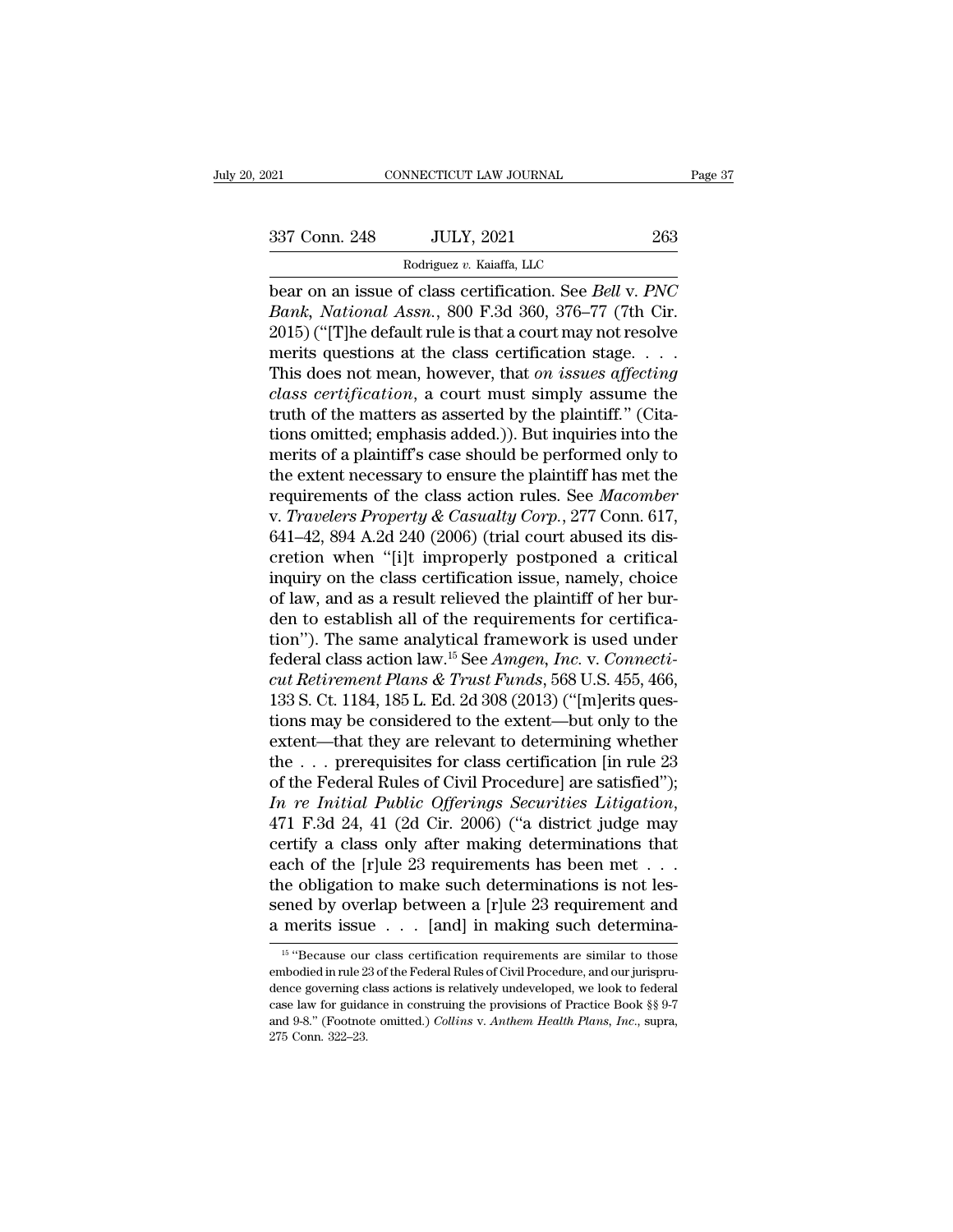|     | CONNECTICUT LAW JOURNAL                                                                                                                                                     | July 20, 2021 |
|-----|-----------------------------------------------------------------------------------------------------------------------------------------------------------------------------|---------------|
| 264 | <b>JULY, 2021</b>                                                                                                                                                           | 337 Conn. 248 |
|     | Rodriguez v. Kaiaffa, LLC                                                                                                                                                   |               |
|     | tions, a district judge should not assess any aspect of<br>the merits unrelated to a [r]ule 23 requirement").                                                               |               |
|     | The defendants correctly observe that the trial court<br>did not inquire into the merits of the plaintiff's core<br>logal thoory and assumed its viability in ruling on the |               |

264 JULY, 2021 337 Conn. 248<br>
Rodriguez v. Kaiaffa, LLC<br>
tions, a district judge should not assess any aspect of<br>
the merits unrelated to a [r]ule 23 requirement").<br>
The defendants correctly observe that the trial court<br> Rodriguez v. Kaiaffa, LLC<br>
ions, a district judge should not assess any aspect of<br>
the merits unrelated to a [r]ule 23 requirement").<br>
The defendants correctly observe that the trial court<br>
did not inquire into the merits tions, a district judge should not assess any aspect of<br>the merits unrelated to a [r]ule 23 requirement").<br>The defendants correctly observe that the trial court<br>did not inquire into the merits of the plaintiff's core<br>legal tions, a district judge should not assess any aspect of<br>the merits unrelated to a [r]ule 23 requirement").<br>The defendants correctly observe that the trial court<br>did not inquire into the merits of the plaintiff's core<br>legal the merits unrelated to a [r]ule 23 requirement ).<br>The defendants correctly observe that the trial court<br>did not inquire into the merits of the plaintiff's core<br>legal theory and assumed its viability in ruling on the<br>motio The defendants correctly observe that the trial court<br>did not inquire into the merits of the plaintiff's core<br>legal theory and assumed its viability in ruling on the<br>motion for class certification, specifically stating tha did not inquire into the merits of the plaintiff's core<br>legal theory and assumed its viability in ruling on the<br>motion for class certification, specifically stating that,<br>"if the plaintiff is correct about the categorizati legal theory and assumed its viability in ruling on the<br>motion for class certification, specifically stating that,<br>"if the plaintiff is correct about the categorization of<br>side work as nonservice duties, she would be entit motion for class certification, specifically stating that,<br>"if the plaintiff is correct about the categorization of<br>side work as nonservice duties, she would be entitled<br>to the full minimum wage, without any tip credit, fo "if the plaintiff is correct about the categorization of<br>side work as nonservice duties, she would be entitled<br>to the full minimum wage, without any tip credit, for<br>all of her work," and declining to define the terms ser-<br> side work as nonservice duties, she would be entitled<br>to the full minimum wage, without any tip credit, for<br>all of her work," and declining to define the terms ser-<br>vice or nonservice because "it is not necessary or approto the full minimum wage, without any tip credit, for<br>all of her work," and declining to define the terms ser-<br>vice or nonservice because "it is not necessary or appro-<br>priate to resolve these claims at the class action ce all of her work," and declining to define the terms service or nonservice because "it is not necessary or appropriate to resolve these claims at the class action certification stage." As a result, we must determine whethe Ce or nonservice because It is not necessary or appro-<br>iate to resolve these claims at the class action cer-<br>ication stage." As a result, we must determine whether<br>inquiry into the merits of the plaintiff's legal theory<br>as priate to resolve these claims at the class action certification stage." As a result, we must determine whether<br>an inquiry into the merits of the plaintiff's legal theory<br>was necessary in order to determine whether the pla

the cause of the plaintiff's legal theory<br>an inquiry into the merits of the plaintiff's legal theory<br>was necessary in order to determine whether the plain-<br>tiff established commonality and predominance.<br>In order to establi an mqury into the merits of the plaintiff s legal theory<br>was necessary in order to determine whether the plain-<br>tiff established commonality and predominance.<br>In order to establish commonality, the plaintiff must<br>demonstr was necessary in order to determine whether the plain-<br>tiff established commonality and predominance.<br>In order to establish commonality, the plaintiff must<br>demonstrate that "there are questions of law or fact<br>common to th IIII established commonality and predominance.<br>In order to establish commonality, the plaintiff must<br>demonstrate that "there are questions of law or fact<br>common to the class," which "is easily satisfied because<br>there need In order to establish commonality, the plaintiff must<br>demonstrate that "there are questions of law or fact<br>common to the class," which "is easily satisfied because<br>there need only be one question common to the class<br>... th demonstrate that "there are questions of law or fact<br>common to the class," which "is easily satisfied because<br>there need only be one question common to the class<br>... the resolution of which will advance the litigation."<br>(I common to the class," which "is easily satisfied because<br>there need only be one question common to the class<br>... the resolution of which will advance the litigation."<br>(Internal quotation marks omitted.) *Standard Petro-<br>l* there need only be one question common to the class<br>
... the resolution of which will advance the litigation."<br>
(Internal quotation marks omitted.) *Standard Petro-*<br> *leum Co.* v. *Faugno Acquisition*, *LLC*, supra, 330 C ... the resolution of which will advance the litigation."<br>(Internal quotation marks omitted.) *Standard Petro-*<br>*leum Co.* v. *Faugno Acquisition*, *LLC*, supra, 330 Conn.<br>54. The common question asserted by the plaintiff (Internal quotation marks omitted.) *Standard Petro-*<br>*leum Co.* v. *Faugno Acquisition*, *LLC*, supra, 330 Conn.<br>54. The common question asserted by the plaintiff in<br>the present case is whether the defendants improperly<br>t leum Co. v. Faugno Acquisition, LLC, supra, 330 Conn.<br>54. The common question asserted by the plaintiff in<br>the present case is whether the defendants improperly<br>took a tip credit for time that servers were performing<br>nonse 54. The common question asserted by the plaintiff in<br>the present case is whether the defendants improperly<br>took a tip credit for time that servers were performing<br>nonservice duties while being paid the minimum wage.<br>The pl the present case<br>took a tip credit<br>nonservice duties<br>The plaintiff asse<br>tasks assigned to<br>duties because th<br>and booths.<br>Commonality ok a up credit for time that servers were performing<br>inservice duties while being paid the minimum wage.<br>le plaintiff asserts that the approximately thirty-five<br>sks assigned to servers as side work are nonservice<br>tities be monservice duties while being paid the minimum wage.<br>The plaintiff asserts that the approximately thirty-five<br>tasks assigned to servers as side work are nonservice<br>duties because they are performed away from the tables<br>an

The plaintiff asserts that the approximately thirty-five<br>tasks assigned to servers as side work are nonservice<br>duties because they are performed away from the tables<br>and booths.<br>Commonality is unaffected by a determinatio tasks assigned to servers as side work are nonservice<br>duties because they are performed away from the tables<br>and booths.<br>Commonality is unaffected by a determination of<br>which particular tasks are nonservice in nature becau and booths.<br>
Commonality is unaffected by a determination of<br>
which particular tasks are nonservice in nature because<br>
the defendants' liability may still be determined on a<br>
class-wide basis. See *Wal-Mart Stores*, *Inc.*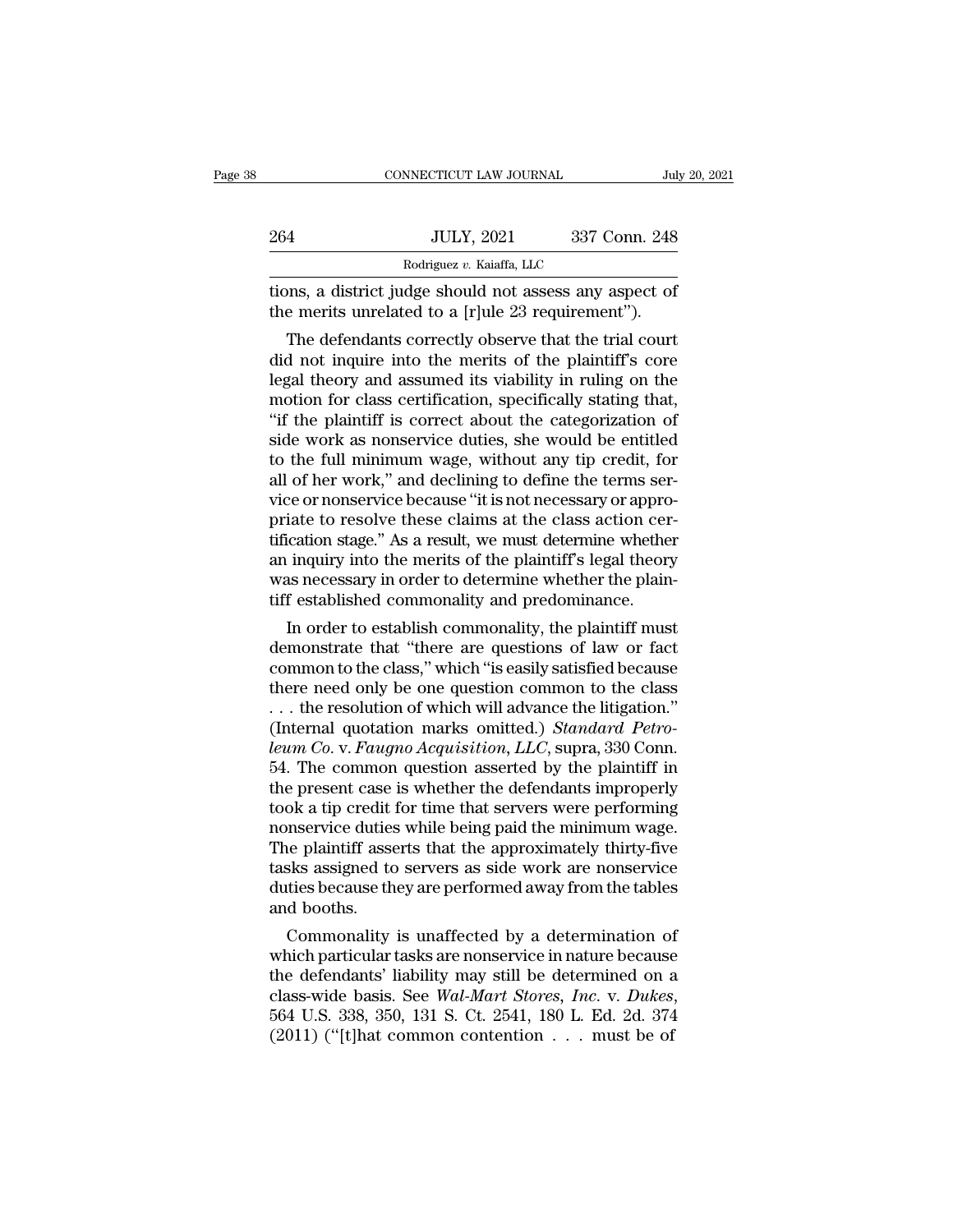NNECTICUT LAW JOURNAL<br>JULY, 2021<br>Rodriguez *v.* Kaiaffa, LLC<br>t it is canable of [class-wide] such a nature that it is capable of [class-wide] resolution—which means that determination of its truth or folgity will resolve an issue that is capable of the validity 337 Conn. 248 JULY, 2021 265<br>
Rodriguez v. Kaiaffa, LLC<br>
Such a nature that it is capable of [class-wide] resolu-<br>
tion—which means that determination of its truth or<br>
falsity will resolve an issue that is central to the v  $\frac{337 \text{ Conn. } 248 \qquad \text{JULY, } 2021 \qquad \qquad 265}$ <br>
Rodriguez v. Kaiaffa, LLC<br>
such a nature that it is capable of [class-wide] resolu-<br>
tion—which means that determination of its truth or<br>
falsity will resolve an issue that i 337 Conn. 248 JULY, 2021 265<br>
Rodriguez v. Kaiaffa, LLC<br>
such a nature that it is capable of [class-wide] resolu-<br>
tion—which means that determination of its truth or<br>
falsity will resolve an issue that is central to the Rodriguez v. Kaiaffa, LLC<br>
such a nature that it is capable of [class-wide] resolu-<br>
tion—which means that determination of its truth or<br>
falsity will resolve an issue that is central to the validity<br>
of each one of the c  $\frac{1}{100}$   $\frac{1}{100}$   $\frac{1}{100}$   $\frac{1}{100}$   $\frac{1}{100}$   $\frac{1}{100}$   $\frac{1}{100}$   $\frac{1}{100}$   $\frac{1}{100}$   $\frac{1}{100}$   $\frac{1}{100}$   $\frac{1}{100}$   $\frac{1}{100}$   $\frac{1}{100}$   $\frac{1}{100}$   $\frac{1}{100}$   $\frac{1}{100}$   $\frac{1}{100}$   $\frac{1$ such a nature that it is capable of [class-wide] resolution—which means that determination of its truth or falsity will resolve an issue that is central to the validity of each one of the claims in one stroke"). For exampl tion—which means that determination of its truth or<br>falsity will resolve an issue that is central to the validity<br>of each one of the claims in one stroke"). For example,<br>if even one of the thirty-five tasks identified as falsity will resolve an issue that is central to the validity<br>of each one of the claims in one stroke"). For example,<br>if even one of the thirty-five tasks identified as side work<br>qualified as a nonservice task under the tr if even one of the thirty-five tasks identified as side work<br>qualified as a nonservice task under the trial court's<br>definition, the defendants' liability as to that task is still<br>a common question as to all servers who per qualified as a nonservice task under the trial court's<br>definition, the defendants' liability as to that task is still<br>a common question as to all servers who performed<br>side work. See *Collins* v. Anthem Health Plans, Inc., definition, the defendants' liability as to that task is still<br>a common question as to all servers who performed<br>side work. See *Collins* v. Anthem Health Plans, Inc.,<br>supra, 275 Conn. 324 ("[t]he commonality test is met<br>w a common question as to all servers who performed<br>side work. See *Collins* v. *Anthem Health Plans*, *Inc.*,<br>supra, 275 Conn. 324 ("[t]he commonality test is met<br>when there is at least one issue [the] resolution [of<br>which] side work. See *Collins* v. *Anthem Health Plans, Inc.*, supra, 275 Conn. 324 ("[t]he commonality test is met when there is at least one issue [the] resolution [of which] will affect all or a significant number of the puta supra, 275 Conn. 324 ("[t]he commonality test is met<br>when there is at least one issue [the] resolution [of<br>which] will affect all or a significant number of the<br>putative class members" (internal quotation marks<br>omitted)). when there is at least one issue [the] resolution [of which] will affect all or a significant number of the putative class members" (internal quotation marks omitted)). Although the number of qualifying tasks could affect which] will affect al<br>putative class mem<br>omitted)). Although<br>could affect the ultim<br>tial liability, determi<br>"service" task would<br>of the question.<br>A more searching r matter class members (internal quotation matter<br>intted)). Although the number of qualifying tasks<br>wild affect the ultimate *scope* of the defendants' poten-<br>il liability, determination of the legal meaning of a<br>ervice" tas could affect the ultimate *scope* of the defendants' potential liability, determination of the legal meaning of a<br>
"service" task would not remove the common nature<br>
of the question.<br>
A more searching merits inquiry may be

could affect the ultimate *scope* of the defendants' potential liability, determination of the legal meaning of a "service" task would not remove the common nature of the question.<br>A more searching merits inquiry may be ne damination of the regal including of a<br>
"service" task would not remove the common nature<br>
of the question.<br>
A more searching merits inquiry may be necessary in<br>
considering whether common questions *predominate*<br>
over ind of the question.<br>
A more searching merits inquiry may be necessary in<br>
considering whether common questions *predominate*<br>
over individual questions, of course, because the pre-<br>
dominance element of the class certificatio A more searching merits inquiry may be necessary in<br>considering whether common questions *predominate*<br>over individual questions, of course, because the pre-<br>dominance element of the class certification analysis<br>relates t A more searching merits inquiry may be necessary in considering whether common questions *predominate* over individual questions, of course, because the predominance element of the class certification analysis relates to t considering whether common questions *predominate*<br>over individual questions, of course, because the pre-<br>dominance element of the class certification analysis<br>relates to the nature of the actual proof necessary to<br>establi over individual questions, of course, because the pre-<br>dominance element of the class certification analysis<br>relates to the nature of the actual proof necessary to<br>establish the claims. Under the predominance test set<br>fort dominance element of the class certification analysis<br>relates to the nature of the actual proof necessary to<br>establish the claims. Under the predominance test set<br>forth in *Standard Petroleum Co.*, a court should "[first]<br> relates to the nature of the actual proof necessary to<br>establish the claims. Under the predominance test set<br>forth in *Standard Petroleum Co.*, a court should "[first]<br>review the elements of the causes of action that the<br>p establish the claims. Under the predominance test set<br>forth in *Standard Petroleum Co.*, a court should "[first]<br>review the elements of the causes of action that the<br>plaintiffs seek to assert on behalf of the putative clas forth in *Standard Petroleum Co.*, a court should "[first]<br>review the elements of the causes of action that the<br>plaintiffs seek to assert on behalf of the putative class.<br> $\dots$  Second, the court should determine whether ge review the elements of the causes of action that the plaintiffs seek to assert on behalf of the putative class.<br>
. . . Second, the court should determine whether generalized evidence could be offered to prove those elemen plaintiffs seek to assert on behalf of the putative class.<br>
. . . Second, the court should determine whether generalized evidence could be offered to prove those elements on a class-wide basis or whether individualized<br>
pr ... Second, the court should determine whether generalized evidence could be offered to prove those elements on a class-wide basis or whether individualized proof will be needed to establish each class member's entitlemen eralized evidence could be offered to prove those elements on a class-wide basis or whether individualized<br>proof will be needed to establish each class member's<br>entitlement to monetary or injunctive relief. . . .<br>Third, t ments on a class-wide basis or whether individualized<br>proof will be needed to establish each class member's<br>entitlement to monetary or injunctive relief.....<br>Third, the court should weigh the common issues that<br>are subject proof will be needed to establish each class member's<br>entitlement to monetary or injunctive relief. . . . .<br>Third, the court should weigh the common issues that<br>are subject to generalized proof against the issues<br>requirin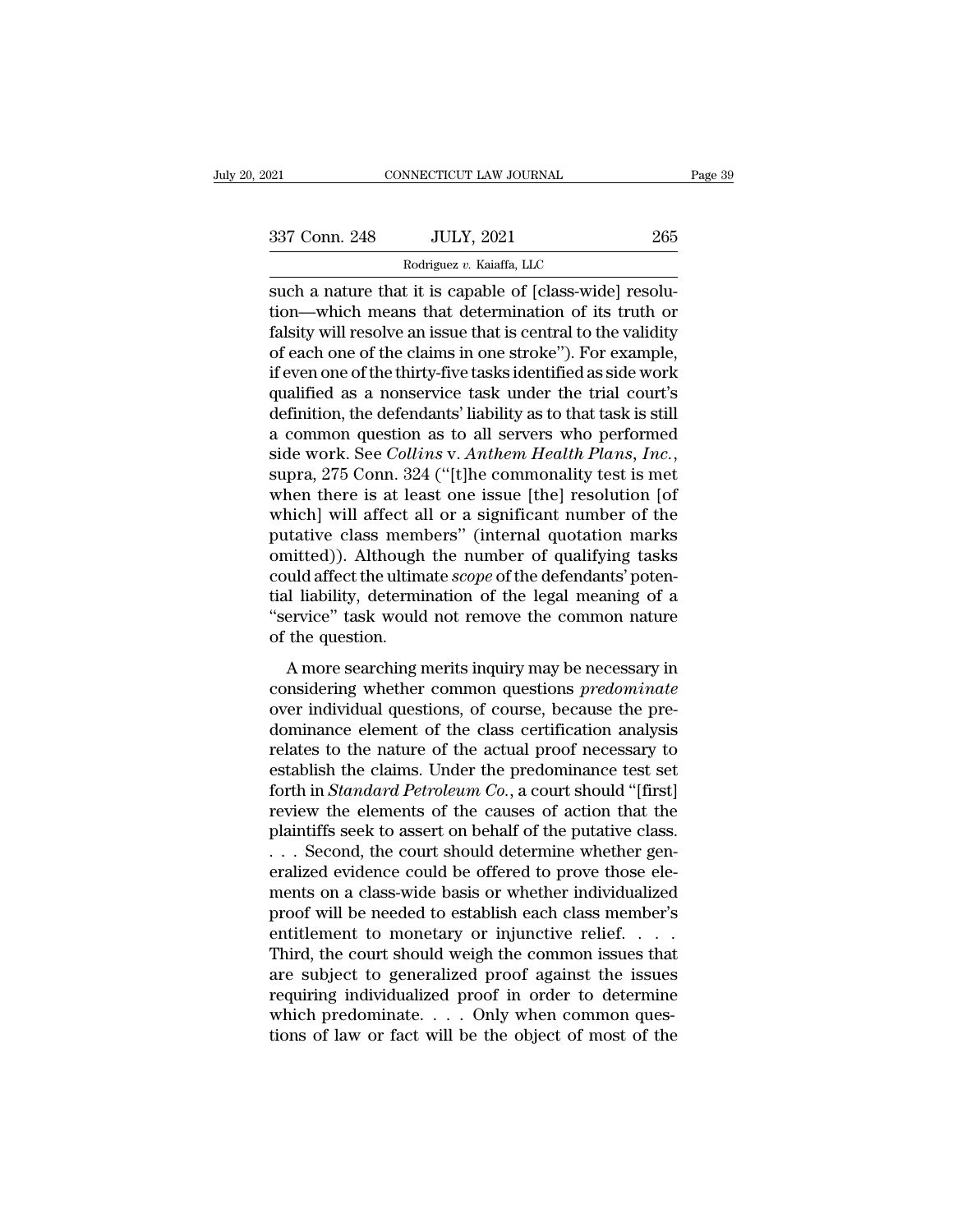|     | CONNECTICUT LAW JOURNAL                                  | July 20, 2021 |
|-----|----------------------------------------------------------|---------------|
| 266 | <b>JULY, 2021</b>                                        | 337 Conn. 248 |
|     | Rodriguez v. Kaiaffa, LLC                                |               |
|     | efforts of the litigants and the court will the predomi- |               |

efforts of the litigants and the court will the predomi-266 JULY, 2021 337 Conn. 248<br>
Rodriguez v. Kaiaffa, LLC<br>
efforts of the litigants and the court will the predomi-<br>
nance test be satisfied.'' (Internal quotation marks omit-<br>
ted.) *Standard Petroleum Co.* v. *Faugno Acqui* 1966 JULY, 2021 337 Conn. 248<br>
Rodriguez v. Kaiaffa, LLC<br>
efforts of the litigants and the court will the predominance test be satisfied." (Internal quotation marks omit-<br>
ted.) *Standard Petroleum Co.* v. *Faugno Acquisit LLCC*, supra, 330 Conn. 61.<br>The defects of the litigants and the mance test be satisfied." (Internated.) *Standard Petroleum Co.*<br>TLC, supra, 330 Conn. 61.<br>The defendants argue that, by Rodriguez v. Kaiaffa, LLC<br>
forts of the litigants and the court will the predomi-<br>
nce test be satisfied." (Internal quotation marks omit-<br>
d.) Standard Petroleum Co. v. Faugno Acquisition,<br>
LC, supra, 330 Conn. 61.<br>
The efforts of the litigants and the court will the predominance test be satisfied." (Internal quotation marks omitted.) Standard Petroleum Co. v. Faugno Acquisition, LLC, supra, 330 Conn. 61.<br>The defendants argue that, by fai

enots of the higants and the court will the predofficial-<br>nance test be satisfied." (Internal quotation marks omit-<br>ted.) *Standard Petroleum Co.* v. *Faugno Acquisition*,<br>LLC, supra, 330 Conn. 61.<br>The defendants argue tha rance test be satisfied. (Internal quotation marks onticled.) Standard Petroleum Co. v. Faugno Acquisition,<br>LLC, supra, 330 Conn. 61.<br>The defendants argue that, by failing to interpret the<br>pertinent regulations, the trial ted.) Sumatra Ferroteum Co. v. Faugno Acquistiton,<br>LLC, supra, 330 Conn. 61.<br>The defendants argue that, by failing to interpret the<br>pertinent regulations, the trial court abdicated its<br>responsibility to determine what the EEC, supra, 550 Conn. 61.<br>The defendants argue that, by failing to interpret the<br>pertinent regulations, the trial court abdicated its<br>responsibility to determine what the plaintiff would<br>need to prove in order for the clas The defendants argue that, by failing to interpret the<br>pertinent regulations, the trial court abdicated its<br>responsibility to determine what the plaintiff would<br>need to prove in order for the class to prevail at trial. In<br> pertinent regulations, the trial court abdicated its<br>responsibility to determine what the plaintiff would<br>need to prove in order for the class to prevail at trial. In<br>their analysis of predominance, the defendants raise<br>se responsibility to determine what the plaintiff would<br>need to prove in order for the class to prevail at trial. In<br>their analysis of predominance, the defendants raise<br>several possible individualized issues, such as how eac need to prove in order for the class to prevail at trial. In<br>their analysis of predominance, the defendants raise<br>several possible individualized issues, such as how each<br>server performed a task, how long a server spent on their analysis of predominance, the defendants raise<br>several possible individualized issues, such as how each<br>server performed a task, how long a server spent on<br>side work during a particular shift, and what tasks were<br>per several possible individualized issues, such as how each<br>server performed a task, how long a server spent on<br>side work during a particular shift, and what tasks were<br>performed during particular shifts. The defendants have<br> server performed a task, how long a server spent on<br>side work during a particular shift, and what tasks were<br>performed during particular shifts. The defendants have<br>not, however, explained how a determination of the<br>meanin side work during a particular shift, and what tasks were<br>performed during particular shifts. The defendants have<br>not, however, explained how a determination of the<br>meanings of service or nonservice would change the<br>plainti performed during particular shifts. The defendants have<br>not, however, explained how a determination of the<br>meanings of service or nonservice would change the<br>plaintiff's proof with respect to the claims of the class.<br>Put d not, however, explained how a determination of the<br>meanings of service or nonservice would change the<br>plaintiff's proof with respect to the claims of the class.<br>Put differently, if the trial court interpreted the regula-<br>t meanings of service or nonservice would change the plaintiff's proof with respect to the claims of the class.<br>Put differently, if the trial court interpreted the regulations and determined that the defendants are correct<br>a plaintiff's proof with respect to the claims of the class.<br>Put differently, if the trial court interpreted the regula-<br>tions and determined that the defendants are correct<br>and that either the regulation is not referring to Put differently, if the trial court interpreted the regulations and determined that the defendants are correct<br>and that either the regulation is not referring to a<br>server's occupational duties, or that all of the side work tions and determined that the defendants are correct<br>and that either the regulation is not referring to a<br>server's occupational duties, or that all of the side work<br>is incidental to service as a matter of law, this interpr and that either the regulation is not referring to a<br>server's occupational duties, or that all of the side work<br>is incidental to service as a matter of law, this interpreta-<br>tion would not eliminate the issues that are sub server's occupational duties, or that all of the side work<br>is incidental to service as a matter of law, this interpreta-<br>tion would not eliminate the issues that are subject to<br>generalized proof. Instead, that interpretati is incidental to service as a matter of law, this interpretation would not eliminate the issues that are subject to generalized proof. Instead, that interpretation would bear on the ultimate outcome on the merits of the pa tion would not eliminate the issues that are subject to<br>generalized proof. Instead, that interpretation would<br>bear on the ultimate outcome on the merits of the par-<br>ties' pending motions for summary judgment. See foot-<br>not generalized proof. Instead, that interpretation would<br>bear on the ultimate outcome on the merits of the par-<br>ties' pending motions for summary judgment. See foot-<br>note 8 of this opinion. "[A] court can never be *assured*<br>t bear on the ultimate outcome on the merits of the parties' pending motions for summary judgment. See foot-<br>note 8 of this opinion. "[A] court can never be *assured*<br>that a plaintiff will prevail on a given legal theory pr ties' pending motions for summary judgment. See foot-<br>note 8 of this opinion. "[A] court can never be *assured*<br>that a plaintiff will prevail on a given legal theory prior<br>to a dispositive ruling on the merits, and a full note 8 of this opinion. "[A] court can never be *assured*<br>that a plaintiff will prevail on a given legal theory prior<br>to a dispositive ruling on the merits, and a full inquiry<br>into the merits of a putative [class'] legal c *Forestry, Forestry, Forestry, Forestry, Forestry, Forestry, Forestry, Forestry, Forestry, Rubber, Mfg. Energy, Allied Industrial & Ser-*<br>*Forestry, Rubber, Mfg. Energy, Allied States Supreme Court has*<br>*Forestry, Rubber,* to a dispositive ruling on the merits, and a full inquiry<br>into the merits of a putative [class'] legal claims is pre-<br>cisely what . . . the [United States Supreme Court has]<br>cautioned is not appropriate for a [r]ule 23 cer into the merits of a putative [class'] legal claims is precisely what . . . the [United States Supreme Court has] cautioned is not appropriate for a [r]ule 23 certification inquiry." (Emphasis in original.) *United Steel*, Example In a Figure 1 and the United States Supreme Court has<br>
utioned is not appropriate for a [r]ule 23 certification<br>
quiry." (Emphasis in original.) United Steel, Paper &<br> *Hower More More International Union, AFL-CIO,* cautioned is not appropriate for a [Figure 25 certification]<br>inquiry." (Emphasis in original.) United Steel, Paper &<br>Forestry, Rubber, Mfg. Energy, Allied Industrial & Ser-<br>vice Workers International Union, AFL-CIO, CLC v.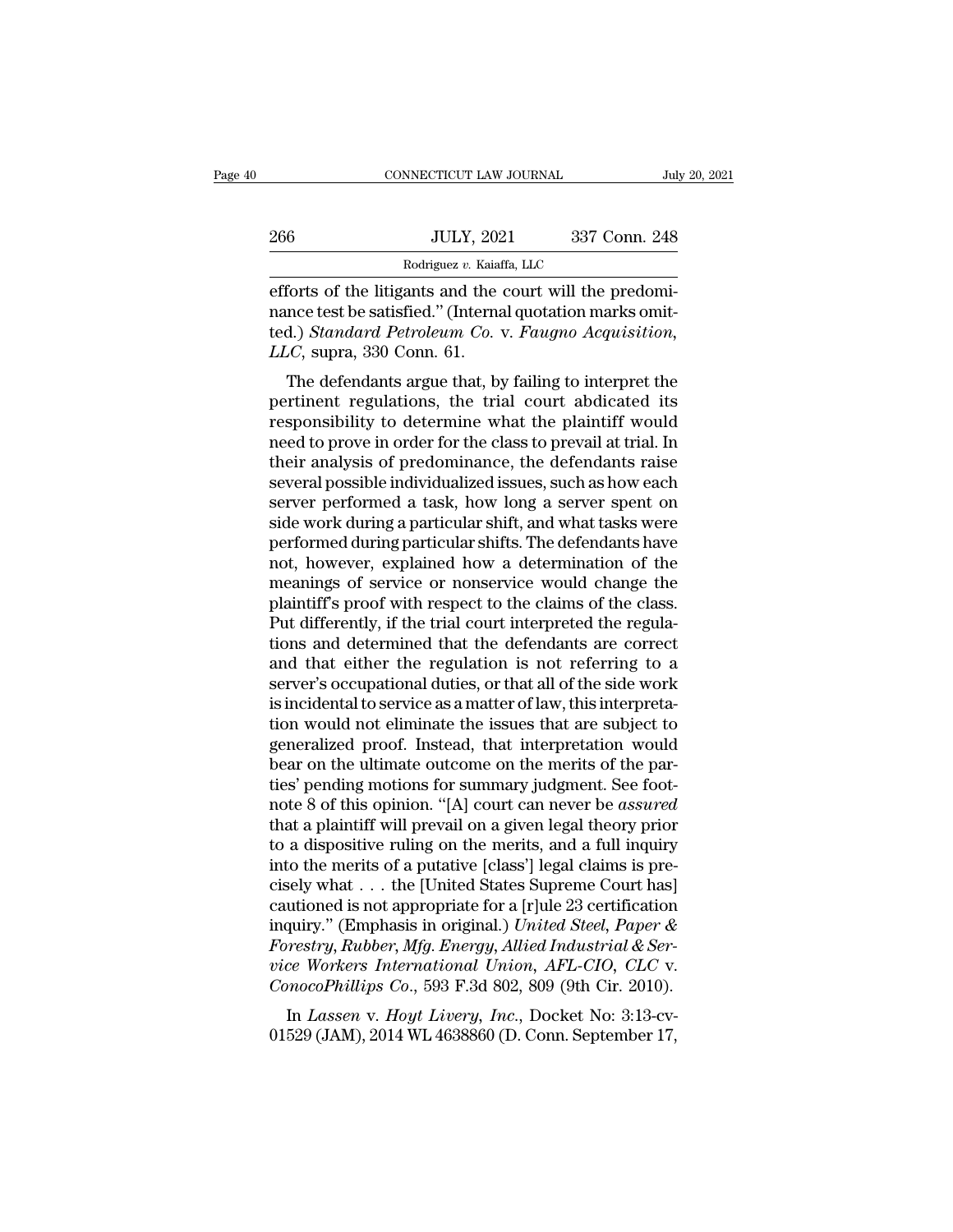$\begin{tabular}{l l l l} \hline & & & & & \mbox{\texttt{COMNECTICUT LAW JOURNAL}} & \multicolumn{2}{c|}{Page 41} \\ \hline & & & & \mbox{\texttt{Page 41}}\\ \hline & & & \mbox{\texttt{337 Conn. 248}} & & \mbox{\texttt{JULY, 2021}} & & \mbox{\texttt{267}}\\ & & & \mbox{\texttt{Rodriguez $v$}. Kaiaffa, LLC} \end{tabular}$ 

NNECTICUT LAW JOURNAL<br>JULY, 2021<br>Rodriguez *v.* Kaiaffa, LLC<br>States District Court for the CONNECTICUT LAW JOURNAL Page 4<br>
2014), the United States District Court for the District<br>
2014), the United States District Court for the District<br>
2014), the United States District Court for the District<br>
of Connecticut p 337 Conn. 248 JULY, 2021 267<br>
Rodriguez v. Kaiaffa, LLC<br>
2014), the United States District Court for the District<br>
of Connecticut provided a persuasive explanation for<br>
not deciding a similar issue on class certification. 337 Conn. 248 JULY, 2021 267<br>
Rodriguez v. Kaiaffa, LLC<br>
2014), the United States District Court for the District<br>
of Connecticut provided a persuasive explanation for<br>
not deciding a similar issue on class certification. <sup>267</sup><br>
<sup>Rodriguez v. Kaiaffa, LLC</sup><br>
<sup>2014</sup>), the United States District Court for the District<br>
of Connecticut provided a persuasive explanation for<br>
not deciding a similar issue on class certification. In<br> *Lassen*, the p Rodriguez v. Kaiaffa, LLC<br>
2014), the United States District Court for the District<br>
of Connecticut provided a persuasive explanation for<br>
not deciding a similar issue on class certification. In<br> *Lassen*, the plaintiff a Rodriguez v. Kaiatta, LLC<br>
2014), the United States District Court for the District<br>
of Connecticut provided a persuasive explanation for<br>
not deciding a similar issue on class certification. In<br> *Lassen*, the plaintiff a 2014), the United States District Court for the District<br>of Connecticut provided a persuasive explanation for<br>not deciding a similar issue on class certification. In<br>*Lassen*, the plaintiff alleged that the defendants had<br> of Connecticut provided a persuasive explanation for<br>not deciding a similar issue on class certification. In<br>*Lassen*, the plaintiff alleged that the defendants had<br>violated both the Fair Labor Standards Act, 29 U.S.C.<br>§ 2 not deciding a similar issue on class certification. In<br>*Lassen*, the plaintiff alleged that the defendants had<br>violated both the Fair Labor Standards Act, 29 U.S.C.<br>§ 201 et seq. (FLSA), and Connecticut's minimum wage<br>law Lassen, the plaintiff alleged that the defendants had<br>violated both the Fair Labor Standards Act, 29 U.S.C.<br>§ 201 et seq. (FLSA), and Connecticut's minimum wage<br>laws, and the court certified both an FLSA conditional<br>colle violated both the Fair Labor Standards Act, 29 U.S.C.<br>§ 201 et seq. (FLSA), and Connecticut's minimum wage<br>laws, and the court certified both an FLSA conditional<br>collective action and a rule 23 class of limousine driv-<br>er § 201 et seq. (FLSA), and Connecticut's minimum wage<br>laws, and the court certified both an FLSA conditional<br>collective action and a rule 23 class of limousine driv-<br>ers.<sup>16</sup> Id., \*1. The limousine drivers alleged that the laws, and the court certified both an FLSA conditional<br>collective action and a rule 23 class of limousine driv-<br>ers.<sup>16</sup> Id., \*1. The limousine drivers alleged that they had<br>not been paid properly when they performed certa collective action and a rule 23 class of limousine drivers.<sup>16</sup> Id., \*1. The limousine drivers alleged that they had<br>not been paid properly when they performed certain<br>compensable functions, such as waiting at the airport ers.<sup>16</sup> Id., \*1. The limousine drivers alleged that they had<br>not been paid properly when they performed certain<br>compensable functions, such as waiting at the airport<br>for passengers. Id., \*1–2. When certifying the FLSA<br>ac not been paid properly when they performed certain<br>compensable functions, such as waiting at the airport<br>for passengers. Id., \*1–2. When certifying the FLSA<br>action, the court declined to decide "which activities<br>are proper compensable functions, such as waiting at the airport<br>for passengers. Id., \*1–2. When certifying the FLSA<br>action, the court declined to decide "which activities<br>are properly categorized as compensable 'work time'"<br>because for passengers. Id., \*1–2. When certifying the FLSA action, the court declined to decide "which activities are properly categorized as compensable 'work time' "because "these arguments are not relevant to the conditional action, the court declined to decide "which activities<br>are properly categorized as compensable 'work time'"<br>because "these arguments are not relevant to the condi-<br>tional collective action certification inquiry." Id., \*5. are properly categorized as compensable 'work time' "<br>because "these arguments are not relevant to the condi-<br>tional collective action certification inquiry." Id., \*5. With<br>respect to the rule 23 class, the court disagreed because "these arguments are not relevant to the conditional collective action certification inquiry." Id., \*5. With respect to the rule 23 class, the court disagreed with the defendants that "individual inquiries will be tional collective action certification inquiry." Id., \*5. With<br>respect to the rule 23 class, the court disagreed with<br>the defendants that "individual inquiries will be neces-<br>sary to determine which activities . . . const respect to the rule 23 class, the court disagreed with<br>the defendants that "individual inquiries will be neces-<br>sary to determine which activities  $\dots$  constitute com-<br>pensable work time  $\dots$ ." Id., \*12. The court stated<br> the defendants that "individual inquiries will be necessary to determine which activities . . . constitute compensable work time  $\ldots$  . . . ." Id., \*12. The court stated that these issues would be "best resolved on a [cl Id. Fisable work time  $\ldots$  and,  $\lceil 12 \rceil$ . The court stated at these issues would be "best resolved on a [class-<br>de] basis" and, therefore, did not decide at the class<br>rtification stage whether the various activities shoul Federal district courts presented to a server's tipped<br>during the question stage whether the various activities should<br>have been compensated under Connecticut wage laws.<br>Id.<br>Looking beyond Connecticut, we observe that othe

whet pass and, therefore, and not decide at the class<br>certification stage whether the various activities should<br>have been compensated under Connecticut wage laws.<br>Id.<br>Looking beyond Connecticut, we observe that other<br>fede duties of the properties of the properties of the properties of the Looking beyond Connecticut, we observe that other<br>decide the federal district courts presented with the question of<br>whether certain tasks are related to a Id.<br>
Looking beyond Connecticut, we observe that other<br>
federal district courts presented with the question of<br>
whether certain tasks are related to a server's tipped<br>
duties often do *not* decide the question at an early Looking beyond Connecticut, we observe that other<br>federal district courts presented with the question of<br>whether certain tasks are related to a server's tipped<br>duties often do *not* decide the question at an early stage<br>in Looking beyond Connecticut, we observe that other<br>federal district courts presented with the question of<br>whether certain tasks are related to a server's tipped<br>duties often do *not* decide the question at an early stage<br>i uties often do *not* decide the question at an early stage<br>
1. the litigation. See *Black* v. *P.F. Chang's China Bistro*,<br>
1. May 15, 2017) ("[w]hether . . . . these tasks are<br>
<sup>16</sup> Under federal law, collective actions in the litigation. See *Black* v. *P.F. Chang's China Bistro*,<br>*Inc.*, Docket. No. 16-cv-3958, 2017 WL 2080408, \*8 (N.D.<br>Ill. May 15, 2017) ("[w]hether . . . these tasks are<br><sup>16</sup> Under federal law, collective actions seek

Inc., Docket. No. 16-cv-3958, 2017 WL 2080408, \*8 (N.D.<br>Ill. May 15, 2017) ("[w]hether . . . these tasks are<br><sup>16</sup> Under federal law, collective actions seeking recovery for an employer's<br>improper use of the tip credit are III. May 15, 2017) ("[w]hether . . . . these tasks are<br>
<sup>16</sup> Under federal law, collective actions seeking recovery for an employer's<br>
improper use of the tip credit are frequently brought in federal court pursuant<br>
to the  $\frac{16}{16}$  Under federal law, collective actions seeking recovery for an employer's improper use of the tip credit are frequently brought in federal court pursuant to the FLSA. See, e.g., *Schaefer v. Walker Bros. Enterp* <sup>16</sup> Under fed<br>improper use c<br>to the FLSA. S<br>551, 553 (7th C<br>876 (8th Cir. 2<br>2d 977 (2012).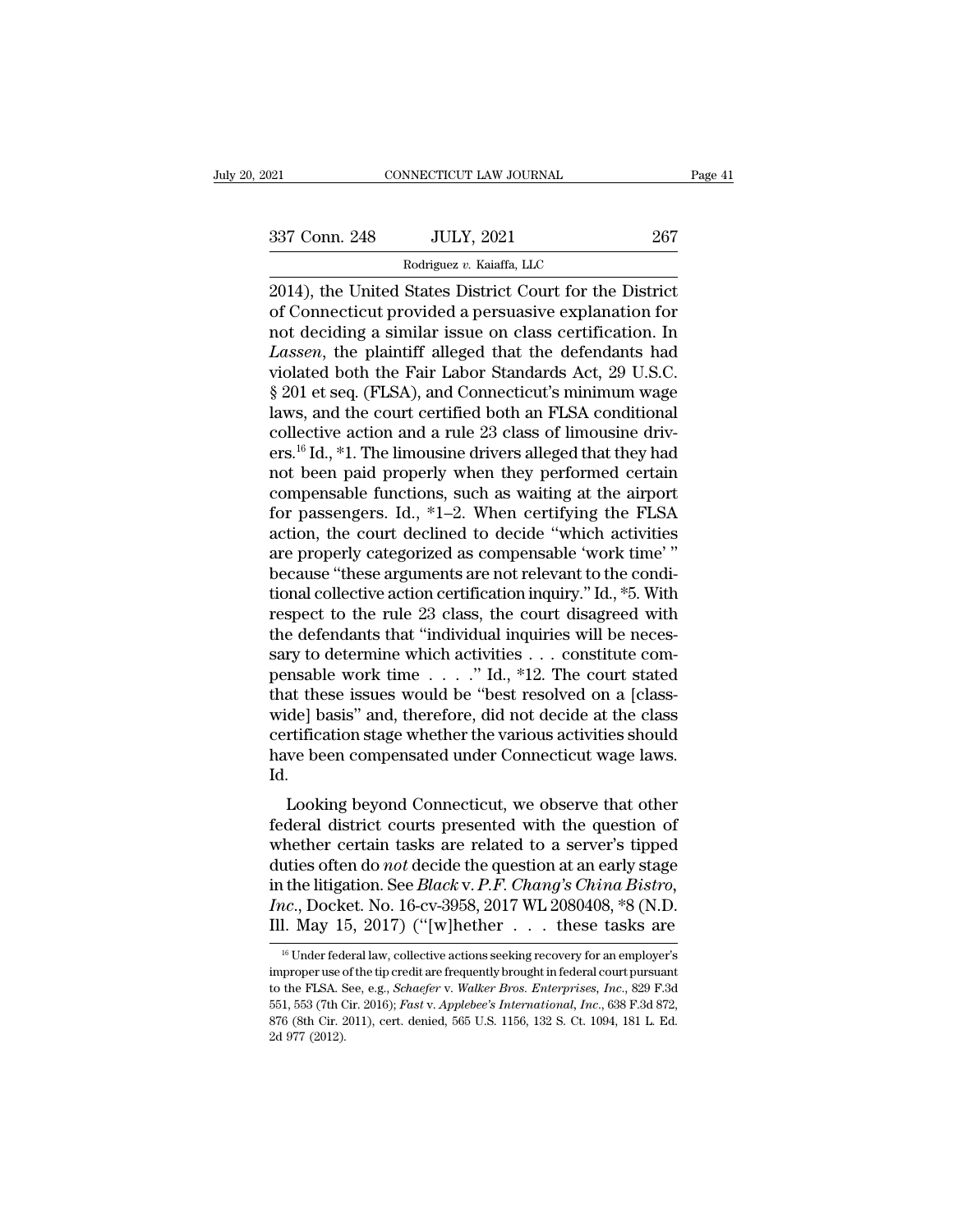|     | CONNECTICUT LAW JOURNAL                                      |               | July 20, 2021 |
|-----|--------------------------------------------------------------|---------------|---------------|
|     |                                                              |               |               |
| 268 | <b>JULY, 2021</b>                                            | 337 Conn. 248 |               |
|     | Rodriguez v. Kaiaffa, LLC                                    |               |               |
|     | related' or 'unrelated' [to tinned work] is a merits issue ' |               |               |

CONNECTICUT LAW JOURNAL July 20, 2021<br>
268 JULY, 2021 337 Conn. 248<br>
Rodriguez v. Kaiaffa, LLC<br>
Telated' or 'unrelated' [to tipped work] is a merits issue<br>
and cannot be resolved at the conditional certification<br>
ctage''): 268 JULY, 2021 337 Conn. 248<br>
Rodriguez v. Kaiaffa, LLC<br>
Telated' or 'unrelated' [to tipped work] is a merits issue<br>
and cannot be resolved at the conditional certification<br>
stage''); *Ide* v. *Neighborhood Restaurant Part* Staget'');<br>
Stading v. *Neighborhood Restaurant Partners, LLC*<br>
Stage''); *Idev. Neighborhood Restaurant Partners, LLC*,<br>
Docket No. 1:13-CV-509-MHC, 2015 WL 11899143, \*6–8<br>
(N.D. Ga. March 26, 2015) (deciding whether serv Rodriguez v. Kaiaffa, LLC<br>
(related' or 'unrelated' [to tipped work] is a merits issue<br>
and cannot be resolved at the conditional certification<br>
stage"); Ide v. Neighborhood Restaurant Partners, LLC,<br>
Docket No. 1:13-CV-5 'related' or 'unrelated' [to tipped work] is a merits issue<br>and cannot be resolved at the conditional certification<br>stage''); *Ide* v. *Neighborhood Restaurant Partners*, *LLC*,<br>Docket No. 1:13-CV-509-MHC, 2015 WL 1189914 "related" or "unrelated" [to tipped work] is a merits issue<br>and cannot be resolved at the conditional certification<br>stage"); *Idev. Neighborhood Restaurant Partners*, *LLC*,<br>Docket No. 1:13-CV-509-MHC, 2015 WL 11899143, \*6 and cannot be resolved at the conditional certification<br>stage"); *Ide* v. *Neighborhood Restaurant Partners*, *LLC*,<br>Docket No. 1:13-CV-509-MHC, 2015 WL 11899143, \*6–8<br>(N.D. Ga. March 26, 2015) (deciding whether server's<br>d stage"); *Ide* v. *Neighborhood Restaurant Partners*, *LLC*,<br>Docket No. 1:13-CV-509-MHC, 2015 WL 11899143, \*6–8<br>(N.D. Ga. March 26, 2015) (deciding whether server's<br>duties were "incidental" to tipped occupation in con-<br>nec Docket No. 1:13-CV-509-MHC, 2015 WL 11899143, \*6–8 (N.D. Ga. March 26, 2015) (deciding whether server's duties were "incidental" to tipped occupation in connection with motions for summary judgment); *Driver* v. *AppleIlli* (N.D. Ga. March 26, 201<br>duties were "incidental"<br>nection with motions for<br>v. AppleIllinois, LLC, 8<br>(N.D. Ill. 2012) (concludi<br>in unrelated, nontipped<br>judgment motions).<br>We conclude that the The trial concludered that the trial court properly deferred<br>
We conclude that the trial court properly deferred<br>
We conclude that the trial court properly deferred<br>
The ruling on the merits of the parties' legal theories<br> its *AppleIllinois, LLC*, 890 F. Supp. 2d 1008, 1029–33<br>(N.D. Ill. 2012) (concluding that servers were engaged<br>in unrelated, nontipped duties in ruling on summary<br>judgment motions).<br>We conclude that the trial court proper

(N.D. III. 2012) (concluding that servers were engaged<br>in unrelated, nontipped duties in ruling on summary<br>judgment motions).<br>We conclude that the trial court properly deferred<br>its ruling on the merits of the parties' leg (FORT). In: 2012) (concluding and servers were engaged<br>in unrelated, nontipped duties in ruling on summary<br>judgment motions).<br>We conclude that the trial court properly deferred<br>its ruling on the merits of the parties' leg m directated, hondeped datates in raining on summary<br>judgment motions).<br>We conclude that the trial court properly deferred<br>its ruling on the merits of the parties' legal theories<br>until after its decision to certify the cla We conclude that the trial court properly deferred<br>its ruling on the merits of the parties' legal theories<br>until after its decision to certify the class in the present<br>case.<sup>17</sup> If the plaintiff's legal theory is correct, We conclude that the trial court properly deferred<br>its ruling on the merits of the parties' legal theories<br>until after its decision to certify the class in the present<br>case.<sup>17</sup> If the plaintiff's legal theory is correct, its ruling on the merits of the parties' legal theories<br>until after its decision to certify the class in the present<br>case.<sup>17</sup> If the plaintiff's legal theory is correct, she must<br>prove that the servers performed nonservic until after its decision to certify the class in the present<br>case.<sup>17</sup> If the plaintiff's legal theory is correct, she must<br>prove that the servers performed nonservice work dur-<br>ing every shift and that the defendants did case.<sup>17</sup> If the plaintiff's legal theory is correct, she must<br>prove that the servers performed nonservice work dur-<br>ing every shift and that the defendants did not separate<br>and record the time spent performing the nonserv prove that the servers performed nonservice work during every shift and that the defendants did not separate and record the time spent performing the nonservice work. The defendants have not presented a persuasive reason a ork. The detendants have not presented a persuasive<br>eason as to why a determination of the meanings of<br>service" or "nonservice" would affect whether com-<br>on issues predominate, despite the variety of tasks at<br>"The trial co reason as to why a determination of the meanings of "service" or "nonservice" would affect whether common issues predominate, despite the variety of tasks at  $\frac{17}{17}$  The trial court did state during the hearing on cla

<sup>&</sup>quot;service" or "nonservice" would affect whether com-<br>mon issues predominate, despite the variety of tasks at<br> $\frac{17}{17}$  The trial court did state during the hearing on class certification that<br>it "would have to presume th Moreover the contributed when the variety of tasks at<br>  $\frac{17}{17}$  The trial court did state during the hearing on class certification that<br>
it "would have to presume the plaintiff's arguments or claims are true" and<br>
tha If The trial court did state during the hearing on class certification that it "would have to presume the plaintiff's arguments or claims are true" and that the plaintiff's definition of nonservice is correct for class ce <sup>17</sup> The trial court did state during the hearing on class certification that it "would have to presume the plaintiff's arguments or claims are true" and that the plaintiff's definition of nonservice is correct for class if "would have to presume the plaintiff's arguments or claims are true" and that the plaintiff's definition of nonservice is correct for class certification. As we clarified previously in this opinion, that proposition is of the plaintiff's definition of nonservice is correct for class certification.<br>As we clarified previously in this opinion, that proposition is accurate to a<br>point, as a trial court must "probe behind the pleadings before *Comcast Corp.* v. *Behrend*, 569 U.S. 27, 33, 133 S. Ct. 1426, 185 L. Ed. 2d 515 (2013). In the trial court's memorature of development of the computer of the certification question . . . and . . . certification is proper From example in the vertification question  $\cdot \cdot \cdot$  and  $\cdot \cdot \cdot$  certification is proper only if the trial court is satisfied, after a rigorous analysis, that the prerequisites of [r]ule 23 (a) have been satisfied." (Inte rest on the certification question  $\ldots$  and  $\ldots$  certification is proper only if the trial court is satisfied, after a rigorous analysis, that the prerequisites of [r]ule 23 (a) have been satisfied." (Internal quotation if the trial court is satisfied, after a rigorous analysis, that the prerequisites of [r]ule 23 (a) have been satisfied." (Internal quotation marks omitted.) *Comcast Corp.* v. *Behrend*, 569 U.S. 27, 33, 133 S. Ct. 1426, of [r]ule 23 (a) have been satisfied." (Internal quotation marks omitted.)<br>Comcast Corp. v. Behrend, 569 U.S. 27, 33, 133 S. Ct. 1426, 185 L. Ed. 2d<br>515 (2013). In the trial court's memorandum of decision, the court consi Comcast Corp. v. Behrend, 569 U.S. 27, 33, 133 S. Ct. 1426, 185 L. Ed. 2d 515 (2013). In the trial court's memorandum of decision, the court considered the factual disputes identified by the defendants when concluding tha  $515 (2013)$ . In the trial court's memorandum of decision, the court considered the factual disputes identified by the defendants when concluding that it would not decide whether side work qualified as nonservice. We have Factual disputes identified by the defendants when concluding that it would not decide whether side work qualified as nonservice. We have concluded, however, that the trial court did not have to interpret the regulations i would not decide whether side work qualified as nonservice. We have concluded, however, that the trial court did not have to interpret the regulations in determining whether to certify the class, meaning that the trial co in determining whether to certify the class, meaning that the trial court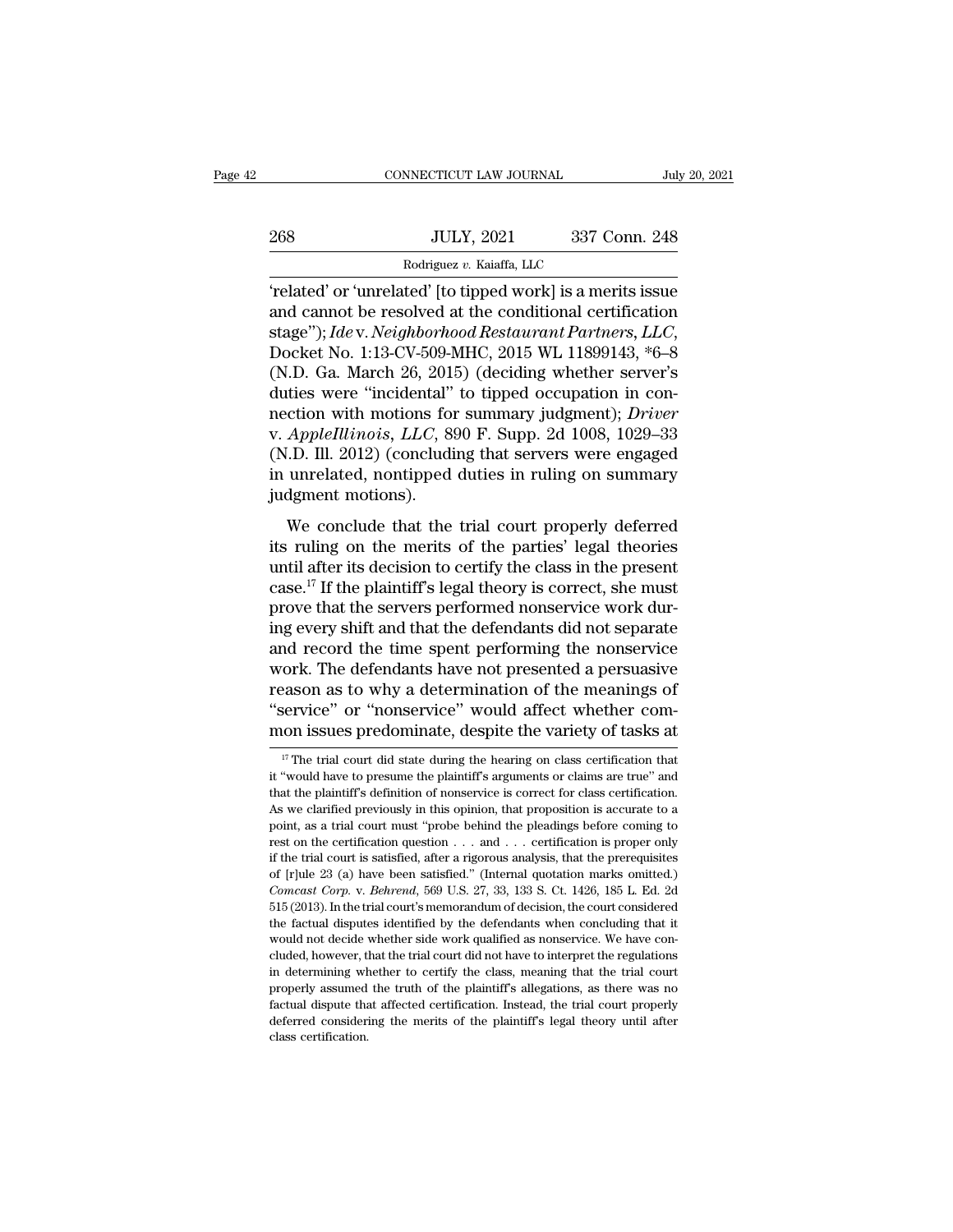| 2021          | CONNECTICUT LAW JOURNAL                                                                                                                                                     | Page 43 |
|---------------|-----------------------------------------------------------------------------------------------------------------------------------------------------------------------------|---------|
| 337 Conn. 248 | <b>JULY, 2021</b>                                                                                                                                                           | 269     |
|               | Rodriguez v. Kaiaffa, LLC                                                                                                                                                   |         |
|               | issue in this case, because the proposed, individualized<br>inquiries envisioned by the defendants are unaffected<br>by such a definition If the trial court determines for |         |

337 Conn. 248 JULY, 2021 269<br>Rodriguez v. Kaiaffa, LLC<br>Sissue in this case, because the proposed, individualized<br>inquiries envisioned by the defendants are unaffected<br>by such a definition. If the trial court determines, f  $\frac{337 \text{ Conn. } 248}{\text{Rodriguez } v. \text{ Kaiaffa, LLC}}$ <br>
issue in this case, because the proposed, individualized<br>
inquiries envisioned by the defendants are unaffected<br>
by such a definition. If the trial court determines, for<br>
example, 337 Conn. 248 JULY, 2021 269<br>
Rodriguez v. Kaiaffa, LLC<br>
issue in this case, because the proposed, individualized<br>
inquiries envisioned by the defendants are unaffected<br>
by such a definition. If the trial court determines Rodriguez v. Kaiaffa, LLC<br>
issue in this case, because the proposed, individualized<br>
inquiries envisioned by the defendants are unaffected<br>
by such a definition. If the trial court determines, for<br>
example, that cutting l Rodriguez v. Kaiatta, LLC<br>
issue in this case, because the proposed, individualized<br>
inquiries envisioned by the defendants are unaffected<br>
by such a definition. If the trial court determines, for<br>
example, that cutting l issue in this case, because the proposed, individualized<br>inquiries envisioned by the defendants are unaffected<br>by such a definition. If the trial court determines, for<br>example, that cutting lemons is a nonservice task, the inquiries envisioned by the defendants are unaffected<br>by such a definition. If the trial court determines, for<br>example, that cutting lemons is a nonservice task, the<br>plaintiff may need to prove that the servers performed<br>t by such a definition. If the trial court determines, for example, that cutting lemons is a nonservice task, the plaintiff may need to prove that the servers performed this task, among other nonservice tasks, at trial. As % is task, among other nonservice tasks, at trial. As a<br>sult, the trial court properly declined to decide the<br>erits of the plaintiff's legal theory in certifying the<br>ass in the present case.<sup>18</sup><br>III<br>We next consider wheth

## III

result, the trial court properly declined to decide the<br>merits of the plaintiff's legal theory in certifying the<br>class in the present case.<sup>18</sup><br>III<br>We next consider whether the trial court abused its<br>discretion in deciding merits of the plaintiff's legal theory in certifying the<br>class in the present case.<sup>18</sup><br>III<br>We next consider whether the trial court abused its<br>discretion in deciding that the plaintiff had satisfied<br>the requirements of Pr class in the present case.<sup>18</sup><br>
III<br>
We next consider whether the trial court abused its<br>
discretion in deciding that the plaintiff had satisfied<br>
the requirements of Practice Book  $\S$  9-7 and 9-8. The<br>
defendants largely III<br>We next consider whether the trial court abused its<br>discretion in deciding that the plaintiff had satisfied<br>the requirements of Practice Book §§ 9-7 and 9-8. The<br>defendants largely challenge the trial court's conclu-<br>s We next consider whether the trial court abused its<br>discretion in deciding that the plaintiff had satisfied<br>the requirements of Practice Book  $\S$  9-7 and 9-8. The<br>defendants largely challenge the trial court's conclu-<br>sio We next consider whether the trial court abused its<br>discretion in deciding that the plaintiff had satisfied<br>the requirements of Practice Book §§ 9-7 and 9-8. The<br>defendants largely challenge the trial court's conclu-<br>sions discretion in deciding that the plaintiff had satisfied<br>the requirements of Practice Book §§ 9-7 and 9-8. The<br>defendants largely challenge the trial court's conclu-<br>sions on commonality and predominance but also con-<br>tend the requirements of Prace<br>defendants largely challe<br>sions on commonality an<br>tend that the trial court<br>ments of typicality, adee<br>superiority. We conclud<br>abuse its discretion. nd that the trial court incorrectly decided the ele-<br>ents of typicality, adequacy of representation, and<br>periority. We conclude that the trial court did not<br>use its discretion.<br>A<br>As we previously discussed, Practice Book §

## A

ments of typicality, adequacy of representation, and<br>superiority. We conclude that the trial court did not<br>abuse its discretion.<br>A<br>As we previously discussed, Practice Book § 9-7<br>requires a plaintiff to affirmatively demon superiority. We conclude that the trial court did not<br>
abuse its discretion.<br>
A<br>
A<br>
As we previously discussed, Practice Book § 9-7<br>
requires a plaintiff to affirmatively demonstrate that<br>
"there are questions of law or f A<br>
As we previously discussed, Practice Book § 9-7<br>
requires a plaintiff to affirmatively demonstrate that<br>
"there are questions of law or fact common to the class<br>
. . . . ." The trial court considered predominance and<br>
c A<br>
As we previously discussed, Practice Book § 9-7<br>
requires a plaintiff to affirmatively demonstrate that<br>
"there are questions of law or fact common to the class<br>
. . . . ." The trial court considered predominance and<br> A<br>
As we previously discussed, Practice Book § 9-7<br>
requires a plaintiff to affirmatively demonstrate that<br>
"there are questions of law or fact common to the class<br>  $\ldots$ ." The trial court considered predominance and<br>
com As we previously discussed, Practice Book § 9-7<br>
requires a plaintiff to affirmatively demonstrate that<br>
"there are questions of law or fact common to the class<br>  $\ldots$ "." The trial court considered predominance and<br>
commo requires a plaintiff to affirmatively demonstrate that<br>"there are questions of law or fact common to the class<br> $\dots$ ." The trial court considered predominance and<br>commonality jointly but determined that each server<br>possess "there are questions of law or fact common to the class<br>  $\ldots$ "." The trial court considered predominance and<br>
commonality jointly but determined that each server<br>
possessed the same claim, namely, that they performed<br>
"n bossessed the same claim, namely, that they performed<br>nonservice" duties and are entitled to the full minimum<br>age because the defendants failed to segregate and<br>coord the time spent on those duties. The defendants,<br><sup>18</sup> Mo "nonservice" duties and are entitled to the full minimum<br>wage because the defendants failed to segregate and<br>record the time spent on those duties. The defendants,<br> $\frac{18}{18}$  Moreover, if, after deciding the parties' mot

wage because the defendants failed to segregate and record the time spent on those duties. The defendants,<br> $\frac{18}{18}$  Moreover, if, after deciding the parties' motions for summary judgment, the trial court's interpretati the authority or modify the parties' modify or summary judgment,<br>
<sup>18</sup> Moreover, if, after deciding the parties' motions for summary judgment,<br>
the trial court's interpretation of the regulation narrows the plaintiff's cla <sup>18</sup> Moreover, if, after deciding the parties' motions for summary judgment, the trial court's interpretation of the regulation narrows the plaintiff's claims to the point that class certification is no longer appropriate the trial court's interpretation of the regulation narrows the plaintiff's claims to the point that class certification is no longer appropriate, the court has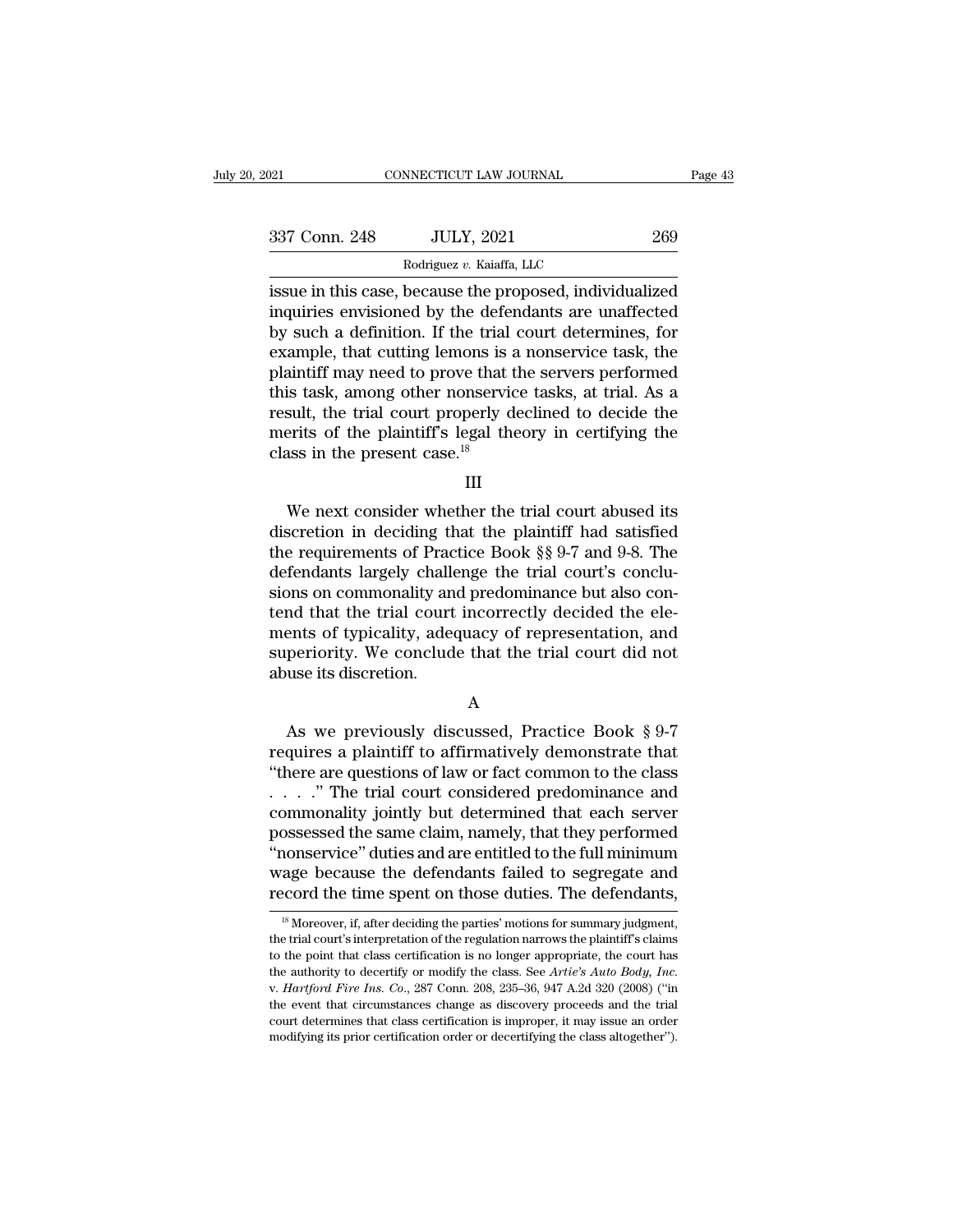|     | CONNECTICUT LAW JOURNAL                              | July 20, 2021 |
|-----|------------------------------------------------------|---------------|
| 270 | <b>JULY, 2021</b>                                    | 337 Conn. 248 |
|     | Rodriguez v. Kaiaffa, LLC                            |               |
|     | however argue that "[gliven the numerous tasks to be |               |

CONNECTICUT LAW JOURNAL July 20, 2021<br>
270 JULY, 2021 337 Conn. 248<br>
Rodriguez v. Kaiaffa, LLC<br>
however, argue that, "[g]iven the numerous tasks to be<br>
analyzed and the differences in how they were per-270 JULY, 2021 337 Conn. 248<br>
Rodriguez v. Kaiaffa, LLC<br>
however, argue that, "[g]iven the numerous tasks to be<br>
analyzed and the differences in how they were per-<br>
formed at different locations and at different times by<br>  $\frac{100 \text{ JULY, } 2021}{\text{Rodriguez } v. \text{ Kaiaffa, } \text{LLC}}$ <br>however, argue that, "[g]iven the numerous tasks to be analyzed and the differences in how they were performed at different locations and at different times by different indi 270 JULY, 2021 337 Conn. 248<br>
Rodriguez v. Kaiaffa, LLC<br>
however, argue that, "[g]iven the numerous tasks to be<br>
analyzed and the differences in how they were per-<br>
formed at different locations and at different times by<br> For the Rodriguez v. Kaiaffa, LLC<br>
however, argue that, "[g]iven the numerous ta<br>
analyzed and the differences in how they v<br>
formed at different locations and at different<br>
different individuals, there was no single ques wever, argue that, "[g]iven the numerous tasks to be<br>alyzed and the differences in how they were per-<br>rmed at different locations and at different times by<br>fferent individuals, there was no single question satis-<br>ing comm nowever, argue that, [g]iven the humerous tasks to be<br>analyzed and the differences in how they were per-<br>formed at different locations and at different times by<br>different individuals, there was no single question satis-<br>fy

analyzed and the unferences in now they were per-<br>formed at different locations and at different times by<br>different individuals, there was no single question satis-<br>fying commonality  $\ldots$ ." We disagree.<br>The defendants co formed at unferent locations and at unferent times by<br>different individuals, there was no single question satis-<br>fying commonality  $\ldots$ ." We disagree.<br>The defendants construe the commonality factor too<br>narrowly in their that factual variations and single questions and<br>fying commonality  $\ldots$ ." We disagree.<br>The defendants construe the commonality factor too<br>narrowly in their focus on the numerous side work<br>tasks performed by the putative pring commonanty  $\ldots$  we usagree.<br>The defendants construe the commonality factor too<br>narrowly in their focus on the numerous side work<br>tasks performed by the putative class members at vary-<br>ing times and locations. First, The defendants construe the commonality factor too<br>narrowly in their focus on the numerous side work<br>tasks performed by the putative class members at vary-<br>ing times and locations. First, "most courts have held<br>that factua narrowly in their focus on the numerous side work<br>tasks performed by the putative class members at vary-<br>ing times and locations. First, "most courts have held<br>that factual variations among class members will not<br>prevent a tasks performed by the putative class members at varying times and locations. First, "most courts have held<br>that factual variations among class members will not<br>prevent a finding of commonality." *Collins* v. *Anthem*<br>*Hea* ing times and locations. First, "most courts have held<br>that factual variations among class members will not<br>prevent a finding of commonality." *Collins v. Anthem*<br>*Health Plans, Inc.*, supra, 275 Conn. 325. Second, the<br>pla that factual variations among class members will not<br>prevent a finding of commonality." *Collins* v. *Anthem*<br>*Health Plans, Inc.*, supra, 275 Conn. 325. Second, the<br>plaintiff alleges and supports the claim that a common<br>s prevent a finding of commonality." *Collins* v. *Anthem*<br>Health Plans, Inc., supra, 275 Conn. 325. Second, the<br>plaintiff alleges and supports the claim that a common<br>side work policy was used at all of the defendants'<br>rest Health Plans, Inc., supra, 275 Conn. 325. Second, the plaintiff alleges and supports the claim that a common side work policy was used at all of the defendants' restaurants. The existence of such a policy is instrumental i plaintiff alleges and supports the claim that a common<br>side work policy was used at all of the defendants'<br>restaurants. The existence of such a policy is instrumen-<br>tal in supporting a finding of commonality. See id., 324<br> side work policy was used at all of the defendants'<br>restaurants. The existence of such a policy is instrumen-<br>tal in supporting a finding of commonality. See id., 324<br>("[t]he commonality requirement is satisfied as long as restaurants. The existence of such a policy is instrumental in supporting a finding of commonality. See id., 324 ("[t]he commonality requirement is satisfied as long as the members of the class have allegedly been affected tal in supporting a finding of commonality. See id., 324<br>("[t]he commonality requirement is satisfied as long as<br>the members of the class have allegedly been affected<br>by a general policy of the defendant, and the general<br>p ("[t]he commonality requirement is satisfied as long as<br>the members of the class have allegedly been affected<br>by a general policy of the defendant, and the general<br>policy is the focus of the litigation" (internal quotatio the members of the class have allegedly been affected<br>by a general policy of the defendant, and the general<br>policy is the focus of the litigation" (internal quotation<br>marks omitted)); see also *Shahriar* v. *Smith & Wolle* by a general policy of the defendant, and the general<br>policy is the focus of the litigation" (internal quotation<br>marks omitted)); see also *Shahriar* v. *Smith & Wollen-*<br>sky *Restaurant Group, Inc.*, 659 F.3d 234, 252 (2d policy is the focus of the litigation" (internal quotation<br>marks omitted)); see also *Shahriar* v. *Smith & Wollen-*<br>*sky Restaurant Group, Inc.*, 659 F.3d 234, 252 (2d Cir.<br>2011) (concluding that server class established marks omitted)); see also *Shahriar* v. *Smith & Wollensky Restaurant Group, Inc.*, 659 F.3d 234, 252 (2d Cir. 2011) (concluding that server class established commonality because their claims "all derive from the same comp sky Restaurant Group, Inc., 659 F.3d 234, 252 (2d Cir.<br>2011) (concluding that server class established com-<br>monality because their claims "all derive from the same<br>compensation policies and tipping practices"); *Chime*<br>v. 2011) (concluding that server class established commonality because their claims "all derive from the same compensation policies and tipping practices"); *Chime* v. *Peak Security Plus, Inc.*, 137 F. Supp. 3d 183, 208 (E.D monality because their compensation policies<br>v. *Peak Security Plus*,<br>(E.D.N.Y. 2015) ("[c]om<br>wage cases '[when] the j<br>dants had a common ]<br>labor practices' ").<br>Although the defend mpensation policies and upping practices *j*, *Chime*<br> *Peak Security Plus, Inc.,* 137 F. Supp. 3d 183, 208<br>
.D.N.Y. 2015) ("[c]ommonality is usually satisfied in<br>
age cases '[when] the plaintiffs allege that [the] defen-<br> v. *I* eak *security I tas, Inc.*, 157 F. Supp. 3d 163, 206 (E.D.N.Y. 2015) ("[c]ommonality is usually satisfied in wage cases '[when] the plaintiffs allege that [the] defendants had a common policy or practice of unlaw

(E.D.N.T. 2013) (Felonimonality is usually satisfied in wage cases '[when] the plaintiffs allege that [the] defendants had a common policy or practice of unlawful labor practices'").<br>Although the defendants note some factu wage cases [when] the plaintins anege that [the] defendants had a common policy or practice of unlawful<br>labor practices'").<br>Although the defendants note some factual differ-<br>ences between the various Chip's restaurants, su dants had a common policy or practice of unlawful<br>labor practices'").<br>Although the defendants note some factual differ-<br>ences between the various Chip's restaurants, such as<br>variations in the types of tasks assigned and ea abor practices ).<br>Although the defendants note some factual differences between the various Chip's restaurants, such as<br>variations in the types of tasks assigned and each restau-<br>rant's layout, the plaintiff's evidence at Although the defendants note some factual differences between the various Chip's restaurants, such as variations in the types of tasks assigned and each restaurant's layout, the plaintiff's evidence at this stage demonstra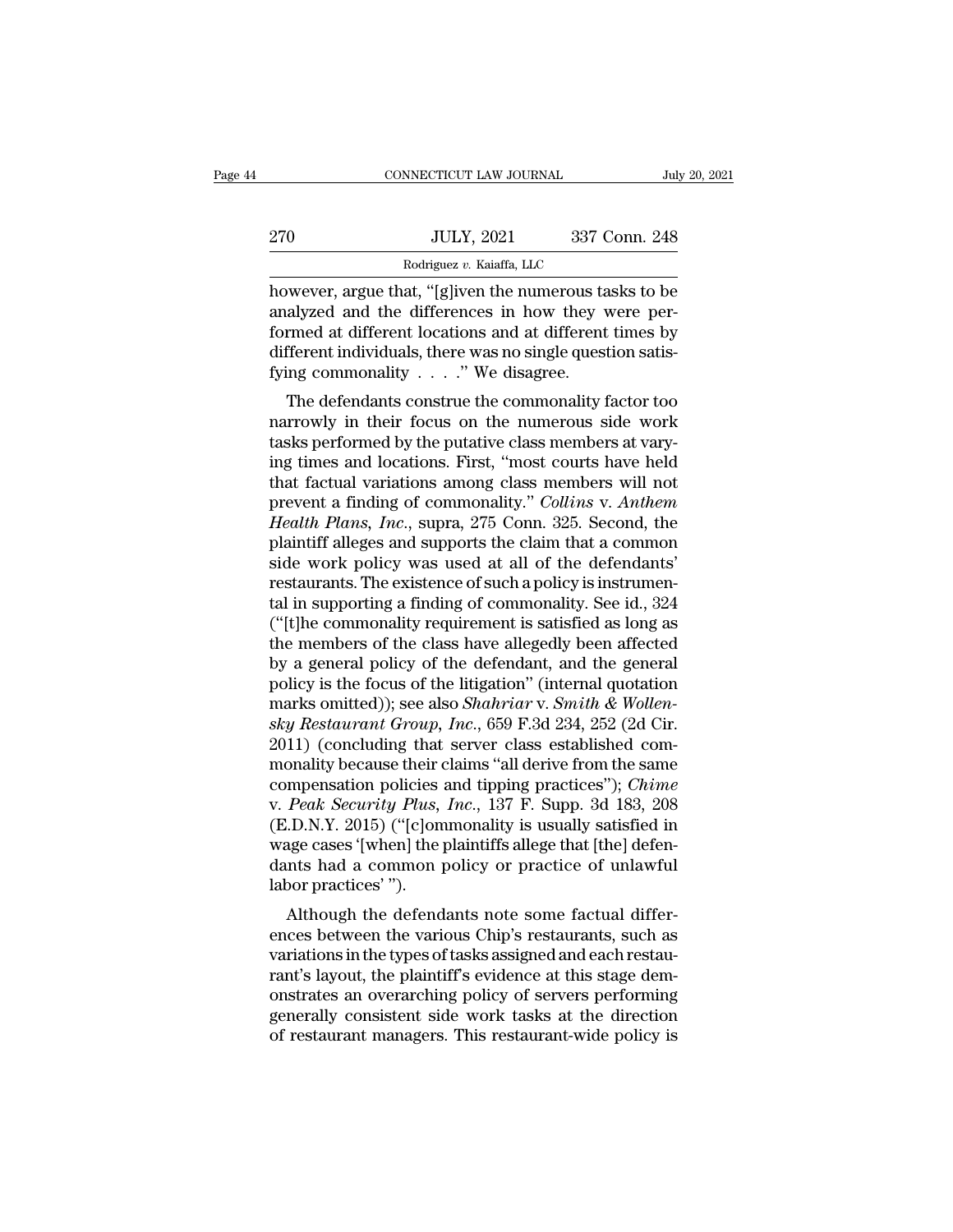| 2021          | CONNECTICUT LAW JOURNAL                                                                                                                                                             | Page 45 |
|---------------|-------------------------------------------------------------------------------------------------------------------------------------------------------------------------------------|---------|
| 337 Conn. 248 | <b>JULY, 2021</b>                                                                                                                                                                   | 271     |
|               | Rodriguez v. Kaiaffa, LLC                                                                                                                                                           |         |
|               | supported by the fact that Robertson, the defendants'<br>corporate representative, testified as to the policy appli-<br>caple in all give rectaurants. Additionally the plaintiff's |         |

337 Conn. 248 JULY, 2021 271<br>
Rodriguez v. Kaiaffa, LLC<br>
supported by the fact that Robertson, the defendants'<br>
corporate representative, testified as to the policy appli-<br>
cable in all six restaurants. Additionally, the p 337 Conn. 248 JULY, 2021 271<br>
Rodriguez v. Kaiaffa, LLC<br>
supported by the fact that Robertson, the defendants'<br>
corporate representative, testified as to the policy appli-<br>
cable in all six restaurants. Additionally, the  $\frac{337 \text{ Conn. } 248}{\text{Rodriguez } v. \text{ Kaiaffa, LLC}}$ <br>
supported by the fact that Robertson, the defendants'<br>
corporate representative, testified as to the policy appli-<br>
cable in all six restaurants. Additionally, the plaintiff's<br>
serv Rodriguez v. Kaiaffa, LLC<br>
supported by the fact that Robertson, the defendants'<br>
corporate representative, testified as to the policy appli-<br>
cable in all six restaurants. Additionally, the plaintiff's<br>
server affidavits Resuperted by the fact that Robertson, the defendants'<br>corporate representative, testified as to the policy appli-<br>cable in all six restaurants. Additionally, the plaintiff's<br>server affidavits support the finding of a cons supported by the fact that Robertson, the defendants'<br>corporate representative, testified as to the policy appli-<br>cable in all six restaurants. Additionally, the plaintiff's<br>server affidavits support the finding of a consi corporate representative, testified as to the policy applicable in all six restaurants. Additionally, the plaintiff's<br>server affidavits support the finding of a consistent<br>policy throughout the restaurants. Each of the se cable in all six restaurants. Additionally, the plaintiff's<br>server affidavits support the finding of a consistent<br>policy throughout the restaurants. Each of the server<br>affidavits discusses how the server performed side<br>wor server affidavits support the finding of a consistent<br>policy throughout the restaurants. Each of the server<br>affidavits discusses how the server performed side<br>work at the Chip's restaurant where the server was<br>employed. Fo policy throughout the restaurants. Each of the server<br>affidavits discusses how the server performed side<br>work at the Chip's restaurant where the server was<br>employed. For instance, the Wethersfield affidavit<br>described the " affidavits discusses how the server performed side<br>work at the Chip's restaurant where the server was<br>employed. For instance, the Wethersfield affidavit<br>described the "expo cooler" side work as (1) wiping<br>down the cooler, work at the Chip's restaurant where the server was<br>employed. For instance, the Wethersfield affidavit<br>described the "expo cooler" side work as (1) wiping<br>down the cooler, (2) restocking, (3) and " 'flip[ping]' "<br>the conten employed. For instance, the Wethersfield affidavit<br>described the "expo cooler" side work as (1) wiping<br>down the cooler, (2) restocking, (3) and " "flip[ping]"<br>the contents of the cooler. This practice is substantially<br>simi described the "expo cooler" side work as (1) wiping<br>down the cooler, (2) restocking, (3) and " 'flip[ping]' "<br>the contents of the cooler. This practice is substantially<br>similar to those described in the affidavits of the s down the cooler, (2) restocking, (3) and " flip[ping]'"<br>the contents of the cooler. This practice is substantially<br>similar to those described in the affidavits of the servers<br>who work in the Trumbull, Orange, Fairfield, a the contents of the cooler. This practice is substantially<br>similar to those described in the affidavits of the servers<br>who work in the Trumbull, Orange, Fairfield, and South-<br>bury restaurants.<sup>19</sup> Although the defendants similar to those described in the affidavits of the servers<br>who work in the Trumbull, Orange, Fairfield, and South-<br>bury restaurants.<sup>19</sup> Although the defendants are correct<br>that servers might perform such side work tasks who work in the Trumbull, Orange, Fairfield, and South-<br>bury restaurants.<sup>19</sup> Although the defendants are correct<br>that servers might perform such side work tasks differ-<br>ently, we conclude that any differences would likely bury restaurants.<sup>19</sup> Although the defendants are correct<br>that servers might perform such side work tasks differ-<br>ently, we conclude that any differences would likely<br>be insubstantial and do not affect commonality. See<br>*Mo* that servers might perform such side work tasks differently, we conclude that any differences would likely<br>be insubstantial and do not affect commonality. See<br>*Mooney* v. *Domino's Pizza*, *Inc.*, Docket No. 1:14-cv-<br>13723 ently, we conclude that any differences would likely<br>be insubstantial and do not affect commonality. See<br>*Mooney* v. *Domino's Pizza*, *Inc.*, Docket No. 1:14-cv-<br>13723-IT, 2016 WL 4576996, \*6 (D. Mass. September 1,<br>2016) be insubstantial and do not affect commonality. See<br>Mooney v. Domino's Pizza, Inc., Docket No. 1:14-cv-<br>13723-IT, 2016 WL 4576996, \*6 (D. Mass. September 1,<br>2016) (concluding that "[w]hether answering phones,<br>folding boxes *Mooney v. Domino's Pizza, Inc.*, Docket No. 1:14-cv-<br>13723-IT, 2016 WL 4576996, \*6 (D. Mass. September 1,<br>2016) (concluding that "[w]hether answering phones,<br>folding boxes, preparing deliveries, and any other task<br>perform 13723-IT, 2016 WL 4576996, \*6 (D. Mass. September 1, 2016) (concluding that "[w]hether answering phones, folding boxes, preparing deliveries, and any other task performed by class members while inside [are] 'related' to de 2016) (concluding that "['<br>folding boxes, preparing d<br>performed by class membe<br>to delivering pizzas is a leg<br>mon to all class members<br>tions that such determir<br>vidualized inquiries).<br>The defendants contend rformed by class members while inside [are] 'related'<br>delivering pizzas is a legal question that will be com-<br>on to all class members," despite defendant's objec-<br>ons that such determinations would involve indi-<br>dualized i to delivering pizzas is a legal question that will be common to all class members," despite defendant's objections that such determinations would involve individualized inquiries).<br>The defendants contend that a different r

mon to all class members," despite defendant's objections that such determinations would involve individualized inquiries).<br>The defendants contend that a different result is compelled under the commonality standard outline vidualized inquiries).<br>The defendants contend that a different result is compelled under the commonality standard outlined in Wal-<br>Mart Stores, Inc. v. Dukes, supra, 564 U.S. 350. In Dukes,<br>the United States Supreme Court pelled under the commonality standard outlined in Wal-<br>Mart Stores, Inc. v. Dukes, supra, 564 U.S. 350. In Dukes,<br>the United States Supreme Court concluded that the<br>class, numbering 1.5 million individuals, failed to dem-*Mart Stores, Inc.* v. *Dukes*, supra, 564 U.S. 350. In *Dukes*, the United States Supreme Court concluded that the class, numbering 1.5 million individuals, failed to dem-<br><sup>19</sup> The plaintiff's evidence lacks an affidavit

the United States Supreme Court concluded that the class, numbering 1.5 million individuals, failed to dem-<br><sup>19</sup> The plaintiff's evidence lacks an affidavit dedicated to the Southington restau-<br>restaurant, although the pla rance is a numbering 1.5 million individuals, failed to dem-<br><sup>19</sup> The plaintiff's evidence lacks an affidavit dedicated to the Southington<br>restaurant, although the plaintiff herself occasionally worked there. Never-<br>theles The plaintiff's evidence lacks an affidavit dedicated to the Southington restaurant, although the plaintiff herself occasionally worked there. Nevertheless, Robertson, the current general manager at the Southington restau operated in accordance with the general policy.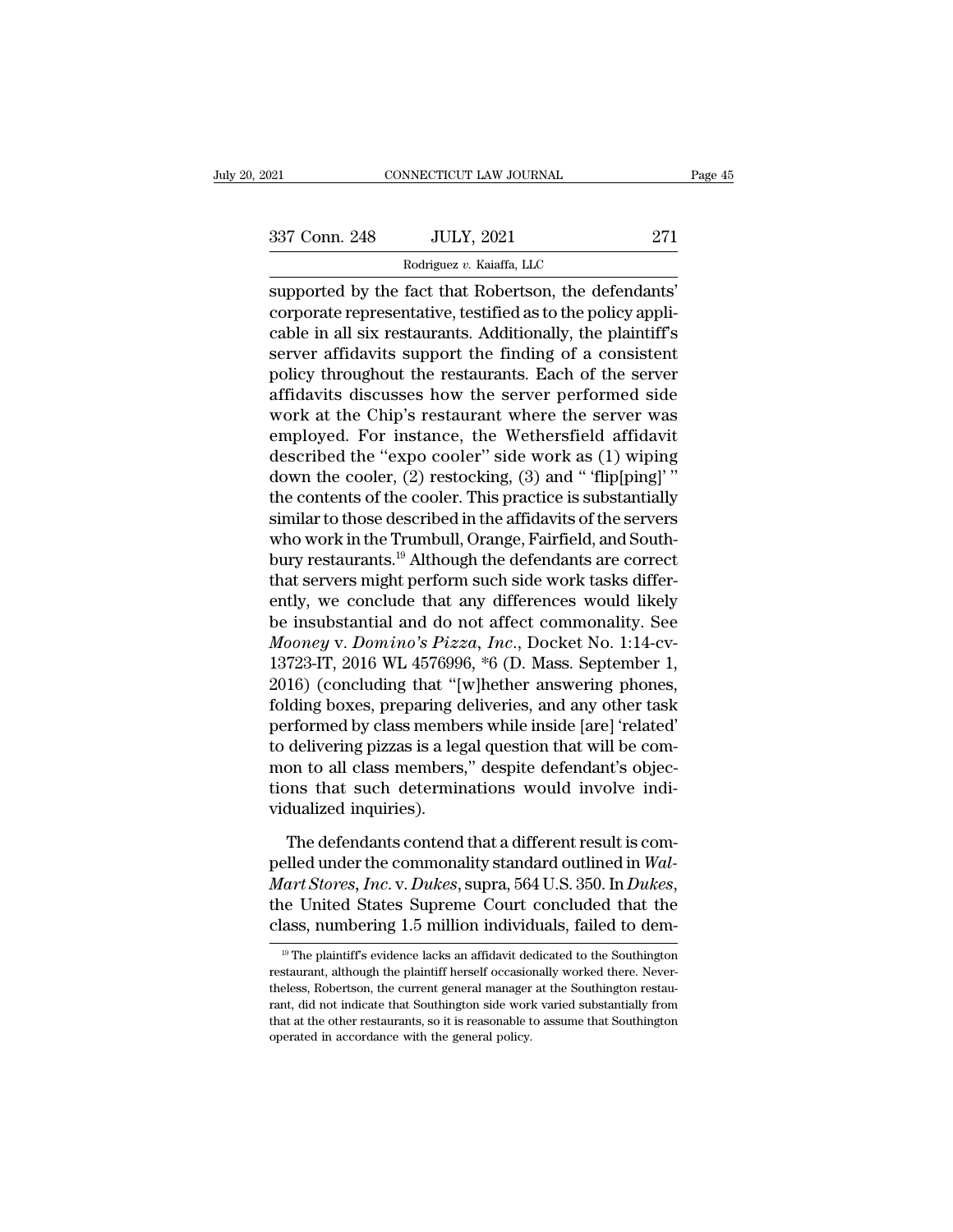|     | CONNECTICUT LAW JOURNAL                                                                                                                                                | July 20, 2021 |  |
|-----|------------------------------------------------------------------------------------------------------------------------------------------------------------------------|---------------|--|
|     |                                                                                                                                                                        |               |  |
| 272 | <b>JULY, 2021</b>                                                                                                                                                      | 337 Conn. 248 |  |
|     | Rodriguez v. Kaiaffa, LLC                                                                                                                                              |               |  |
|     | onstrate commonality in their Title VII gender discrimi-<br>nation claims. Id., 357, 359. The court stated that "[t]heir<br>deims must depend upon a common contention |               |  |

272 JULY, 2021 337 Conn. 248<br>
Rodriguez v. Kaiaffa, LLC<br>
constrate commonality in their Title VII gender discrimination claims. Id., 357, 359. The court stated that "[t]heir<br>
claims must depend upon a common contention . . 272 JULY, 2021 337 Conn. 248<br>
Rodriguez v. Kaiaffa, LLC<br>
constrate commonality in their Title VII gender discrimination claims. Id., 357, 359. The court stated that "[t]heir<br>
claims must depend upon a common contention . 272 JULY, 2021 337 Conn. 248<br>
Rodriguez v. Kaiaffa, LLC<br>
onstrate commonality in their Title VII gender discrimination claims. Id., 357, 359. The court stated that "[t]heir<br>
claims must depend upon a common contention . . Rodriguez v. Kaiaffa, LLC<br>
constrate commonality in their Title VII gender discrimi-<br>
nation claims. Id., 357, 359. The court stated that "[t]heir<br>
claims must depend upon a common contention . . . .<br>
That common contentio Examples v. Kalaria, LLC<br>
constrate commonality in their Title VII gender discrimi-<br>
nation claims. Id., 357, 359. The court stated that "[t]heir<br>
claims must depend upon a common contention  $\dots$ .<br>
That common contention, onstrate commonality in their Title VII gender discrimination claims. Id., 357, 359. The court stated that "[t]heir claims must depend upon a common contention  $\ldots$ . That common contention, moreover, must be of such a na nation claims. Id., 357, 359. The court stated that "[t]heir claims must depend upon a common contention  $\ldots$ . That common contention, moreover, must be of such a nature that it is capable of [class-wide] resolution—<br>whi claims must depend upon a common contention . . . .<br>That common contention, moreover, must be of such<br>a nature that it is capable of [class-wide] resolution—<br>which means that determination of its truth or falsity<br>will res That common contention, moreover, must be of such<br>a nature that it is capable of [class-wide] resolution—<br>which means that determination of its truth or falsity<br>will resolve an issue that is central to the validity of<br>eac a nature that it is capable of [class-wide] resolution—<br>which means that determination of its truth or falsity<br>will resolve an issue that is central to the validity of<br>each one of the claims in one stroke." Id., 350. Addi which means that determination of its truth or falsity<br>will resolve an issue that is central to the validity of<br>each one of the claims in one stroke." Id., 350. Addition-<br>ally, the class members must "have suffered the sa will resolve an issue that is central to the validity of<br>each one of the claims in one stroke." Id., 350. Addition-<br>ally, the class members must "have suffered the same<br>injury . . . . ." (Internal quotation marks omitted. each one of the claims in one stroke." Id., 350. Additionally, the class members must "have suffered the same injury  $\ldots$ ." (Internal quotation marks omitted.) Id. As the alleged discrimination could not be linked to an ally, the class members must "have s<br>injury  $\ldots$ ." (Internal quotation marks the alleged discrimination could<br>an overarching employment policy by<br>instead, manifested in decisions of l<br>the court reversed the District Cour *Dukes* is distinguishable and affords the defendants of the distinguishable and affords the defendants of solution of local supervisors, a court reversed the District Court's decision certi-<br>ing the class. Id., 343, 355– no verarching employment policy by the plaintiff but,<br>and overarching employment policy by the plaintiff but,<br>instead, manifested in decisions of local supervisors,<br>the court reversed the District Court's decision certi-<br>f

instead, manifested in decisions of local supervisors,<br>instead, manifested in decisions of local supervisors,<br>the court reversed the District Court's decision certi-<br>fying the class. Id., 343, 355–57.<br>Dukes is distinguish mateda, mannessed in decisions of focal supervisors,<br>the court reversed the District Court's decision certi-<br>fying the class. Id., 343, 355–57.<br>*Dukes* is distinguishable and affords the defendants<br>no assistance because th fying the class. Id., 343, 355–57.<br> *Dukes* is distinguishable and affords the defendants<br>
no assistance because the plaintiff in the present case<br>
presents a singular question of liability common to all<br>
class members. U Dukes is distinguishable and affords the defendants<br>no assistance because the plaintiff in the present case<br>presents a singular question of liability common to all<br>class members. Unlike the plaintiffs in *Dukes*, who sued Dukes is distinguishable and affords the defendants<br>no assistance because the plaintiff in the present case<br>presents a singular question of liability common to all<br>class members. Unlike the plaintiffs in *Dukes*, who sued no assistance because the plaintiff in the present case<br>presents a singular question of liability common to all<br>class members. Unlike the plaintiffs in *Dukes*, who sued<br>for gender discrimination, which entails a considera presents a singular question of liability common to all class members. Unlike the plaintiffs in *Dukes*, who sued<br>for gender discrimination, which entails a consideration<br>of discrete employment decisions in thousands of lo class members. Unlike the plaintiffs in *Dukes*, who sued<br>for gender discrimination, which entails a consideration<br>of discrete employment decisions in thousands of loca-<br>tions as to specific persons with no evidence that for gender discrimination, which entails a consideration<br>of discrete employment decisions in thousands of loca-<br>tions as to specific persons with no evidence that a<br>common policy had resulted in the disparate treatment,<br>th of discrete employment decisions in thousands of locations as to specific persons with no evidence that a common policy had resulted in the disparate treatment, the plaintiff in the present case is seeking to recover damag tions as to specific persons with no evidence that a common policy had resulted in the disparate treatment, the plaintiff in the present case is seeking to recover damages for a company-wide practice of assigning nonservi common policy had resulted in the disparate treatment,<br>the plaintiff in the present case is seeking to recover<br>damages for a company-wide practice of assigning non-<br>service duties and improperly taking the tip credit.<br>Proo the plaintiff in the present case is seeking to recover<br>damages for a company-wide practice of assigning non-<br>service duties and improperly taking the tip credit.<br>Proof of the "truth or falsity" of this policy will answer<br> damages for a company-wide practice of assigning non-<br>service duties and improperly taking the tip credit.<br>Proof of the "truth or falsity" of this policy will answer<br>the question of liability as to all class members. Id., service duties and improperly taking the tip credit.<br>Proof of the "truth or falsity" of this policy will answer<br>the question of liability as to all class members. Id., 350.<br>As a result, we are not persuaded that *Dukes* di Proof of the "truth or falsity" of this policy will answer<br>the question of liability as to all class members. Id., 350.<br>As a result, we are not persuaded that *Dukes* dictates<br>a different conclusion. See *Zivkovic* v. *La* the question of liability as to all class members. Id., 350.<br>As a result, we are not persuaded that *Dukes* dictates<br>a different conclusion. See *Zivkovic* v. *Laura Christy*,<br>*LLC*, 329 F.R.D. 61, 70 (S.D.N.Y. 2018) (con As a result, we are not persuaded that *Dukes* dictates<br>a different conclusion. See *Zivkovic v. Laura Christy*,<br>*LLC*, 329 F.R.D. 61, 70 (S.D.N.Y. 2018) (concluding that<br>*Dukes* was "markedly different" from case concerni a different conclusion. See Zivkovic v. Laura Christy, LLC, 329 F.R.D. 61, 70 (S.D.N.Y. 2018) (concluding that Dukes was "markedly different" from case concerning minimum wage violations and that defendant's argument point cation'').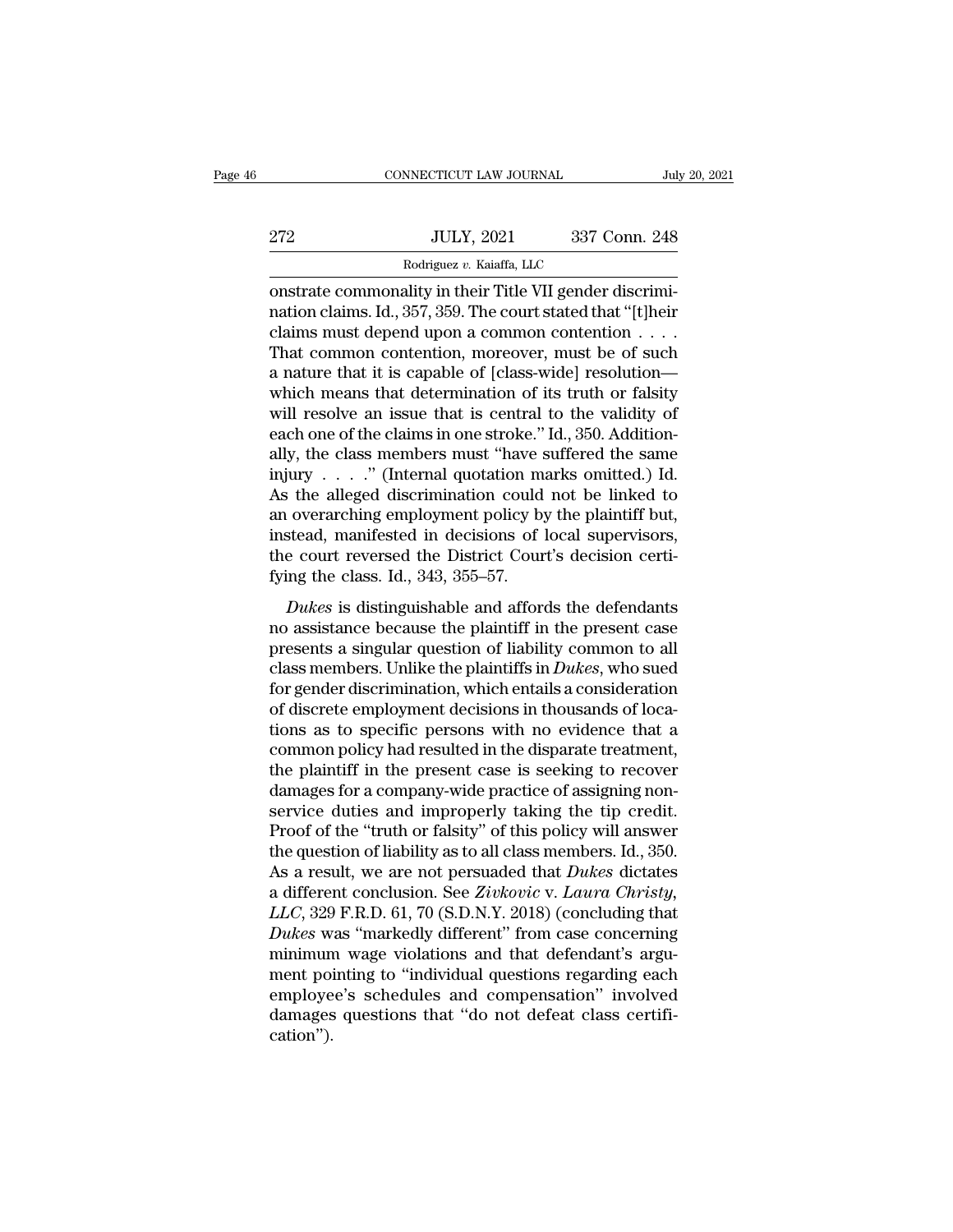| 2021          | CONNECTICUT LAW JOURNAL                                                                                                                                                        | Page 47 |
|---------------|--------------------------------------------------------------------------------------------------------------------------------------------------------------------------------|---------|
|               |                                                                                                                                                                                |         |
| 337 Conn. 248 | <b>JULY, 2021</b>                                                                                                                                                              | 273     |
|               | Rodriguez v. Kaiaffa, LLC                                                                                                                                                      |         |
|               | В                                                                                                                                                                              |         |
|               | Along with their challenge to the commonality deter-<br>mination under Practice Book $\S 9-7$ , the defendants also<br>essent that the trial court improperly foiled to decide |         |

337 Conn. 248 JULY, 2021 273<br>
Rodriguez v. Kaiaffa, LLC<br>
B<br>
Along with their challenge to the commonality deter-<br>
mination under Practice Book § 9-7, the defendants also<br>
assert that the trial court improperly failed to d Bort Colui. 248 Book of  $\frac{1}{2}$  Rodriguez v. Kaiaffa, LLC<br>
B<br>
Along with their challenge to the commonality deter-<br>
mination under Practice Book § 9-7, the defendants also<br>
assert that the trial court improperly failed Rodriguez v. Kaiaffa, LLC<br>
B<br>  $\hbox{B}$ <br>
Along with their challenge to the commonality deter-<br>
mination under Practice Book § 9-7, the defendants also<br>
assert that the trial court improperly failed to decide<br>
whether the d B<br>
Along with their challenge to the commonality deter-<br>
mination under Practice Book § 9-7, the defendants also<br>
assert that the trial court improperly failed to decide<br>
whether the defendants were the plaintiff's employe Along with their challenge to the commonality deter-<br>mination under Practice Book § 9-7, the defendants also<br>assert that the trial court improperly failed to decide<br>whether the defendants were the plaintiff's employers.<br>T Along with their challenge to the commonality deter-<br>mination under Practice Book § 9-7, the defendants also<br>assert that the trial court improperly failed to decide<br>whether the defendants were the plaintiff's employers.<br>T mination under Practice Book § 9-7, the defendants also<br>assert that the trial court improperly failed to decide<br>whether the defendants were the plaintiff's employers.<br>The defendants claim that they are not the plaintiff's<br> assert that the trial court improperly failed to decide<br>whether the defendants were the plaintiff's employers.<br>The defendants claim that they are not the plaintiff's<br>employers and that there is no legal entity named "Con-<br> whether the defendants were the plaintiff's employers.<br>The defendants claim that they are not the plaintiff's<br>employers and that there is no legal entity named "Con-<br>necticut Chip's Family Restaurant," which was the<br>employ The defendants claim that they are not the plaintiff's<br>employers and that there is no legal entity named "Con-<br>necticut Chip's Family Restaurant," which was the<br>employer named in the plaintiff's proposed class defini-<br>tion employers and that there is no legal entity named "Con-<br>necticut Chip's Family Restaurant," which was the<br>employer named in the plaintiff's proposed class defini-<br>tion. For these reasons, the defendants argue that the<br>plai necticut Chip's Family Restaurant," which was the<br>employer named in the plaintiff's proposed class defini-<br>tion. For these reasons, the defendants argue that the<br>plaintiff lacks standing and, therefore, that her claims<br>ar employer named in the plaintiff's proposed class defini-<br>tion. For these reasons, the defendants argue that the<br>plaintiff lacks standing and, therefore, that her claims<br>are not typical and that she is not an adequate class tion. For these reasons, the defendants argue that the plaintiff lacks standing and, therefore, that her claims are not typical and that she is not an adequate class representative. In response, the plaintiff contends tha plaintiff lacks standing and, therefore, that her claims<br>are not typical and that she is not an adequate class<br>representative. In response, the plaintiff contends that<br>she has demonstrated numerosity<sup>20</sup> and that this que are not typical and that she is not an adequate class<br>representative. In response, the plaintiff contends that<br>she has demonstrated numerosity<sup>20</sup> and that this ques-<br>tion with respect to the employing party relates to the representative. In response, the plaintiff contends that<br>she has demonstrated numerosity<sup>20</sup> and that this ques-<br>tion with respect to the employing party relates to the<br>merits and is not properly decided at the class cert she has demonstrated numerosity<sup>20</sup> and that this question with respect to the employing party relates to the merits and is not properly decided at the class certification stage. In the alternative, the plaintiff argues t tion with respect to the employing party relates to the<br>merits and is not properly decided at the class certifica-<br>tion stage. In the alternative, the plaintiff argues that<br>any error in this respect would be harmless becau merts and is not properly decided at the cl<br>tion stage. In the alternative, the plaintiff<br>any error in this respect would be harm<br>the defendants are in fact her employers.<br>that the trial court did not abuse its discre<br>min the defendants are in fact her employers. We conclude<br>that the trial court did not abuse its discretion in deter-<br>mining that the plaintiff satisfied both her adequacy as<br>a class representative and typicality.<br> $\frac{1}{2}$ Th that the trial court did not abuse its discretion in deter-<br>mining that the plaintiff satisfied both her adequacy as<br>a class representative and typicality.<br> $\frac{1}{20}$  The defendants did not argue before the trial court th

mining that the plaintiff satisfied both her adequacy as<br>a class representative and typicality.<br> $\frac{1}{\sqrt{2}}$  The defendants did not argue before the trial court that whether the<br>plaintiff was employed by the defendants af a class representative and typicality.<br>
<sup>20</sup> The defendants did not argue before the trial court that whether the plaintiff was employed by the defendants affected her standing; instead, they argued that such an inquiry w argument. <sup>20</sup> The defendants did not argue before the trial court that whether the aintiff was employed by the defendants affected her standing; instead, ey argued that such an inquiry was relevant to the plaintiff's showing of im plaintiff was employed by the defendants affected her standing; instead, they argued that such an inquiry was relevant to the plaintiff's showing of numerosity. Nevertheless, we will review the merits of the defendants' a

From the different and inquiry was relevant to the plaintiff's showing of numerosity. Nevertheless, we will review the merits of the defendants' argument.<br>Although the defendants have changed the focus of their argument o subsumed with a control and the method with the method of their argument.<br>
Although the defendants have changed the focus of their argument on<br>
appeal to different Practice Book requirements, "[w]e may . . . review legal<br> argument.<br>
Although the defendants have changed the focus of their argument on<br>
appeal to different Practice Book requirements, "[w]e may . . . review legal<br>
arguments that differ from those raised before the trial court i Although the defendants have changed the focus of their argument on appeal to different Practice Book requirements, "[w]e may . . . review legal arguments that differ from those raised before the trial court if they are s appeal to different Practice Book requirements, "[w]e may . . . review legal arguments that differ from those raised before the trial court if they are subsumed within or intertwined with arguments related to the legal cl arguments that differ from those raised before the trial court if they are subsumed within or intertwined with arguments related to the legal claim raised at trial." *Crawford v. Commissioner of Correction*, 294 Conn. 165, as ubsumed within or intertwined with arguments related to the legal claim<br>raised at trial." *Crawford* v. *Commissioner of Correction*, 294 Conn. 165,<br>203, 982 A.2d 620 (2009). Additionally, "standing implicates the cour raised at trial." Crawford v. Commissioner of Correction, 294 Conn. 165, 203, 982 A.2d 620 (2009). Additionally, "standing implicates the court's subject matter jurisdiction, [so] the issue of standing is not subject to w 203, 982 A.2d 620 (2009). Additionally, "standing implicates the court's subject matter jurisdiction, [so] the issue of standing is not subject to waiver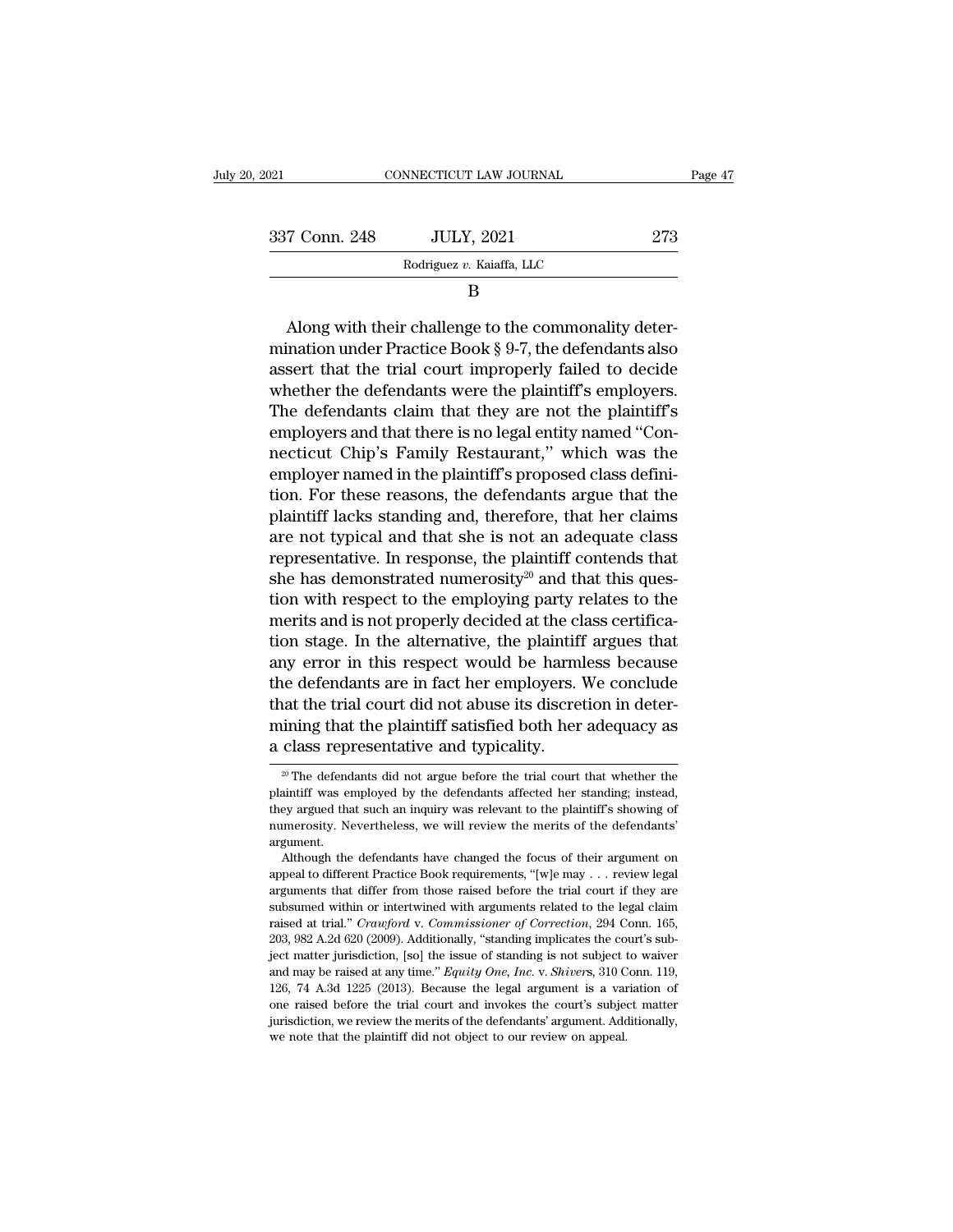CONNECTICUT LAW JOURNAL July 20, 2021<br>
4<br>
JULY, 2021 337 Conn. 248<br>
Rodriguez v. Kaiaffa, LLC<br>
"Standing is the legal right to set judicial machinery<br>
motion. One cannot rightfully invoke the jurisdiction<br>
the court unless 274 JULY, 2021 337 Conn. 248<br>
Rodriguez v. Kaiaffa, LLC<br>
"Standing is the legal right to set judicial machinery<br>
in motion. One cannot rightfully invoke the jurisdiction<br>
of the court unless he [or she] has, in an individu 274 JULY, 2021 337 Conn. 248<br>
Rodriguez v. Kaiaffa, LLC<br>
"Standing is the legal right to set judicial machinery<br>
in motion. One cannot rightfully invoke the jurisdiction<br>
of the court unless he [or she] has, in an individ 274 JULY, 2021 337 Conn. 248<br>
Rodriguez v. Kaiaffa, LLC<br>
"Standing is the legal right to set judicial machinery<br>
in motion. One cannot rightfully invoke the jurisdiction<br>
of the court unless he [or she] has, in an individ **Example 18 and the Red of action, and the set of action**<br> **Continuous**<br> **Continuous**<br> **Continuous**<br> **Continuous**<br> **Continuous**<br> **Continuous**<br> **Continuous**<br> **Continuous**<br> **Continuous**<br> **Continuous**<br> **Continuous**<br> **Continu** Rodriguez v. Kaiatta, LLC<br>
"Standing is the legal right to set judicial machinery<br>
in motion. One cannot rightfully invoke the jurisdiction<br>
of the court unless he [or she] has, in an individual or<br>
representative capacit "Standing is the legal right to set judicial machinery<br>in motion. One cannot rightfully invoke the jurisdiction<br>of the court unless he [or she] has, in an individual or<br>representative capacity, some real interest in the c in motion. One cannot rightfully invoke the jurisdiction<br>of the court unless he [or she] has, in an individual or<br>representative capacity, some real interest in the cause<br>of action, or a legal or equitable right, title or of the court unless he [or she] has, in an individual or<br>representative capacity, some real interest in the cause<br>of action, or a legal or equitable right, title or interest<br>in the subject matter of the controversy. . . . representative capacity, some real interest in the cause<br>of action, or a legal or equitable right, title or interest<br>in the subject matter of the controversy. . . . When<br>standing is put in issue, the question is whether t of action, or a legal or equitable right, title or interest<br>in the subject matter of the controversy. . . . When<br>standing is put in issue, the question is whether the<br>person whose standing is challenged is a proper party<br> in the subject matter of the controversy. . . . When<br>standing is put in issue, the question is whether the<br>person whose standing is challenged is a proper party<br>to request an adjudication of the issue . . . . Standing<br>req standing is put in issue, the question is whether the<br>person whose standing is challenged is a proper party<br>to request an adjudication of the issue  $\dots$ . Standing<br>requires no more than a colorable claim of injury; a<br>[part person whose standing is challenged is a proper party<br>to request an adjudication of the issue . . . . Standing<br>requires no more than a colorable claim of injury; a<br>[party] ordinarily establishes . . . standing by allega-<br>t to request an adjudication of the issue . . . . Standing<br>requires no more than a colorable claim of injury; a<br>[party] ordinarily establishes . . . standing by allega-<br>tions of injury. Similarly, standing exists to attempt requires no more than a colorable claim of injury; a<br>[party] ordinarily establishes . . . standing by allega-<br>tions of injury. Similarly, standing exists to attempt to<br>vindicate arguably protected interests." (Internal qu [party] ordinarily establishes<br>tions of injury. Similarly, stan<br>vindicate arguably protected in<br>tion marks omitted.)  $May$  v.  $C_967$  A.2d 495 (2009). "The issu<br>subject matter jurisdiction .<br>marks omitted.) Id., 113.<br>"The r The requirements of justiciability and controversy<br>
andicate arguably protected interests." (Internal quota-<br>
In marks omitted.) May v. Coffey, 291 Conn. 106, 112,<br>
7 A.2d 495 (2009). "The issue of standing implicates<br>
bj vindicate arguably protected interests. (internar quotation marks omitted.) *May v. Coffey*, 291 Conn. 106, 112, 967 A.2d 495 (2009). "The issue of standing implicates subject matter jurisdiction  $\ldots$ " (Internal quotatio

and makes onlined: *J may* v. Coffey, 291 Collit. 100, 112, 967 A.2d 495 (2009). "The issue of standing implicates subject matter jurisdiction . . . . " (Internal quotation marks omitted.) Id., 113. "The requirements of j suffered variables in the sum of suffered subject matter jurisdiction  $\ldots$ ." (Internal quotation marks omitted.) Id., 113.<br>
"The requirements of justiciability and controversy<br>
are ordinarily held to have been met when a subject matter jurisdiction  $\ldots$  (internal quotation marks omitted.) Id., 113.<br>
"The requirements of justiciability and controversy<br>
are ordinarily held to have been met when a complain-<br>
ant makes a colorable claim of d fractured in the requirements of justiciability and controversy<br>are ordinarily held to have been met when a complain-<br>ant makes a colorable claim of direct injury he has<br>suffered or is likely to suffer, in an individual o "The requirements of justiciability and controversy<br>are ordinarily held to have been met when a complain-<br>ant makes a colorable claim of direct injury he has<br>suffered or is likely to suffer, in an individual or repre-<br>sen are ordinarily held to have been met when a complaint makes a colorable claim of direct injury he has suffered or is likely to suffer, in an individual or representative capacity.  $\ldots$  As long as there is some direct inj ant makes a colorable claim of direct injury he has<br>suffered or is likely to suffer, in an individual or repre-<br>sentative capacity. . . . As long as there is some direct<br>injury for which the plaintiff seeks redress, the i suffered or is likely to suffer, in an individual or representative capacity. . . . As long as there is some direct<br>injury for which the plaintiff seeks redress, the injury<br>that is alleged need not be great. . . . Where t sentative capacity.  $\ldots$  As long as there is some direct<br>injury for which the plaintiff seeks redress, the injury<br>that is alleged need not be great.  $\ldots$ . Where the nexus<br>between the injury and the claim sought to be ad injury for which the plaintiff seeks redress, the injury<br>that is alleged need not be great. . . . Where the nexus<br>between the injury and the claim sought to be adjudi-<br>cated is obvious and direct, a plaintiff has standing that is alleged need not<br>between the injury are cated is obvious and<br>maintain the claim."<br>(tion marks omitted.)<br>Assn. v. Board of Tru<br>A.2d 484 (1996).<br>We conclude that th tween the hijury and the claim sought to be adjudited is obvious and direct, a plaintiff has standing to a<br>intain the claim." (Citations omitted; internal quota-<br>on marks omitted.) Gay & Lesbian Law Students<br>ssn. v. Board cated is obvious and direct, a plaintiff has standing to<br>maintain the claim." (Citations omitted; internal quota-<br>tion marks omitted.)  $Gay \& Lesbian Law Students$ <br>Assn. v. Board of Trustees, 236 Conn. 453, 463–64, 673<br>A.2d 484 (1996).<br>We

manual the claim. (Chanons omitted, internal quotation marks omitted.)  $Gay \& Lesbian Law Students$  Assn. v. Board of Trustees, 236 Conn. 453, 463–64, 673 A.2d 484 (1996).<br>We conclude that the trial court did not need to decide whether the don marks omitted.) Guy & Lesban Law Statents<br>Assn. v. Board of Trustees, 236 Conn. 453, 463–64, 673<br>A.2d 484 (1996).<br>We conclude that the trial court did not need to decide<br>whether the defendants were the plaintiff's emp Assn. v. *Board of Trustees*, 250 Conn. 455, 465–64, 675<br>A.2d 484 (1996).<br>We conclude that the trial court did not need to decide<br>whether the defendants were the plaintiff's employers<br>to determine standing at the class ce  $\alpha$ -20 464 (1990).<br>We conclude that the trial court did not need to decide<br>whether the defendants were the plaintiff's employers<br>to determine standing at the class certification stage.<br>Whether the defendants are the corr We conclude that the trial court did not need to decide<br>whether the defendants were the plaintiff's employers<br>to determine standing at the class certification stage.<br>Whether the defendants are the correct party is an issu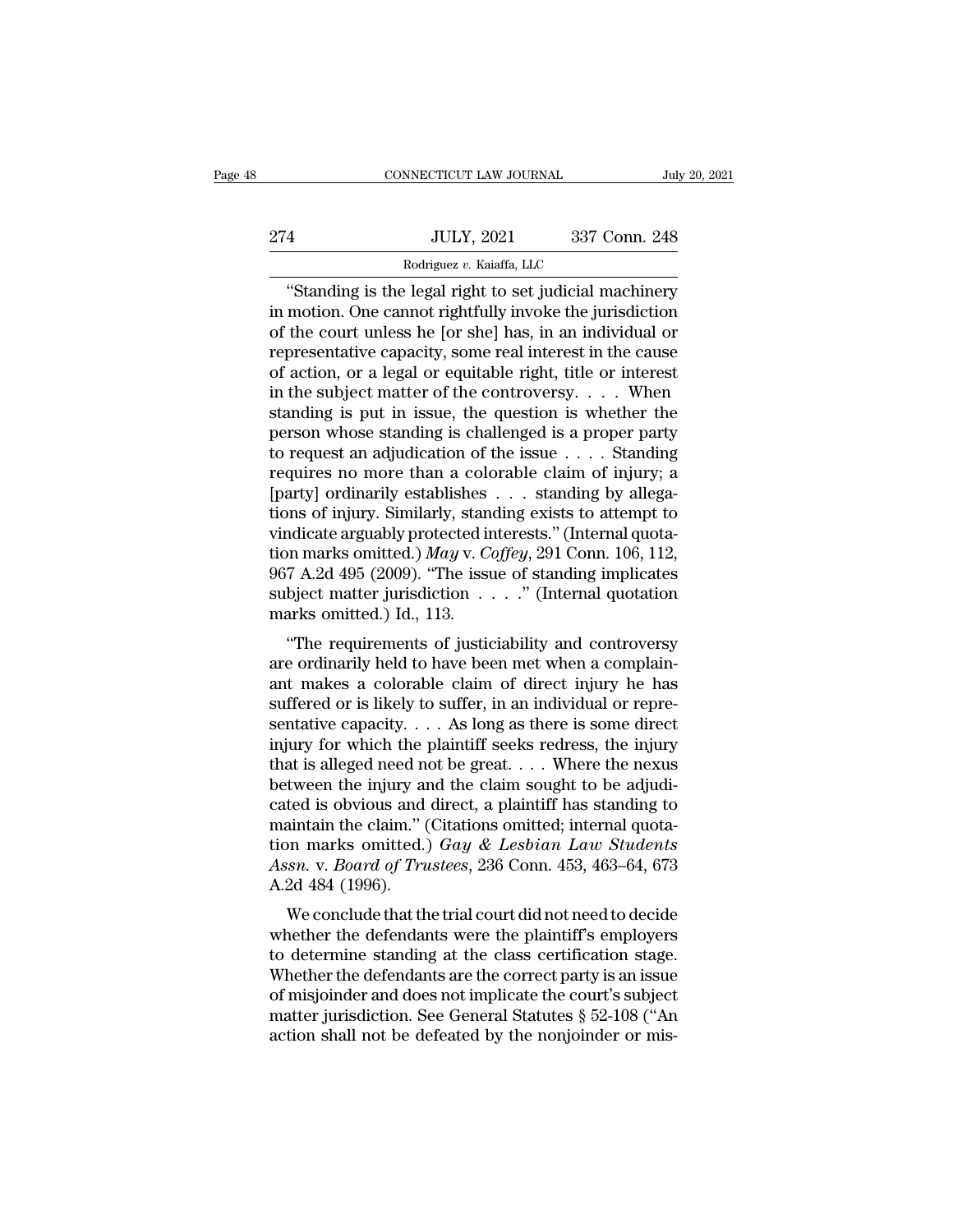NNECTICUT LAW JOURNAL<br>JULY, 2021<br>Rodriguez *v.* Kaiaffa, LLC<br>New narties may be added a FORD 21 CONNECTICUT LAW JOURNAL<br>
337 Conn. 248 JULY, 2021 275<br>
Rodriguez v. Kaiaffa, LLC<br>
joinder of parties. New parties may be added and sum-<br>
moned in, and parties misjoined may be dropped, by 337 Conn. 248 JULY, 2021 275<br>
Rodriguez v. Kaiaffa, LLC<br>
joinder of parties. New parties may be added and sum-<br>
moned in, and parties misjoined may be dropped, by<br>
order of the court, at any stage of the action, as the<br>
go 337 Conn. 248 JULY, 2021 275<br>
Rodriguez v. Kaiaffa, LLC<br>
joinder of parties. New parties may be added and sum-<br>
moned in, and parties misjoined may be dropped, by<br>
order of the court, at any stage of the action, as the<br>
c 337 Conn. 248 JULY, 2021 275<br>
Rodriguez v. Kaiaffa, LLC<br>
joinder of parties. New parties may be added and sum-<br>
moned in, and parties misjoined may be dropped, by<br>
order of the court, at any stage of the action, as the<br>
co Rodriguez v. Kaiaffa, LLC<br>
joinder of parties. New parties may be added and sum-<br>
moned in, and parties misjoined may be dropped, by<br>
order of the court, at any stage of the action, as the<br>
court deems the interests of jus Roanguez *v.* Kalana, ELC<br>
is pointer of parties. New parties may be added and sum-<br>
moned in, and parties misjoined may be dropped, by<br>
order of the court, at any stage of the action, as the<br>
court deems the interests of joinder of parties. New parties may be added and sum-<br>moned in, and parties misjoined may be dropped, by<br>order of the court, at any stage of the action, as the<br>court deems the interests of justice require."); *Bloom*<br>v. *M* moned in, and parties misjoined may be dropped, by<br>order of the court, at any stage of the action, as the<br>court deems the interests of justice require."); *Bloom*<br>v. *Miklovich*, 111 Conn. App. 323, 329, 958 A.2d 1283<br>(20 order of the court, at any stage of the action, as the court deems the interests of justice require."); *Bloom* v. *Miklovich*, 111 Conn. App. 323, 329, 958 A.2d 1283 (2008) ("[n]aming an improper person as a party in a le court deems the interests of justice require."); *Bloom*<br>v. *Miklovich*, 111 Conn. App. 323, 329, 958 A.2d 1283<br>(2008) ("[n]aming an improper person as a party in a<br>legal action constitutes misjoinder" (internal quotation<br> v. *Miklovich*, 111 Conn. App. 323, 329, 958 A.2d 1283<br>(2008) ("[n]aming an improper person as a party in a<br>legal action constitutes misjoinder" (internal quotation<br>marks omitted)). If the defendants are the incorrect<br>part (2008) ("[n]aming an improper person as a party in a<br>legal action constitutes misjoinder" (internal quotation<br>marks omitted)). If the defendants are the incorrect<br>parties to this action, they must file a motion to strike. legal action constitutes misjoinder" (internal quotation<br>marks omitted)). If the defendants are the incorrect<br>parties to this action, they must file a motion to strike.<br>See Practice Book § 11-3 ("[t]he exclusive remedy for marks omitted)). If the defendants are the incorrect<br>parties to this action, they must file a motion to strike.<br>See Practice Book § 11-3 ("[t]he exclusive remedy for<br>misjoinder of parties is by motion to strike"). Although parties to this action, they must file a motion to strike.<br>See Practice Book § 11-3 ("[t]he exclusive remedy for<br>misjoinder of parties is by motion to strike"). Although<br>the defendants are correct that the plaintiff faile See Practice Book § 11-3 ("[t]he exclusive remedy for<br>misjoinder of parties is by motion to strike"). Although<br>the defendants are correct that the plaintiff failed to<br>name the individual limited liability companies that<br>o misjoinder of parties is by motion to strike"). Although<br>the defendants are correct that the plaintiff failed to<br>name the individual limited liability companies that<br>operate each of the Chip's locations; see footnote 4 of<br> the defendants are correct that the plaintiff failed to<br>name the individual limited liability companies that<br>operate each of the Chip's locations; see footnote 4 of<br>this opinion; "the failure to give notice to or to join a name the individual limited liability companies that<br>operate each of the Chip's locations; see footnote 4 of<br>this opinion; "the failure to give notice to or to join an<br>indispensable party does not impact the court's subjec operate each of the Chip's locations; see footnote 4 of<br>this opinion; "the failure to give notice to or to join an<br>indispensable party does not impact the court's subject<br>matter jurisdiction." *Batte-Holmgren* v. Commissio this opinion; "the failure to give notice to or to join an<br>indispensable party does not impact the court's subject<br>matter jurisdiction." *Batte-Holmgren* v. Commissioner<br>of Public Health, 281 Conn. 277, 288, 914 A.2d 996<br>( atter jurisdiction." *Batte-Holmgren* v. Commissioner<br> *Public Health*, 281 Conn. 277, 288, 914 A.2d 996<br>
007). Instead, the plaintiff may seek an order from<br>
e trial court adding those entities as parties, if "the<br>
terest of Public Health, 281 Conn. 277, 288, 914 A.2d 996<br>(2007). Instead, the plaintiff may seek an order from<br>the trial court adding those entities as parties, if "the<br>interests of justice require." Practice Book § 9-19.<br>"It i

(2007). Instead, the plaintiff may seek an order from<br>the trial court adding those entities as parties, if "the<br>interests of justice require." Practice Book § 9-19.<br>"It is well established that a representative plaintiff<br> *Travelers Corp.* 2001 and the trial court adding those entities as parties, if "the interests of justice require." Practice Book § 9-19.<br>
"It is well established that a representative plaintiff must have individual standi interests of justice require." Practice Book § 9-19.<br>
"It is well established that a representative plaintiff<br>
must have individual standing to assert claims against<br>
all the members of a defendant class."<sup>21</sup> Macomber v. "It is well established that a representative plaintiff<br>must have individual standing to assert claims against<br>all the members of a defendant class."<sup>21</sup> Macomber v.<br>Travelers Property & Casualty Corp., supra, 277 Conn.<br>6 "It is well established that a representative plaintiff<br>must have individual standing to assert claims against<br>all the members of a defendant class."<sup>21</sup> Macomber v.<br>Travelers Property & Casualty Corp., supra, 277 Conn.<br>6 must have individual standing to assert claims against<br>all the members of a defendant class."<sup>21</sup> Macomber v.<br>Travelers Property & Casualty Corp., supra, 277 Conn.<br>632. The plaintiff in the present case possesses standing all the members of a defendant class."<sup>21</sup> Macomber v.<br>Travelers Property & Casualty Corp., supra, 277 Conn.<br>632. The plaintiff in the present case possesses standing,<br>as she is seeking recovery for a cognizable injury,<br>na Travelers Property & Casualty Corp., supra, 277 Conn.<br>632. The plaintiff in the present case possesses standing,<br>as she is seeking recovery for a cognizable injury,<br>namely, violations of Connecticut wage laws and regula-<br>t 632. The plaintiff in the present case possesses standing,<br>as she is seeking recovery for a cognizable injury,<br>namely, violations of Connecticut wage laws and regula-<br>tions, and has the statutory right of action against h ons, and nas the statutory right of action against ner mployer for such violations. See General Statutes  $\S$  31-3 (a). In *Macomber*, the plaintiff sued several defenants, alleging that they had improperly used structured employer for such violations. See General Statutes § 31-68 (a). In *Macomber*, the plaintiff sued several defendants, alleging that they had improperly used structured  $\frac{21}{24}$  "Thus, both standing and mootness also fr

<sup>68 (</sup>a). In *Macomber*, the plaintiff sued several defendants, alleging that they had improperly used structured  $\frac{21 \text{ °T} \text{m}}{1 \text{ °T} \text{m}}$ , both standing and mootness also frequently appear as threshold requirements dants, alleging that they had improperly used structured<br>
<sup>21</sup> "Thus, both standing and mootness also frequently appear as threshold<br>
requirements for the maintenance of federal class actions and must be<br>
considered in ad <sup>21</sup> "Thus, both standing and mootness also frequently appear as threshold requirements for the maintenance of federal class actions and must be considered in addition to the requirements of [r]ule 23 when deciding whethe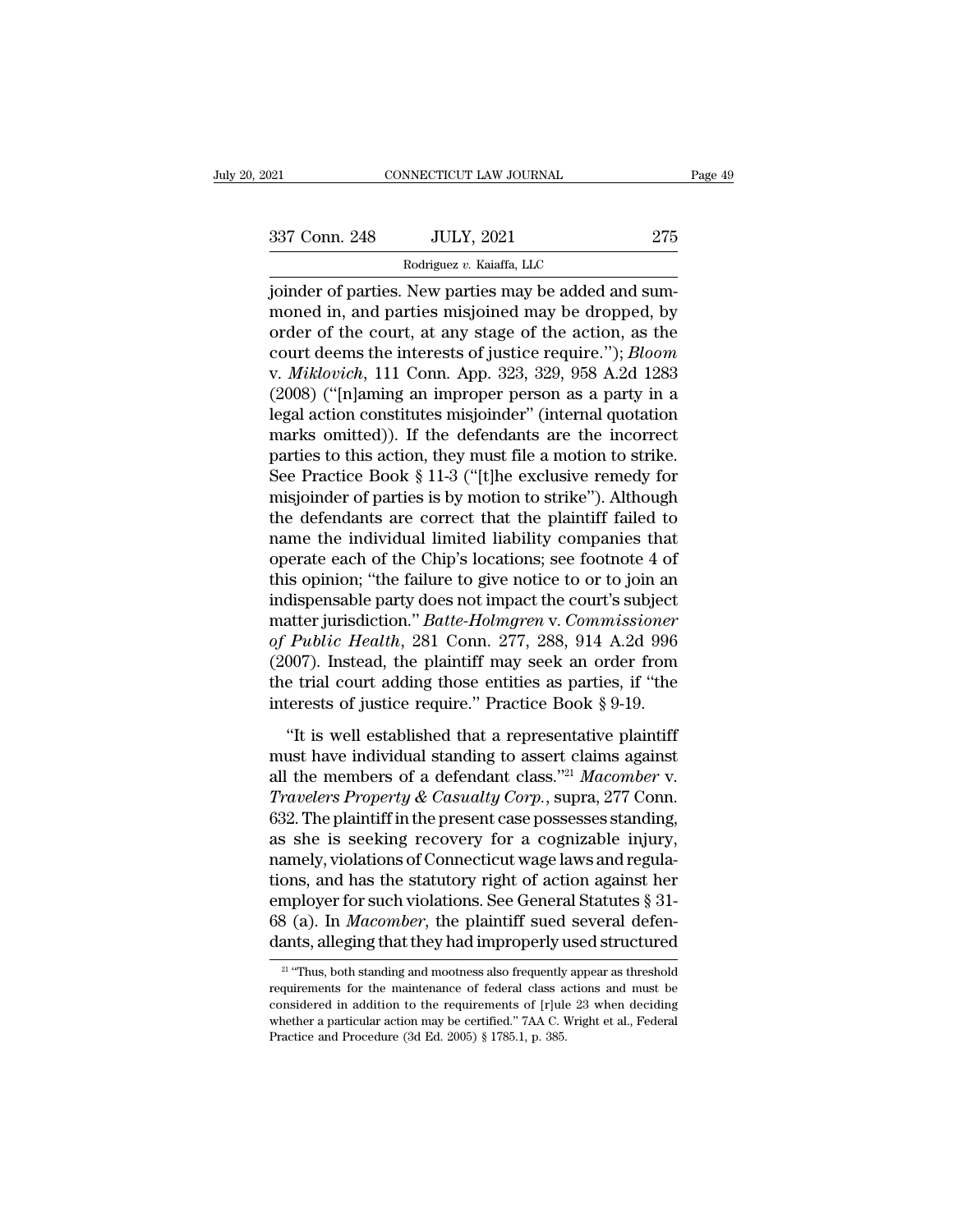|     | CONNECTICUT LAW JOURNAL                               |               | July 20, 2021 |
|-----|-------------------------------------------------------|---------------|---------------|
| 276 | <b>JULY, 2021</b>                                     | 337 Conn. 248 |               |
|     | Rodriguez v. Kaiaffa, LLC                             |               |               |
|     | settlements to resolve certain nersonal injury claims |               |               |

settlements to resolve certain personal injury claims.<br>
Settlements to resolve certain personal injury claims.<br>
Macomber v. Travelers Property & Casualty Corp.,<br>
supped 629 The plaintiff's own complaint did not *Macomber* v. *Travelers Property & Casualty Corp.*<br> *Macomber* v. *Travelers Property & Casualty Corp.*, supra, 620, 623 The plaintiff's own complaint did not, however, advance a legally valid claim against one of the cor  $\begin{array}{r} \text{JULY, 2021} \text{337 Conn. 248} \ \hline \text{Rodriguez } v. \text{ Kaiaffa, LLC} \ \text{settlements to resolve certain personal injury claims.} \ \textit{Macomber v. Travelers Property & Casuality Corp.,} \ \text{supra, 620, 623 The plaintiff's own complaint did not, however, advance a legally valid claim against one of the corporate defendants, Solomon Smith Barney Holdings, Inc. (Smith Bernov), because Smith Bernov's allocated.} \end{array}$ Rodriguez v. Kaiaffa, LLC<br>
settlements to resolve certain personal injury claims.<br> *Macomber* v. *Travelers Property & Casualty Corp.*,<br>
supra, 620, 623 The plaintiff's own complaint did not,<br>
however, advance a legally va Rodriguez v. Kaiatta, LLC<br>
Settlements to resolve certain personal injury claims.<br> *Macomber* v. *Travelers Property & Casualty Corp.*,<br>
supra, 620, 623 The plaintiff's own complaint did not,<br>
however, advance a legally v settlements to resolve certain personal injury claims.<br> *Macomber* v. *Travelers Property & Casualty Corp*.,<br>
supra, 620, 623 The plaintiff's own complaint did not,<br>
however, advance a legally valid claim against one of th Macomber v. *Travelers Property & Casualty Corp.*,<br>supra, 620, 623 The plaintiff's own complaint did not,<br>however, advance a legally valid claim against one of the<br>corporate defendants, Solomon Smith Barney's alleged<br>parti supra, 620, 623 The plaintiff's own complaint did not,<br>however, advance a legally valid claim against one of the<br>corporate defendants, Solomon Smith Barney Holdings,<br>Inc. (Smith Barney), because Smith Barney's alleged<br>part however, advance a legally valid claim against one of the corporate defendants, Solomon Smith Barney Holdings, Inc. (Smith Barney), because Smith Barney's alleged participation in the scheme did not occur until after the p corporate defendants, Solomon Smith Barney Holdings,<br>Inc. (Smith Barney), because Smith Barney's alleged<br>participation in the scheme did not occur until after<br>the plaintiff had entered into her structured settlement.<br>Id., Inc. (Smith Barney), because Smith Barney's alleged<br>participation in the scheme did not occur until after<br>the plaintiff had entered into her structured settlement.<br>Id., 634. The court concluded that "[t]he plaintiff can<br>ha participation in the scheme did not occur until after<br>the plaintiff had entered into her structured settlement.<br>Id., 634. The court concluded that "[t]he plaintiff can<br>have no standing to assert a claim against Smith Barne the plaintiff had entered into her structured settlement.<br>Id., 634. The court concluded that "[t]he plaintiff can<br>have no standing to assert a claim against Smith Barney<br>and, therefore, cannot be a typical class representa Id., 634. The court concluded that "[t]he plaintiff can<br>have no standing to assert a claim against Smith Barney<br>and, therefore, cannot be a typical class representative,<br>because she cannot typically and adequately represen have no standing to assert a claim against S<br>and, therefore, cannot be a typical class rep<br>because she cannot typically and adequate<br>those class members with such claims.<br>'way, she has no incentive aggressively to<br>claims a d, therefore, cannot be a typical class representative,<br>cause she cannot typically and adequately represent<br>ose class members with such claims. Put another<br>ay, she has no incentive aggressively to litigate any<br>aims against because she cannot typicany and adequately represent<br>those class members with such claims. Put another<br>way, she has no incentive aggressively to litigate any<br>claims against Smith Barney and, therefore, is not an<br>appropriat

mose class members whit such claims. I at another<br>way, she has no incentive aggressively to litigate any<br>claims against Smith Barney and, therefore, is not an<br>appropriate class representative." Id.<br>The plaintiff in the pre way, she has no incentive aggressively to higate any<br>claims against Smith Barney and, therefore, is not an<br>appropriate class representative." Id.<br>The plaintiff in the present case alleged facts, which<br>the trial court assum claims against simult barney and, therefore, is not an<br>appropriate class representative." Id.<br>The plaintiff in the present case alleged facts, which<br>the trial court assumed to be true for class certification<br>purposes, demo appropriate class representative. Id.<br> *The plaintiff in the present case alleged facts, which*<br>
the trial court assumed to be true for class certification<br>
purposes, demonstrating that the defendants were her<br>
employers. The plaintiff in the present case alleged facts, which<br>the trial court assumed to be true for class certification<br>purposes, demonstrating that the defendants were her<br>employers. See id., 634 (considering plaintiff's own al the trial court assumed to be true for class certification<br>purposes, demonstrating that the defendants were her<br>employers. See id., 634 (considering plaintiff's own alle-<br>gations to determine standing). Unlike the plaintif purposes, demonstrating that the defendants were her employers. See id., 634 (considering plaintiff's own allegations to determine standing). Unlike the plaintiff in *Macomber*, who could not assert a cognizable claim agai employers. See id., 634 (considering plaintiff's own allegations to determine standing). Unlike the plaintiff in *Macomber*, who could not assert a cognizable claim against Smith Barney, the plaintiff in the present case f gations to determine standing). Unlike the plaintiff in *Macomber*, who could not assert a cognizable claim against Smith Barney, the plaintiff in the present case faces no such legal impediment and has every incentive to *Macomber*, who could not assert a cognizable claim<br>against Smith Barney, the plaintiff in the present case<br>faces no such legal impediment and has every incentive<br>to litigate her claim aggressively against the defendants.<br> *Stagainst Smith Barney, the plaintiff in the present case faces no such legal impediment and has every incentive to litigate her claim aggressively against the defendants. The nexus between the injury and the claim agains* faces no such legal impediment and has every incentive<br>to litigate her claim aggressively against the defendants.<br>The nexus between the injury and the claim against the<br>defendants named in this case is "obvious and direct to litigate her claim aggressively against the defendants.<br>The nexus between the injury and the claim against the<br>defendants named in this case is "obvious and direct";<br>(internal quotation marks omitted) *Gay & Lesbian La* The nexus between the injury and the claim against the<br>defendants named in this case is "obvious and direct";<br>(internal quotation marks omitted)  $Gay & Lebbian Law$ <br>Students Assn. v. Board of Trustees, supra, 236 Conn.<br>464; as Ka defendants named in this case is "obvious and direct";<br>(internal quotation marks omitted) *Gay & Lesbian Law*<br>*Students Assn.* v. *Board of Trustees*, supra, 236 Conn.<br>464; as Kaiaffa, LLC, and Chatzopoulos are the members (internal quotation marks omitted)  $Gay \& Les$ <br>Students Assn. v. Board of Trustees, supra, 2<br>464; as Kaiaffa, LLC, and Chatzopoulos are the<br>of all of the limited liability companies that of<br>restaurants at issue in the present alterns Assn. v. Doura of Trustees, supra, 250 Collit.<br>4; as Kaiaffa, LLC, and Chatzopoulos are the members<br>all of the limited liability companies that operate the<br>staurants at issue in the present case, and, according<br>the Fo4, as Kalaria, LEC, and Chalzopolois are the inembers<br>of all of the limited liability companies that operate the<br>restaurants at issue in the present case, and, according<br>to the plaintiff, Chatzopoulos implemented the pol of an of the influent nability companies that operate the<br>restaurants at issue in the present case, and, according<br>to the plaintiff, Chatzopoulos implemented the policies<br>at issue. See footnote 4 of this opinion.<br>Although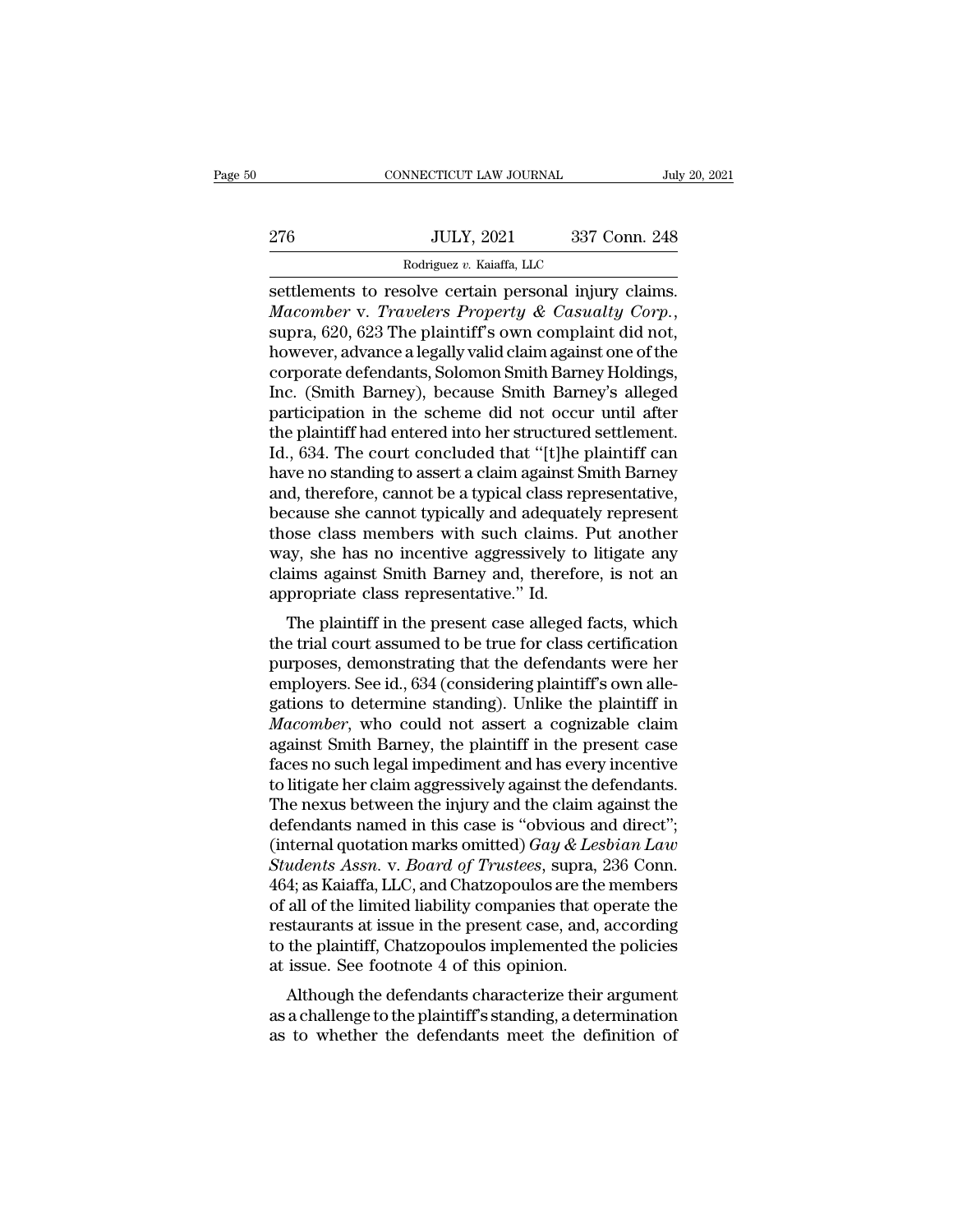NNECTICUT LAW JOURNAL<br>JULY, 2021<br>Rodriguez *v.* Kaiaffa, LLC<br>der Connecticut's wage laws Page 51<br>
an ''employer'' under Connecticut's wage laws is more<br>
an ''employer'' under Connecticut's wage laws is more<br>
accurately analyzed as a merits inquiry. See *Butler* v.<br>
Hartford Technical Institute Inc. 243 Conn. 4 337 Conn. 248 JULY, 2021 277<br>
Rodriguez v. Kaiaffa, LLC<br>
an "employer" under Connecticut's wage laws is more<br>
accurately analyzed as a merits inquiry. See *Butler* v.<br> *Hartford Technical Institute, Inc.*, 243 Conn. 454, 4 <sup>277</sup><br>
<sup>Rodriguez v. Kaiaffa, LLC<br> **An "employer" under Connecticut's wage laws is more**<br>
accurately analyzed as a merits inquiry. See *Butler* v.<br> *Hartford Technical Institute, Inc.*, 243 Conn. 454, 463–<br>
64, 704 A.2d 22</sup> 337 Conn. 248 JULY, 2021 277<br>
Rodriguez v. Kaiaffa, LLC<br>
an "employer" under Connecticut's wage laws is more<br>
accurately analyzed as a merits inquiry. See *Butler* v.<br> *Hartford Technical Institute, Inc.*, 243 Conn. 454, Rodriguez v. Kaiaffa, LLC<br>
an "employer" under Connecticut's wage laws is more<br>
accurately analyzed as a merits inquiry. See *Butler* v.<br> *Hartford Technical Institute, Inc.*, 243 Conn. 454, 463-<br>
64, 704 A.2d 222 (1997) For example and "employer" under Connecticut's wage laws is more<br>accurately analyzed as a merits inquiry. See *Butler* v.<br>*Hartford Technical Institute, Inc.*, 243 Conn. 454, 463–<br>64, 704 A.2d 222 (1997) (individual was " an "employer" under Connecticut's wage laws is more<br>accurately analyzed as a merits inquiry. See *Butler* v.<br>*Hartford Technical Institute, Inc.*, 243 Conn. 454, 463–<br>64, 704 A.2d 222 (1997) (individual was "an employer,"<br> accurately analyzed as a merits inquiry. See *Butler* v.<br>Hartford Technical Institute, Inc., 243 Conn. 454, 463–64, 704 A.2d 222 (1997) (individual was "an employer,"<br>as defined by General Statutes § 31-71a (1), and, there Hartford Technical Institute, Inc., 243 Conn. 454, 463–64, 704 A.2d 222 (1997) (individual was "an employer," as defined by General Statutes § 31-71a (1), and, therefore, could be liable under General Statutes § 31-72 for 64, 704 A.2d 222 (1997) (individual was "an employer,"<br>as defined by General Statutes § 31-71a (1), and, there-<br>fore, could be liable under General Statutes § 31-72 for<br>unpaid overtime wages, "if the individual is the ult as defined by General Statutes  $\S 31-71a$  (1), and, therefore, could be liable under General Statutes  $\S 31-72$  for unpaid overtime wages, "if the individual is the ultimate responsible authority to set the hours of emplo fore, could be liable under General Statutes § 31-72 for<br>unpaid overtime wages, "if the individual is the ultimate<br>responsible authority to set the hours of employment<br>and to pay wages and is the specific cause of the wage unpaid overtime wages, "if the individual is the ultimate<br>responsible authority to set the hours of employment<br>and to pay wages and is the specific cause of the wage<br>violation"). The defendants argue in their brief that<br>wa responsible authority to set the hours of employment<br>and to pay wages and is the specific cause of the wage<br>violation"). The defendants argue in their brief that<br>wage payments and the assignment of tasks were made<br>by indiv and to pay wages and is the specific cause of the wage<br>violation"). The defendants argue in their brief that<br>wage payments and the assignment of tasks were made<br>by individual managers and not Chatzopoulos. A deter-<br>minatio violation"). The defendants argue in their brief that<br>wage payments and the assignment of tasks were made<br>by individual managers and not Chatzopoulos. A deter-<br>mination on this question affects liability, and the defen-<br>da wage payments and the assignment of tasks were made<br>by individual managers and not Chatzopoulos. A deter-<br>mination on this question affects liability, and the defen-<br>dants do not explain how its resolution affects the<br>plai by individual managers and not Chatzopoulos. A determination on this question affects liability, and the defendants do not explain how its resolution affects the plaintiff's adequacy or typicality. Although each restaurant mination on this question affects liability, and the defendants do not explain how its resolution affects the plaintiff's adequacy or typicality. Although each restaurant is run by an individual limited liability company, dants do not explain how its resolution affects the<br>plaintiff's adequacy or typicality. Although each restau-<br>rant is run by an individual limited liability company,<br>it is either Kaiaffa, LLC, or Chatzopoulos (whether<br>thro plaintiff's adequacy or typicality. Although each restaurant is run by an individual limited liability company,<br>it is either Kaiaffa, LLC, or Chatzopoulos (whether<br>through his membership in Kaiaffa, LLC, or individually)<br>w rant is run by an individual limited liability company,<br>it is either Kaiaffa, LLC, or Chatzopoulos (whether<br>through his membership in Kaiaffa, LLC, or individually)<br>who is the member of those limited liability companies.<br>B it is either Kaiaffa, LLC, or Chatzopoul<br>through his membership in Kaiaffa, LLC, or<br>who is the member of those limited liabilit<br>Because the business structure is the same<br>restaurants, the question that the defenc<br>as partic % cause the business structure is the same for all of the<br>taurants, the question that the defendants present<br>particular to the plaintiff's standing is a question best<br>sermined on a class-wide basis.<sup>22</sup><br>C<br>We next address

C<sub>c</sub>

restaurants, the question that the defendants present<br>as particular to the plaintiff's standing is a question best<br>determined on a class-wide basis.<sup>22</sup><br>C<br>We next address the defendants' claim that the trial<br>court abused % as particular to the plaintiff's standing is a question best<br>determined on a class-wide basis.<sup>22</sup><br> $C$ <br>We next address the defendants' claim that the trial<br>court abused its discretion in determining that the plain-<br>tiff determined on a class-wide basis.<sup>22</sup><br>C<br>We next address the defendants' claim that the trial<br>court abused its discretion in determining that the plain-<br>tiff satisfied the predominance and superiority require-<br>ments of Prac C<br>We next address the defendants' claim that the trial<br>court abused its discretion in determining that the plain-<br>tiff satisfied the predominance and superiority require-<br>ments of Practice Book § 9-8. Because the defendant We next address the defendants' claim that the trial<br>court abused its discretion in determining that the plain-<br>tiff satisfied the predominance and superiority require-<br>ments of Practice Book § 9-8. Because the defendants<br> We next address the defendants claim that the than urt abused its discretion in determining that the plain-<br>If satisfied the predominance and superiority require-<br>ents of Practice Book  $\S 9-8$ . Because the defendants<br>ake court abused its discretion in determining that the plain-<br>tiff satisfied the predominance and superiority require-<br>ments of Practice Book § 9-8. Because the defendants<br>make interrelated arguments regarding both predomi-<br>

ance and superiority, we consider those claims together.<br>The defendants argue that the plaintiff has not dem-<br>nstrated predominance because the jury will need to<br><sup>22</sup> We note that the trial court may well subsequently dete The defendants argue that the plaintiff has not demonstrated predominance because the jury will need to  $\frac{w}{2}$  We note that the trial court may well subsequently determine that the operational structure of the Chip's b The defendants argue that the plaintiff has not demonstrated predominance because the jury will need to  $\frac{w}{w}$  we note that the trial court may well subsequently determine that the operational structure of the Chip's b If the determinance because the jury will need to<br>onstrated predominance because the jury will need to<br> $\frac{2}{x}$  We note that the trial court may well subsequently determine that the<br>operational structure of the Chip's bu onstrated predominance because the jury will need to<br>
<sup>22</sup> We note that the trial court may well subsequently determine that the<br>
operational structure of the Chip's business renders it appropriate to divide<br>
the class in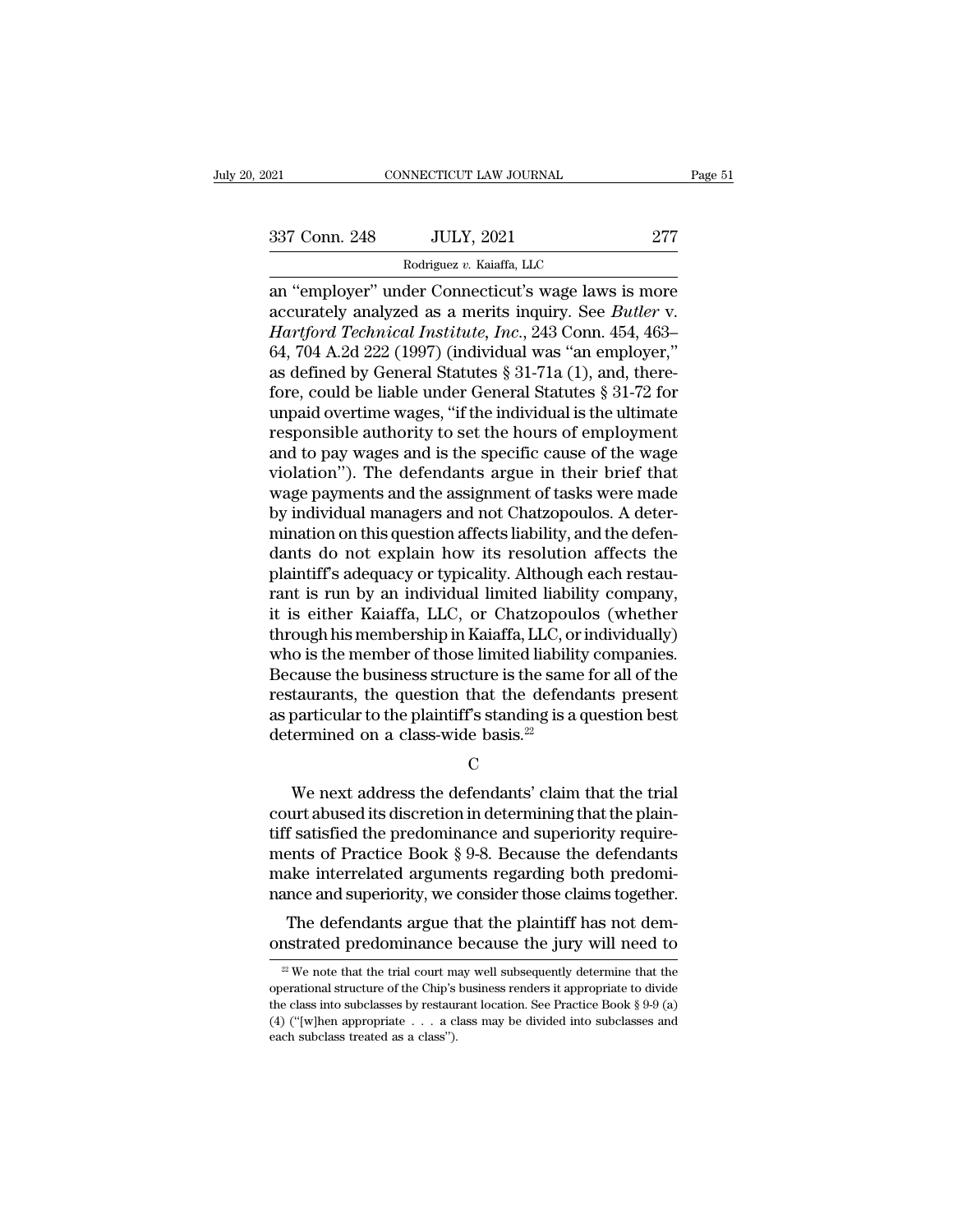|     | CONNECTICUT LAW JOURNAL                               |               | July 20, 2021 |
|-----|-------------------------------------------------------|---------------|---------------|
|     |                                                       |               |               |
| 278 | <b>JULY, 2021</b><br>Rodriguez v. Kaiaffa, LLC        | 337 Conn. 248 |               |
|     | decide several individualized issues, such as whether |               |               |

CONNECTICUT LAW JOURNAL July 20, 2021<br>
278 JULY, 2021 337 Conn. 248<br>
Rodriguez v. Kaiaffa, LLC<br>
decide several individualized issues, such as whether<br>
each of the thirty-five side work tasks was either service 278 JULY, 2021 337 Conn. 248<br>
Rodriguez v. Kaiaffa, LLC<br>
decide several individualized issues, such as whether<br>
each of the thirty-five side work tasks was either service<br>
related or incidental to service when performed by 278 JULY, 2021 337 Conn. 248<br>
Rodriguez v. Kaiaffa, LLC<br>
decide several individualized issues, such as whether<br>
each of the thirty-five side work tasks was either service<br>
related or incidental to service when performed b  $\begin{array}{ll} \text{337 Conn. 248} \\ \hline \text{Rodriguez } v. \text{ Kaiaffa, LLC} \\ \text{decide several individualized issues, such as whether each of the thirty-five side work tasks was either service related or incidental to service when performed by each server, whether each individual server performed non-service tasks, how long these tasks took each server to perform and during what shifts each server performance.} \end{array}$ Rodriguez v. Kaiaffa, LLC<br>
decide several individualized issues, such as whether<br>
each of the thirty-five side work tasks was either service<br>
related or incidental to service when performed by each<br>
server, whether each in modigate *t*. Kaana, ELC<br>decide several individualized issues, such as whether<br>each of the thirty-five side work tasks was either service<br>related or incidental to service when performed by each<br>server, whether each indivi decide several individualized issues, such as whether<br>each of the thirty-five side work tasks was either service<br>related or incidental to service when performed by each<br>server, whether each individual server performed noneach of the thirty-five side work tasks was either service<br>related or incidental to service when performed by each<br>server, whether each individual server performed non-<br>service tasks, how long these tasks took each server related or incidental to service when performed by each<br>server, whether each individual server performed non-<br>service tasks, how long these tasks took each server to<br>perform, and during what shifts each server performed<br>th server, whether each individual server performed non-<br>service tasks, how long these tasks took each server to<br>perform, and during what shifts each server performed<br>these nonservice tasks. Also, the defendants and the<br>amicu service tasks, how long these tasks took each server to<br>perform, and during what shifts each server performed<br>these nonservice tasks. Also, the defendants and the<br>amicus curiae the Restaurant Law Center contend that<br>the tr perform, and during what shifts each server performed<br>these nonservice tasks. Also, the defendants and the<br>amicus curiae the Restaurant Law Center contend that<br>the trial court's decision represents a "steep departure"<br>from these nonservice tasks. Also, the defendants and the<br>amicus curiae the Restaurant Law Center contend that<br>the trial court's decision represents a "steep departure"<br>from several previous Connecticut trial court decisions,<br>w amicus curiae the Restaurant Law Center contend that<br>the trial court's decision represents a "steep departure"<br>from several previous Connecticut trial court decisions,<br>which they argue correctly decided the issue of predom the trial court's decision represents a "steep departure"<br>from several previous Connecticut trial court decisions,<br>which they argue correctly decided the issue of predom-<br>inance. Specifically, as to superiority, the defend from several previous Connecticut trial court decisions,<br>which they argue correctly decided the issue of predom-<br>inance. Specifically, as to superiority, the defendants<br>argue that the trial court did not examine how the pl which they argue correctly decided the issue of predom-<br>inance. Specifically, as to superiority, the defendants<br>argue that the trial court did not examine how the plain-<br>tiff's claim would be proven at trial and that, if t gue that the trial court did not examine how the plain-<br>If's claim would be proven at trial and that, if the trial<br>urt had performed such a rigorous analysis, it would<br>ve concluded that the class members could prove<br>eir cl tiff's claim would be proven at trial and that, if the trial<br>court had performed such a rigorous analysis, it would<br>have concluded that the class members could prove<br>their claims only through individualized testimony.<br>In r

court had performed such a rigorous analysis, it would<br>have concluded that the class members could prove<br>their claims only through individualized testimony.<br>In response, the plaintiff contends that the class'<br>claims may be have concluded that the class members could prove<br>their claims only through individualized testimony.<br>In response, the plaintiff contends that the class'<br>claims may be proven by generalized evidence because<br>the defendants their claims only through individualized testimony.<br>In response, the plaintiff contends that the class'<br>claims may be proven by generalized evidence because<br>the defendants produced no evidence demanding indi-<br>vidualized in In response, the plaintiff contends that the class'<br>claims may be proven by generalized evidence because<br>the defendants produced no evidence demanding indi-<br>vidualized inquiries. The plaintiff argues that the earlier<br>Supe In response, the plantiff contends that the class'<br>claims may be proven by generalized evidence because<br>the defendants produced no evidence demanding indi-<br>vidualized inquiries. The plaintiff argues that the earlier<br>Superi claims may be proven by generalized evidence because<br>the defendants produced no evidence demanding indi-<br>vidualized inquiries. The plaintiff argues that the earlier<br>Superior Court decisions declining to certify classes of the defendants produced no evidence demanding individualized inquiries. The plaintiff argues that the earlier<br>Superior Court decisions declining to certify classes of<br>servers were wrongly decided in that they (1) failed<br>to vidualized inquiries. The plaintiff argues that the earlier<br>
Superior Court decisions declining to certify classes of<br>
servers were wrongly decided in that they (1) failed<br>
to account for the defendants' burden to prove th Superior Court decisions declining to certify classes of<br>servers were wrongly decided in that they (1) failed<br>to account for the defendants' burden to prove their<br>entitlement to the tip credit, and (2) failed to apply the<br> servers were wrongly decided in that they  $(1)$  failed<br>to account for the defendants' burden to prove their<br>entitlement to the tip credit, and  $(2)$  failed to apply the<br>burden shifting framework outlined in *Schoonmaker* to account for the defendants' burden to prove their<br>entitlement to the tip credit, and (2) failed to apply the<br>burden shifting framework outlined in *Schoonmaker* v.<br>*Lawrence Brunoli*, *Inc.*, 265 Conn. 210, 828 A.2d 64 entitlement to the tip credit, and (2) failed to apply the<br>burden shifting framework outlined in *Schoonmaker* v.<br>*Lawrence Brunoli*, *Inc.*, 265 Conn. 210, 828 A.2d 64<br>(2003). Additionally, the plaintiff claims that she h burden shifting framework outlined in *Schoonmaker* v.<br>Lawrence Brunoli, Inc., 265 Conn. 210, 828 A.2d 64<br>(2003). Additionally, the plaintiff claims that she has<br>sufficiently outlined her trial plan and demonstrated<br>that a Lawrence Brunoli, Inc., 265 Conn. 210, 828 A.2d 64<br>(2003). Additionally, the plaintiff claims that she has<br>sufficiently outlined her trial plan and demonstrated<br>that adjudicating these claims as a class action is supe-<br>ri (2003). Additionally, the plaintiff claims that she has<br>sufficiently outlined her trial plan and demonstrated<br>that adjudicating these claims as a class action is supe-<br>rior. Similarly, she contends that any individualized<br> sufficiently outlined her trial plan and demonstrated<br>that adjudicating these claims as a class action is supe-<br>rior. Similarly, she contends that any individualized<br>damages questions may be proven by representative<br>eviden that adjudicating these cl<br>rior. Similarly, she cont<br>damages questions may<br>evidence. We conclude th<br>its discretion in determii<br>dominate and that a class<br>ally litigating the claims.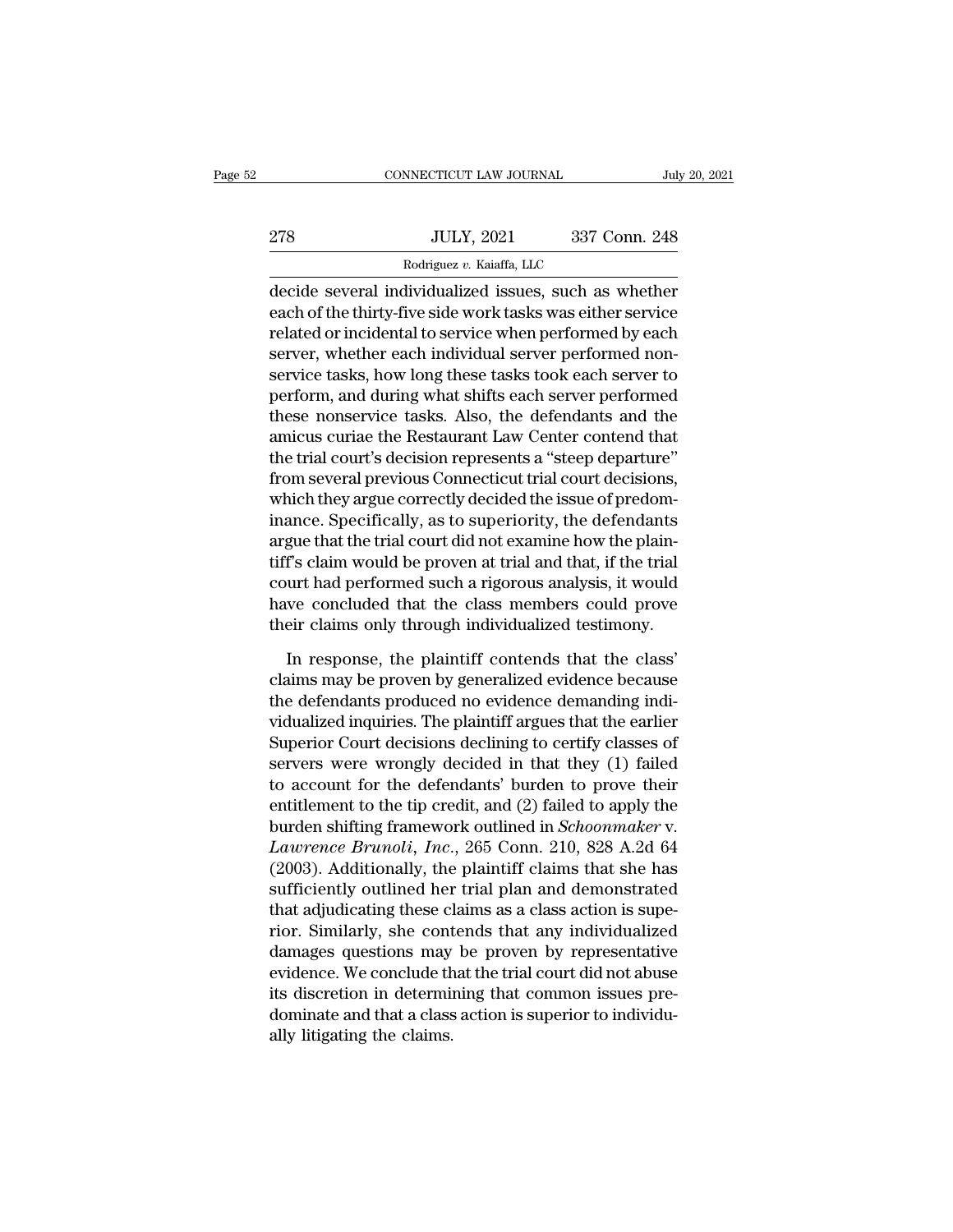337 Conn. 248 JULY, 2021 <sup>279</sup>

NNECTICUT LAW JOURNAL<br>JULY, 2021<br>Rodriguez *v.* Kaiaffa, LLC<br>termine whether common qu CONNECTICUT LAW JOURNAL Page 53<br>
T Conn. 248 JULY, 2021 279<br>
Rodriguez v. Kaiaffa, LLC<br>
"In order to determine whether common questions<br>
edominate, [a court must] . . . examine the [causes]<br>
action assorted in the complein  $\begin{array}{ccc} \text{337 Conn. 248} & \text{JULY, 2021} & \text{279} \\ \hline \text{Rodriguez } v. \text{ Kaiaffa, LLC} \end{array}$ "In order to determine whether common questions predominate, [a court must] . . . examine the [causes] of action asserted in the complaint on behalf 337 Conn. 248 JULY, 2021 279<br>
Rodriguez v. Kaiaffa, LLC<br>
"In order to determine whether common questions<br>
predominate, [a court must] . . . examine the [causes]<br>
of action asserted in the complaint on behalf of the<br>
putat 337 Conn. 248 JULY, 2021 279<br>
Rodriguez v. Kaiaffa, LLC<br>
"In order to determine whether common questions<br>
predominate, [a court must] . . . examine the [causes]<br>
of action asserted in the complaint on behalf of the<br>
putat Rodriguez v. Kaiaffa, LLC<br>
"In order to determine whether common questions<br>
predominate, [a court must] . . . examine the [causes]<br>
of action asserted in the complaint on behalf of the<br>
putative class. . . . Whether an is value the resolution of the class-wide issues of the common series of action asserted in the complaint on behalf of the putative class.  $\dots$  Whether an issue predominates can  $\dots$  be determined [only] after considering wh "In order to determine whether common questions<br>predominate, [a court must]  $\ldots$  examine the [causes]<br>of action asserted in the complaint on behalf of the<br>putative class.  $\ldots$ . Whether an issue predominates<br>can  $\ldots$  be predominate, [a court must] . . . examine the [causes]<br>of action asserted in the complaint on behalf of the<br>putative class. . . . Whether an issue predominates<br>can . . . be determined [only] after considering what<br>value t % of action asserted in the complaint on behalf of the<br>putative class. . . . Whether an issue predominates<br>can . . . be determined [only] after considering what<br>value the resolution of the class-wide issue will have<br>in ea putative class. . . . Whether an issue predominates<br>can . . . be determined [only] after considering what<br>value the resolution of the class-wide issue will have<br>in each class member's underlying cause of action. . . .<br>Comm can . . . be determined [only] after considering what<br>value the resolution of the class-wide issue will have<br>in each class member's underlying cause of action. . . .<br>Common issues of fact and law predominate if they<br>ha[ve value the resolution of the class-wide issue will have<br>in each class member's underlying cause of action. . . .<br>Common issues of fact and law predominate if they<br>ha[ve] a direct impact on every class member's entitle-<br>men in each class member's underlying cause of action. . . .<br>Common issues of fact and law predominate if they<br>ha[ve] a direct impact on every class member's effort<br>to establish liability and on every class member's entitle-<br> Common issues of fact and law predominate if they<br>ha[ve] a direct impact on every class member's effort<br>to establish liability and on every class member's entitle-<br>ment to  $\dots$  relief.  $\dots$  [When], after adjudication of<br>t ha[ve] a direct impact on every class member's effort<br>to establish liability and on every class member's entitle-<br>ment to . . . relief. . . . [When], after adjudication of<br>the [class-wide] issues, [the] plaintiffs must st to establish liability and on every class member's entitlement to . . . relief. . . . [When], after adjudication of the [class-wide] issues, [the] plaintiffs must still introduce a great deal of individualized proof or ar  $\epsilon$  [class-wide] issues, [the] plaintiffs must still intro-<br>
i.e. a great deal of individualized proof or argue a<br>
umber of individualized legal points to establish most<br>
all of the elements of their individual[ized] cla the [class-whe] issues, [the] plaintins must still introduce a great deal of individualized proof or argue a<br>number of individualized legal points to establish most<br>or all of the elements of their individual[ized] claims,<br>

some formula, statistical analysis, or other easy or essentially mechanical methods, the fact that damages  $\ldots$  (and those) damages can be computed according to some formula, statistical analysis, or other easy or essenti Finally mechanical methods, the fact that damages<br>must be claims, such claims are not suitable for class certification . . . .<br>"[When] cases [involve] individualized damages . . .<br>[and those] damages can be computed accord or an order elements of their individual particularity,<br>such claims are not suitable for class certification  $\dots$ <br>"[When] cases [involve] individualized damages  $\dots$ <br>[and those] damages can be computed according to<br>some f such claims are not sunable for class certification  $\cdot \cdot \cdot$ .<br>
"[When] cases [involve] individualized damages  $\cdot \cdot \cdot$ .<br>
[and those] damages can be computed according to<br>
some formula, statistical analysis, or other easy "[When] cases [involve] individualized damages  $\dots$  [and those] damages can be computed according to some formula, statistical analysis, or other easy or essentially mechanical methods, the fact that damages must be calcu [and those] damages can be computed according to<br>some formula, statistical analysis, or other easy or<br>essentially mechanical methods, the fact that damages<br>must be calculated on an individual basis is no impedi-<br>ment to c some formula, statistical analysis, or other easy or<br>essentially mechanical methods, the fact that damages<br>must be calculated on an individual basis is no impedi-<br>ment to class certification..... It is primarily when<br>ther essentially mechanical methods, the fact that damages<br>must be calculated on an individual basis is no impedi-<br>ment to class certification. . . . It is primarily when<br>there are significant individualized questions going to<br> must be calculated on an individual basis is no impediment to class certification. . . . . It is primarily when<br>there are significant individualized questions going to<br>liability that the need for individualized assessments ment to class certification.  $\ldots$  It is primarily when<br>there are significant individualized questions going to<br>liability that the need for individualized assessments of<br>damages is enough to preclude [class] certification there are significant individualized questions going to<br>liability that the need for individualized assessments of<br>damages is enough to preclude [class] certification."<br>(Internal quotation marks omitted.) *Standard Petro-<br>l* liability that the need for individualized assessments of damages is enough to preclude [class] certification."<br>(Internal quotation marks omitted.) *Standard Petro-leum Co.* v. *Faugno Acquisition*, *LLC*, supra, 330 Conn. damages is enough to preclude [class] certification."<br>(Internal quotation marks omitted.) *Standard Petro-*<br>*leum Co.* v. *Faugno Acquisition*, *LLC*, supra, 330 Conn.<br>60–61. As outlined in our earlier discussion of predom (Internal quotation marks omitted.) *Standard Petro-*<br>leum Co. v. Faugno Acquisition, LLC, supra, 330 Conn.<br>60–61. As outlined in our earlier discussion of predomi-<br>nance; see part II B of this opinion; a trial court is fi leum Co. v. Faugno Acquisition, LLC, supra, 330 Conn.<br>60–61. As outlined in our earlier discussion of predomi-<br>nance; see part II B of this opinion; a trial court is first<br>required to review the elements of the cause of ac 60–61. As outlined in our earlien<br>nance; see part II B of this opi<br>required to review the elemen<br>then decide whether those ele<br>generalized or individualized p<br>weigh whether those common<br>individual issues. Id., 61.<br>Practice Fractice Book § 9-8 (3) provides that, when deciding<br>practice Book § 9-8 (3) provides that, when deciding<br>practice Book § 9-8 (3) provides that, when deciding<br>nether a class action is superior, the trial court should<br>neido required to review the elements of the cause of action,<br>then decide whether those elements may be proven by<br>generalized or individualized proof, and, finally, it must<br>weigh whether those common issues predominate over<br>indi then decide whether those elements hay be proven by<br>generalized or individualized proof, and, finally, it must<br>weigh whether those common issues predominate over<br>individual issues. Id., 61.<br>Practice Book § 9-8 (3) provides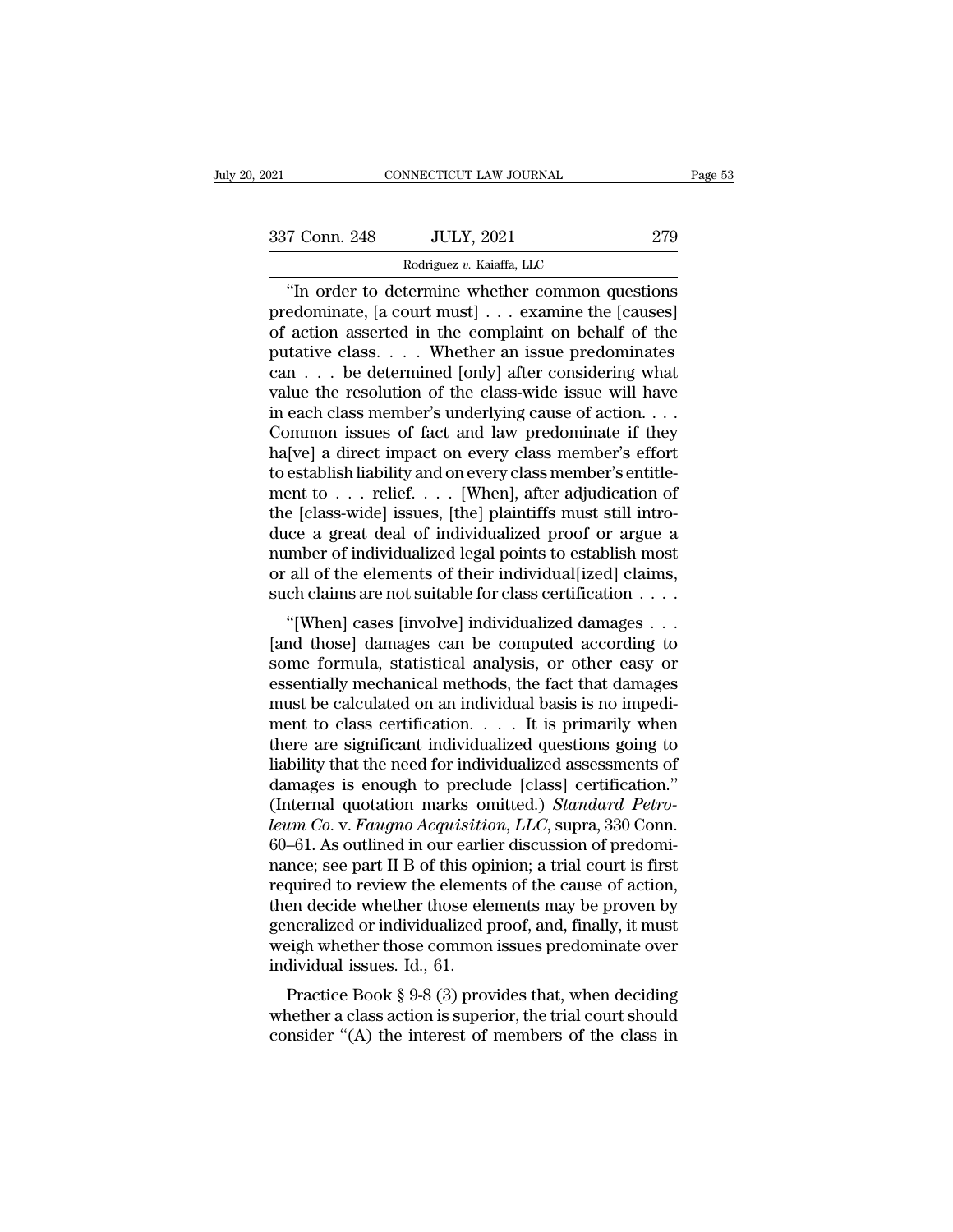|     | CONNECTICUT LAW JOURNAL                                |               | July 20, 2021 |
|-----|--------------------------------------------------------|---------------|---------------|
|     |                                                        |               |               |
| 280 | <b>JULY, 2021</b>                                      | 337 Conn. 248 |               |
|     | Rodriguez v. Kaiaffa, LLC                              |               |               |
|     | individually controlling the prosecution or defense of |               |               |

CONNECTICUT LAW JOURNAL July 20, 202<br>
280 JULY, 2021 337 Conn. 248<br>
Rodriguez v. Kaiaffa, LLC<br>
individually controlling the prosecution or defense of<br>
separate actions; (B) the extent and nature of any liti-<br>
stin concerni separate actions; (B) the extent and nature of any litigation concerning the controversy already commenced<br>the extent and nature of any litigation concerning the controversy already commenced<br>the extent and nature of any l 280 JULY, 2021 337 Conn. 248<br>
Rodriguez v. Kaiaffa, LLC<br>
individually controlling the prosecution or defense of<br>
separate actions; (B) the extent and nature of any litigation concerning the controversy already commenced<br>  $\begin{array}{r} \text{BMO} & \text{JULY, 2021} \end{array}$  a 337 Conn. 248<br>  $\begin{array}{r} \text{Rodriguez } v. \text{ Kaiaffa, LLC} \ \text{individually controlling the prosecution or defense of} \ \text{separate actions; (B) the extent and nature of any litigation concerning the controversy already commented by or against members of the class; (C) the desirability or undesirableity of concentrating the litigation of the claims in the particular form: [and (D) the difficulties$ Rodriguez v. Kaiaffa, LLC<br>
individually controlling the prosecution or defense of<br>
separate actions; (B) the extent and nature of any litigation concerning the controversy already commenced<br>
by or against members of the c From the prosecution or defense of<br>separate actions; (B) the extent and nature of any litigation concerning the controversy already commenced<br>by or against members of the class; (C) the desirability<br>or undesirability of c individually controlling the prosecution or defense of<br>separate actions; (B) the extent and nature of any liti-<br>gation concerning the controversy already commenced<br>by or against members of the class; (C) the desirability<br> separate actions; (B) the extent and nature of any litigation concerning the controversy already commenced<br>by or against members of the class; (C) the desirability<br>or undesirability of concentrating the litigation of the<br>c gation concerning the controversy already commenced<br>by or against members of the class; (C) the desirability<br>or undesirability of concentrating the litigation of the<br>claims in the particular forum; [and] (D) the difficult by or against members of the class; (C) the desirability<br>or undesirability of concentrating the litigation of the<br>claims in the particular forum; [and] (D) the difficulties<br>likely to be encountered in the management of cl or undesirability of concentrating the litigation of the<br>claims in the particular forum; [and] (D) the difficulties<br>likely to be encountered in the management of class<br>action." "Superiority  $\ldots$  is intertwined with the p claims in the particular forum; [and] (D) the difficulties<br>likely to be encountered in the management of class<br>action." "Superiority  $\ldots$  is intertwined with the pre-<br>dominance requirement.... If the predominance cri-<br>te likely to be encountered in the management of class<br>action." "Superiority . . . is intertwined with the pre-<br>dominance requirement. . . . If the predominance cri-<br>terion is satisfied, courts generally will find that the<br>cl action." "Superiority . . . is intertwined with the predominance requirement. . . . If the predominance creation is satisfied, courts generally will find that the class action is a superior mechanism even if it present man From is satisfied, courts generally will find that the ass action is a superior mechanism even if it presents an<br>agement difficulties." (Citation omitted; internal otation marks omitted.) Standard Petroleum Co. v.<br>tugno A class action is a superior mechanism even if it presents<br>management difficulties." (Citation omitted; internal<br>quotation marks omitted.) Standard Petroleum Co. v.<br>Faugno Acquisition, LLC, supra, 330 Conn. 74.<br>In its discus

management difficulties." (Citation omitted; internal<br>quotation marks omitted.) *Standard Petroleum Co.* v.<br>Faugno Acquisition, LLC, supra, 330 Conn. 74.<br>In its discussion of predominance, the trial court<br>began by examini quotation marks omitted.) *Standard Petroleum Co. v.*<br>Faugno Acquisition, LLC, supra, 330 Conn. 74.<br>In its discussion of predominance, the trial court<br>began by examining the plaintiff's claim. The court first<br>quoted § 31-Faugno Acquisition, LLC, supra, 330 Conn. 74.<br>In its discussion of predominance, the trial court<br>began by examining the plaintiff's claim. The court first<br>quoted § 31-62-E4 of the Regulations of Connecticut<br>State Agencies In its discussion of predominance, the trial court<br>began by examining the plaintiff's claim. The court first<br>quoted § 31-62-E4 of the Regulations of Connecticut<br>State Agencies, which details the elements of a cause<br>of act In its discussion of predominance, the trial court<br>began by examining the plaintiff's claim. The court first<br>quoted § 31-62-E4 of the Regulations of Connecticut<br>State Agencies, which details the elements of a cause<br>of act began by examining the plaintiff's claim. The court first<br>quoted § 31-62-E4 of the Regulations of Connecticut<br>State Agencies, which details the elements of a cause<br>of action under § 31-68 (a).<sup>23</sup> Although the trial court quoted § 31-62-E4 of the Regulations of Connecticut<br>State Agencies, which details the elements of a cause<br>of action under § 31-68 (a).<sup>23</sup> Although the trial court<br>did not break down the regulation into elements, it is<br>ev State Agencies, which details the elements of a cause<br>of action under § 31-68 (a).<sup>23</sup> Although the trial court<br>did not break down the regulation into elements, it is<br>evident that the plaintiff must show that, on any give of action under § 31-68 (a).<sup>23</sup> Although the trial court<br>did not break down the regulation into elements, it is<br>evident that the plaintiff must show that, on any given<br>shift (1) she performed both service and nonservice<br> did not break down the regulation into elements, it is<br>evident that the plaintiff must show that, on any given<br>shift (1) she performed both service and nonservice<br>duties, (2) the employer did not segregate and record<br>the t evident that the plaintiff must show that, on any given<br>shift (1) she performed both service and nonservice<br>duties, (2) the employer did not segregate and record<br>the time spent on each type of duty, and (3) the<br>employer to shift (1) she performed both service and nonservice<br>duties, (2) the employer did not segregate and record<br>the time spent on each type of duty, and (3) the<br>employer took the tip credit. See *Stevens* v. *Vito's by the*<br>Wate duties, (2) the employer did not segregate and record<br>the time spent on each type of duty, and (3) the<br>employer took the tip credit. See *Stevens* v. *Vito's by the*<br>Water, LLC, Superior Court, judicial district of Hartfor the time spent on each type of duty, and (3) the<br>employer took the tip credit. See *Stevens* v. *Vito's by the*<br>Water, LLC, Superior Court, judicial district of Hartford,<br>Docket No. CV-15-6062506-S (November 9, 2017) (65<br>C employer took the tip credit. See *Stevens* v. *Vito's by the*<br>Water, LLC, Superior Court, judicial district of Hartford,<br>Docket No. CV-15-6062506-S (November 9, 2017) (65<br>Conn. L. Rptr. 430, 433). The defendants do not co *Water, LLC,* Superior Court, judicial district of Hartford, Docket No. CV-15-6062506-S (November 9, 2017) (65 Conn. L. Rptr. 430, 433). The defendants do not contest elements two and three. As a result, the trial court pr ements two and three. As a result, the trial court<br>roperly dedicated its analysis to whether the first ele-<br>ent could be proven by generalized proof. The trial<br>burt concluded that the plaintiff's proof included gen-<br> $\frac{23$ properly dedicated its analysis to whether the first element could be proven by generalized proof. The trial court concluded that the plaintiff's proof included general  $\frac{1}{2}$  "Administrative regulations have the full

ment could be proven by generalized proof. The trial<br>court concluded that the plaintiff's proof included gen-<br> $\frac{1}{20}$ "Administrative regulations have the full force and effect of statutory<br>law and are interpreted using (COUT CONCLUDED And The plaintiff's proof included gen-<br>
<sup>23</sup> "Administrative regulations have the full force and effect of statutory<br>
law and are interpreted using the same process as statutory construction,<br>
namely, unde <sup>23</sup> "Administrative regulations have the full force and effect of statutory law and are interpreted using the same process as statutory construction, namely, under the well established principles of General Statutes § 1-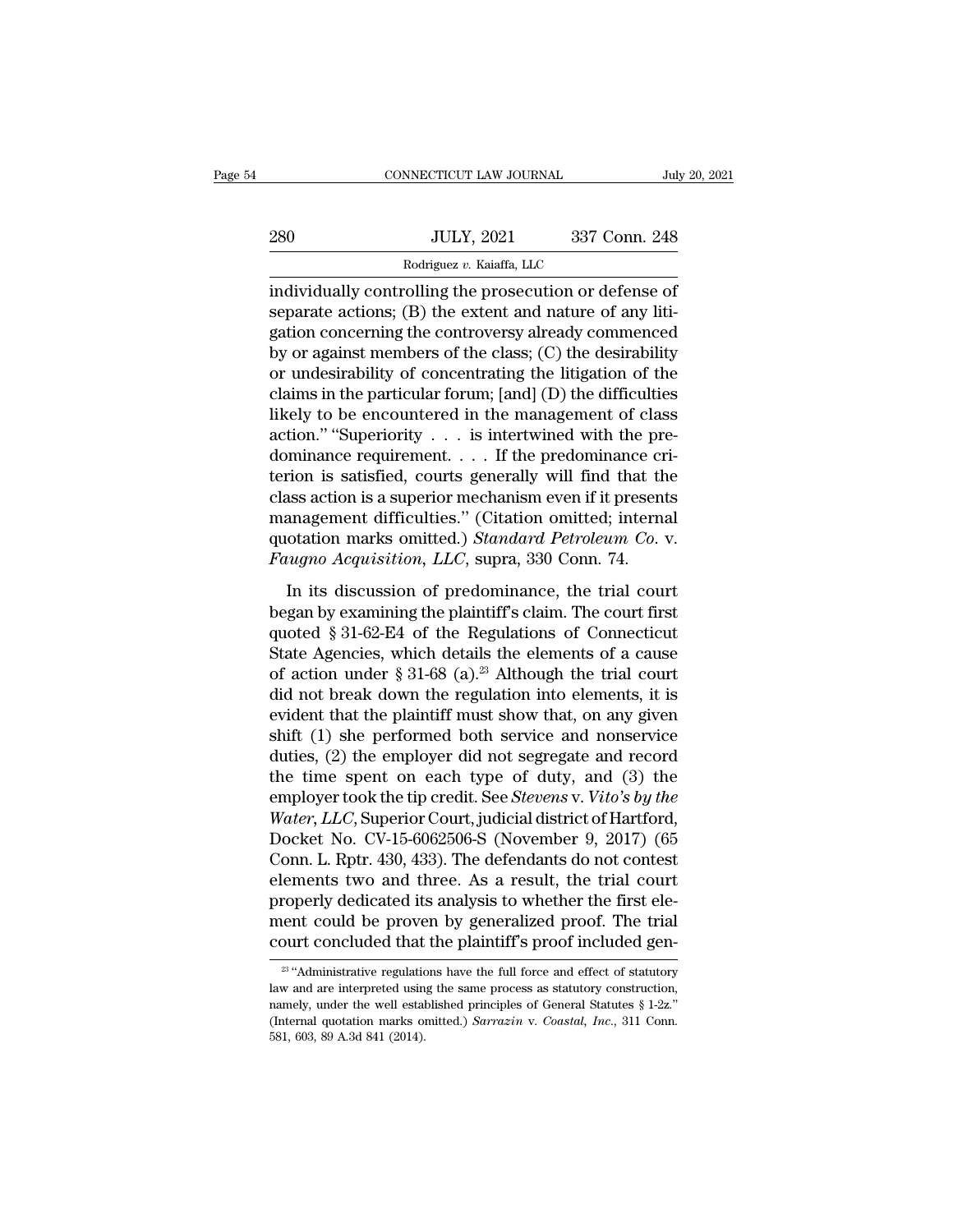| 2021          | CONNECTICUT LAW JOURNAL                                                                                                                                                      | Page 55 |
|---------------|------------------------------------------------------------------------------------------------------------------------------------------------------------------------------|---------|
|               |                                                                                                                                                                              |         |
| 337 Conn. 248 | <b>JULY, 2021</b>                                                                                                                                                            | 281     |
|               | Rodriguez v. Kaiaffa, LLC                                                                                                                                                    |         |
|               | eralized evidence, such as the defendants' own admis-<br>sions via their corporate representatives, and that indi-<br>triduplized evidence demonstrating the type and emeunt |         |

337 Conn. 248 JULY, 2021 281<br>
Rodriguez v. Kaiaffa, LLC<br>
eralized evidence, such as the defendants' own admissions via their corporate representatives, and that indi-<br>
vidualized evidence demonstrating the type and amount<br> 337 Conn. 248 JULY, 2021 281<br>
Rodriguez v. Kaiaffa, LLC<br>
eralized evidence, such as the defendants' own admissions via their corporate representatives, and that indi-<br>
vidualized evidence demonstrating the type and amount 337 Conn. 248 JULY, 2021 281<br>
Rodriguez v. Kaiaffa, LLC<br>
eralized evidence, such as the defendants' own admissions via their corporate representatives, and that indi-<br>
vidualized evidence demonstrating the type and amount Rodriguez v. Kaiaffa, LLC<br>
eralized evidence, such as the defendants' own admis-<br>
sions via their corporate representatives, and that indi-<br>
vidualized evidence demonstrating the type and amount<br>
of side work was unnecessa interalized evidence, such as the defendants' own admissions via their corporate representatives, and that individualized evidence demonstrating the type and amount of side work was unnecessary to prove the plaintiff's cla eralized evidence, such as the defend<br>sions via their corporate representativ<br>vidualized evidence demonstrating the<br>of side work was unnecessary to pro<br>claim. According to the trial court, if the<br>interpretation is correct, dualized evidence demonstrating the type and amount<br>side work was unnecessary to prove the plaintiff's<br>aim. According to the trial court, if the plaintiff's legal<br>terpretation is correct, the plaintiff's claim can be<br>oven of side work was unnecessary to prove the plaintiff's<br>claim. According to the trial court, if the plaintiff's legal<br>interpretation is correct, the plaintiff's claim can be<br>proven by generalized evidence.<br>Previous Connectic

claim. According to the trial court, if the plaintiff's legal<br>interpretation is correct, the plaintiff's claim can be<br>proven by generalized evidence.<br>Previous Connecticut trial court decisions, which<br>declined to certify cl interpretation is correct, the plaintiff's claim can be<br>proven by generalized evidence.<br>Previous Connecticut trial court decisions, which<br>declined to certify classes in earlier tip credit cases,<br>concluded that individual i proven by generalized evidence.<br>
Previous Connecticut trial court decisions, which<br>
declined to certify classes in earlier tip credit cases,<br>
concluded that individual issues predominated because<br>
the nature of the work pe Previous Connecticut trial court decisions, which<br>declined to certify classes in earlier tip credit cases,<br>concluded that individual issues predominated because<br>the nature of the work performed and the time spent<br>on the du Previous Connecticut trial court decisions, which<br>declined to certify classes in earlier tip credit cases,<br>concluded that individual issues predominated because<br>the nature of the work performed and the time spent<br>on the du declined to certify classes in earlier tip credit cases,<br>concluded that individual issues predominated because<br>the nature of the work performed and the time spent<br>on the duties were individual questions. See *Bucchere*<br>v. concluded that individual issues predominated because<br>the nature of the work performed and the time spent<br>on the duties were individual questions. See *Bucchere*<br>v. *Brinker International, Inc.*, supra, Superior Court,<br>Doc the nature of the work performed and the time spent<br>on the duties were individual questions. See *Bucchere*<br>v. *Brinker International, Inc.*, supra, Superior Court,<br>Docket No. CV-04-4000238-S; *Palmer* v. *Friendly Ice*<br>*C* on the duties were individual questions. See *Bucchere*<br>v. *Brinker International, Inc.*, supra, Superior Court,<br>Docket No. CV-04-4000238-S; *Palmer* v. *Friendly Ice*<br>*Cream Corp.*, Docket No. CV-04-4001612-S, 2006 WL<br>361 v. *Brinker International, Inc.*, supra, Superior Court,<br>Docket No. CV-04-4000238-S; *Palmer v. Friendly Ice*<br>Cream Corp., Docket No. CV-04-4001612-S, 2006 WL<br>361339, \*4–5 (Conn. Super. January 25, 2006), appeal<br>dismissed, *Cream Corp.*, Docket No. CV-04-4001612-S, 2006 WL<br>361339, \*4–5 (Conn. Super. January 25, 2006), appeal<br>dismissed, Connecticut Appellate Court, Docket No.<br>27669 (July 12, 2006), aff'd, 285 Conn. 462, 940 A.2d<br>742 (2008); 361339, \*4–5 (Conn. Super. January 25, 2006), appeal<br>dismissed, Connecticut Appellate Court, Docket No.<br>27669 (July 12, 2006), aff'd, 285 Conn. 462, 940 A.2d<br>742 (2008); *Galbreth v. Briad Restaurant Group, LLC*,<br>supra, 40 dismissed, Connecticut Appellate Court, Docket No.<br>27669 (July 12, 2006), aff'd, 285 Conn. 462, 940 A.2d<br>742 (2008); *Galbreth* v. *Briad Restaurant Group, LLC*,<br>supra, 40 Conn. L. Rptr. 404; see also *Orozco* v. *Darden*<br> 742 (2008); *Galbreth v. Briad Restaurant Group, LLC*,<br>supra, 40 Conn. L. Rptr. 404; see also *Orozco v. Darden*<br>*Restaurants, Inc.*, Superior Court, judicial district of<br>Hartford, Docket No. CV-04-4022118-S (August 3, 20 supra, 40 Conn. L. Rptr. 404; see also *Orozco* v. *Darden*<br>*Restaurants, Inc.*, Superior Court, judicial district of<br>Hartford, Docket No. CV-04-4022118-S (August 3, 2006)<br>(41 Conn. L. Rptr. 717, 718) ("[i]n [*Bucchere, Ga* Restaurants, Inc., Superior Court, judicial district of<br>Hartford, Docket No. CV-04-4022118-S (August 3, 2006)<br>(41 Conn. L. Rptr. 717, 718) ("[i]n [*Bucchere, Galbreth*,<br>and *Palmer*], the court found that individualized is Hartford, Docket No. CV-04-4022118-S (August 3, 2006)<br>(41 Conn. L. Rptr. 717, 718) ("[i]n [*Bucchere*, *Galbreth*,<br>and *Palmer*], the court found that individualized issues<br>regarding the nature of the duties that plaintiff (41 Conn. L. Rptr. 717, 718) ("[1]n [*Bucchere, Galbreth*,<br>and *Palmer*], the court found that individualized issues<br>regarding the nature of the duties that plaintiffs were<br>required to perform at each of the restaurants a and *Palmer*], the court found that individualized issues<br>regarding the nature of the duties that plaintiffs were<br>required to perform at each of the restaurants and the<br>extent to which each of the plaintiffs had to perfor regarding the nature of the duties that plaintiffs were<br>required to perform at each of the restaurants and the<br>extent to which each of the plaintiffs had to perform<br>these duties during each of their shifts at the various<br>r required to perform at each of the restaurants and the<br>extent to which each of the plaintiffs had to perform<br>these duties during each of their shifts at the various<br>restaurants predominated over issues that would require<br>g extent to which each of the plaintiffs had to perform<br>these duties during each of their shifts at the various<br>restaurants predominated over issues that would require<br>generalized proof"), appeal dismissed, Connecticut<br>Appel these duties during each of their shifts at the various<br>restaurants predominated over issues that would require<br>generalized proof"), appeal dismissed, Connecticut<br>Appellate Court, Docket No. AC 27937 (September 26,<br>2006), restaurants predominated over issues that would require<br>generalized proof"), appeal dismissed, Connecticut<br>Appellate Court, Docket No. AC 27937 (September 26,<br>2006), aff'd sub nom. *Bucchere* v. *Brinker Interna-<br>tional, I* generalized proof"), appeal disi<br>Appellate Court, Docket No. AC 2<br>2006), aff'd sub nom. *Bucchere*<br>tional, Inc., 287 Conn. 704, 950 A.2d<br>tiff contends that these trial cou<br>the incorrect result by failing to<br>court's decisio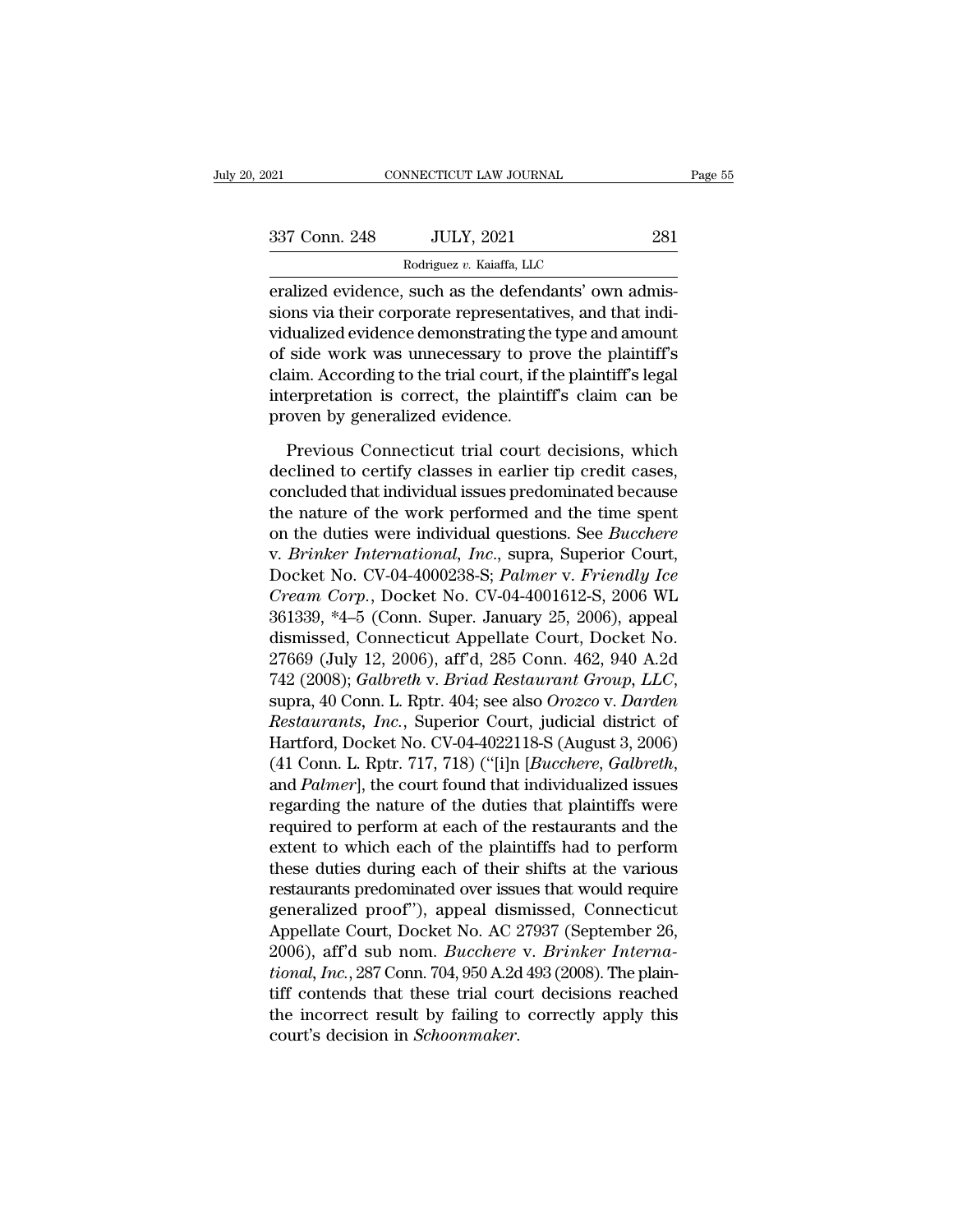|     | CONNECTICUT LAW JOURNAL                      | July 20, 2021 |
|-----|----------------------------------------------|---------------|
|     |                                              |               |
| 282 | <b>JULY, 2021</b>                            | 337 Conn. 248 |
|     | Rodriguez v. Kaiaffa, LLC                    |               |
|     | In Schoonmaker v Lawrence Brunoli Inc. supra |               |

FREE CONNECTICUT LAW JOURNAL July 20, 2<br>
2<br> **IULY**, 2021 337 Conn. 248<br>
Rodriguez v. Kaiaffa, LLC<br>
In *Schoonmaker* v. *Lawrence Brunoli, Inc.*, supra,<br>
5 Conn. 234, this court adopted the burden shifting<br>
alysis first out 282 JULY, 2021 337 Conn. 248<br>
Rodriguez v. Kaiaffa, LLC<br>
In *Schoonmaker* v. *Lawrence Brunoli, Inc.*, supra,<br>265 Conn. 234, this court adopted the burden shifting<br>
analysis first outlined in *Anderson* v. *Mt. Clemens Pot* analysis first outlined in *Anderson* v. *Mt.* Clemens Pot-<br>
The *Schoonmaker* v. *Lawrence Brunoli*, *Inc.*, supra,<br>
265 Conn. 234, this court adopted the burden shifting<br>
analysis first outlined in *Anderson* v. *Mt. Cle HULY, 2021* 337 Conn. 248<br> *Rodriguez v. Kaiaffa, LLC*<br> *In Schoonmaker v. Lawrence Brunoli, Inc., supra,*<br>
265 Conn. 234, this court adopted the burden shifting<br>
analysis first outlined in *Anderson v. Mt. Clemens Pot-*<br>  $\frac{1521}{1000}$   $\frac{1521}{10000}$   $\frac{1521}{10000}$   $\frac{1521}{10000}$   $\frac{1521}{10000}$   $\frac{1521}{10000}$   $\frac{1521}{10000}$   $\frac{1521}{10000}$   $\frac{1521}{10000}$   $\frac{1521}{10000}$   $\frac{1521}{10000}$   $\frac{1521}{10000}$   $\frac{1521}{10000}$  Rodriguez v. Kaiaffa, LLC<br>
In *Schoonmaker* v. *Lawrence Brunoli*, *Inc.*, supra,<br>
265 Conn. 234, this court adopted the burden shifting<br>
analysis first outlined in *Anderson* v. *Mt. Clemens Pot-*<br> *tery Co.*, 328 U.S. 6 In *Schoonmaker* v. *Lawrence Brunoli*, *Inc.*, supra,<br>265 Conn. 234, this court adopted the burden shifting<br>analysis first outlined in *Anderson* v. *Mt. Clemens Pot-<br>tery Co.*, 328 U.S. 680, 687–88, 66 S. Ct. 1187, 90 L. 265 Conn. 234, this court adopted the burden shifting<br>analysis first outlined in *Anderson v. Mt. Clemens Pot-*<br>*tery Co.*, 328 U.S. 680, 687–88, 66 S. Ct. 1187, 90 L. Ed.<br>1515 (1946). Under this burden shifting scheme, "a analysis first outlined in *Anderson v. Mt. Clemens Pottery Co.*, 328 U.S. 680, 687–88, 66 S. Ct. 1187, 90 L. Ed.<br>1515 (1946). Under this burden shifting scheme, "an<br>employee has carried out his burden if he proves that he tery Co., 328 U.S. 680, 687–88, 66 S. Ct. 1187, 90 L. Ed.<br>1515 (1946). Under this burden shifting scheme, "an<br>employee has carried out his burden if he proves that he<br>has in fact performed work for which he was improperly<br> 1515 (1946). Under this burden shifting scheme, "an<br>employee has carried out his burden if he proves that he<br>has in fact performed work for which he was improperly<br>compensated and if he produces sufficient evidence to<br>show employee has carried out his burden if he proves that he<br>has in fact performed work for which he was improperly<br>compensated and if he produces sufficient evidence to<br>show the amount and extent of that work as a matter<br>of j has in fact performed work for which he was improperly<br>compensated and if he produces sufficient evidence to<br>show the amount and extent of that work as a matter<br>of just and reasonable inference. The burden then shifts<br>to t compensated and if he produces sufficient evidence to<br>show the amount and extent of that work as a matter<br>of just and reasonable inference. The burden then shifts<br>to the employer to come forward with evidence of the<br>precis show the amount and extent of that work as a matter<br>of just and reasonable inference. The burden then shifts<br>to the employer to come forward with evidence of the<br>precise amount of work performed or with evidence to<br>negativ of just and reasonable inference. The burden then shifts<br>to the employer to come forward with evidence of the<br>precise amount of work performed or with evidence to<br>negative the reasonableness of the inference to be<br>drawn fr to the employer to come forward with evidence of the<br>precise amount of work performed or with evidence to<br>negative the reasonableness of the inference to be<br>drawn from the employee's evidence. If the employer<br>fails to prod precise amount of work performed or with evidence to<br>negative the reasonableness of the inference to be<br>drawn from the employee's evidence. If the employer<br>fails to produce such evidence, the court may then<br>award damages t 239–40. awn from the employee's evidence. If the employer<br>ils to produce such evidence, the court may then<br>vard damages to the employee, even though the result<br>conly approximate." (Internal quotation marks omit-<br>d.) Schoonmaker v rails to produce such evidence, the court may then<br>award damages to the employee, even though the result<br>be only approximate." (Internal quotation marks omit-<br>ted.) Schoonmaker v. Lawrence Brunoli, Inc., supra,<br>239–40.<br>Thi

award damages to the employee, even though the result<br>be only approximate." (Internal quotation marks omit-<br>ted.) *Schoonmaker* v. *Lawrence Brunoli*, *Inc.*, supra,<br>239–40.<br>This burden shifting analysis assists the plaint be only approximate." (Internal quotation marks omit-<br>ted.) *Schoonmaker* v. *Lawrence Brunoli*, *Inc.*, supra,<br>239–40.<br>This burden shifting analysis assists the plaintiff in<br>establishing the *amount* of improperly paid wo ted.) *Schoonmaker* v. *Lawrence Brunoti*, *Inc.*, supra,<br>239–40.<br>This burden shifting analysis assists the plaintiff in<br>establishing the *amount* of improperly paid work. See<br>*Anderson* v. *Mt. Clemens Pottery Co.*, supra 239–40.<br>
This burden shifting analysis assists the plaintiff in<br>
establishing the *amount* of improperly paid work. See<br> *Anderson v. Mt. Clemens Pottery Co.*, supra, 328 U.S.<br>
688 ("[H]ere we are assuming that the employ This burden shifting analysis assists the plaintiff in<br>establishing the *amount* of improperly paid work. See<br>*Anderson v. Mt. Clemens Pottery Co.*, supra, 328 U.S.<br>688 ("[H]ere we are assuming that the employee has<br>proved establishing the *amount* of improperly paid work. See<br>*Anderson v. Mt. Clemens Pottery Co.*, supra, 328 U.S.<br>688 ("[H]ere we are assuming that the employee has<br>proved that he has performed work and has not been<br>paid in ac Anderson v. Mt. Clemens Pottery Co., supra, 328 U.S.<br>688 ("[H]ere we are assuming that the employee has<br>proved that he has performed work and has not been<br>paid in accordance with the statute. The damage is<br>therefore certai 688 ("[H]ere we are assuming that the employee has<br>proved that he has performed work and has not been<br>paid in accordance with the statute. The damage is<br>therefore certain. The uncertainty lies *only in the*<br>*amount of dama* proved that he has performed work and has not been<br>paid in accordance with the statute. The damage is<br>therefore certain. The uncertainty lies *only in the*<br>amount of damages arising from the statutory violation<br>by the empl paid in accordance with the statute. The damage is<br>therefore certain. The uncertainty lies *only in the*<br>amount of damages arising from the statutory violation<br>by the employer." (Emphasis added.)); see also *Kuebel*<br>v. *B* therefore certain. The uncertainty lies *only in the*<br>amount of damages arising from the statutory violation<br>by the employer." (Emphasis added.)); see also Kuebel<br>v. Black & Decker, Inc., 643 F.3d 352, 364–65 (2d Cir.<br>2011 *The amount of damages arising from the statutory violation*<br>by the employer." (Emphasis added.)); see also *Kuebel*<br>v. *Black & Decker, Inc.*, 643 F.3d 352, 364–65 (2d Cir.<br>2011) ("[t]he *Anderson* test simply addresses w by the employer." (Emphasis added.)); see also *Kuebel*<br>v. *Black & Decker*, *Inc.*, 643 F.3d 352, 364–65 (2d Cir.<br>2011) ("[t]he *Anderson* test simply addresses whether<br>there is a reasonable basis for calculating damages, v. *Black & Decker*, *Inc.*, 643 F.3d 352, 364–65 (2d Cir. 2011) ("[t]he *Anderson* test simply addresses whether there is a reasonable basis for calculating damages, assuming that a violation has been shown"); *Evans v. T* 2011) ("[t]he *Anderson* test simply addresses whether<br>there is a reasonable basis for calculating damages,<br>assuming that a violation has been shown"); *Evans v.*<br>Tiger Claw, Inc., 173 Conn. App. 409, 420, 163 A.3d<br>1282 ( there is a reasonable basis for calculating damages,<br>assuming that a violation has been shown"); Evans v.<br>Tiger Claw, Inc., 173 Conn. App. 409, 420, 163 A.3d<br>1282 ("[t]he purpose of the Anderson [burden shifting]<br>scheme is assuming that a violation has been shown"); *Evans* v.<br>Tiger Claw, Inc., 173 Conn. App. 409, 420, 163 A.3d<br>1282 ("[t]he purpose of the *Anderson* [burden shifting]<br>scheme is simply to prevent an employer from com-<br>plaining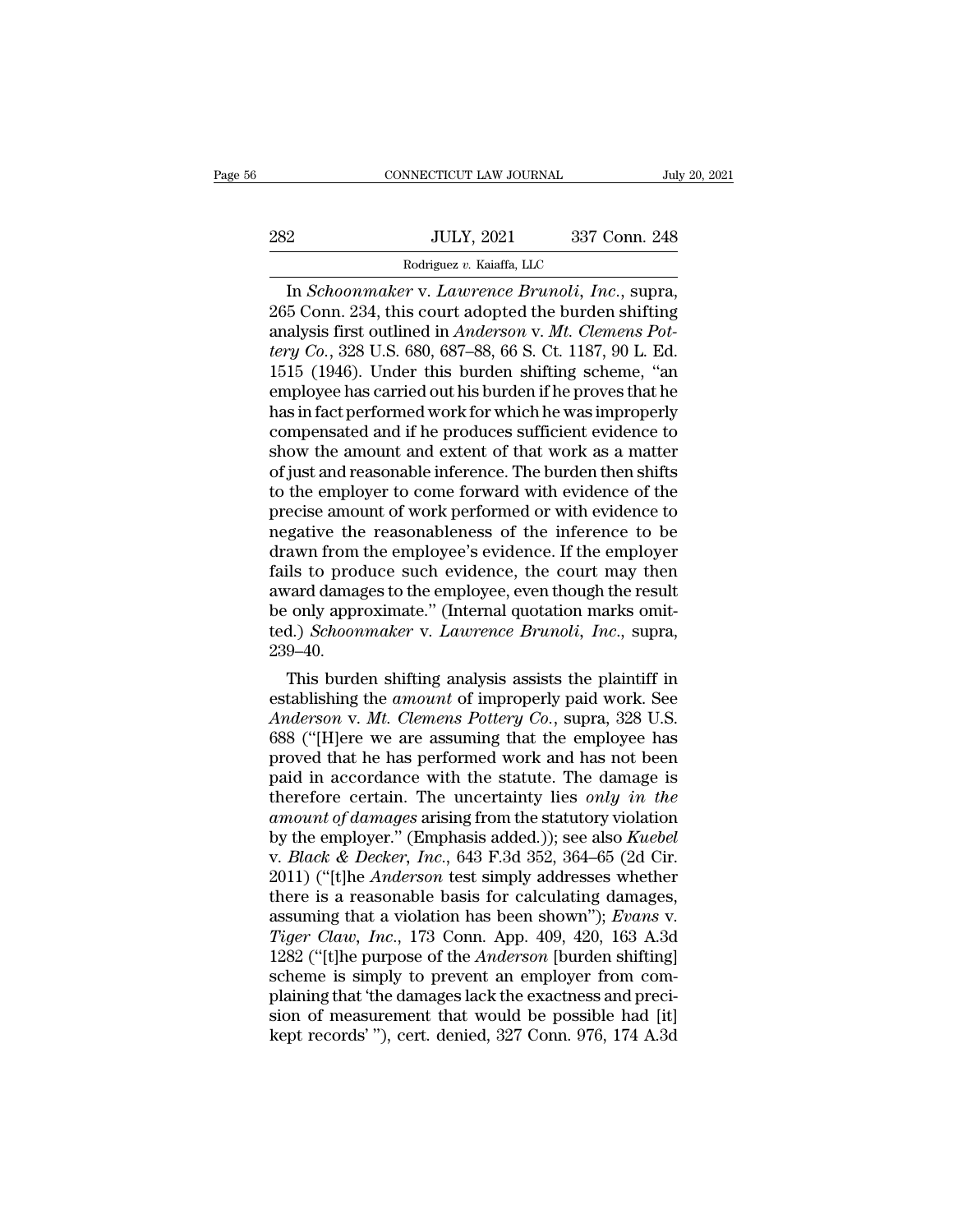| 2021          | CONNECTICUT LAW JOURNAL                                                                                                                                                   | Page 57 |
|---------------|---------------------------------------------------------------------------------------------------------------------------------------------------------------------------|---------|
|               |                                                                                                                                                                           |         |
| 337 Conn. 248 | <b>JULY, 2021</b>                                                                                                                                                         | 283     |
|               | Rodriguez v. Kaiaffa, LLC                                                                                                                                                 |         |
|               | 800 (2017). Accordingly, in our view, the reasoning of<br>the previous Superior Court cases was incorrectly<br>based on the conclusion that the extent of the plaintiff's |         |

337 Conn. 248 JULY, 2021 283<br>
Rodriguez v. Kaiaffa, LLC<br>
800 (2017). Accordingly, in our view, the reasoning of<br>
the previous Superior Court cases was incorrectly<br>
based on the conclusion that the *extent* of the plaintiff Based on the Conclusion of Conclusion that the *extent* of the *Position Capacit*on that the *extent* of the plaintiff's side work was an individual issue. Under § 31-62-E4 of the *Positions* of Conclusion that the *Asonia* 337 Conn. 248 JULY, 2021 283<br>
Rodriguez v. Kaiaffa, LLC<br>
800 (2017). Accordingly, in our view, the reasoning of<br>
the previous Superior Court cases was incorrectly<br>
based on the conclusion that the *extent* of the plaintif Rodriguez v. Kaiaffa, LLC<br>
800 (2017). Accordingly, in our view, the reasoning of<br>
the previous Superior Court cases was incorrectly<br>
based on the conclusion that the *extent* of the plaintiff's<br>
side work was an individu Rodriguez v. Kalafra, LLC<br>
800 (2017). Accordingly, in our view, the reasoning of<br>
the previous Superior Court cases was incorrectly<br>
based on the conclusion that the *extent* of the plaintiff's<br>
side work was an individua 800 (2017). Accordingly, in our view, the reasoning of<br>the previous Superior Court cases was incorrectly<br>based on the conclusion that the *extent* of the plaintiff's<br>side work was an individual issue. Under  $\S 31-62-E4$ <br>of the previous Superior Court cases was incorrectly<br>based on the conclusion that the *extent* of the plaintiff's<br>side work was an individual issue. Under § 31-62-E4<br>of the Regulations of Connecticut State Agencies, the<br>plain based on the conclusion that the *extent* of the plaintiff's<br>side work was an individual issue. Under § 31-62-E4<br>of the Regulations of Connecticut State Agencies, the<br>plaintiff has to establish only that she performed nonside work was an individual issue. Under § 31-62-E4 of the Regulations of Connecticut State Agencies, the plaintiff has to establish only that she performed nonservice and service work together, not that she performed nons formed. Fruite and service work together, not that she per-<br>The permed nonservice work for any specific length of time;<br>*hoonmaker* does not require plaintiffs to establish<br>th certainty the amount of uncompensated work per-<br>rmed.<br> Bettice and Bettice work together, how that the performed nonservice work for any specific length of time;<br>Schoonmaker does not require plaintiffs to establish<br>with certainty the amount of uncompensated work per-<br>formed.<br>T

schoonmaker does not require plaintiffs to establish<br>with certainty the amount of uncompensated work per-<br>formed.<br>That having been said, we observe that *Schoonmaker*<br>does not lower the plaintiff's burden of proving whethe with certainty the amount of uncompensated work per-<br>formed.<br>That having been said, we observe that *Schoonmaker*<br>does not lower the plaintiff's burden of proving whether<br>she performed such work in the first instance. The mar ecrearity are antount of ancompensated work per<br>formed.<br>That having been said, we observe that *Schoonmaker*<br>does not lower the plaintiff's burden of proving whether<br>she performed such work in the first instance. The p That having been said, we observe that *Schoonmaker*<br>does not lower the plaintiff's burden of proving whether<br>she performed such work in the first instance. The plain-<br>tiff contends, however, that the class is not required That having been said, we observe that *Schoonmaker*<br>does not lower the plaintiff's burden of proving whether<br>she performed such work in the first instance. The plain-<br>tiff contends, however, that the class is not required does not lower the plaintiff's burden of proving whether<br>she performed such work in the first instance. The plain-<br>tiff contends, however, that the class is not required to<br>prove the precise nature of the employees' side w she performed such work in the first instance. The plaintiff contends, however, that the class is not required to prove the precise nature of the employees' side work duties because it is the employer's burden to prove "th tiff contends, however, that the class is not required to<br>prove the precise nature of the employees' side work<br>duties because it is the employer's burden to prove<br>"that they are entitled [to] any exception to the mini-<br>mum prove the precise nature of the employees' side work<br>duties because it is the employer's burden to prove<br>"that they are entitled [to] any exception to the mini-<br>mum wage laws." The defendants disagree and argue<br>that it is duties because it is the employer's burden to prove<br>
"that they are entitled [to] any exception to the mini-<br>
mum wage laws." The defendants disagree and argue<br>
that it is the plaintiff's burden to prove the type of side<br> "that they are entitled [to] any exception to the mini-<br>mum wage laws." The defendants disagree and argue<br>that it is the plaintiff's burden to prove the type of side<br>work performed during each shift. We agree with the<br>plai mum wage laws." The defendants disagree and argue<br>that it is the plaintiff's burden to prove the type of side<br>work performed during each shift. We agree with the<br>plaintiff. In order to take advantage of a statutory excep-<br> that it is the plaintiff's burden to prove the type of side<br>work performed during each shift. We agree with the<br>plaintiff. In order to take advantage of a statutory excep-<br>tion to minimum wage laws, such as the exclusion work performed during each shift. We agree with the plaintiff. In order to take advantage of a statutory exception to minimum wage laws, such as the exclusion of certain individuals under the definition of "employee" in § plaintiff. In order to take advantage of a statutory exception to minimum wage laws, such as the exclusion of certain individuals under the definition of "employee" in § 31-58 (e), an employer has the burden of proving tha tion to minimum wage laws, such as the exclusion of<br>certain individuals under the definition of "employee"<br>in § 31-58 (e), an employer has the burden of proving<br>that an employee qualifies under that exception. See<br>*Butler* certain individuals under the definition of "employee"<br>in § 31-58 (e), an employer has the burden of proving<br>that an employee qualifies under that exception. See<br>*Butler* v. *Hartford Technical Institute, Inc.*, supra, 24 in § 31-58 (e), an employer has the burden of proving<br>that an employee qualifies under that exception. See<br>Butler v. Hartford Technical Institute, Inc., supra, 243<br>Conn. 465–66; see also *Shell Oil Co.* v. Ricciuti, 147<br>C that an employee qualifies under that exception. See<br>Butler v. Hartford Technical Institute, Inc., supra, 243<br>Conn. 465–66; see also *Shell Oil Co.* v. Ricciuti, 147<br>Conn. 277, 283, 160 A.2d 257 (1960) ("[t]he burden rests Butler v. Hartford Technical Institute, Inc., supra, 243<br>Conn. 465–66; see also *Shell Oil Co. v. Ricciuti*, 147<br>Conn. 277, 283, 160 A.2d 257 (1960) ("[t]he burden rests<br>on the employer to establish that his employees come Conn. 465–66; see also *Shell Oil Co.* v. *Ricciuti*, 147<br>Conn. 277, 283, 160 A.2d 257 (1960) ("[t]he burden rests<br>on the employer to establish that his employees come<br>within an exemption"). The tip credit functions in the Conn. 277, 283, 160 A.2d 257 (1960) ("[t]he burden rests<br>on the employer to establish that his employees come<br>within an exemption"). The tip credit functions in the<br>same manner as an exception to the minimum wage,<br>as it pe on the employer to establish that his employees come<br>within an exemption"). The tip credit functions in the<br>same manner as an exception to the minimum wage,<br>as it permits employers to pay their employees less<br>than the min within an exemption"). The tip credit functions in the same manner as an exception to the minimum wage, as it permits employers to pay their employees less than the minimum wage. See *Amaral Brothers*, *Inc.* v. *Dept. of*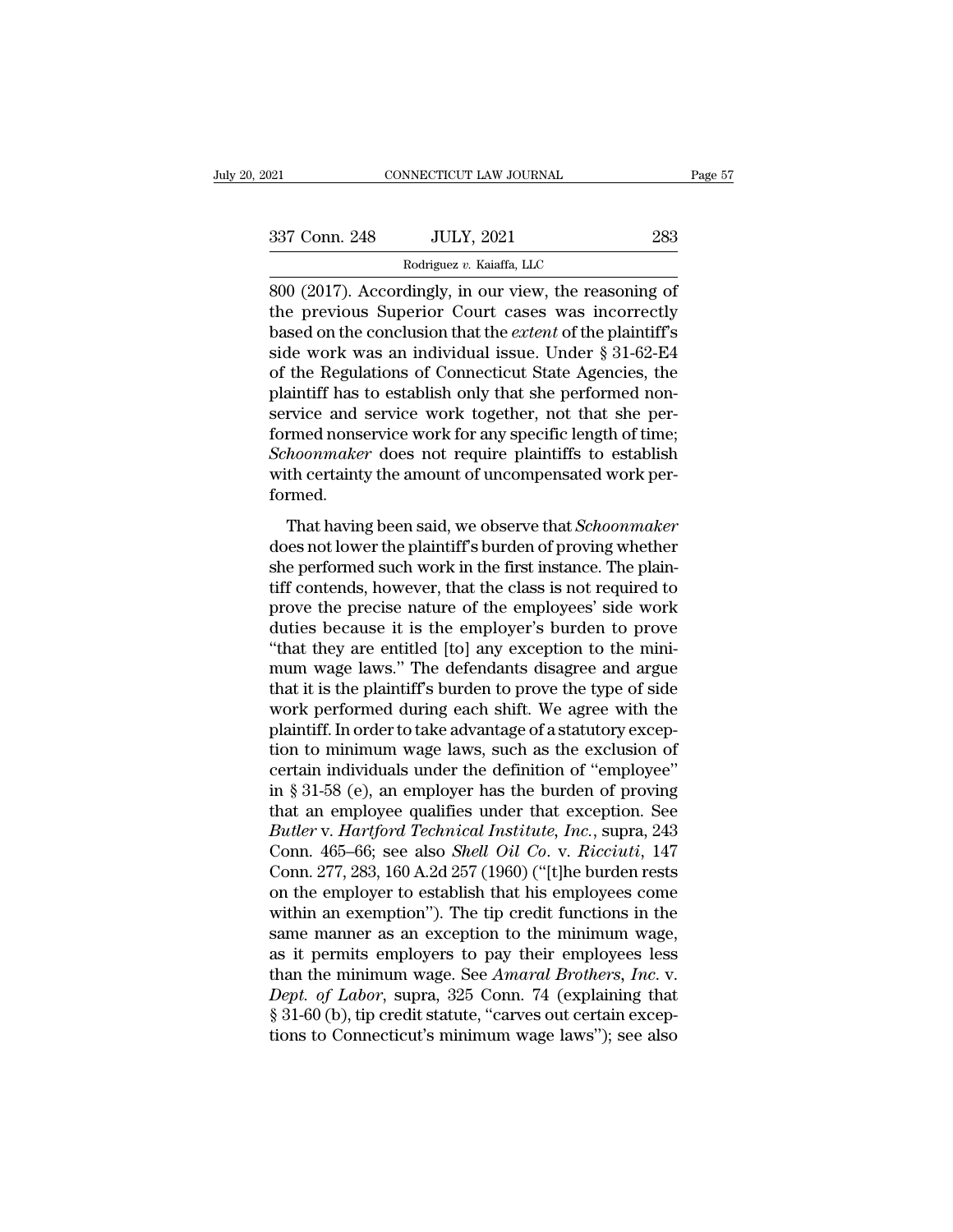|     | CONNECTICUT LAW JOURNAL                             |               | July 20, 2021 |
|-----|-----------------------------------------------------|---------------|---------------|
|     |                                                     |               |               |
| 284 | <b>JULY, 2021</b>                                   | 337 Conn. 248 |               |
|     | Rodriguez v. Kaiaffa, LLC                           |               |               |
|     | Perez y Lorraine Enterprises, Inc., 769 F.3d 23, 27 |               |               |

*Perez* v. *Lorraine Enterprises, Inc.*, 769 F.3d 23, 27<br> *Perez* v. *Lorraine Enterprises, Inc.*, 769 F.3d 23, 27<br>
(1st Cir. 2014) (characterizing FLSA tip credit as "[an exception] to the minimum wage rate"). As a result (1st Cir. 2021)<br>
(1st Cir. 2014) (characterizing FLSA tip credit as "[and exception] to the minimum wage rate"). As a result, it<br>
(1st Cir. 2014) (characterizing FLSA tip credit as "[and exception] to the minimum wage rate 284 JULY, 2021 337 Conn. 248<br>
Rodriguez v. Kaiaffa, LLC<br>
Perez v. Lorraine Enterprises, Inc., 769 F.3d 23, 27<br>
(1st Cir. 2014) (characterizing FLSA tip credit as "[an<br>
exception] to the minimum wage rate"). As a result, i 284 JULY, 2021 337 Conn. 248<br>
Rodriguez v. Kaiaffa, LLC<br>
Perez v. Lorraine Enterprises, Inc., 769 F.3d 23, 27<br>
(1st Cir. 2014) (characterizing FLSA tip credit as "[an<br>
exception] to the minimum wage rate"). As a result, i Rodriguez v. Kaiaffa, LLC<br>
Perez v. *Lorraine Enterprises*, *Inc.*, 769 F.3d 23, 27<br>
(1st Cir. 2014) (characterizing FLSA tip credit as "[an<br>
exception] to the minimum wage rate"). As a result, it<br>
is the employer's burden *Rodriguez v. Kalafta, LLC*<br>*Perez v. Lorraine Enterprises, Inc.*, 769 F.3d 23, 27<br>(1st Cir. 2014) (characterizing FLSA tip credit as "[an<br>exception] to the minimum wage rate"). As a result, it<br>is the employer's burden to *Perez* v. *Lorraine Enterprises, Inc.*, 769 F.3d 23, 27 (1st Cir. 2014) (characterizing FLSA tip credit as "[an exception] to the minimum wage rate"). As a result, it is the employer's burden to establish that the employ (1st Cir. 2014) (characterizing FLSA tip credit as "[an exception] to the minimum wage rate"). As a result, it<br>is the employer's burden to establish that the employees<br>qualified for the tip credit. See *Stokes v. Norwich T* exception] to the minimum wage rate"). As a result, it<br>is the employer's burden to establish that the employees<br>qualified for the tip credit. See *Stokes v. Norwich Taxi*,<br>*LLC*, 289 Conn. 465, 481–83, 958 A.2d 1195 (2008) is the employer's burden to establish that the employees<br>qualified for the tip credit. See *Stokes* v. Norwich Taxi,<br>LLC, 289 Conn. 465, 481–83, 958 A.2d 1195 (2008) (plac-<br>ing burden on employer to prove application of fl qualified for the tip credit. See *Stokes v. Norwich Taxi*,<br>*LLC*, 289 Conn. 465, 481–83, 958 A.2d 1195 (2008) (plac-<br>ing burden on employer to prove application of fluctuat-<br>ing workweek exception under FLSA); see also LLC, 289 Conn. 465, 481–83, 958 A.2d 1195 (2008) (placing burden on employer to prove application of fluctuating workweek exception under FLSA); see also *Pedigo*<br>v. *Austin Rumba, Inc.*, 722 F. Supp. 2d 714, 724 (W.D.<br>Tex ing burden on employer to prove application of fluctuat-<br>ing workweek exception under FLSA); see also *Pedigo*<br>v. *Austin Rumba, Inc.*, 722 F. Supp. 2d 714, 724 (W.D.<br>Tex. 2010) ("[the] [d]efendants, as the employers, bear ing workweek exception under FLSA); see also *Pedigo*<br>v. *Austin Rumba*, *Inc.*, 722 F. Supp. 2d 714, 724 (W.D.<br>Tex. 2010) ("[the] [d]efendants, as the employers, bear<br>the burden of proving that they are entitled to taking Tex. 2010) ("[the] [d]efendants, as the employers, bear<br>the burden of proving that they are entitled to taking<br>tip credits" (internal quotation marks omitted)); *Driver*<br>v. AppleIllinois, LLC, 265 F.R.D. 293, 298 (N.D. Ill the burden of proving that they are entitled to taking<br>tip credits" (internal quotation marks omitted)); *Driver*<br>v. *AppleIllinois*, *LLC*, 265 F.R.D. 293, 298 (N.D. Ill. 2010)<br>(same). But see *Fast* v. *Applebee's Intern* tip credits" (internal quotation marks omitted)); *Driver*<br>v. *AppleIllinois, LLC*, 265 F.R.D. 293, 298 (N.D. Ill. 2010)<br>(same). But see *Fast* v. *Applebee's International, Inc.*,<br>638 F.3d 872, 882 (8th Cir. 2011) ("the e v. AppleIllinois, LLC, 265 F.R.D. 293, 298 (N.D. Ill. 2010)<br>(same). But see *Fast* v. Applebee's International, Inc.,<br>638 F.3d 872, 882 (8th Cir. 2011) ("the employees ...<br>must establish that they spent a *substantial amou* (same). But see *Fast* v. *Applebee's International, Inc.*, 638 F.3d 872, 882 (8th Cir. 2011) ("the employees  $\ldots$  must establish that they spent a *substantial amount of time* performing nontip-producing duties such tha o F.5d 872, 882 (8df Cff. 2011) (The employees  $\ldots$  and stablish that they spent a *substantial amount of ne* performing nontip-producing duties such that they ere not performing a tipped occupation for at least rition time performing nontip-producing duties such that they<br>were not performing a tipped occupation for at least<br>portions of their shifts" (emphasis added)), cert. denied,<br>565 U.S. 1156, 132 S. Ct. 1094, 181 L. Ed. 2d 977 (2012

Find performing nontp-producing duties such that they<br>were not performing a tipped occupation for at least<br>portions of their shifts" (emphasis added)), cert. denied,<br>565 U.S. 1156, 132 S. Ct. 1094, 181 L. Ed. 2d 977 (2012) were not perioriting a upped occupation for at least<br>portions of their shifts" (emphasis added)), cert. denied,<br>565 U.S. 1156, 132 S. Ct. 1094, 181 L. Ed. 2d 977 (2012).<br>The question remains whether the plaintiff may prove tend. The question remains whether the plaintiff may prove<br>e class' performance of nonservice duties with repre-<br>ntative evidence or whether the nature of side work<br>quires individual testimony, as the defendants con-<br>nd.<br>In *Tys* The question remains whether the plantifical may prove<br>the class' performance of nonservice duties with repre-<br>sentative evidence or whether the nature of side work<br>requires individual testimony, as the defendants con-<br>ten

the class performance of nonservice duties while representative evidence or whether the nature of side work<br>requires individual testimony, as the defendants con-<br>tend.<br>In Tyson Foods, Inc. v. Bouaphakeo, 577 U.S. 442,<br>454, sentative evidence of whether the nature of side work<br>requires individual testimony, as the defendants con-<br>tend.<br>In Tyson Foods, Inc. v. Bouaphakeo, 577 U.S. 442,<br>454, 136 S. Ct. 1036, 1049, 194 L. Ed. 2d 124 (2016), the<br> requires murvidual testimony, as the defendants con-<br>tend.<br>In Tyson Foods, Inc. v. Bouaphakeo, 577 U.S. 442,<br>454, 136 S. Ct. 1036, 1049, 194 L. Ed. 2d 124 (2016), the<br>United States Supreme Court permitted an FLSA class<br>to In Tyson Foods, Inc. v. Bouaphakeo, 577 U.S. 442, 454, 136 S. Ct. 1036, 1049, 194 L. Ed. 2d 124 (2016), the United States Supreme Court permitted an FLSA class to prove the amount of time spent performing an uncompensated In *Tyson Foods, Inc.* v. *Bouaphakeo*, 577 U.S. 442, 454, 136 S. Ct. 1036, 1049, 194 L. Ed. 2d 124 (2016), the United States Supreme Court permitted an FLSA class to prove the amount of time spent performing an uncompensa 454, 136 S. Ct. 1036, 1049, 194 L. Ed. 2d 124 (2016), the<br>United States Supreme Court permitted an FLSA class<br>to prove the amount of time spent performing an<br>uncompensated task through the use of representative<br>testimony. United States Supreme Court permitted an FLSA class<br>to prove the amount of time spent performing an<br>uncompensated task through the use of representative<br>testimony. According to the court, whether representa-<br>tive proof is to prove the amount of time spent performing an<br>uncompensated task through the use of representative<br>testimony. According to the court, whether representa-<br>tive proof is permitted "to establish [class-wide] liability<br>will uncompensated task through the use of representative<br>testimony. According to the court, whether representa-<br>tive proof is permitted "to establish [class-wide] liability<br>will depend on the purpose for which the sample is be testimony. According to the court, whether representative proof is permitted "to establish [class-wide] liability will depend on the purpose for which the sample is being introduced and on the underlying cause of action."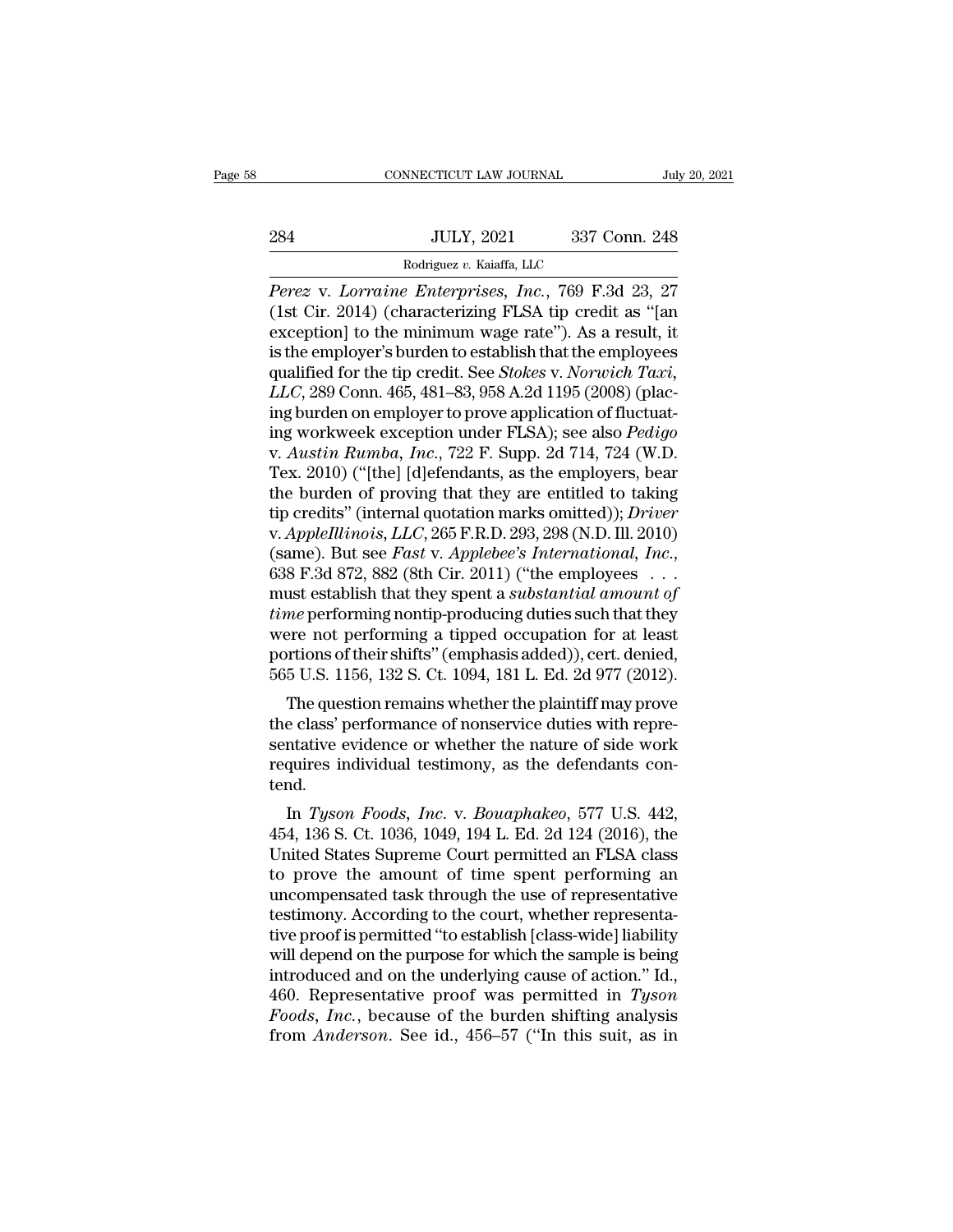| 2021          | CONNECTICUT LAW JOURNAL                                                                                                                                                        | Page 59 |
|---------------|--------------------------------------------------------------------------------------------------------------------------------------------------------------------------------|---------|
|               |                                                                                                                                                                                |         |
| 337 Conn. 248 | <b>JULY, 2021</b>                                                                                                                                                              | 285     |
|               | Rodriguez v. Kaiaffa, LLC                                                                                                                                                      |         |
|               | [ <i>Anderson</i> ], [the] respondents sought to introduce a<br>representative sample to fill an evidentiary gap created<br>by the employer's foilure to keep adocuate records |         |

France 285<br>
Rodriguez v. Kaiaffa, LLC<br>
Rodriguez v. Kaiaffa, LLC<br>
Anderson], [the] respondents sought to introduce a<br>
representative sample to fill an evidentiary gap created<br>
by the employer's failure to keep adequate rec  $\begin{array}{ccc} \text{337 Conn. 248} & \text{JULY, 2021} & \text{285} \ \hline \text{Rodriguez } v. \text{ Kaiaffa, LLC} \ [Anderson], \text{ [the] respondents sought to introduce a representative sample to fill an evidently gap created by the employer's failure to keep adequate records.} \dots \text{ Rather than absorbing the employees from proving individual injury, the representative evidence, we can use.} \end{array}$ 337 Conn. 248 JULY, 2021 285<br>
Rodriguez v. Kaiaffa, LLC<br>
[*Anderson*], [the] respondents sought to introduce a<br>
representative sample to fill an evidentiary gap created<br>
by the employer's failure to keep adequate records. Rodriguez v. Kaiaffa, LLC<br>
[*Anderson*], [the] respondents sought to introduce a<br>
representative sample to fill an evidentiary gap created<br>
by the employer's failure to keep adequate records.<br>
. . . Rather than absolving From the means of making the discrete<br> *Anderson*], [the] respondents sought to introduce a<br>
representative sample to fill an evidentiary gap created<br>
by the employer's failure to keep adequate records.<br>  $\dots$  Rather than [*Anderson*], [the] respondents sought to introduce a<br>representative sample to fill an evidentiary gap created<br>by the employer's failure to keep adequate records.<br> $\dots$  Rather than absolving the employees from proving<br>indi representative sample to fill an evidentiary gap created<br>by the employer's failure to keep adequate records.<br>...Rather than absolving the employees from proving<br>individual injury, the representative evidence ... was<br>a per by the employer's failure to keep adequate records.<br>
... Rather than absolving the employees from proving<br>
individual injury, the representative evidence ... was<br>
a permissible means of making that very showing.").<br>
As eac ... Rather than absolving the employees from proving individual injury, the representative evidence ... was a permissible means of making that very showing.").<br>As each individual employee could have used the representativ definition in the defendant of making that very showing.").<br>
Seach individual employee could have used the repre-<br>
ntative evidence to prove liability given the discrete<br>
ture of the task at issue in *Tyson Foods*, *Inc.* As each individual employee could have used the representative evidence to prove liability given the discrete nature of the task at issue in  $Tyson$  Foods,  $Inc$ , such evidence was properly used for the class. See id., 457.<br>Th

Example in the same tasks and the search the search sentative evidence to prove liability given the discrete nature of the task at issue in  $Tyson$  Foods, Inc., such evidence was properly used for the class. See id., 457. T and the task at issue in *Tyson Foods*, *Inc.*, such evidence was properly used for the class. See id., 457.<br>The defendants contest the use of representative testimony in the present case because, they contend, the class Finally of the disk and issue in 1 year. Tools, The., Such<br>evidence was properly used for the class. See id., 457.<br>The defendants contest the use of representative tes-<br>timony in the present case because, they contend, th The defendants contest the use of representative tes-<br>timony in the present case because, they contend, the<br>class members do not share the same tasks. We dis-<br>agree. In the present case, the tasks expected of servers<br>are The defendants contest the use of representative testimony in the present case because, they contend, the class members do not share the same tasks. We disagree. In the present case, the tasks expected of servers are relat timony in the present case because, they contend, the class members do not share the same tasks. We disagree. In the present case, the tasks expected of servers are relatively uniform, although certain tasks may have been class members do not share the same tasks. We disagree. In the present case, the tasks expected of servers<br>are relatively uniform, although certain tasks may have<br>been performed by different servers on different shifts.<br>S agree. In the present case, the tasks expected of servers<br>are relatively uniform, although certain tasks may have<br>been performed by different servers on different shifts.<br>See *Secretary of Labor* v. *DeSisto*, 929 F.2d 789 been performed by different servers on different shifts.<br>
See *Secretary of Labor* v. *DeSisto*, 929 F.2d 789, 793<br>
(1st Cir. 1991) ("an employee can ... represent other<br>
employees only if all perform substantially similar See *Secretary of Labor* v. *DeSisto*, 929 F.2d 789, 793<br>(1st Cir. 1991) ("an employee can  $\ldots$  represent other<br>employees only if all perform substantially similar<br>work"). But see *Ferreras* v. *American Airlines*, *Inc.* (1st Cir. 1991) ("an employee can  $\dots$  represent other<br>employees only if all perform substantially similar<br>work"). But see *Ferreras* v. American Airlines, Inc.,<br>946 F.3d 178, 186–87 (3d Cir. 2019) (concluding that<br>Tyson employees only if all perform substantially similar<br>work"). But see *Ferreras* v. American Airlines, Inc.,<br>946 F.3d 178, 186–87 (3d Cir. 2019) (concluding that<br>Tyson Foods, Inc., did not apply as there was "substan-<br>tial v work"). But see *Ferreras* v. *American Airlines, Inc.*, 946 F.3d 178, 186–87 (3d Cir. 2019) (concluding that *Tyson Foods, Inc.*, did not apply as there was "substantial variability" in employees' tasks). Based on the dep 946 F.3d 178, 186–87 (3d Cir. 2019) (concluding that  $Tyson \textit{Foods}, \textit{Inc.}, \text{did not apply as there was "substan-  
tial variability" in employees' tasks). Based on the depo-  
sitions of the defendants' corporate representative, the  
trial court could reasonably have found, for purposes  
of certifying the class, that the plaintiffs demonstrated  
a common policy of similar side work tasks that could  
be used to show that all Chip's servers performed non-  
corries duties. For example, when solved how Wother.$ Tyson Foods, Inc., did not apply as there was "substantial variability" in employees' tasks). Based on the depositions of the defendants' corporate representative, the trial court could reasonably have found, for purposes tial variability" in employees' tasks). Based on the depositions of the defendants' corporate representative, the trial court could reasonably have found, for purposes of certifying the class, that the plaintiffs demonstra sitions of the defendants' corporate representative, the<br>trial court could reasonably have found, for purposes<br>of certifying the class, that the plaintiffs demonstrated<br>a common policy of similar side work tasks that could trial court could reasonably have found, for purposes<br>of certifying the class, that the plaintiffs demonstrated<br>a common policy of similar side work tasks that could<br>be used to show that all Chip's servers performed non-<br>s of certifying the class, that the plaintiffs demonstrated<br>a common policy of similar side work tasks that could<br>be used to show that all Chip's servers performed non-<br>service duties. For example, when asked how Wethers-<br>fi a common policy of similar side work tasks that could<br>be used to show that all Chip's servers performed non-<br>service duties. For example, when asked how Wethers-<br>field side work differed from the side work at other<br>restaur be used to show that all Chip's servers performed non-<br>service duties. For example, when asked how Wethers-<br>field side work differed from the side work at other<br>restaurants, Robertson stated: "*I would say it has the*<br>same service duties. For example, when asked how Wethers-<br>field side work differed from the side work at other<br>restaurants, Robertson stated: "I would say it has the<br>same tasks, but the way it's written, the way it's catego-<br>ri field side work differed from the side work at other<br>restaurants, Robertson stated: "*I would say it has the*<br>same tasks, but the way it's written, the way it's catego-<br>rized, the way things are stored, the layout, it's a restaurants, Robertson stated: "*I would say it has the* same tasks, but the way it's written, the way it's categorized, the way things are stored, the layout, it's all different." (Emphasis added.) So, although there is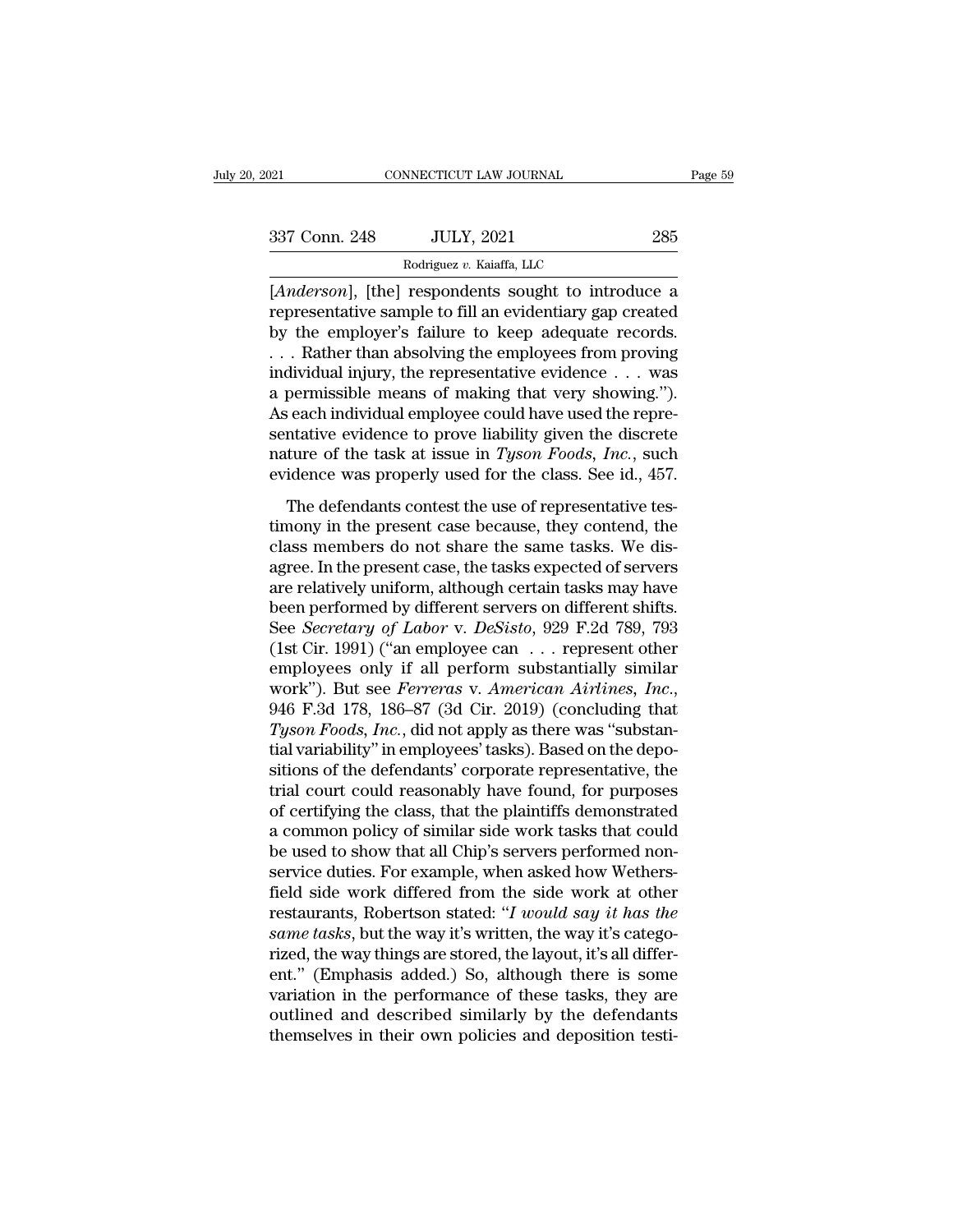|     | CONNECTICUT LAW JOURNAL                                                                                                                                                       | July 20, 2021 |
|-----|-------------------------------------------------------------------------------------------------------------------------------------------------------------------------------|---------------|
| 286 | <b>JULY, 2021</b>                                                                                                                                                             | 337 Conn. 248 |
|     | Rodriguez v. Kaiaffa, LLC                                                                                                                                                     |               |
|     | mony. Additionally, the defendants admit that all ser-<br>vers are trained in a similar manner and perform some<br>of their side work away from the tables and booths $^{24}$ |               |

vers are trained in a similar manner and perform some of their side work away from the tables and booths.<sup>24</sup>  $\frac{1000 \text{ JULY, } 2021}{\text{Rodriguez } v. \text{ Kaiaffa, } \text{LLC}}$ <br>mony. Additionally, the defendants admit that all servers are trained in a similar manner and perform some<br>of their side work away from the tables and booths.<sup>24</sup><br>The defend  $500$  JULY, 2021 337 Conn. 248<br>
Rodriguez v. Kaiaffa, LLC<br>
ony. Additionally, the defendants admit that all ser-<br>
rs are trained in a similar manner and perform some<br>
their side work away from the tables and booths.<sup>24</sup><br>

 $\frac{1}{2}$  Rodriguez v. Kaiaffa, LLC<br>
mony. Additionally, the defendants admit that all servers are trained in a similar manner and perform some<br>
of their side work away from the tables and booths.<sup>24</sup><br>
The defendants also mony. Additionally, the defendants admit that all servers are trained in a similar manner and perform some<br>of their side work away from the tables and booths.<sup>24</sup><br>The defendants also contend that representative testi-<br>mon specific duties were performed, and the record lacks<br>were are trained in a similar manner and perform some<br>of their side work away from the tables and booths.<sup>24</sup><br>The defendants also contend that representative testi-<br>mon evers are trained in a similar matter and perform some<br>of their side work away from the tables and booths.<sup>24</sup><br>The defendants also contend that representative testi-<br>mony is improper because class members must indiv-<br>idual The defendants also contend that representative testimony is improper because class members must individually prove how frequently and during what shifts specific duties were performed, and the record lacks evidence to tha The defendants also contend that representative testi-<br>mony is improper because class members must indiv-<br>idually prove how frequently and during what shifts<br>specific duties were performed, and the record lacks<br>evidence t mony is improper because class members must individually prove how frequently and during what shifts<br>specific duties were performed, and the record lacks<br>evidence to that effect. We again disagree. As in  $Tyson$ <br> $Foods$ ,  $Inc$ , idually prove how frequently and during what shifts<br>specific duties were performed, and the record lacks<br>evidence to that effect. We again disagree. As in  $Tyson$ <br> $Foods$ ,  $Inc$ , the plaintiff may use inference to bridge<br>an evid specific duties were performed, and the record lacks<br>evidence to that effect. We again disagree. As in *Tyson<br>Foods, Inc.*, the plaintiff may use inference to bridge<br>an evidentiary gap in this regard. The defendants did<br>no evidence to that effect. We again disagree. As in *Tyson Foods, Inc.*, the plaintiff may use inference to bridge<br>an evidentiary gap in this regard. The defendants did<br>not record which duties servers performed during each<br>s Foods, *Inc.*, the plaintiff may use inference to bridge<br>an evidentiary gap in this regard. The defendants did<br>not record which duties servers performed during each<br>shift. As a result, it would be unfair to require plainti an evidentiary gap in this regard. The defendants did<br>not record which duties servers performed during each<br>shift. As a result, it would be unfair to require plaintiffs<br>to prove facts for which there is no individual proof not record which duties servers performed during each shift. As a result, it would be unfair to require plaintiffs to prove facts for which there is no individual proof.<br>See *Mooney* v. *Domino's Pizza*, *Inc.*, supra, 201 shift. As a result, it would be unfair to require plaintiffs<br>to prove facts for which there is no individual proof.<br>See *Mooney* v. *Domino's Pizza*, *Inc.*, supra, 2016 WL<br>4576996, \*4 ("[the] [d]efendants' proposed interp to prove facts for which there is no individual proof.<br>See *Mooney* v. *Domino's Pizza*, *Inc.*, supra, 2016 WL<br>4576996, \*4 ("[the] [d]efendants' proposed interpreta-<br>tion would make the [Massachusetts] Tips Act effec-<br>ti See *Mooney* v. *Domino's Pizza*, *Inc.*, supra, 2016 WL<br>4576996, \*4 ("[the] [d]efendants' proposed interpreta-<br>tion would make the [Massachusetts] Tips Act effec-<br>tively unenforceable even in [single plaintiff] litigatio 4576996, \*4 ("[the] [d]efendants' proposed interpretation would make the [Massachusetts] Tips Act effectively unenforceable even in [single plaintiff] litigation, as no employee would be able to litigate the specific circu tion would make the [Massachusetts] Tips Act effectively unenforceable even in [single plaintiff] litigation,<br>as no employee would be able to litigate the specific<br>circumstances of the individual customer interactions,<br>und tively unenforceable even in [single plaintiff] litigation,<br>as no employee would be able to litigate the specific<br>circumstances of the individual customer interactions,<br>undoubtedly resulting in situations in which employe as no employee would be able to litigate the specific<br>circumstances of the individual customer interactions,<br>undoubtedly resulting in situations in which employees<br>were improperly deprived of tips"). But see *In re Auto-<br>z* circumstances of the individual customer interactions,<br>undoubtedly resulting in situations in which employees<br>were improperly deprived of tips"). But see  $In re Auto-  
zone, Inc., Docket No. 3:10-md-02159-CRB, 2016 WL  
4208200, *15 (N.D. Cal. August 10, 2016$ undoubtedly resulting in situations in which employees<br>were improperly deprived of tips"). But see  $In re Auto-  
zone, Inc., Docket No. 3:10-md-02159-CRB, 2016 WL  
4208200, *15 (N.D. Cal. August 10, 2016) ("[t]he repre-  
sentational evidence [in *Tyson Foods, Inc.*] did not  
depend on individual employees' memories, it simply  
filled in a gap"), aff d, 7$ In *Inc.*, Docket No. 3:10-md-02159-CRB, 2016 WL<br>08200, \*15 (N.D. Cal. August 10, 2016) ("[t]he repre-<br>ntational evidence [in *Tyson Foods, Inc.*] did not<br>pend on individual employees' memories, it simply<br>led in a gap"), a  $t_1$ ,  $t_2$ ,  $t_3$ ,  $t_4$ ,  $t_5$ ,  $t_6$ ,  $t_7$ ,  $t_7$ ,  $t_8$ ,  $t_9$ ,  $t_9$ ,  $t_9$ ,  $t_9$ ,  $t_9$ ,  $t_9$ ,  $t_9$ ,  $t_9$ ,  $t_9$ ,  $t_9$ ,  $t_9$ ,  $t_9$ ,  $t_9$ ,  $t_9$ ,  $t_9$ ,  $t_9$  and  $t_9$  and  $t_9$  are employed in a gap"), af

4208200, \*15 (N.D. Cal. August 10, 2016) ("[t]he representational evidence [in *Tyson Foods, Inc.*] did not depend on individual employees' memories, it simply filled in a gap"), aff'd, 789 Fed. Appx. 9 (9th Cir. 2019). I sentational evidence [in 1 gson 1 bods, 1 me.] did not<br>depend on individual employees' memories, it simply<br>filled in a gap"), aff'd, 789 Fed. Appx. 9 (9th Cir. 2019).<br>In light of *Schoonmaker*, which permits employees<br>to s depend on marvidal employees memories, it simply<br>filled in a gap"), aff'd, 789 Fed. Appx. 9 (9th Cir. 2019).<br>In light of *Schoonmaker*, which permits employees<br>to shift the burden to the employer to establish the<br>precise a In light of *Schoonmaker*, which permits employees<br>to shift the burden to the employer to establish the<br>precise amount of improperly paid work, and the statu-<br>tory framework making it the employer's burden to<br>prove its ent In light of *Schoonmaker*, which permits employees<br>to shift the burden to the employer to establish the<br>precise amount of improperly paid work, and the statu-<br>tory framework making it the employer's burden to<br>prove its en prove its entitlement to the tip credit, we conclude that<br>ne trial court did not abuse its discretion in determining<br>at the nature of the side work performed by the class<br><sup>24</sup> Robertson testified that all servers (1) were prove its entitlement to the tip credit, we conclude that<br>the trial court did not abuse its discretion in determining<br>that the nature of the side work performed by the class<br> $\frac{24}{100}$  Robertson testified that all server

the trial court did not abuse its discretion in determining<br>that the nature of the side work performed by the class<br><sup>24</sup> Robertson testified that all servers (1) were trained according to the<br>same training packet, and (2) That the nature of the side<br>
<sup>24</sup> Robertson testified that all se<br>
same training packet, and (2) perfect out her depositions, she also deta<br>
away from the tables and booths.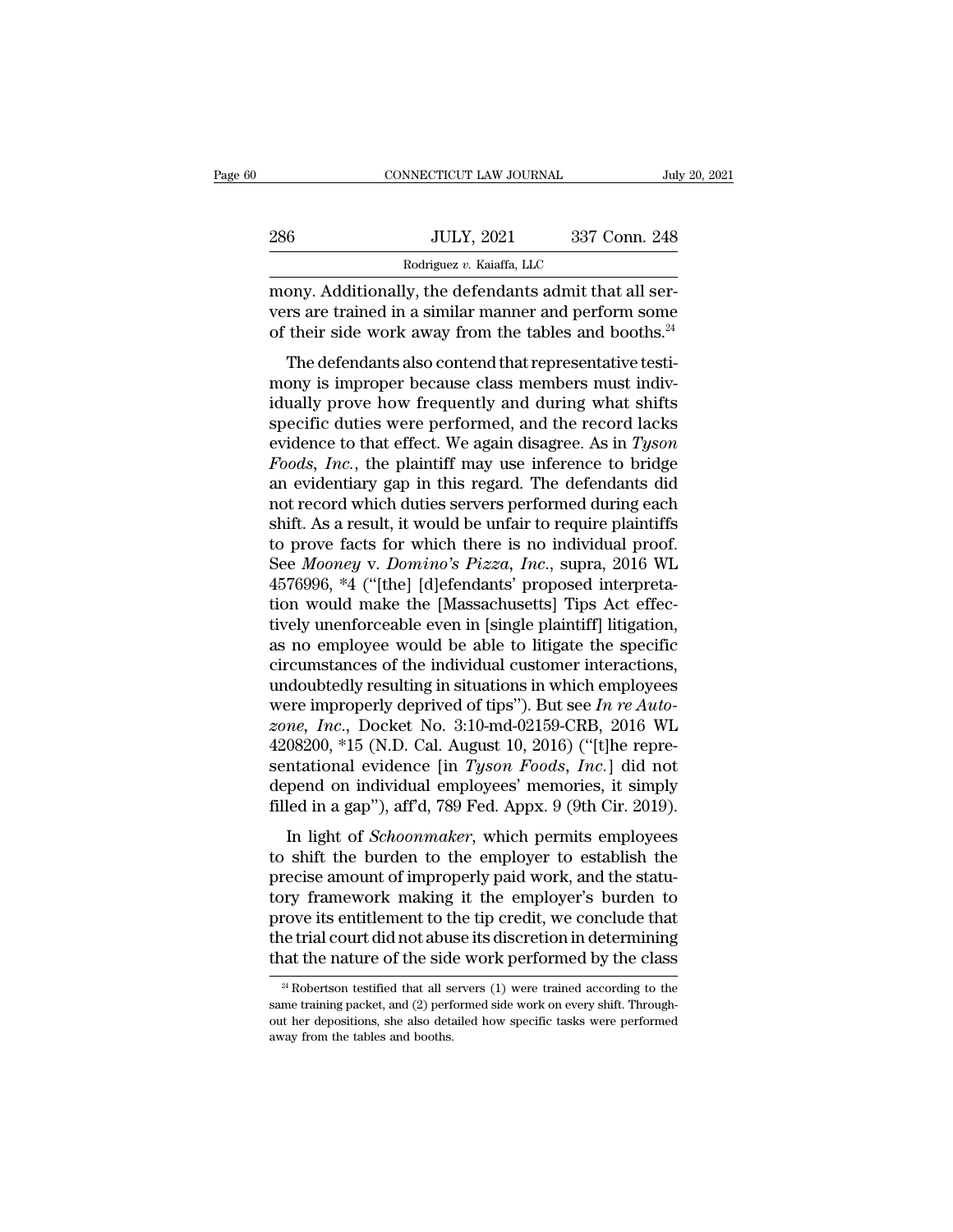NNECTICUT LAW JOURNAL<br>JULY, 2021<br>Rodriguez *v.* Kaiaffa, LLC<br>representative testimony. Se connectricut LAW JOURNAL Pa<br>
287<br>
287 Conn. 248 JULY, 2021 287<br>
287<br>
287 Rodriguez v. Kaiaffa, LLC<br>
can be proven by representative testimony. See *Secre-*<br> *tary of Labor* v. *DeSisto*, supra, 929 F.2d 792 (permitting<br>
Se <sup>237</sup> Conn. 248 JULY, 2021 287<br>
<sup>Rodriguez v. Kaiaffa, LLC</sup><br>
can be proven by representative testimony. See *Secretary of Labor* v. *DeSisto*, supra, 929 F.2d 792 (permitting<br>
Secretary of Labor to establish "the initial b  $\frac{337 \text{ Conn. } 248 \qquad \text{JULY, } 2021 \qquad \qquad 287}$ <br>  $\frac{80 \text{ driguez } v. \text{ Kaiaffa, } \text{LLC}}{\text{can be proven by representative testimony. } \text{See } \text{Secretary of } \text{Labor v. } \text{DeSisto, supra, } 929 \text{ F.2d } 792 \text{ (permitting } \text{Secretary of } \text{Labor to establish "the initial burden of proof requirement" with representative testimony in } \text{FI } \text{SA, } \text{qqgob}. \text{ *Moongu v. Domino's, Pizga, Ina, sumr.*$ 337 Conn. 248 JULY, 2021 287<br>
Rodriguez v. Kaiaffa, LLC<br>
can be proven by representative testimony. See *Secretary of Labor* v. *DeSisto*, supra, 929 F.2d 792 (permitting<br>
Secretary of Labor to establish "the initial burd Rodriguez v. Kaiaffa, LLC<br>
can be proven by representative testimony. See *Secretary of Labor* v. *DeSisto*, supra, 929 F.2d 792 (permitting<br>
Secretary of Labor to establish "the initial burden of<br>
proof requirement" with Roanguez v. Kaiatta, LLC<br>
can be proven by representative testimony. See *Secre-<br>
tary of Labor* v. *DeSisto*, supra, 929 F.2d 792 (permitting<br>
Secretary of Labor to establish "the initial burden of<br>
proof requirement" wi can be proven by representative testimony. See *Secretary of Labor* v. *DeSisto*, supra, 929 F.2d 792 (permitting<br>Secretary of Labor to establish "the initial burden of<br>proof requirement" with representative testimony in<br> tary of Labor v. DeSisto, supra, 929 F.2d 792 (permitting<br>Secretary of Labor to establish "the initial burden of<br>proof requirement" with representative testimony in<br>FLSA case); Mooney v. Domino's Pizza, Inc., supra,<br>2016 W Secretary of Labor to establish "the initial burden of<br>proof requirement" with representative testimony in<br>FLSA case); *Mooney* v. *Domino's Pizza*, *Inc.*, supra,<br>2016 WL 4576996, \*7 (permitting class to prove "how<br>many h proof requirement" with representative testimony in<br>FLSA case); *Mooney v. Domino's Pizza, Inc.*, supra,<br>2016 WL 4576996, \*7 (permitting class to prove "how<br>many hours class members typically spent performing<br>particular du FLSA case); *Mooney v. Domino's Pizza, Inc.*, supra, 2016 WL 4576996, \*7 (permitting class to prove "how many hours class members typically spent performing particular duties" with representative testimony); see also *Vaqu* 2016 WL 4576996,  $*7$  (permitting class to prove "how<br>many hours class members typically spent performing<br>particular duties" with representative testimony); see<br>also *Vaquero* v. Ashley Furniture Industries, Inc., 824<br>F.3 many hours class members typically spent performing<br>particular duties" with representative testimony); see<br>also *Vaquero* v. Ashley Furniture Industries, Inc., 824<br>F.3d 1150, 1156 (9th Cir. 2016) (permitting employee to<br>us particular duties" with representative testimony); see<br>also *Vaquero* v. *Ashley Furniture Industries*, *Inc.*, 824<br>F.3d 1150, 1156 (9th Cir. 2016) (permitting employee to<br>use representative evidence in form of company pol also *Vaquero* v. *Ashley Furniture Industries, Inc.*, 824<br>F.3d 1150, 1156 (9th Cir. 2016) (permitting employee to<br>use representative evidence in form of company poli-<br>cies and class member declarations to prove liability, F.3d 1150, 1156 (9th Cir. 2016) (permitting employee to<br>use representative evidence in form of company poli-<br>cies and class member declarations to prove liability,<br>as defendant "may challenge the viability" of evidence<br>lat use representative evidence in form of company policies and class member declarations to prove liability, as defendant "may challenge the viability" of evidence later in proceedings). The class can establish what tasks wer cies and class member declarations to prove liability,<br>as defendant "may challenge the viability" of evidence<br>later in proceedings). The class can establish what tasks<br>were performed, and how frequently they were per-<br>form as defendant "may challenge the viability" of evidence<br>later in proceedings). The class can establish what tasks<br>were performed, and how frequently they were per-<br>formed, through testimony offering the servers' recol-<br>lec later in proceedings). The class can establish what tasks<br>were performed, and how frequently they were per-<br>formed, through testimony offering the servers' recol-<br>lection of these facts. For example, if all cleaning tasks<br> were performed, and how frequently they were performed, through testimony offering the servers' recollection of these facts. For example, if all cleaning tasks are determined to be nonservice in nature, a group of servers formed, through testimony offering the servers' recollection of these facts. For example, if all cleaning tasks are determined to be nonservice in nature, a group of servers may testify regarding how, and with what freque lection of these facts. For example, if all cleaning tasks<br>are determined to be nonservice in nature, a group<br>of servers may testify regarding how, and with what<br>frequency, they cleaned the restaurant. *Tyson Foods,<br>Inc.* are determined to be nonservice in nature, a group<br>of servers may testify regarding how, and with what<br>frequency, they cleaned the restaurant. Tyson Foods,<br> $Inc$ . "tells us that representative evidence include[s]<br>employee t of servers may testify regarding how, and with what<br>frequency, they cleaned the restaurant. *Tyson Foods,<br>Inc.* "tells us that representative evidence include[s]<br>employee testimony, video recordings, and expert stud-<br>ies. frequency, they cleaned the restaurant. *Tyson Foods,*<br> *Inc.* "tells us that representative evidence include[s]<br>
employee testimony, video recordings, and expert stud-<br>
ies. . . . So testimony from [the defendant's employ *Inc.* "tells us that representative evidence include[s]<br>employee testimony, video recordings, and expert stud-<br>ies. . . . So testimony from [the defendant's employ-<br>ees] can amount to representative evidence." (Citation<br> employee testimony, video recordings, and expert studies. . . . . So testimony from [the defendant's employees] can amount to representative evidence." (Citation omitted; internal quotation marks omitted.) *Ridgeway* v. *W* ies. . . . So testimony from [the deffeces] can amount to representative eviomitted; internal quotation marks on v. *Walmart, Inc.*, 946 F.3d 1066, 108 A defendant may still mount individua representative testimony. See *T* inted; internal quotation marks omitted.) Ridgeway<br>Walmart, Inc., 946 F.3d 1066, 1087 (9th Cir. 2020).<br>defendant may still mount individual defenses against<br>presentative testimony. See Tyson Foods, Inc. v. Bou-<br>hakeo, sup onated, metrical quotation manus since the planetary reaspons<br>v. Walmart, Inc., 946 F.3d 1066, 1087 (9th Cir. 2020).<br>A defendant may still mount individual defenses against<br>representative testimony. See *Tyson Foods*, Inc

A defendant may still mount individual defenses against<br>representative testimony. See *Tyson Foods, Inc.* v. *Bou-<br>aphakeo*, supra, 136 S. Ct. 1047.<br>For these reasons, we conclude that the trial court<br>did not abuse its di representative testimony. See  $Tyson$  Foods, Inc. v. Bou-<br>aphakeo, supra, 136 S. Ct. 1047.<br>For these reasons, we conclude that the trial court<br>did not abuse its discretion in permitting the plaintiff<br>to use representative e aphakeo, supra, 136 S. Ct. 1047.<br>
For these reasons, we conclude that the trial court<br>
did not abuse its discretion in permitting the plaintiff<br>
to use representative evidence to prove that class mem-<br>
bers performed serv For these reasons, we conclude that the trial court<br>did not abuse its discretion in permitting the plaintiff<br>to use representative evidence to prove that class mem-<br>bers performed service and nonservice work. "As long<br>as For these reasons, we conclude that the trial court<br>did not abuse its discretion in permitting the plaintiff<br>to use representative evidence to prove that class mem-<br>bers performed service and nonservice work. "As long<br>as t did not abuse its discretion in permitting the plaintiff<br>to use representative evidence to prove that class mem-<br>bers performed service and nonservice work. "As long<br>as there is a basis to conclude that the trial court<br>rea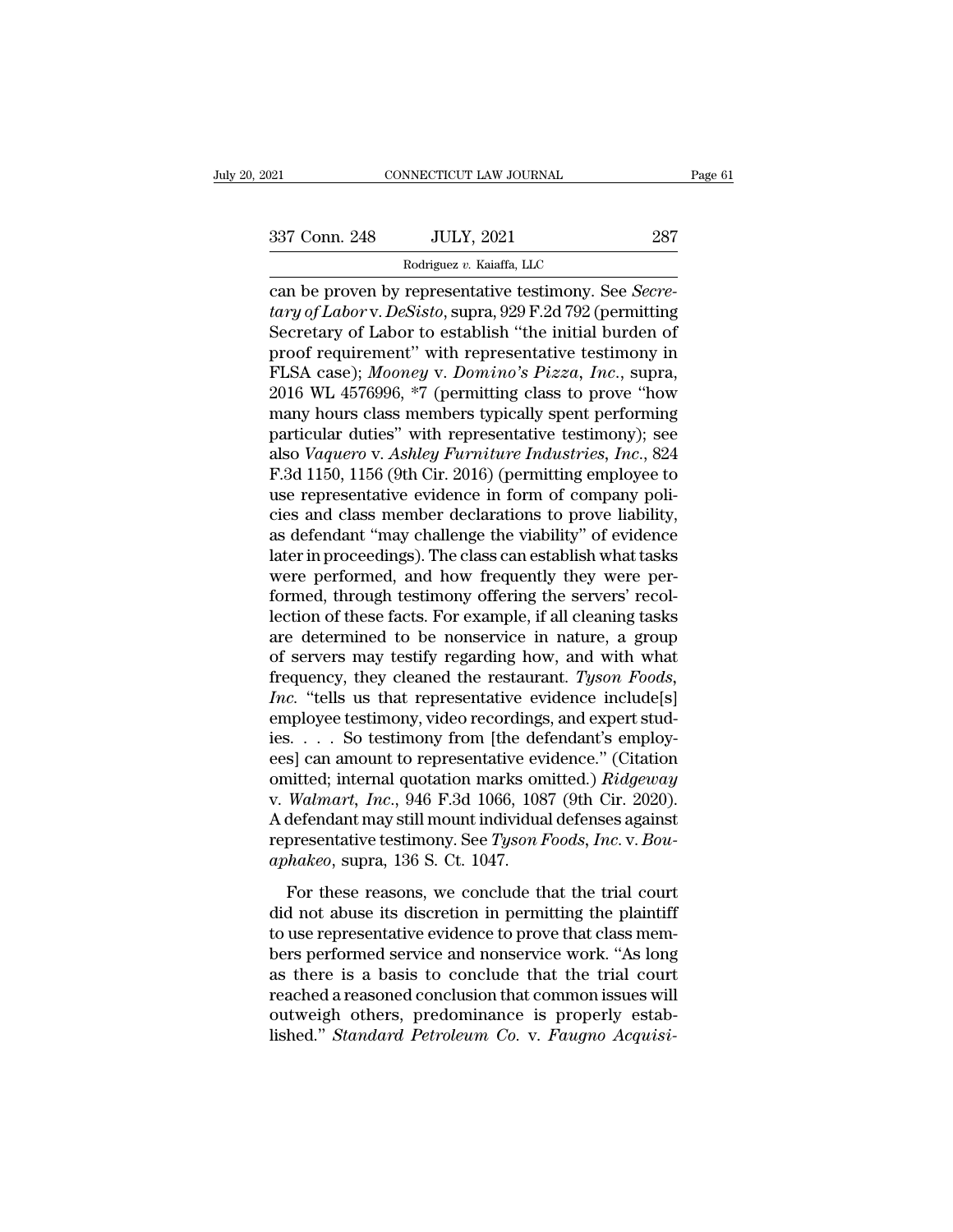|     | CONNECTICUT LAW JOURNAL                                       |               | July 20, 2021 |
|-----|---------------------------------------------------------------|---------------|---------------|
|     |                                                               |               |               |
| 288 | <b>JULY, 2021</b>                                             | 337 Conn. 248 |               |
|     | Rodriguez v. Kaiaffa, LLC                                     |               |               |
|     | <i>tion LLC</i> supra 330 Conn 65 If and when the trial court |               |               |

**the CONNECTICUT LAW JOURNAL** July 20, 2021<br> **tion, LLC**, supra, 330 Conn. 65. If and when the trial court<br>
determines that certain tasks qualify as nonservice<br>
duties the plaintiffs will be required to demonstrate 288 JULY, 2021 337 Conn. 248<br>
Rodriguez v. Kaiaffa, LLC<br>
tion, LLC, supra, 330 Conn. 65. If and when the trial court<br>
determines that certain tasks qualify as nonservice<br>
duties, the plaintiffs will be required to demonstr  $\begin{array}{lll}\n & \text{JULY, 2021} & \text{337 Conn. 248} \\
 \hline\n & \text{Rodriguez } v. \text{ Kaiaffa, LLC} \\
 \hline\n \text{tion, LLC, supra, 330 Conn. 65. If and when the trial court determines that certain tasks qualify as nonservative duties, the plaintiffs will be required to demonstrate that the class performed those duties for which they were innronerly compensated with the burden than.} \n\end{array}$ 288 JULY, 2021 337 Conn. 248<br>
Rodriguez v. Kaiaffa, LLC<br> *tion, LLC*, supra, 330 Conn. 65. If and when the trial court<br>
determines that certain tasks qualify as nonservice<br>
duties, the plaintiffs will be required to demon Rodriguez v. Kaiaffa, LLC<br>
tion, LLC, supra, 330 Conn. 65. If and when the trial court<br>
determines that certain tasks qualify as nonservice<br>
duties, the plaintiffs will be required to demonstrate<br>
that the class performed Rodriguez v. Kaiaffa, LLC<br>
tion, LLC, supra, 330 Conn. 65. If and when the trial court<br>
determines that certain tasks qualify as nonservice<br>
duties, the plaintiffs will be required to demonstrate<br>
that the class performed tion, LLC, supra, 330 Conn. 65. If and when the trial court<br>determines that certain tasks qualify as nonservice<br>duties, the plaintiffs will be required to demonstrate<br>that the class performed those duties for which they<br>we determines that certain tasks qualify as nonservice<br>duties, the plaintiffs will be required to demonstrate<br>that the class performed those duties for which they<br>were improperly compensated, with the burden then<br>shifting to duties, the plaintiffs will be required to demonstrate<br>that the class performed those duties for which they<br>were improperly compensated, with the burden then<br>shifting to the defendants to prove that they were per-<br>mitted that the class performed those duties for which they<br>were improperly compensated, with the burden then<br>shifting to the defendants to prove that they were per-<br>mitted to take the tip credit for the performance of<br>those tas were improperly compensated, with the burden then<br>shifting to the defendants to prove that they were per-<br>mitted to take the tip credit for the performance of<br>those tasks.<sup>25</sup> Whether an individual server performed<br>nonserv shifting to the defendants to prove that they were per-<br>mitted to take the tip credit for the performance of<br>those tasks.<sup>25</sup> Whether an individual server performed<br>nonservice tasks during a particular shift presents an<br>i mitted to take the tip credit for the performance of<br>those tasks.<sup>25</sup> Whether an individual server performed<br>nonservice tasks during a particular shift presents an<br>individualized question of damages<sup>26</sup> that generally doe those tasks.<sup>25</sup> Whether an individual server performed<br>nonservice tasks during a particular shift presents an<br>individualized question of damages<sup>26</sup> that generally does<br>not defeat predominance.<sup>27</sup> See Zivkovic v. Laura<br> nonservice tasks during a particular shift presents an individualized question of damages<sup>26</sup> that generally does<br>not defeat predominance.<sup>27</sup> See Zivkovic v. Laura<br>*Christy*, LLC, supra, 329 F.R.D. 75 ("the types of indi individualized question of damages<sup>26</sup> that generally does<br>not defeat predominance.<sup>27</sup> See Zivkovic v. Laura<br>Christy, LLC, supra, 329 F.R.D. 75 ("the types of individ-<br>ual questions that exist in wage-and-hour cases, suc not defeat predominance.<sup>27</sup> See Zivkovic v. *Laura*<br>Christy, LLC, supra, 329 F.R.D. 75 ("the types of individ-<br>ual questions that exist in wage-and-hour cases, such<br>as the hours worked or the exact damages to which<br>each p *Christy, LLC,* supra, 329 F.R.D. 75 ("the types of individual questions that exist in wage-and-hour cases, such as the hours worked or the exact damages to which each plaintiff might be entitled, [are] inevitable and [do] ual questions that exist in wage-and-hour cases, such<br>as the hours worked or the exact damages to which<br>each plaintiff might be entitled, [are] inevitable and [do]<br>not defeat the predominance requirement" (internal<br>quotati as the hours worked or the exact damages to which<br>each plaintiff might be entitled, [are] inevitable and [do]<br>not defeat the predominance requirement" (internal<br>quotation marks omitted)); *Whitehorn v. Wolfgang's*<br>*Steakh* each plaintiff might be entitled, [are] inevitable and [do]<br>not defeat the predominance requirement" (internal<br>quotation marks omitted)); *Whitehorn v. Wolfgang's*<br>Steakhouse, Inc., 275 F.R.D. 193, 199 (S.D.N.Y. 2011)<br>(dif not defeat the predominance requirement" (internal<br>quotation marks omitted)); *Whitehorn v. Wolfgang's*<br>*Steakhouse, Inc.*, 275 F.R.D. 193, 199 (S.D.N.Y. 2011)<br>(differences in "job duties and thus the projected shift<br>hours quotation marks omitted)); *Whitehorn v. Wolfgang's*<br>Steakhouse, Inc., 275 F.R.D. 193, 199 (S.D.N.Y. 2011)<br>(differences in "job duties and thus the projected shift<br>hours" required individualized determinations of dam-<br>ages Steakhouse, Inc., 275 F.R.D. 193, 199 (S.D.N.Y. 2011)<br>(differences in "job duties and thus the projected shift<br>hours" required individualized determinations of dam-<br>ages); see also 2 W. Rubenstein, Newberg on Class<br>Action (differences in "job duties and thus the projected shift<br>hours" required individualized determinations of dam-<br>ages); see also 2 W. Rubenstein, Newberg on Class<br>Actions (5th Ed. 2020) § 4:54 ("the black letter rule is<br>that hours" required individualized determinations of dam-<br>ages); see also 2 W. Rubenstein, Newberg on Class<br>Actions (5th Ed. 2020) § 4:54 ("the black letter rule is<br>that individual damage calculations generally do not<br>defeat a ages); see also 2 W. Rubenstein, Newberg on Class<br>Actions (5th Ed. 2020) § 4:54 ("the black letter rule is<br>that individual damage calculations generally do not<br>defeat a finding that common issues predominate").<br>This framew Actions (5th E<br>that individual<br>defeat a findir<br>This framewor<br>istrative challe<br>such difficultie<br>this type.<br> $\frac{1}{\frac{36}{2}}$ See Corning Gl This framework may present the trial court with administrative challenges relating to case management, but<br>such difficulties are inevitable in complex litigation of<br>this type.<br><sup>25</sup> See *Corning Glass Works* v. *Brennan*, 4

istrative challenges relating to case management, but<br>such difficulties are inevitable in complex litigation of<br>this type.<br> $\frac{2223}{}$  See *Corning Glass Works v. Brennan*, 417 U.S. 188, 196–97, 94 S. Ct.<br> $2223$ , 41 L. Ed such difficulties are inevitable in complex litigation of<br>this type.<br> $\frac{1}{2}$  see Corning Glass Works v. Brennan, 417 U.S. 188, 196-97, 94 S. Ct.<br>2223, 41 L. Ed. 2d 1 (1974) ("the general rule [is] that the application o such difficulties are inevitable in complex hugation of<br>this type.<br><sup>25</sup> See *Corning Glass Works v. Brennan*, 417 U.S. 188, 196-97, 94 S. Ct.<br>2223, 41 L. Ed. 2d 1 (1974) ("the general rule [is] that the application of an<br>e

<sup>2223, 41</sup> L. Ed. 2d 1 (1974) ("the general rule [is] that the application of an exemption under the [FLSA] is a matter of affirmative defense on which the employer has the burden of proof").<br><sup>26</sup> See *Haschak v. Fox & Houn* <sup>26</sup> See *Corning Glass Works v. Brennan*, 417 U.S. 188, 196–97, 94 S. Ct. 2223, 41 L. Ed. 2d 1 (1974) ("the general rule [is] that the application of an exemption under the [FLSA] is a matter of affirmative defense on wh 2223, 41 L. Ed. 2d 1 (1974) ("the general rule [is] that the application of an exemption under the [FLSA] is a matter of affirmative defense on which the employer has the burden of proof").<br>
<sup>26</sup> See *Haschak v. Fox & Hou* exemption under the [FLSA] is a matter of affirmative defense on which<br>the employer has the burden of proof").<br><sup>26</sup> See *Haschak v. Fox & Hound Restaurant Group*, Docket No. 10 C 8023,<br>2012 WL 5509617, \*5 (N.D. Ill. Novem the employer has the burden of proof").<br>
<sup>26</sup> See *Haschak v. Fox & Hound Restaurant Group*, Docket No. 10 C 8023,<br>
2012 WL 5509617, <sup>\*5</sup> (N.D. Ill. November 14, 2012) ("[the] [d]efendants'<br>
liability for the policy will 2012 WL 5509617, \*5 (N.D. Ill. November 14, 2012) ("[the] [d]efendants'<br>liability for the policy will be independent of the possibility that certain<br>individual class members will be unable to recover because the time they

spent performing tasks mandated by the otherwise improper policy may happen to prove de minimis" (emphasis omitted)).<br><sup>27</sup> We note that, if the court determines, after defining nonservice during the summary judgment proce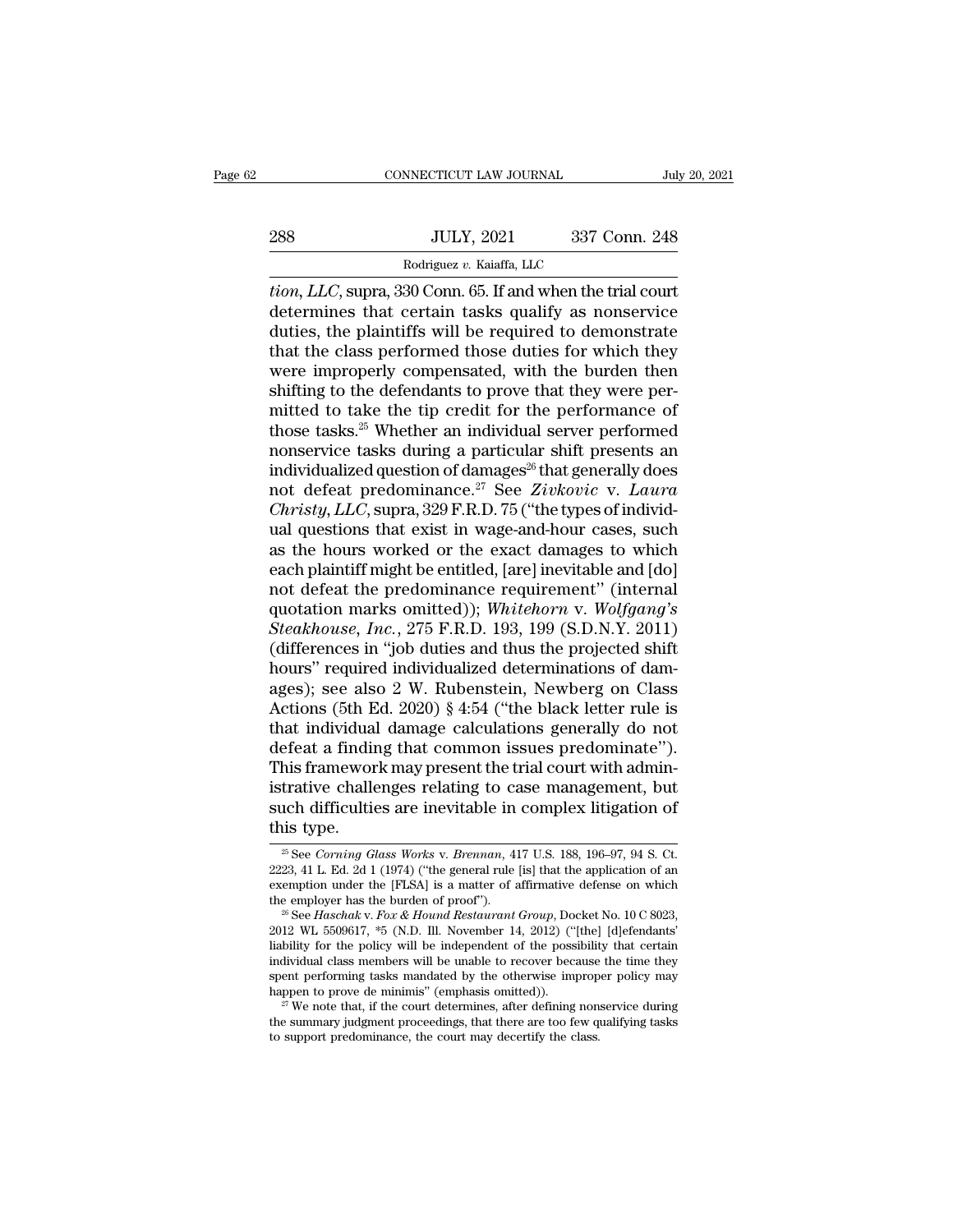| 2021          | CONNECTICUT LAW JOURNAL                                                                                                                                                    | Page 63 |
|---------------|----------------------------------------------------------------------------------------------------------------------------------------------------------------------------|---------|
| 337 Conn. 248 | <b>JULY, 2021</b>                                                                                                                                                          | 289     |
|               | Rodriguez v. Kaiaffa, LLC                                                                                                                                                  |         |
|               | Our conclusion that the plaintiff may use representa-<br>tive testimony to establish predominance also supports<br>a conclusion that litigating those claims as a class is |         |

337 Conn. 248 JULY, 2021 289<br>Rodriguez v. Kaiaffa, LLC<br>Our conclusion that the plaintiff may use representa-<br>tive testimony to establish predominance also supports<br>a conclusion that litigating these claims as a class is<br>su  $\frac{337 \text{ Conn. } 248 \qquad \text{JULY, } 2021 \qquad \qquad 289}$ <br>  $\frac{\text{Rodriguez } v. \text{ Kaiaffa, LLC}}{\text{Our conclusion that the plaintiff may use representative testimony to establish predominance also supports a conclusion that litigating these claims as a class is superior. We recognize that the trial court's memorandum of decision addressed suprovivity only briefly and$  $\begin{tabular}{c c c} \multicolumn{1}{c}{337}\>\n Com. 248 & \multicolumn{1}{c}{JULY, 2021} & \multicolumn{1}{c}{289} \\\hline \hline \end{tabular} \vspace{0.2cm} \begin{tabular}{c} \multicolumn{1}{c}{\text{Rodriguez $v$. Kaiaffa, LLC}} \\\hline \end{tabular} \vspace{0.2cm} \begin{tabular}{c} \multicolumn{1}{c}{\text{Nodriguez $v. Kaiaffa, LLC}} \\\hline \end{tabular} \vspace{0.2cm} \begin{tabular}{c} \multicolumn{1}{c}{\text{Nodriguez $$ Rodriguez v. Kaiaffa, LLC<br>
Our conclusion that the plaintiff may use representa-<br>
tive testimony to establish predominance also supports<br>
a conclusion that litigating these claims as a class is<br>
superior. We recognize tha Rodriguez v. Kaiatta, LLC<br>
Our conclusion that the plaintiff may use representa-<br>
tive testimony to establish predominance also supports<br>
a conclusion that litigating these claims as a class is<br>
superior. We recognize tha Our conclusion that the plaintiff may use representative testimony to establish predominance also supports<br>a conclusion that litigating these claims as a class is<br>superior. We recognize that the trial court's memoran-<br>dum tive testimony to establish predominance also supports<br>a conclusion that litigating these claims as a class is<br>superior. We recognize that the trial court's memoran-<br>dum of decision addressed superiority only briefly and<br>d a conclusion that litigating these claims as a class is<br>superior. We recognize that the trial court's memoran-<br>dum of decision addressed superiority only briefly and<br>did not expressly consider many of the difficulties that superior. We recognize that the trial court's memorandum of decision addressed superiority only briefly and did not expressly consider many of the difficulties that the defendants argue militate against the superiority of dum of decision addressed superiority only briefly and<br>did not expressly consider many of the difficulties that<br>the defendants argue militate against the superiority of<br>a class action. Given our conclusion that the plainti did not expressly consider many of the difficulties that<br>the defendants argue militate against the superiority of<br>a class action. Given our conclusion that the plaintiff<br>may use representative testimony to prove liability, the defendants argue militate against the superiority of<br>a class action. Given our conclusion that the plaintiff<br>may use representative testimony to prove liability,<br>however, we are not persuaded by the defendants' argu-<br>m a class action. Given our conclusion that the plaintiff<br>may use representative testimony to prove liability,<br>however, we are not persuaded by the defendants' argu-<br>ments on this point. Although further testimony or other<br>e Litigating the claims of hundreds of servers in this shind promotes judicial effections of the class to succeed on<br>the computer of the class to succeed on<br>the merits of its claim, the absence of such evidence<br>this stage do fraction, we also be personated by the determining target<br>ments on this point. Although further testimony or other<br>evidence may be required for the class to succeed on<br>the merits of its claim, the absence of such evidence<br>

inclus on any be required for the class to succeed on<br>the merits of its claim, the absence of such evidence<br>at this stage does not establish a lack of superiority.<br>Litigating the claims of hundreds of servers in this<br>fash an opportunity for eigens and the merits of its claim, the absence of such evidence at this stage does not establish a lack of superiority.<br>Litigating the claims of hundreds of servers in this fashion promotes judicial eff at this stage does not establish a lack of superiority.<br> *i* Litigating the claims of hundreds of servers in this<br>
fashion promotes judicial efficiency and provides many<br>
individuals, who would likely not bring such a clai Litigating the claims of hundreds of servers in this<br>fashion promotes judicial efficiency and provides many<br>individuals, who would likely not bring such a claim,<br>an opportunity for relief. See *Grimes v. Housing Author-*<br> Litigating the claims of hundreds of servers in this<br>fashion promotes judicial efficiency and provides many<br>individuals, who would likely not bring such a claim,<br>an opportunity for relief. See *Grimes v. Housing Author-*<br> fashion promotes judicial efficiency and provides many<br>individuals, who would likely not bring such a claim,<br>an opportunity for relief. See *Grimes* v. Housing Author-<br>ity, 242 Conn. 236, 244, 698 A.2d 302 (1997) ("[c]lass individuals, who would likely not bring such a claim,<br>an opportunity for relief. See *Grimes* v. *Housing Author-*<br>ity, 242 Conn. 236, 244, 698 A.2d 302 (1997) ("[c]lass<br>action suits: (1) promote judicial economy and effian opportunity for relief. See *Grimes* v. *Housing Authority*, 242 Conn. 236, 244, 698 A.2d 302 (1997) ("[c]lass action suits: (1) promote judicial economy and efficiency; (2) protect defendants from inconsistent obligat ity, 242 Conn. 236, 244, 698 A.2d 302 (1997) ("[c]lass<br>action suits: (1) promote judicial economy and effi-<br>ciency; (2) protect defendants from inconsistent obliga-<br>tions; (3) protect the interests of absentee parties; and action suits: (1) promote judicial economy and efficiency; (2) protect defendants from inconsistent obligations; (3) protect the interests of absentee parties; and (4) provide access to judicial relief for small claimants" ciency; (2) protect defendants from inconsistent obligations; (3) protect the interests of absentee parties; and (4) provide access to judicial relief for small claimants"). This class, which is limited to six restaurants tions; (3) protect the interests of absentee parties; and (4) provide access to judicial relief for small claim-<br>ants"). This class, which is limited to six restaurants<br>located within our state, does not include different (4) provide access to judicial relief for small claim-<br>ants"). This class, which is limited to six restaurants<br>located within our state, does not include different res-<br>taurant types or restaurants across state lines. Cla ants"). This class, which is limited to six restaurants<br>located within our state, does not include different res-<br>taurant types or restaurants across state lines. Claims<br>such as those presented in the present case are idea located within our state, does not include different restaurant types or restaurants across state lines. Claims<br>such as those presented in the present case are ideally<br>suited for class certification. The defendants them-<br>s taurant types or restaurants across state lines. Claims<br>such as those presented in the present case are ideally<br>suited for class certification. The defendants them-<br>selves may also be the ultimate beneficiaries of class<br>tr such as those presented in the present case are ide<br>suited for class certification. The defendants th<br>selves may also be the ultimate beneficiaries of c<br>treatment when the claim rests, at bottom, on the vi<br>ity of a single eatment when the claim rests, at bottom, on the valid-<br>
The defendants also claim that the decision are operate to reclose recovery for hundreds of plaintiffs.<br>
D<br>
The defendants also claim that the trial court improp-<br>
ly ity of a single theory of liability because, if that theory<br>fails as a matter of law, the decision may operate to<br>foreclose recovery for hundreds of plaintiffs.<br>D<br>The defendants also claim that the trial court improp-<br>erly

D<sub>D</sub>